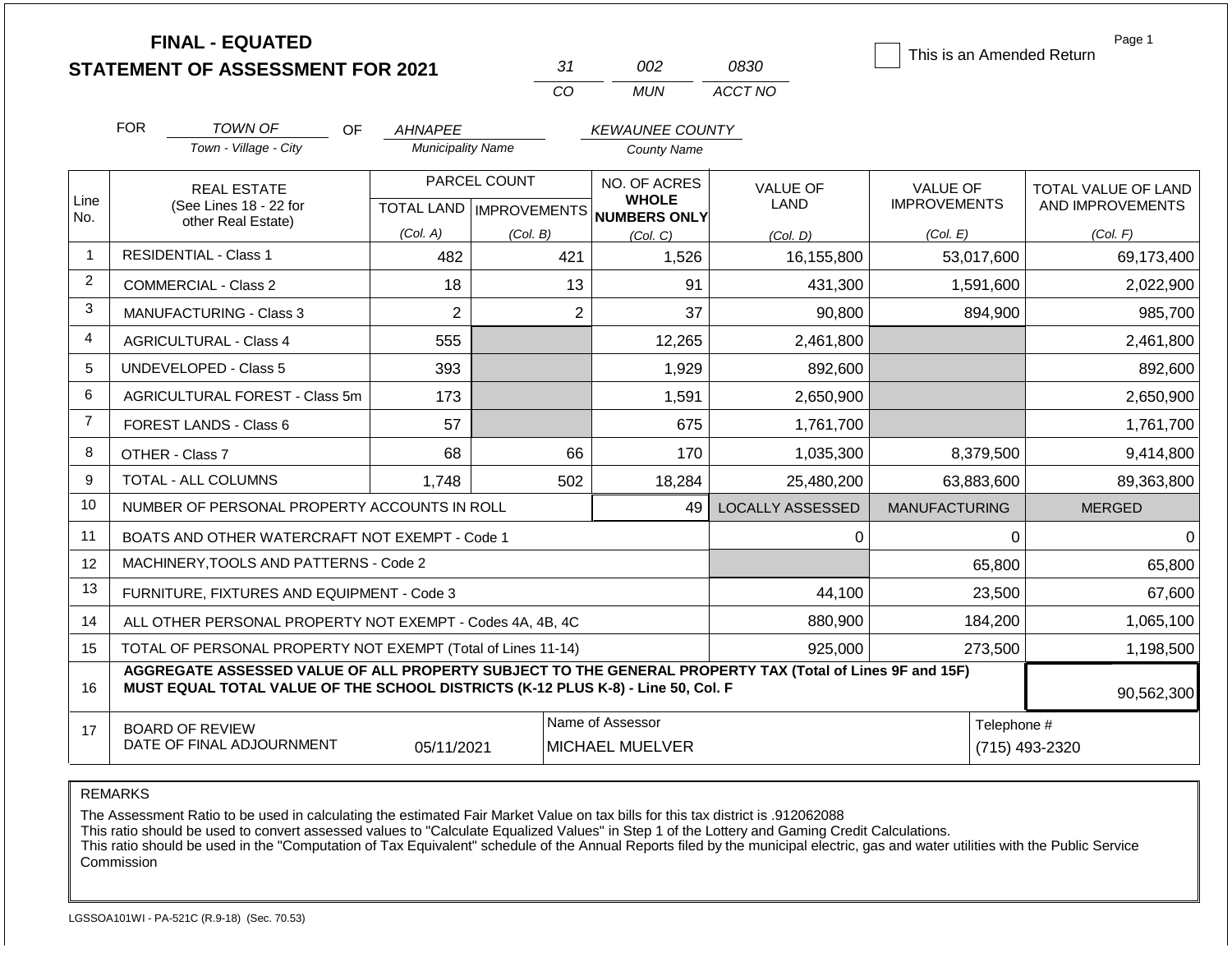2021 31 002 0830

FOREST LANDS (Line 7) and FOREST CROPS (in this section) - are **NOT** the same *YEAR CO MUN ACCT NO*

|    |                                                            |                          | Private Forest Crop - Reg Class @ 10¢ per acre            |                                                                                | Private Forest Crop - Reg Class @ \$2.52 per acre                 |                 |  |                                                                    |                                                                                                    |                    |
|----|------------------------------------------------------------|--------------------------|-----------------------------------------------------------|--------------------------------------------------------------------------------|-------------------------------------------------------------------|-----------------|--|--------------------------------------------------------------------|----------------------------------------------------------------------------------------------------|--------------------|
|    | (a) PARCELS                                                | (b) ACRES                |                                                           | (c) ASSESSED VALUE                                                             |                                                                   | (d) PARCELS     |  | (e) ACRES                                                          |                                                                                                    | (f) ASSESSED VALUE |
| 18 |                                                            |                          |                                                           |                                                                                |                                                                   |                 |  |                                                                    |                                                                                                    |                    |
|    |                                                            |                          |                                                           |                                                                                |                                                                   |                 |  |                                                                    |                                                                                                    |                    |
|    |                                                            |                          |                                                           | Private Forest Crop - Special Class @ 20¢ per acre                             |                                                                   |                 |  |                                                                    | Entered Before 2005 Managed Forest - Ferrous Mining CLOSED @ \$7.87 per acre<br>(f) ASSESSED VALUE |                    |
| 19 | (a) PARCELS                                                | (b) ACRES                |                                                           | (c) ASSESSED VALUE                                                             |                                                                   | (d) PARCELS     |  | (e) ACRES                                                          |                                                                                                    |                    |
|    |                                                            |                          |                                                           |                                                                                |                                                                   |                 |  |                                                                    |                                                                                                    |                    |
|    |                                                            |                          | Entered Before 2005 Managed Forest - OPEN @ 74 ¢ per acre |                                                                                | Entered Before 2005 Managed Forest - CLOSED @<br>$$1.75$ per acre |                 |  |                                                                    |                                                                                                    |                    |
| 20 | (a) PARCELS                                                | (b) ACRES                |                                                           | (c) ASSESSED VALUE                                                             |                                                                   | (d) PARCELS     |  | (e) ACRES                                                          |                                                                                                    | (f) ASSESSED VALUE |
|    |                                                            |                          |                                                           |                                                                                |                                                                   |                 |  |                                                                    |                                                                                                    |                    |
|    |                                                            | 20                       |                                                           | 50,000                                                                         |                                                                   | 13              |  | 249.88                                                             |                                                                                                    | 1,117,100          |
|    | Entered After 2004 Managed Forest - OPEN @ \$2.04 per acre |                          |                                                           |                                                                                |                                                                   |                 |  | Entered After 2004 Managed Forest - CLOSED @                       |                                                                                                    | \$10.20 per acre   |
| 21 |                                                            | (a) PARCELS<br>(b) ACRES |                                                           | (c) ASSESSED VALUE                                                             |                                                                   | (d) PARCELS     |  | (e) ACRES                                                          |                                                                                                    | (f) ASSESSED VALUE |
|    |                                                            |                          |                                                           |                                                                                |                                                                   |                 |  |                                                                    |                                                                                                    |                    |
|    |                                                            | 42.8                     |                                                           | 107,000                                                                        |                                                                   | 33              |  | 753.32                                                             |                                                                                                    | 1,936,100          |
|    | (a) County Forest Cropland Acres                           |                          |                                                           | (b) Federal Acres                                                              |                                                                   | (c) State Acres |  | (d) County (NOT FOREST CROP) Acres                                 |                                                                                                    | (e) Other Acres    |
| 22 |                                                            |                          |                                                           |                                                                                |                                                                   |                 |  |                                                                    |                                                                                                    |                    |
|    |                                                            |                          |                                                           |                                                                                |                                                                   | 158.62          |  | 86.73                                                              |                                                                                                    | 86.41              |
|    |                                                            |                          |                                                           | Assessed Value of Omitted Property From Prior Years (Sec. 70.44)               |                                                                   |                 |  | Assessed Value of Sec. 70.43 Corrections of Errors by Assessors    |                                                                                                    |                    |
|    |                                                            | (a) REAL ESTATE          |                                                           | (b) PERSONAL                                                                   |                                                                   |                 |  | (c1) REAL ESTATE                                                   |                                                                                                    | (c2) PERSONAL      |
| 23 |                                                            |                          |                                                           |                                                                                |                                                                   |                 |  |                                                                    |                                                                                                    |                    |
|    |                                                            |                          |                                                           | Manufacturing Equated Value of Omitted Property From Prior Years (Sec. 70.995) |                                                                   |                 |  | Mfg. Equated Value of Sec.70.43 Corrections of Errors by Assessors |                                                                                                    |                    |
|    |                                                            | (d) REAL ESTATE          |                                                           | (e) PERSONAL                                                                   |                                                                   |                 |  | (f1) REAL ESTATE                                                   | (f2) PERSONAL                                                                                      |                    |
|    |                                                            |                          |                                                           |                                                                                |                                                                   |                 |  |                                                                    |                                                                                                    |                    |
|    |                                                            |                          |                                                           |                                                                                |                                                                   |                 |  |                                                                    |                                                                                                    |                    |

## **SPECIAL DISTRICTS**

| Line<br>No. | Enter 6-digit<br>Special District<br>Code (Col. A) | <b>Account</b><br><b>Number</b><br>(Col. B) | <b>Special District Name</b><br>(Col. C) | <b>Locally Assessed Value</b><br>of Real Estate and<br>Personal Property (Col. D) | Mfg Value of Real Estate<br>and Personal Property<br>(Col. E) | <b>Merged Value of</b><br><b>Real Estate and</b><br>Personal Property (Col. F) |
|-------------|----------------------------------------------------|---------------------------------------------|------------------------------------------|-----------------------------------------------------------------------------------|---------------------------------------------------------------|--------------------------------------------------------------------------------|
| 24          |                                                    |                                             |                                          |                                                                                   |                                                               |                                                                                |
| 25          |                                                    |                                             |                                          |                                                                                   |                                                               |                                                                                |
| 26          |                                                    |                                             |                                          |                                                                                   |                                                               |                                                                                |
| 27          |                                                    |                                             |                                          |                                                                                   |                                                               |                                                                                |
| 28          |                                                    |                                             |                                          |                                                                                   |                                                               |                                                                                |
| 29          |                                                    |                                             |                                          |                                                                                   |                                                               |                                                                                |
| 30          |                                                    |                                             |                                          |                                                                                   |                                                               |                                                                                |
| 31          |                                                    |                                             |                                          |                                                                                   |                                                               |                                                                                |
| 32          |                                                    |                                             |                                          |                                                                                   |                                                               |                                                                                |
| 33          |                                                    |                                             |                                          |                                                                                   |                                                               |                                                                                |
| 34          |                                                    |                                             |                                          |                                                                                   |                                                               |                                                                                |
| 35          |                                                    |                                             |                                          |                                                                                   |                                                               |                                                                                |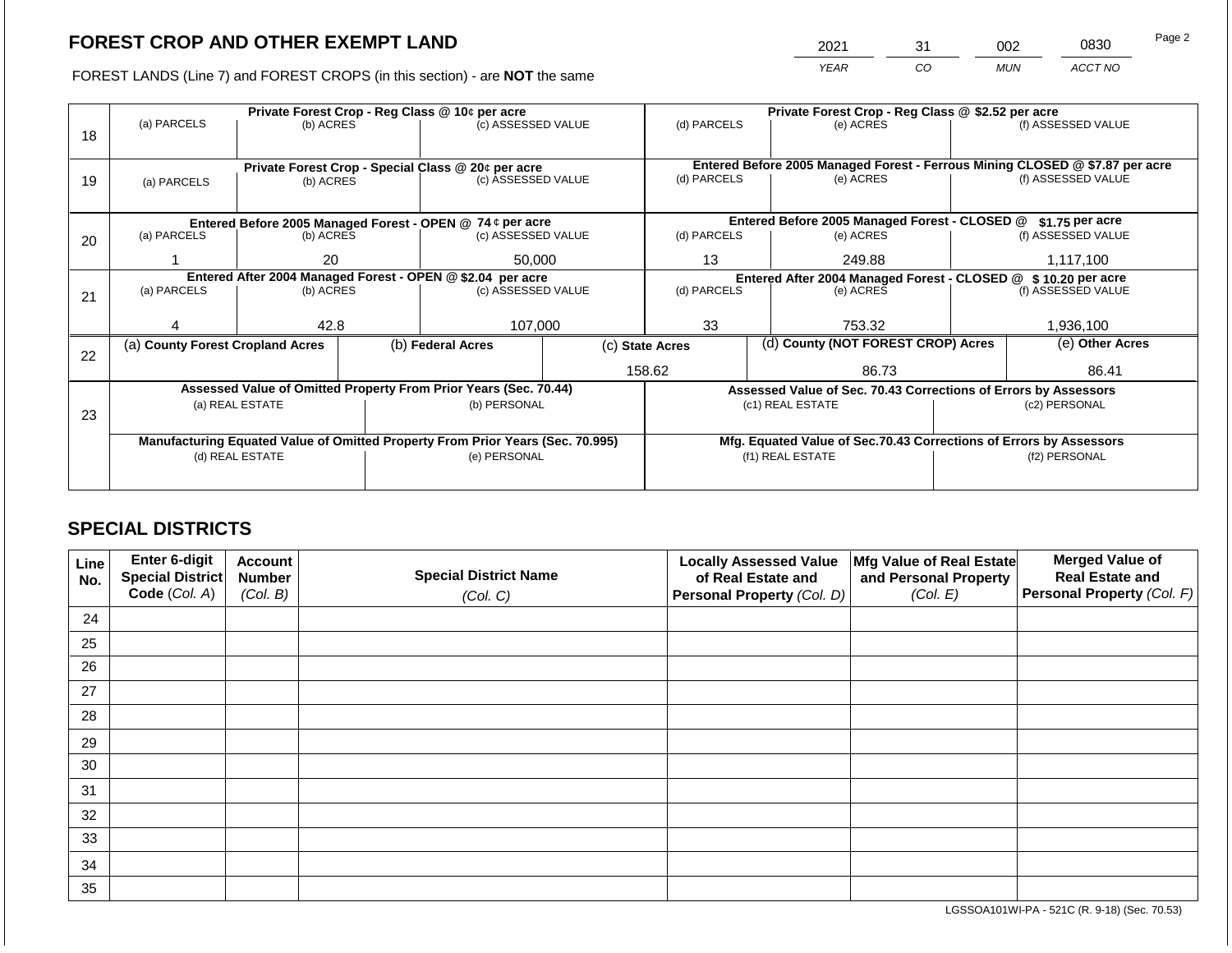| CO<br>ACCT NO<br><b>YEAR</b><br><b>MUN</b><br><b>Account</b><br>Enter 6-digit<br><b>Merged Value of</b><br><b>Locally Assessed Value</b><br>Mfg Value of Real Estate<br>Line<br><b>School District Name</b><br><b>Number</b><br><b>School District</b><br><b>Real Estate and</b><br>and Personal Property<br>of Real Estate and<br>No.<br>(Col. B)<br>Code (Col. A)<br>(Col. C)<br>Personal Property (Col. F)<br>Personal Property (Col. D)<br>(Col. E)<br><b>SCHOOL DISTRICTS (K-8 and K-12)</b><br>A.<br>310070<br>SCH D OF ALGOMA<br>89,303,100<br>0189<br>1,259,200<br>36<br>37 | 90,562,300 |
|-------------------------------------------------------------------------------------------------------------------------------------------------------------------------------------------------------------------------------------------------------------------------------------------------------------------------------------------------------------------------------------------------------------------------------------------------------------------------------------------------------------------------------------------------------------------------------------|------------|
|                                                                                                                                                                                                                                                                                                                                                                                                                                                                                                                                                                                     |            |
|                                                                                                                                                                                                                                                                                                                                                                                                                                                                                                                                                                                     |            |
|                                                                                                                                                                                                                                                                                                                                                                                                                                                                                                                                                                                     |            |
|                                                                                                                                                                                                                                                                                                                                                                                                                                                                                                                                                                                     |            |
|                                                                                                                                                                                                                                                                                                                                                                                                                                                                                                                                                                                     |            |
| 38                                                                                                                                                                                                                                                                                                                                                                                                                                                                                                                                                                                  |            |
| 39                                                                                                                                                                                                                                                                                                                                                                                                                                                                                                                                                                                  |            |
| 40                                                                                                                                                                                                                                                                                                                                                                                                                                                                                                                                                                                  |            |
| 41<br>42                                                                                                                                                                                                                                                                                                                                                                                                                                                                                                                                                                            |            |
| 43                                                                                                                                                                                                                                                                                                                                                                                                                                                                                                                                                                                  |            |
| 44                                                                                                                                                                                                                                                                                                                                                                                                                                                                                                                                                                                  |            |
| 45                                                                                                                                                                                                                                                                                                                                                                                                                                                                                                                                                                                  |            |
| 46                                                                                                                                                                                                                                                                                                                                                                                                                                                                                                                                                                                  |            |
| 47                                                                                                                                                                                                                                                                                                                                                                                                                                                                                                                                                                                  |            |
| 48                                                                                                                                                                                                                                                                                                                                                                                                                                                                                                                                                                                  |            |
| 49                                                                                                                                                                                                                                                                                                                                                                                                                                                                                                                                                                                  |            |
| TOTAL ASSESSED VALUE OF SCHOOL DISTRICTS (K-8 and K-12)<br>89,303,100<br>1,259,200<br>50                                                                                                                                                                                                                                                                                                                                                                                                                                                                                            | 90,562,300 |
| <b>B.</b><br><b>UNION HIGH SCHOOL DISTRICTS</b>                                                                                                                                                                                                                                                                                                                                                                                                                                                                                                                                     |            |
| 51                                                                                                                                                                                                                                                                                                                                                                                                                                                                                                                                                                                  |            |
| 52                                                                                                                                                                                                                                                                                                                                                                                                                                                                                                                                                                                  |            |
| 53                                                                                                                                                                                                                                                                                                                                                                                                                                                                                                                                                                                  |            |
| 54                                                                                                                                                                                                                                                                                                                                                                                                                                                                                                                                                                                  |            |
| TOTAL ASSESSED VALUE OF UNION HIGH SCHOOLS<br>55                                                                                                                                                                                                                                                                                                                                                                                                                                                                                                                                    |            |
| <b>TECHNICAL COLLEGE DISTRICTS</b><br>C.                                                                                                                                                                                                                                                                                                                                                                                                                                                                                                                                            |            |
| 56<br>NORTHEAST WISCONSIN TECH COLLEGE GNBY<br>0012<br>89,303,100<br>1,259,200<br>001300                                                                                                                                                                                                                                                                                                                                                                                                                                                                                            | 90,562,300 |
| 57<br>58                                                                                                                                                                                                                                                                                                                                                                                                                                                                                                                                                                            |            |
| TOTAL ASSESSED VALUE OF TECHNICAL COLLEGES<br>59<br>89,303,100<br>1,259,200                                                                                                                                                                                                                                                                                                                                                                                                                                                                                                         | 90,562,300 |

 *I hereby certify, to the best of my knowledge and belief, this form is complete and correct.*

| Name                   |                             | Title | Submission date        |
|------------------------|-----------------------------|-------|------------------------|
| <b>TAMMY MALACH</b>    |                             |       | 2021<br>26<br>∩ҕ<br>◡◡ |
| Phone                  | Email address               |       |                        |
| 920<br>$388 -$<br>7130 | MALACH.TAMMY@KEWAUNEECO.ORG |       |                        |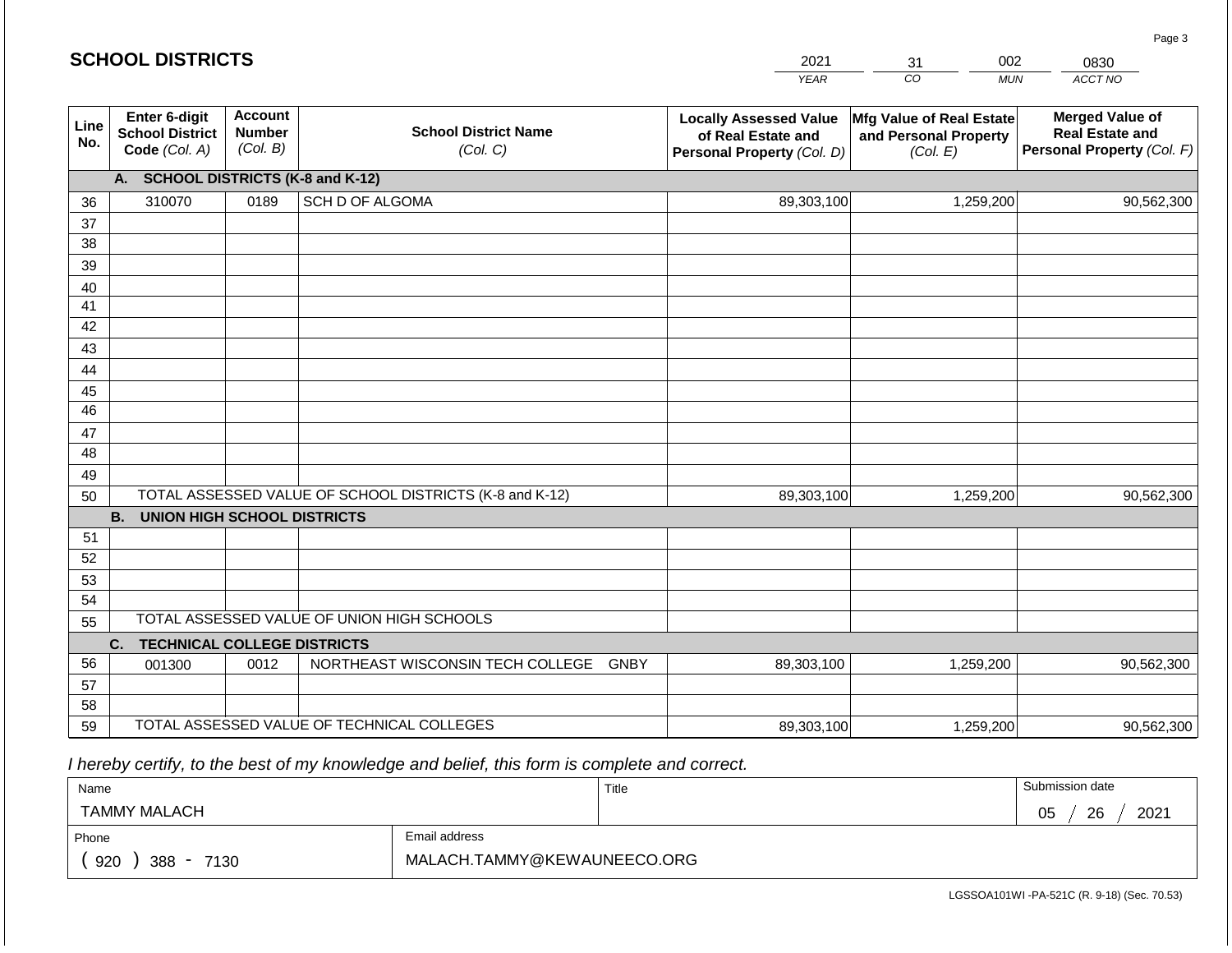- Each municipality's SOA is completed after the Board of Review and includes any changes made to the locally assessed values, under state law (sec. 70.53, Wis. Stats.)
- The Wisconsin Department of Revenue (DOR) merges the locally assessed values with the state assessed manufacturing values
- DOR provides the information regarding district names and codes. If a district is not listed, contact DOR.

Note: If you submit an amended SOA to DOR after your municipality's SOA is equated and posted to our website, we will process the SOA. However, DOR will not recalculate the *aggregate ratio or update the final SOA posted on our website. You should use the corrected values to calculate your tax rates.*

## **Page 1: Real Estate and Personal Property**

- Lines 1-9 assessed real estate values, parcel counts and acres by classification
- Lines 10-15 assessed personal property values and number of accounts by class
- Line 16 aggregate assessed value of all property subject to general property; use to calculate tax rates. Note: This line equals the total assessed value of K-8 and K-12 school districts (Line 50) and total assessed value of technical colleges (Line 59).
- Remarks assessment ratio used to calculate estimated fair market value on property tax bills

## **Page 2: Forest Crop, Other Exempt Land and Special Districts**

- Lines 18-21 private forest crop and managed forest lands assessed values
- Line  $22 -$  tax exempt land acres
- Line 23 prior years assessed value of omitted property under sec. 70.44 and correction of errors under sec. 70.43 shown by locally assessed or manufacturing real estate and personal property. Note: If there is an amount on this line, report the corresponding tax in the Statement of Taxes, Sections J or K.
- Lines 24-35 special district assessed values. These values are used to calculate tax rates for the special districts.

## **Page 3: School Districts**

- Lines 36-50 school districts (K-8 and K-12) assessed values. These values are used to calculate tax rates for school districts.
- Lines 51-55 union high school district assessed values. These values are used to calculate tax rates for union high school districts.
- Lines 56-59 technical college assessed values. These values are used to calculate tax rates for technical colleges.

If you have questions: Email: lgs@wisconsin.gov

 Phone: (608) 266-2569 or (608) 264-6892 Fax: (608) 264-6887

PHIL STEFFEN<br>TOWN OF AHNAPEE<br>E5898 FREMONT RD TOWN OF AHNAPEE E5898 FREMONT RD ALGOMA, WI54201 ALGOMA, WI 54201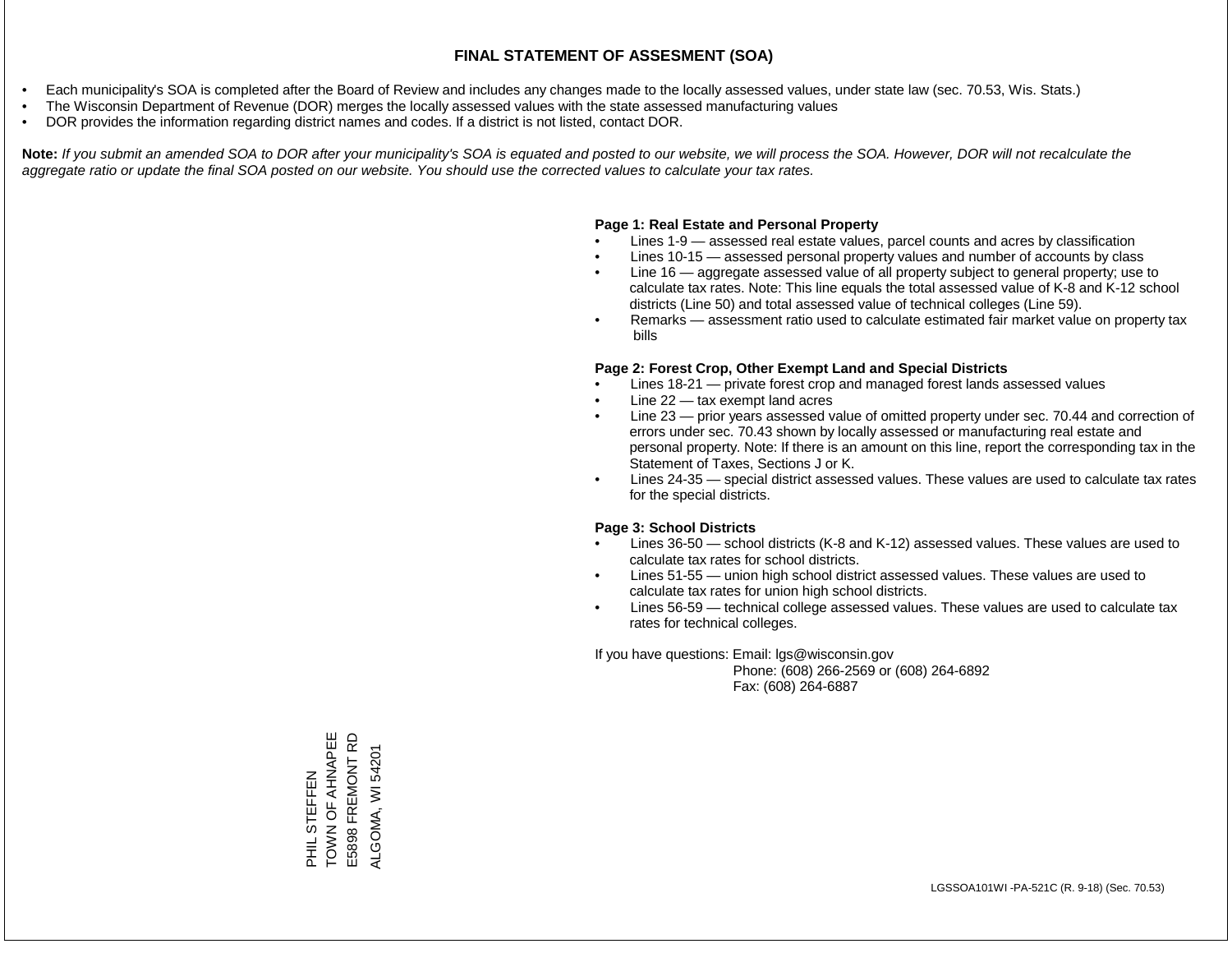|                |            | <b>FINAL - EQUATED</b><br><b>STATEMENT OF ASSESSMENT FOR 2021</b>                                                                                                                            |                                            | 31                        | 004                                          | 0831                          | This is an Amended Return              | Page 1                                  |
|----------------|------------|----------------------------------------------------------------------------------------------------------------------------------------------------------------------------------------------|--------------------------------------------|---------------------------|----------------------------------------------|-------------------------------|----------------------------------------|-----------------------------------------|
|                |            |                                                                                                                                                                                              |                                            | CO                        | <b>MUN</b>                                   | ACCT NO                       |                                        |                                         |
|                | <b>FOR</b> | TOWN OF                                                                                                                                                                                      |                                            |                           |                                              |                               |                                        |                                         |
|                |            | <b>OF</b><br>Town - Village - City                                                                                                                                                           | <b>CARLTON</b><br><b>Municipality Name</b> |                           | <b>KEWAUNEE COUNTY</b><br><b>County Name</b> |                               |                                        |                                         |
|                |            |                                                                                                                                                                                              | PARCEL COUNT                               |                           | NO. OF ACRES                                 |                               |                                        |                                         |
| Line           |            | <b>REAL ESTATE</b><br>(See Lines 18 - 22 for                                                                                                                                                 |                                            | TOTAL LAND   IMPROVEMENTS | <b>WHOLE</b>                                 | <b>VALUE OF</b><br>LAND       | <b>VALUE OF</b><br><b>IMPROVEMENTS</b> | TOTAL VALUE OF LAND<br>AND IMPROVEMENTS |
| No.            |            | other Real Estate)                                                                                                                                                                           | (Col. A)                                   | (Col. B)                  | NUMBERS ONLY<br>(Col. C)                     | (Col, D)                      | (Col. E)                               | (Col. F)                                |
| $\mathbf{1}$   |            | <b>RESIDENTIAL - Class 1</b>                                                                                                                                                                 | 359                                        |                           | 320                                          | 761<br>9,582,700              | 40,209,700                             | 49,792,400                              |
| $\overline{2}$ |            | <b>COMMERCIAL - Class 2</b>                                                                                                                                                                  | 23                                         |                           | 16                                           | 206<br>3,306,000              | 13,769,800                             | 17,075,800                              |
| 3              |            | <b>MANUFACTURING - Class 3</b>                                                                                                                                                               | 3<br>3<br>43<br>76,800                     |                           | 3,493,100                                    | 3,569,900                     |                                        |                                         |
| 4              |            | <b>AGRICULTURAL - Class 4</b>                                                                                                                                                                | 727                                        |                           | 15,629                                       | 3,285,200                     |                                        | 3,285,200                               |
| 5              |            | <b>UNDEVELOPED - Class 5</b>                                                                                                                                                                 | 579                                        |                           |                                              | 2,598<br>2,357,900            |                                        | 2,357,900                               |
| 6              |            | AGRICULTURAL FOREST - Class 5m                                                                                                                                                               | 170                                        |                           |                                              | 1,903<br>2,397,400            |                                        | 2,397,400                               |
| $\overline{7}$ |            | <b>FOREST LANDS - Class 6</b>                                                                                                                                                                | 51                                         |                           |                                              | 857<br>2,169,600              |                                        | 2,169,600                               |
| 8              |            | OTHER - Class 7                                                                                                                                                                              | 191                                        |                           | 186                                          | 414<br>2,531,800              | 23,430,400                             | 25,962,200                              |
| 9              |            | TOTAL - ALL COLUMNS                                                                                                                                                                          | 2,103                                      |                           | 525<br>22,411                                | 25,707,400                    | 80,903,000                             | 106,610,400                             |
| 10             |            | NUMBER OF PERSONAL PROPERTY ACCOUNTS IN ROLL                                                                                                                                                 |                                            |                           |                                              | <b>LOCALLY ASSESSED</b><br>45 | <b>MANUFACTURING</b>                   | <b>MERGED</b>                           |
| 11             |            | BOATS AND OTHER WATERCRAFT NOT EXEMPT - Code 1                                                                                                                                               |                                            |                           |                                              |                               | $\Omega$                               | $\Omega$<br>$\Omega$                    |
| 12             |            | MACHINERY, TOOLS AND PATTERNS - Code 2                                                                                                                                                       |                                            |                           |                                              |                               | 125,400                                | 125,400                                 |
| 13             |            | FURNITURE, FIXTURES AND EQUIPMENT - Code 3                                                                                                                                                   |                                            |                           |                                              | 77,500                        | 1,700                                  | 79,200                                  |
| 14             |            | ALL OTHER PERSONAL PROPERTY NOT EXEMPT - Codes 4A, 4B, 4C                                                                                                                                    |                                            |                           |                                              | 63,200                        | 300                                    | 63,500                                  |
| 15             |            | TOTAL OF PERSONAL PROPERTY NOT EXEMPT (Total of Lines 11-14)                                                                                                                                 |                                            |                           |                                              | 140,700                       | 127,400                                | 268,100                                 |
| 16             |            | AGGREGATE ASSESSED VALUE OF ALL PROPERTY SUBJECT TO THE GENERAL PROPERTY TAX (Total of Lines 9F and 15F)<br>MUST EQUAL TOTAL VALUE OF THE SCHOOL DISTRICTS (K-12 PLUS K-8) - Line 50, Col. F |                                            |                           |                                              |                               |                                        | 106,878,500                             |
| 17             |            | <b>BOARD OF REVIEW</b>                                                                                                                                                                       |                                            |                           | Name of Assessor                             |                               |                                        | Telephone #                             |

REMARKS

The Assessment Ratio to be used in calculating the estimated Fair Market Value on tax bills for this tax district is .899328344

This ratio should be used to convert assessed values to "Calculate Equalized Values" in Step 1 of the Lottery and Gaming Credit Calculations.

 This ratio should be used in the "Computation of Tax Equivalent" schedule of the Annual Reports filed by the municipal electric, gas and water utilities with the Public Service Commission

05/19/2021 BORREE APPRAISAL SERVICES (920) 766-9166

DATE OF FINAL ADJOURNMENT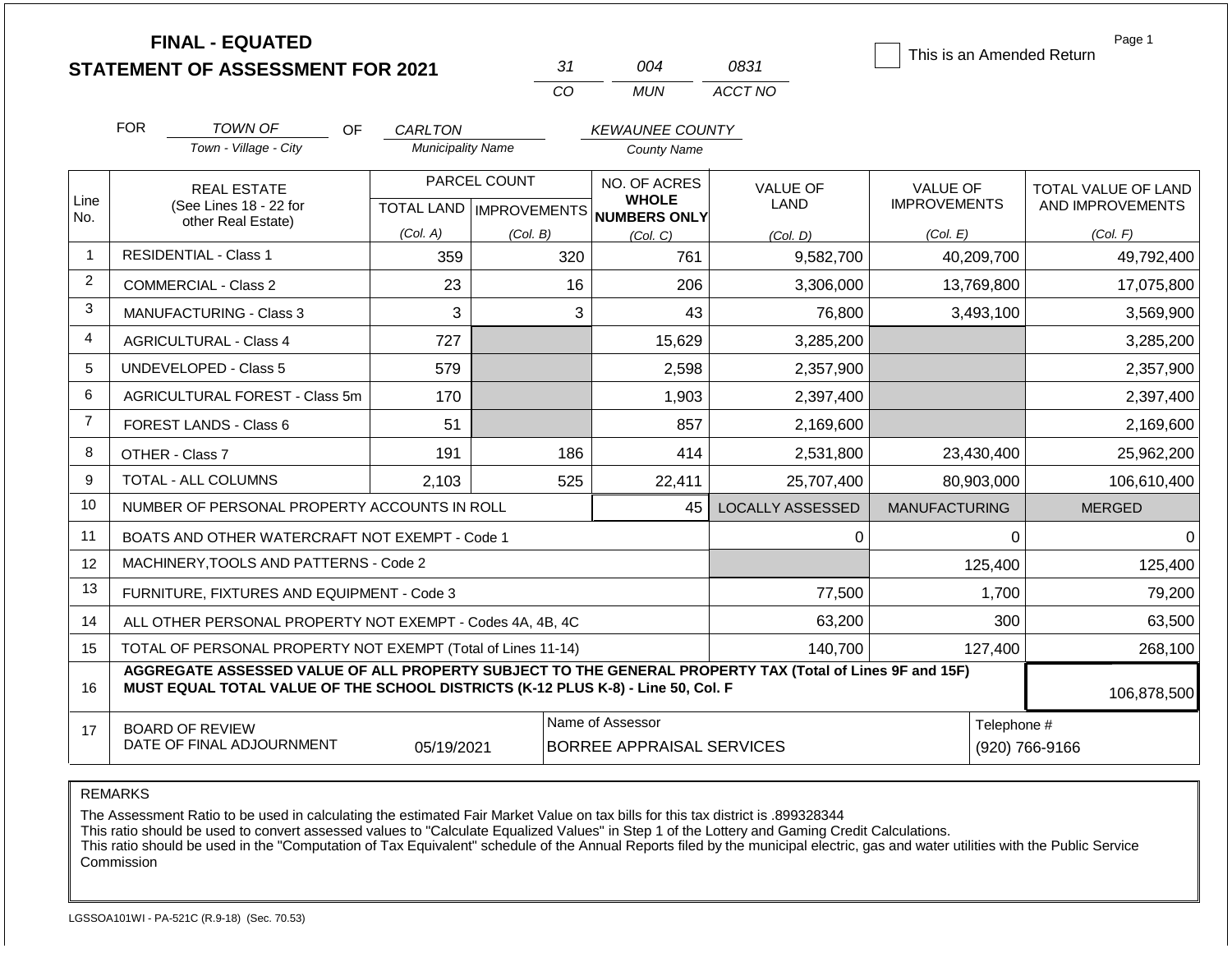2021 31 004 0831

FOREST LANDS (Line 7) and FOREST CROPS (in this section) - are **NOT** the same *YEAR CO MUN ACCT NO*

|    |                                                                                |                 |                                                                  | Private Forest Crop - Reg Class @ 10¢ per acre                   |                                                                    | Private Forest Crop - Reg Class @ \$2.52 per acre |                                                                              |                                                                 |               |                    |
|----|--------------------------------------------------------------------------------|-----------------|------------------------------------------------------------------|------------------------------------------------------------------|--------------------------------------------------------------------|---------------------------------------------------|------------------------------------------------------------------------------|-----------------------------------------------------------------|---------------|--------------------|
|    | (a) PARCELS                                                                    | (b) ACRES       |                                                                  | (c) ASSESSED VALUE                                               |                                                                    | (d) PARCELS                                       |                                                                              | (e) ACRES                                                       |               | (f) ASSESSED VALUE |
| 18 |                                                                                |                 |                                                                  |                                                                  |                                                                    |                                                   |                                                                              |                                                                 |               |                    |
|    |                                                                                |                 |                                                                  |                                                                  |                                                                    |                                                   |                                                                              |                                                                 |               |                    |
|    |                                                                                |                 |                                                                  | Private Forest Crop - Special Class @ 20¢ per acre               |                                                                    | (d) PARCELS                                       | Entered Before 2005 Managed Forest - Ferrous Mining CLOSED @ \$7.87 per acre |                                                                 |               |                    |
| 19 | (b) ACRES<br>(a) PARCELS                                                       |                 |                                                                  | (c) ASSESSED VALUE                                               |                                                                    |                                                   |                                                                              | (e) ACRES                                                       |               | (f) ASSESSED VALUE |
|    |                                                                                |                 |                                                                  |                                                                  |                                                                    |                                                   |                                                                              |                                                                 |               |                    |
|    | Entered Before 2005 Managed Forest - OPEN @ 74 ¢ per acre                      |                 | Entered Before 2005 Managed Forest - CLOSED @<br>\$1.75 per acre |                                                                  |                                                                    |                                                   |                                                                              |                                                                 |               |                    |
| 20 | (a) PARCELS                                                                    | (b) ACRES       |                                                                  | (c) ASSESSED VALUE                                               |                                                                    | (d) PARCELS                                       |                                                                              | (e) ACRES                                                       |               | (f) ASSESSED VALUE |
|    |                                                                                |                 |                                                                  |                                                                  |                                                                    |                                                   |                                                                              |                                                                 |               |                    |
|    |                                                                                |                 |                                                                  |                                                                  |                                                                    |                                                   |                                                                              | 40                                                              |               | 100,000            |
|    | Entered After 2004 Managed Forest - OPEN @ \$2.04 per acre                     |                 |                                                                  |                                                                  |                                                                    |                                                   |                                                                              | Entered After 2004 Managed Forest - CLOSED @ \$10.20 per acre   |               |                    |
| 21 | (a) PARCELS                                                                    | (b) ACRES       |                                                                  | (c) ASSESSED VALUE                                               |                                                                    | (d) PARCELS                                       |                                                                              | (e) ACRES                                                       |               | (f) ASSESSED VALUE |
|    |                                                                                |                 |                                                                  |                                                                  |                                                                    |                                                   |                                                                              |                                                                 |               |                    |
|    |                                                                                |                 |                                                                  |                                                                  |                                                                    | 6                                                 |                                                                              | 142.08                                                          |               | 589,000            |
|    | (a) County Forest Cropland Acres                                               |                 |                                                                  | (b) Federal Acres                                                |                                                                    | (c) State Acres                                   |                                                                              | (d) County (NOT FOREST CROP) Acres                              |               | (e) Other Acres    |
| 22 |                                                                                |                 |                                                                  |                                                                  |                                                                    |                                                   |                                                                              |                                                                 |               |                    |
|    |                                                                                |                 |                                                                  |                                                                  |                                                                    | 75.02                                             |                                                                              | .3                                                              |               | 62.79              |
|    |                                                                                |                 |                                                                  | Assessed Value of Omitted Property From Prior Years (Sec. 70.44) |                                                                    |                                                   |                                                                              | Assessed Value of Sec. 70.43 Corrections of Errors by Assessors |               |                    |
|    |                                                                                | (a) REAL ESTATE |                                                                  | (b) PERSONAL                                                     |                                                                    |                                                   |                                                                              | (c1) REAL ESTATE                                                |               | (c2) PERSONAL      |
| 23 |                                                                                |                 |                                                                  |                                                                  |                                                                    |                                                   |                                                                              |                                                                 |               |                    |
|    | Manufacturing Equated Value of Omitted Property From Prior Years (Sec. 70.995) |                 |                                                                  |                                                                  | Mfg. Equated Value of Sec.70.43 Corrections of Errors by Assessors |                                                   |                                                                              |                                                                 |               |                    |
|    |                                                                                | (d) REAL ESTATE |                                                                  | (e) PERSONAL                                                     |                                                                    |                                                   |                                                                              | (f1) REAL ESTATE                                                | (f2) PERSONAL |                    |
|    |                                                                                |                 |                                                                  |                                                                  |                                                                    |                                                   |                                                                              |                                                                 |               |                    |
|    |                                                                                |                 |                                                                  |                                                                  |                                                                    |                                                   |                                                                              |                                                                 |               |                    |

## **SPECIAL DISTRICTS**

| Line<br>No. | Enter 6-digit<br>Special District<br>Code (Col. A) | <b>Account</b><br><b>Number</b><br>(Col. B) | <b>Special District Name</b><br>(Col. C) | <b>Locally Assessed Value</b><br>of Real Estate and<br><b>Personal Property (Col. D)</b> | Mfg Value of Real Estate<br>and Personal Property<br>(Col. E) | <b>Merged Value of</b><br><b>Real Estate and</b><br>Personal Property (Col. F) |
|-------------|----------------------------------------------------|---------------------------------------------|------------------------------------------|------------------------------------------------------------------------------------------|---------------------------------------------------------------|--------------------------------------------------------------------------------|
| 24          |                                                    |                                             |                                          |                                                                                          |                                                               |                                                                                |
| 25          |                                                    |                                             |                                          |                                                                                          |                                                               |                                                                                |
| 26          |                                                    |                                             |                                          |                                                                                          |                                                               |                                                                                |
| 27          |                                                    |                                             |                                          |                                                                                          |                                                               |                                                                                |
| 28          |                                                    |                                             |                                          |                                                                                          |                                                               |                                                                                |
| 29          |                                                    |                                             |                                          |                                                                                          |                                                               |                                                                                |
| 30          |                                                    |                                             |                                          |                                                                                          |                                                               |                                                                                |
| 31          |                                                    |                                             |                                          |                                                                                          |                                                               |                                                                                |
| 32          |                                                    |                                             |                                          |                                                                                          |                                                               |                                                                                |
| 33          |                                                    |                                             |                                          |                                                                                          |                                                               |                                                                                |
| 34          |                                                    |                                             |                                          |                                                                                          |                                                               |                                                                                |
| 35          |                                                    |                                             |                                          |                                                                                          |                                                               |                                                                                |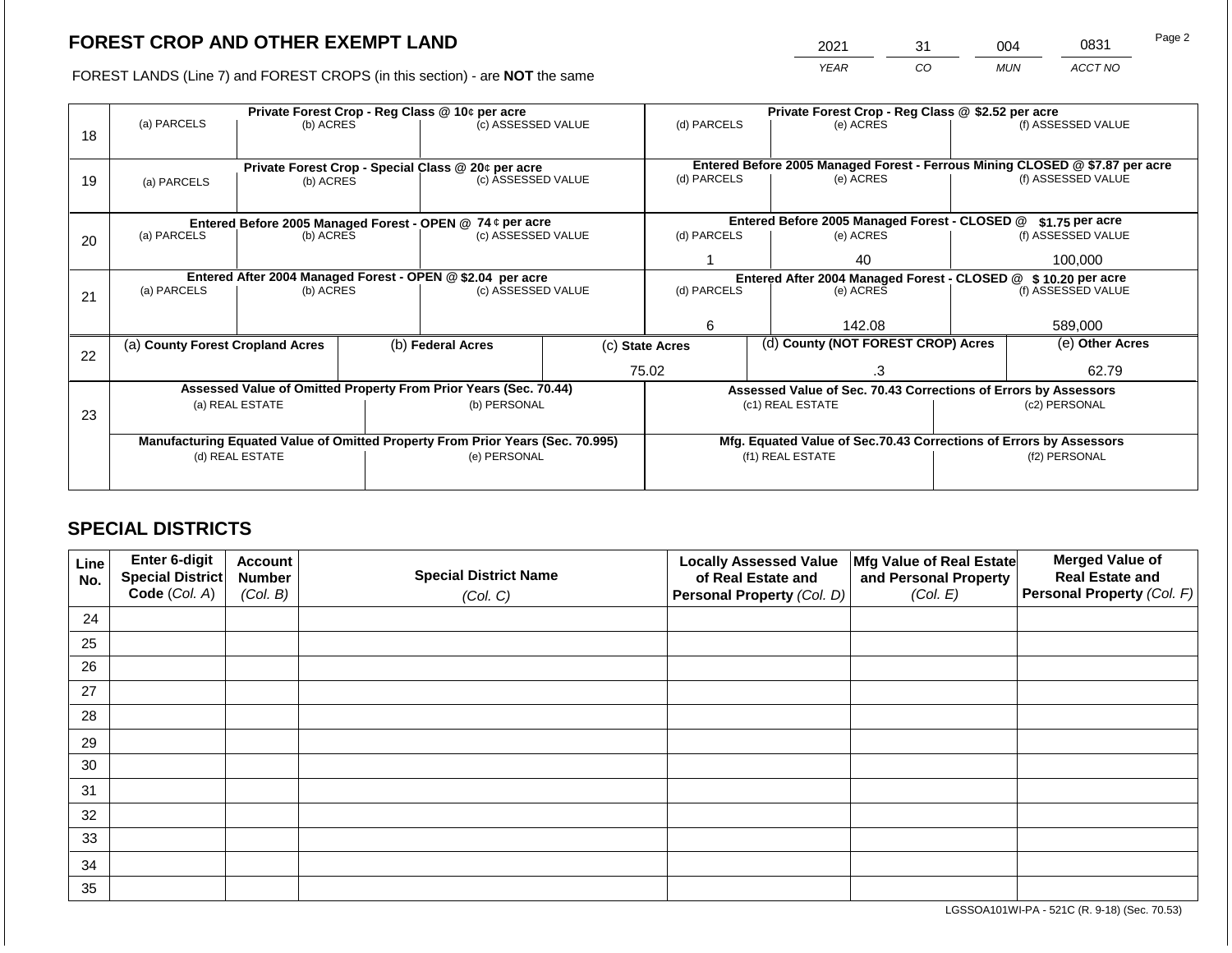|             | <b>SCHOOL DISTRICTS</b>                                  |                                             |                                                         | 2021                                                                              | 004<br>31                                                     | 0831                                                                           |
|-------------|----------------------------------------------------------|---------------------------------------------|---------------------------------------------------------|-----------------------------------------------------------------------------------|---------------------------------------------------------------|--------------------------------------------------------------------------------|
|             |                                                          |                                             |                                                         | <b>YEAR</b>                                                                       | CO<br><b>MUN</b>                                              | ACCT NO                                                                        |
| Line<br>No. | Enter 6-digit<br><b>School District</b><br>Code (Col. A) | <b>Account</b><br><b>Number</b><br>(Col. B) | <b>School District Name</b><br>(Col. C)                 | <b>Locally Assessed Value</b><br>of Real Estate and<br>Personal Property (Col. D) | Mfg Value of Real Estate<br>and Personal Property<br>(Col. E) | <b>Merged Value of</b><br><b>Real Estate and</b><br>Personal Property (Col. F) |
|             | <b>SCHOOL DISTRICTS (K-8 and K-12)</b><br>А.             |                                             |                                                         |                                                                                   |                                                               |                                                                                |
| 36          | 312814                                                   | 0190                                        | <b>SCH D OF KEWAUNEE</b>                                | 103,181,200                                                                       | 3,697,300                                                     | 106,878,500                                                                    |
| 37          |                                                          |                                             |                                                         |                                                                                   |                                                               |                                                                                |
| 38          |                                                          |                                             |                                                         |                                                                                   |                                                               |                                                                                |
| 39          |                                                          |                                             |                                                         |                                                                                   |                                                               |                                                                                |
| 40          |                                                          |                                             |                                                         |                                                                                   |                                                               |                                                                                |
| 41<br>42    |                                                          |                                             |                                                         |                                                                                   |                                                               |                                                                                |
| 43          |                                                          |                                             |                                                         |                                                                                   |                                                               |                                                                                |
| 44          |                                                          |                                             |                                                         |                                                                                   |                                                               |                                                                                |
| 45          |                                                          |                                             |                                                         |                                                                                   |                                                               |                                                                                |
| 46          |                                                          |                                             |                                                         |                                                                                   |                                                               |                                                                                |
| 47          |                                                          |                                             |                                                         |                                                                                   |                                                               |                                                                                |
| 48          |                                                          |                                             |                                                         |                                                                                   |                                                               |                                                                                |
| 49          |                                                          |                                             |                                                         |                                                                                   |                                                               |                                                                                |
| 50          |                                                          |                                             | TOTAL ASSESSED VALUE OF SCHOOL DISTRICTS (K-8 and K-12) | 103,181,200                                                                       | 3,697,300                                                     | 106,878,500                                                                    |
|             | <b>B.</b><br><b>UNION HIGH SCHOOL DISTRICTS</b>          |                                             |                                                         |                                                                                   |                                                               |                                                                                |
| 51          |                                                          |                                             |                                                         |                                                                                   |                                                               |                                                                                |
| 52          |                                                          |                                             |                                                         |                                                                                   |                                                               |                                                                                |
| 53          |                                                          |                                             |                                                         |                                                                                   |                                                               |                                                                                |
| 54          |                                                          |                                             | TOTAL ASSESSED VALUE OF UNION HIGH SCHOOLS              |                                                                                   |                                                               |                                                                                |
| 55          |                                                          |                                             |                                                         |                                                                                   |                                                               |                                                                                |
| 56          | <b>TECHNICAL COLLEGE DISTRICTS</b><br>C.                 | 0012                                        | NORTHEAST WISCONSIN TECH COLLEGE<br>GNBY                | 103,181,200                                                                       | 3,697,300                                                     | 106,878,500                                                                    |
| 57          | 001300                                                   |                                             |                                                         |                                                                                   |                                                               |                                                                                |
| 58          |                                                          |                                             |                                                         |                                                                                   |                                                               |                                                                                |
| 59          |                                                          |                                             | TOTAL ASSESSED VALUE OF TECHNICAL COLLEGES              | 103,181,200                                                                       | 3,697,300                                                     | 106,878,500                                                                    |

 *I hereby certify, to the best of my knowledge and belief, this form is complete and correct.*

| Name                   |                             | Title | Submission date  |
|------------------------|-----------------------------|-------|------------------|
| TAMMY MALACH           |                             |       | 2021<br>26<br>05 |
| Phone                  | Email address               |       |                  |
| 920<br>$388 -$<br>7130 | MALACH.TAMMY@KEWAUNEECO.ORG |       |                  |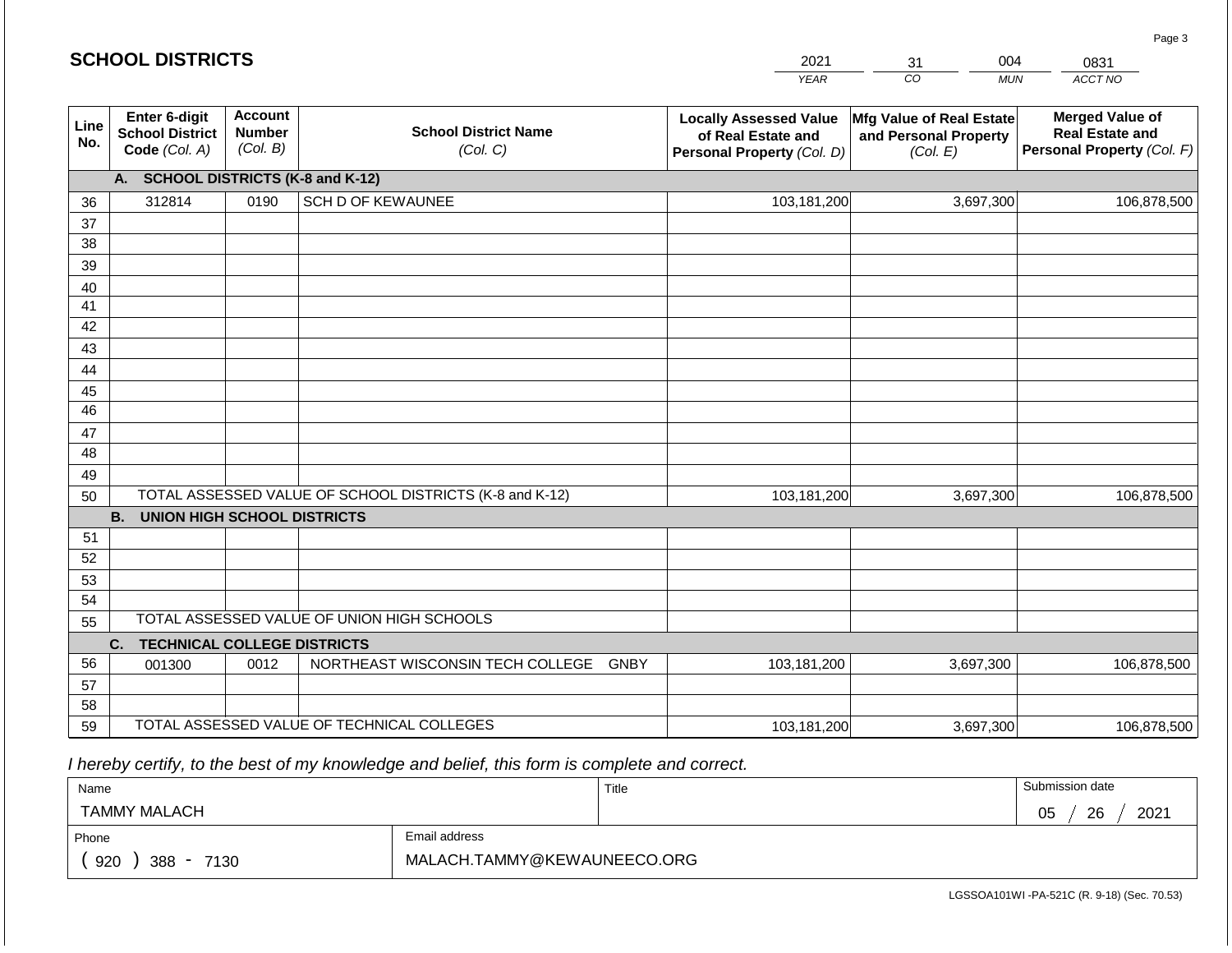- Each municipality's SOA is completed after the Board of Review and includes any changes made to the locally assessed values, under state law (sec. 70.53, Wis. Stats.)
- The Wisconsin Department of Revenue (DOR) merges the locally assessed values with the state assessed manufacturing values
- DOR provides the information regarding district names and codes. If a district is not listed, contact DOR.

Note: If you submit an amended SOA to DOR after your municipality's SOA is equated and posted to our website, we will process the SOA. However, DOR will not recalculate the *aggregate ratio or update the final SOA posted on our website. You should use the corrected values to calculate your tax rates.*

## **Page 1: Real Estate and Personal Property**

- Lines 1-9 assessed real estate values, parcel counts and acres by classification
- Lines 10-15 assessed personal property values and number of accounts by class
- Line 16 aggregate assessed value of all property subject to general property; use to calculate tax rates. Note: This line equals the total assessed value of K-8 and K-12 school districts (Line 50) and total assessed value of technical colleges (Line 59).
- Remarks assessment ratio used to calculate estimated fair market value on property tax bills

## **Page 2: Forest Crop, Other Exempt Land and Special Districts**

- Lines 18-21 private forest crop and managed forest lands assessed values
- Line  $22 -$  tax exempt land acres
- Line 23 prior years assessed value of omitted property under sec. 70.44 and correction of errors under sec. 70.43 shown by locally assessed or manufacturing real estate and personal property. Note: If there is an amount on this line, report the corresponding tax in the Statement of Taxes, Sections J or K.
- Lines 24-35 special district assessed values. These values are used to calculate tax rates for the special districts.

## **Page 3: School Districts**

- Lines 36-50 school districts (K-8 and K-12) assessed values. These values are used to calculate tax rates for school districts.
- Lines 51-55 union high school district assessed values. These values are used to calculate tax rates for union high school districts.
- Lines 56-59 technical college assessed values. These values are used to calculate tax rates for technical colleges.

If you have questions: Email: lgs@wisconsin.gov

 Phone: (608) 266-2569 or (608) 264-6892 Fax: (608) 264-6887

**KEWAUNEE, WI 54216 - 9348** KEWAUNEE, WI 54216 - 9348N890 TOWN HALL RD N890 TOWN HALL RD TOWN OF CARLTON LINDA SINKULA<br>TOWN OF CARLTON LINDA SINKULA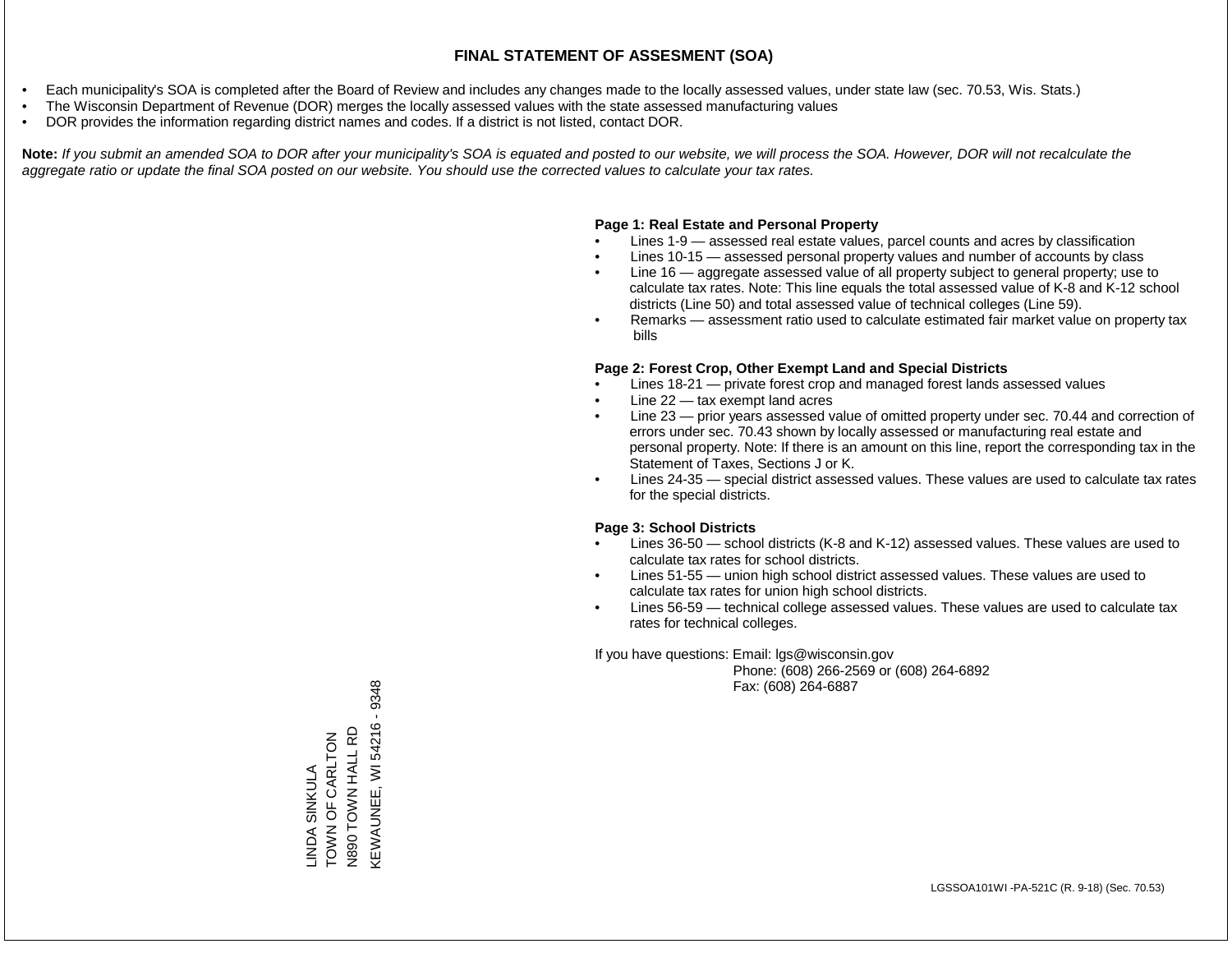|                | <b>FINAL - EQUATED</b>                                                                                                                                                                       |                          |                           |                                            |                         | Page 1<br>This is an Amended Return |                     |  |
|----------------|----------------------------------------------------------------------------------------------------------------------------------------------------------------------------------------------|--------------------------|---------------------------|--------------------------------------------|-------------------------|-------------------------------------|---------------------|--|
|                | <b>STATEMENT OF ASSESSMENT FOR 2021</b>                                                                                                                                                      |                          | 31                        | 006                                        | 0832                    |                                     |                     |  |
|                |                                                                                                                                                                                              |                          | CO                        | <b>MUN</b>                                 | ACCT NO                 |                                     |                     |  |
|                | <b>FOR</b><br>TOWN OF<br>OF.                                                                                                                                                                 | CASCO                    |                           |                                            |                         |                                     |                     |  |
|                | Town - Village - City                                                                                                                                                                        | <b>Municipality Name</b> |                           | <b>County Name</b>                         |                         |                                     |                     |  |
|                | <b>REAL ESTATE</b>                                                                                                                                                                           |                          | PARCEL COUNT              | NO. OF ACRES                               | <b>VALUE OF</b>         | <b>VALUE OF</b>                     | TOTAL VALUE OF LAND |  |
| Line<br>No.    | (See Lines 18 - 22 for                                                                                                                                                                       |                          | TOTAL LAND   IMPROVEMENTS | <b>WHOLE</b><br><b>NUMBERS ONLY</b>        | LAND                    | <b>IMPROVEMENTS</b>                 | AND IMPROVEMENTS    |  |
|                | other Real Estate)                                                                                                                                                                           | (Col. A)                 | (Col. B)                  | (Col. C)                                   | (Col. D)                | (Col. E)                            | (Col. F)            |  |
|                | <b>RESIDENTIAL - Class 1</b>                                                                                                                                                                 | 503                      | 452                       | 1,316                                      | 13,277,400              | 70,030,100                          | 83,307,500          |  |
| 2              | <b>COMMERCIAL - Class 2</b>                                                                                                                                                                  | 25                       | 14                        | 124                                        | 929,000                 | 2,009,500                           | 2,938,500           |  |
| 3              | <b>MANUFACTURING - Class 3</b>                                                                                                                                                               | $\overline{2}$           | $\overline{2}$            | $\overline{2}$                             | 32,800                  | 312,700                             | 345,500             |  |
| 4              | 618<br><b>AGRICULTURAL - Class 4</b>                                                                                                                                                         |                          |                           | 13,305                                     | 2,704,600               |                                     | 2,704,600           |  |
| 5              | <b>UNDEVELOPED - Class 5</b>                                                                                                                                                                 | 303                      |                           | 1,140                                      | 1,655,500               |                                     | 1,655,500           |  |
| 6              | <b>AGRICULTURAL FOREST - Class 5m</b>                                                                                                                                                        | 298                      |                           | 3,055                                      | 3,973,400               |                                     | 3,973,400           |  |
| $\overline{7}$ | FOREST LANDS - Class 6                                                                                                                                                                       | 57                       |                           | 804                                        | 2,091,700               |                                     | 2,091,700           |  |
| 8              | OTHER - Class 7                                                                                                                                                                              | 96                       | 92                        | 228                                        | 2,358,100               | 14,949,200                          | 17,307,300          |  |
| 9              | TOTAL - ALL COLUMNS                                                                                                                                                                          | 1,902                    | 560                       | 19,974                                     | 27,022,500              | 87,301,500                          | 114,324,000         |  |
| 10             | NUMBER OF PERSONAL PROPERTY ACCOUNTS IN ROLL                                                                                                                                                 |                          |                           | 58                                         | <b>LOCALLY ASSESSED</b> | <b>MANUFACTURING</b>                | <b>MERGED</b>       |  |
| 11             | BOATS AND OTHER WATERCRAFT NOT EXEMPT - Code 1                                                                                                                                               |                          |                           |                                            | 0                       | $\Omega$                            | $\Omega$            |  |
| 12             | MACHINERY, TOOLS AND PATTERNS - Code 2                                                                                                                                                       |                          |                           |                                            |                         | 64,500                              | 64,500              |  |
| 13             | FURNITURE, FIXTURES AND EQUIPMENT - Code 3                                                                                                                                                   |                          |                           |                                            | 61,600                  | 17,600                              | 79,200              |  |
| 14             | ALL OTHER PERSONAL PROPERTY NOT EXEMPT - Codes 4A, 4B, 4C                                                                                                                                    |                          |                           |                                            | 72,450                  | 4,200                               | 76,650              |  |
| 15             | TOTAL OF PERSONAL PROPERTY NOT EXEMPT (Total of Lines 11-14)                                                                                                                                 |                          |                           |                                            | 134,050                 | 86,300                              |                     |  |
| 16             | AGGREGATE ASSESSED VALUE OF ALL PROPERTY SUBJECT TO THE GENERAL PROPERTY TAX (Total of Lines 9F and 15F)<br>MUST EQUAL TOTAL VALUE OF THE SCHOOL DISTRICTS (K-12 PLUS K-8) - Line 50, Col. F |                          |                           |                                            |                         |                                     | 114,544,350         |  |
| 17             | <b>BOARD OF REVIEW</b><br>DATE OF FINAL ADJOURNMENT                                                                                                                                          | 04/29/2021               |                           | Name of Assessor<br><b>WILLIAM GERRITS</b> |                         | Telephone #                         | (920) 851-0074      |  |

REMARKS

The Assessment Ratio to be used in calculating the estimated Fair Market Value on tax bills for this tax district is .95582537

This ratio should be used to convert assessed values to "Calculate Equalized Values" in Step 1 of the Lottery and Gaming Credit Calculations.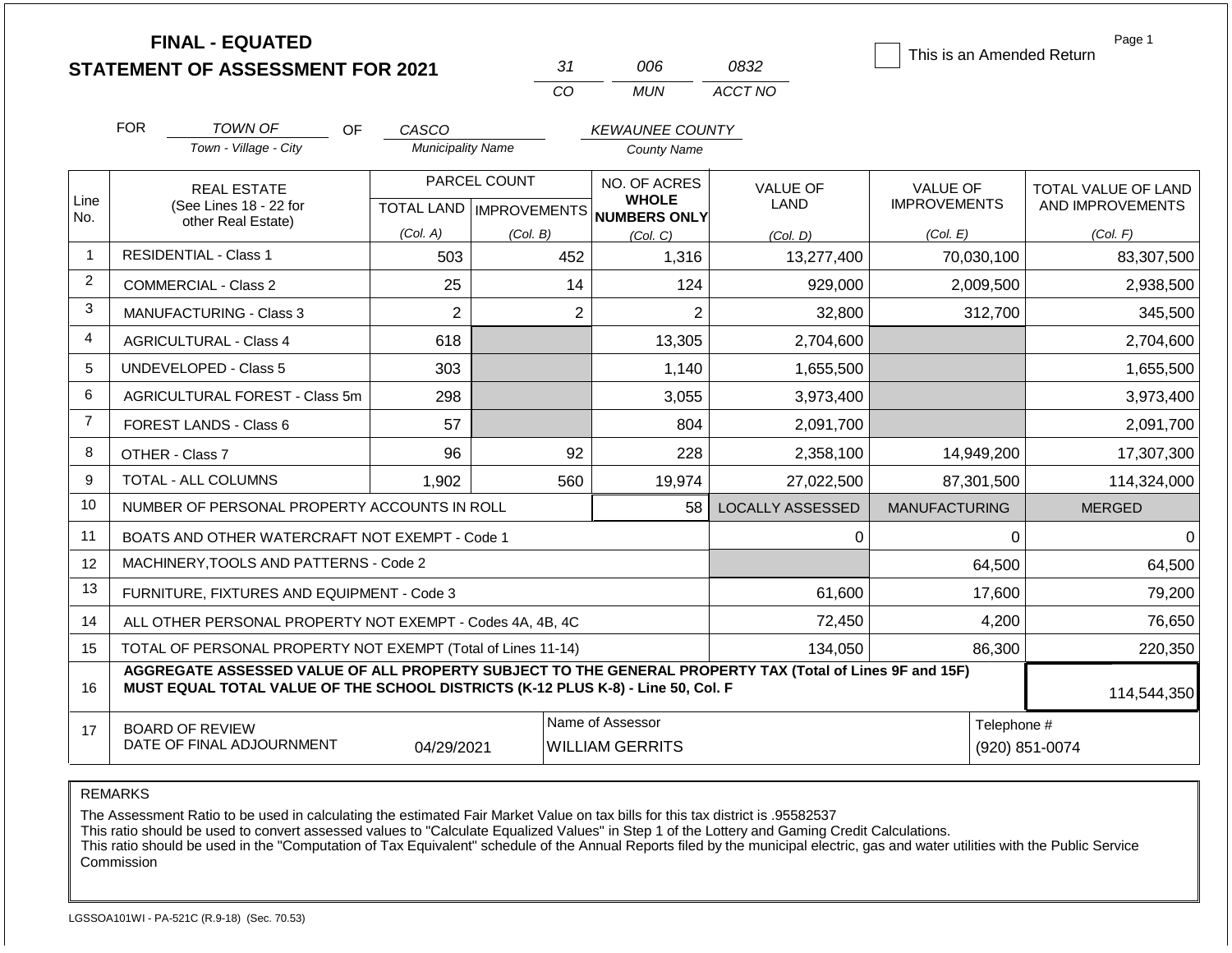2021 31 006 0832

FOREST LANDS (Line 7) and FOREST CROPS (in this section) - are **NOT** the same *YEAR CO MUN ACCT NO*

|    |                                                                                |                 |                                                                    | Private Forest Crop - Reg Class @ 10¢ per acre                   |                    | Private Forest Crop - Reg Class @ \$2.52 per acre                            |                                    |                                                                 |  |                    |
|----|--------------------------------------------------------------------------------|-----------------|--------------------------------------------------------------------|------------------------------------------------------------------|--------------------|------------------------------------------------------------------------------|------------------------------------|-----------------------------------------------------------------|--|--------------------|
| 18 | (a) PARCELS                                                                    | (b) ACRES       |                                                                    |                                                                  | (c) ASSESSED VALUE | (d) PARCELS                                                                  |                                    | (e) ACRES                                                       |  | (f) ASSESSED VALUE |
|    |                                                                                |                 |                                                                    | Private Forest Crop - Special Class @ 20¢ per acre               |                    | Entered Before 2005 Managed Forest - Ferrous Mining CLOSED @ \$7.87 per acre |                                    |                                                                 |  |                    |
| 19 | (a) PARCELS                                                                    | (b) ACRES       |                                                                    | (c) ASSESSED VALUE                                               |                    | (d) PARCELS                                                                  |                                    | (e) ACRES                                                       |  | (f) ASSESSED VALUE |
|    |                                                                                |                 |                                                                    |                                                                  |                    |                                                                              |                                    |                                                                 |  |                    |
|    |                                                                                |                 |                                                                    | Entered Before 2005 Managed Forest - OPEN @ 74 ¢ per acre        |                    |                                                                              |                                    | Entered Before 2005 Managed Forest - CLOSED @                   |  | $$1.75$ per acre   |
| 20 | (a) PARCELS                                                                    | (b) ACRES       |                                                                    | (c) ASSESSED VALUE                                               |                    | (d) PARCELS                                                                  |                                    | (e) ACRES                                                       |  | (f) ASSESSED VALUE |
|    |                                                                                |                 |                                                                    |                                                                  |                    | 29                                                                           |                                    | 548.14                                                          |  | 1,424,400          |
|    | Entered After 2004 Managed Forest - OPEN @ \$2.04 per acre                     |                 |                                                                    |                                                                  |                    |                                                                              |                                    | Entered After 2004 Managed Forest - CLOSED @ \$10.20 per acre   |  |                    |
| 21 | (a) PARCELS                                                                    | (b) ACRES       |                                                                    | (c) ASSESSED VALUE                                               |                    | (d) PARCELS                                                                  |                                    | (e) ACRES                                                       |  | (f) ASSESSED VALUE |
|    |                                                                                |                 |                                                                    |                                                                  |                    |                                                                              |                                    |                                                                 |  |                    |
|    |                                                                                |                 |                                                                    |                                                                  |                    | 49                                                                           |                                    | 1,187.5                                                         |  | 3,005,600          |
| 22 | (a) County Forest Cropland Acres                                               |                 |                                                                    | (b) Federal Acres                                                | (c) State Acres    |                                                                              | (d) County (NOT FOREST CROP) Acres |                                                                 |  | (e) Other Acres    |
|    |                                                                                |                 |                                                                    |                                                                  |                    | 803.91                                                                       |                                    | 57.57                                                           |  | 40.97              |
|    |                                                                                |                 |                                                                    | Assessed Value of Omitted Property From Prior Years (Sec. 70.44) |                    |                                                                              |                                    | Assessed Value of Sec. 70.43 Corrections of Errors by Assessors |  |                    |
| 23 |                                                                                | (a) REAL ESTATE |                                                                    | (b) PERSONAL                                                     |                    |                                                                              |                                    | (c1) REAL ESTATE                                                |  | (c2) PERSONAL      |
|    |                                                                                |                 |                                                                    |                                                                  |                    |                                                                              |                                    |                                                                 |  |                    |
|    | Manufacturing Equated Value of Omitted Property From Prior Years (Sec. 70.995) |                 | Mfg. Equated Value of Sec.70.43 Corrections of Errors by Assessors |                                                                  |                    |                                                                              |                                    |                                                                 |  |                    |
|    | (d) REAL ESTATE                                                                |                 | (e) PERSONAL                                                       |                                                                  | (f1) REAL ESTATE   |                                                                              |                                    | (f2) PERSONAL                                                   |  |                    |
|    |                                                                                |                 |                                                                    |                                                                  |                    |                                                                              |                                    |                                                                 |  |                    |
|    |                                                                                |                 |                                                                    |                                                                  |                    |                                                                              |                                    |                                                                 |  |                    |

## **SPECIAL DISTRICTS**

| Line<br>No. | Enter 6-digit<br>Special District<br>Code (Col. A) | <b>Account</b><br><b>Number</b><br>(Col. B) | <b>Special District Name</b><br>(Col. C) | <b>Locally Assessed Value</b><br>of Real Estate and<br><b>Personal Property (Col. D)</b> | Mfg Value of Real Estate<br>and Personal Property<br>(Col. E) | <b>Merged Value of</b><br><b>Real Estate and</b><br>Personal Property (Col. F) |
|-------------|----------------------------------------------------|---------------------------------------------|------------------------------------------|------------------------------------------------------------------------------------------|---------------------------------------------------------------|--------------------------------------------------------------------------------|
| 24          |                                                    |                                             |                                          |                                                                                          |                                                               |                                                                                |
| 25          |                                                    |                                             |                                          |                                                                                          |                                                               |                                                                                |
| 26          |                                                    |                                             |                                          |                                                                                          |                                                               |                                                                                |
| 27          |                                                    |                                             |                                          |                                                                                          |                                                               |                                                                                |
| 28          |                                                    |                                             |                                          |                                                                                          |                                                               |                                                                                |
| 29          |                                                    |                                             |                                          |                                                                                          |                                                               |                                                                                |
| 30          |                                                    |                                             |                                          |                                                                                          |                                                               |                                                                                |
| 31          |                                                    |                                             |                                          |                                                                                          |                                                               |                                                                                |
| 32          |                                                    |                                             |                                          |                                                                                          |                                                               |                                                                                |
| 33          |                                                    |                                             |                                          |                                                                                          |                                                               |                                                                                |
| 34          |                                                    |                                             |                                          |                                                                                          |                                                               |                                                                                |
| 35          |                                                    |                                             |                                          |                                                                                          |                                                               |                                                                                |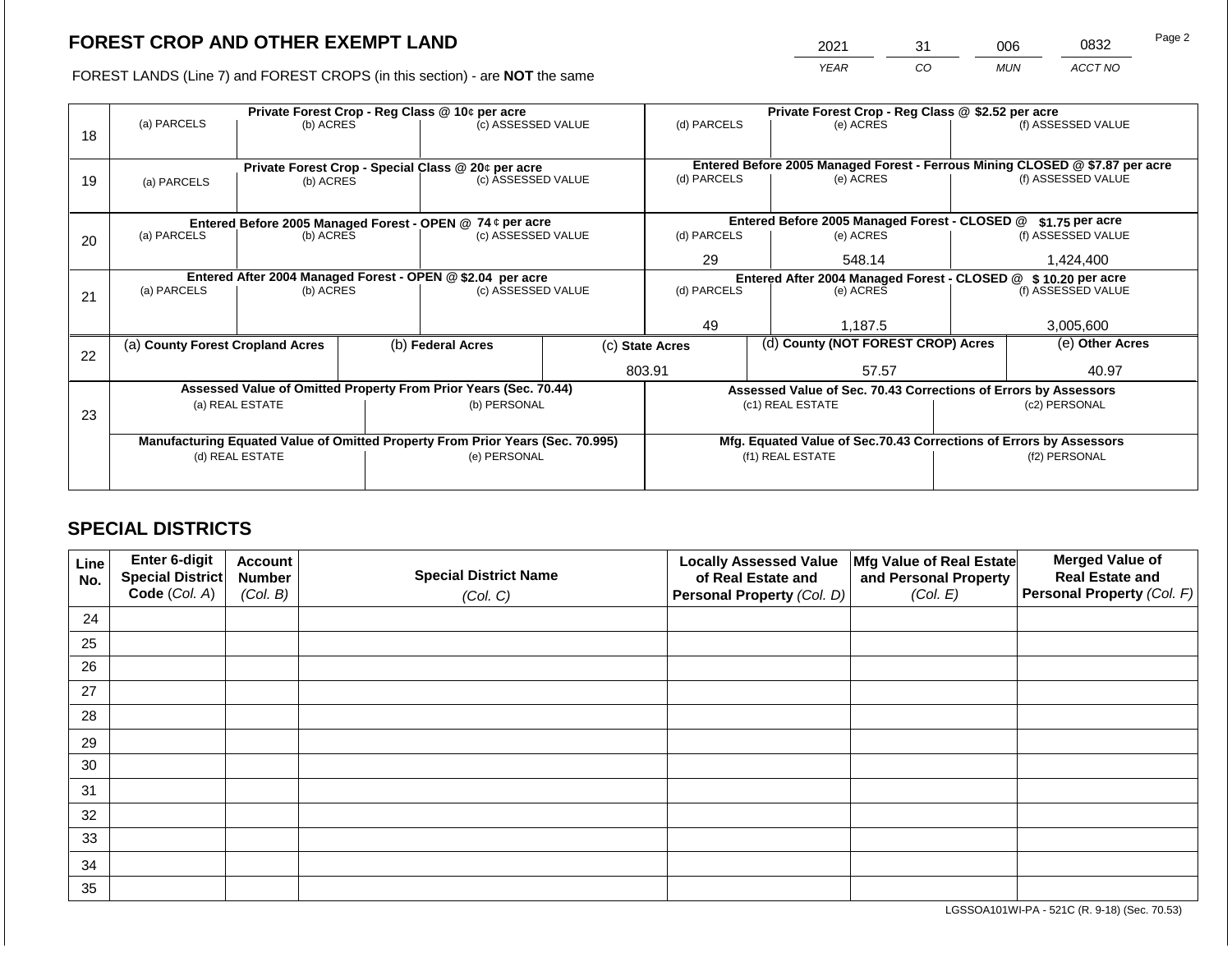|                 | <b>SCHOOL DISTRICTS</b>                                  |                                             |                                                         | 2021                                                                              | 006<br>31                                                     | 0832                                                                           |
|-----------------|----------------------------------------------------------|---------------------------------------------|---------------------------------------------------------|-----------------------------------------------------------------------------------|---------------------------------------------------------------|--------------------------------------------------------------------------------|
|                 |                                                          |                                             |                                                         | <b>YEAR</b>                                                                       | CO<br><b>MUN</b>                                              | ACCT NO                                                                        |
| Line<br>No.     | Enter 6-digit<br><b>School District</b><br>Code (Col. A) | <b>Account</b><br><b>Number</b><br>(Col. B) | <b>School District Name</b><br>(Col. C)                 | <b>Locally Assessed Value</b><br>of Real Estate and<br>Personal Property (Col. D) | Mfg Value of Real Estate<br>and Personal Property<br>(Col. E) | <b>Merged Value of</b><br><b>Real Estate and</b><br>Personal Property (Col. F) |
|                 | <b>SCHOOL DISTRICTS (K-8 and K-12)</b><br>A.             |                                             |                                                         |                                                                                   |                                                               |                                                                                |
| 36              | 310070                                                   | 0189                                        | SCH D OF ALGOMA                                         | 15,979,300                                                                        | 425,800                                                       | 16,405,100                                                                     |
| 37              | 312814                                                   | 0190                                        | <b>SCH D OF KEWAUNEE</b>                                | 21,927,300                                                                        |                                                               | 21,927,300                                                                     |
| 38              | 313220                                                   | 0191                                        | SCH D OF LUXEMBURG-CASCO                                | 76,205,950                                                                        | 6,000                                                         | 76,211,950                                                                     |
| 39              |                                                          |                                             |                                                         |                                                                                   |                                                               |                                                                                |
| 40              |                                                          |                                             |                                                         |                                                                                   |                                                               |                                                                                |
| 41              |                                                          |                                             |                                                         |                                                                                   |                                                               |                                                                                |
| 42              |                                                          |                                             |                                                         |                                                                                   |                                                               |                                                                                |
| 43              |                                                          |                                             |                                                         |                                                                                   |                                                               |                                                                                |
| 44              |                                                          |                                             |                                                         |                                                                                   |                                                               |                                                                                |
| 45              |                                                          |                                             |                                                         |                                                                                   |                                                               |                                                                                |
| $\overline{46}$ |                                                          |                                             |                                                         |                                                                                   |                                                               |                                                                                |
| 47              |                                                          |                                             |                                                         |                                                                                   |                                                               |                                                                                |
| 48              |                                                          |                                             |                                                         |                                                                                   |                                                               |                                                                                |
| 49<br>50        |                                                          |                                             | TOTAL ASSESSED VALUE OF SCHOOL DISTRICTS (K-8 and K-12) | 114,112,550                                                                       | 431,800                                                       | 114,544,350                                                                    |
|                 | <b>B.</b><br><b>UNION HIGH SCHOOL DISTRICTS</b>          |                                             |                                                         |                                                                                   |                                                               |                                                                                |
| 51              |                                                          |                                             |                                                         |                                                                                   |                                                               |                                                                                |
| 52              |                                                          |                                             |                                                         |                                                                                   |                                                               |                                                                                |
| 53              |                                                          |                                             |                                                         |                                                                                   |                                                               |                                                                                |
| 54              |                                                          |                                             |                                                         |                                                                                   |                                                               |                                                                                |
| 55              |                                                          |                                             | TOTAL ASSESSED VALUE OF UNION HIGH SCHOOLS              |                                                                                   |                                                               |                                                                                |
|                 | <b>TECHNICAL COLLEGE DISTRICTS</b><br>C.                 |                                             |                                                         |                                                                                   |                                                               |                                                                                |
| 56              | 001300                                                   | 0012                                        | NORTHEAST WISCONSIN TECH COLLEGE GNBY                   | 114,112,550                                                                       | 431,800                                                       | 114,544,350                                                                    |
| 57              |                                                          |                                             |                                                         |                                                                                   |                                                               |                                                                                |
| 58              |                                                          |                                             |                                                         |                                                                                   |                                                               |                                                                                |
| 59              |                                                          |                                             | TOTAL ASSESSED VALUE OF TECHNICAL COLLEGES              | 114,112,550                                                                       | 431,800                                                       | 114,544,350                                                                    |

 *I hereby certify, to the best of my knowledge and belief, this form is complete and correct.*

**SCHOOL DISTRICTS**

| Name                   |                             | Title | Submission date  |
|------------------------|-----------------------------|-------|------------------|
| TAMMY MALACH           |                             |       | 2021<br>05<br>10 |
| Phone                  | Email address               |       |                  |
| 920<br>$388 -$<br>7130 | MALACH.TAMMY@KEWAUNEECO.ORG |       |                  |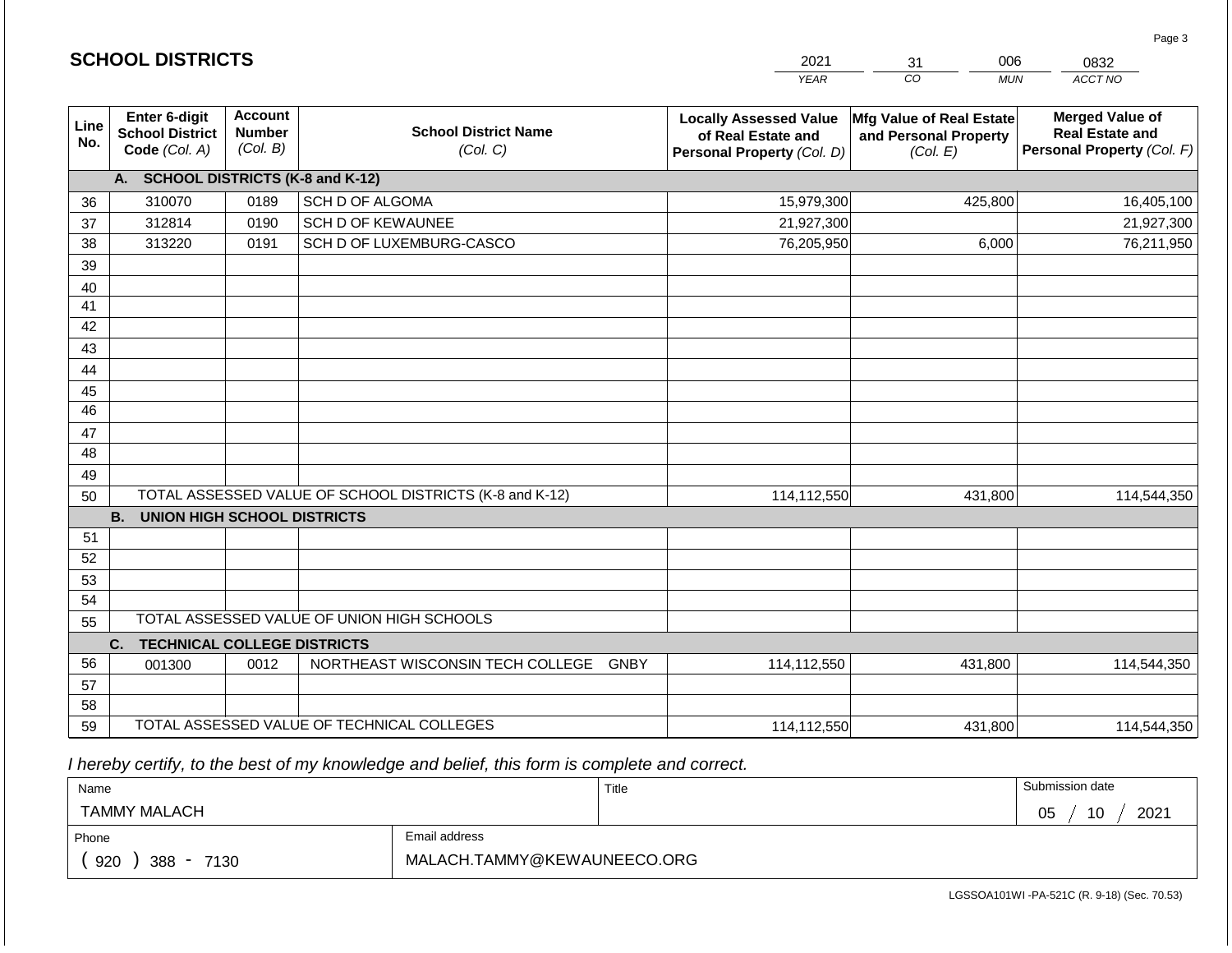- Each municipality's SOA is completed after the Board of Review and includes any changes made to the locally assessed values, under state law (sec. 70.53, Wis. Stats.)
- The Wisconsin Department of Revenue (DOR) merges the locally assessed values with the state assessed manufacturing values
- DOR provides the information regarding district names and codes. If a district is not listed, contact DOR.

Note: If you submit an amended SOA to DOR after your municipality's SOA is equated and posted to our website, we will process the SOA. However, DOR will not recalculate the *aggregate ratio or update the final SOA posted on our website. You should use the corrected values to calculate your tax rates.*

### **Page 1: Real Estate and Personal Property**

- Lines 1-9 assessed real estate values, parcel counts and acres by classification
- Lines 10-15 assessed personal property values and number of accounts by class
- Line 16 aggregate assessed value of all property subject to general property; use to calculate tax rates. Note: This line equals the total assessed value of K-8 and K-12 school districts (Line 50) and total assessed value of technical colleges (Line 59).
- Remarks assessment ratio used to calculate estimated fair market value on property tax bills

#### **Page 2: Forest Crop, Other Exempt Land and Special Districts**

- Lines 18-21 private forest crop and managed forest lands assessed values
- Line  $22 -$  tax exempt land acres
- Line 23 prior years assessed value of omitted property under sec. 70.44 and correction of errors under sec. 70.43 shown by locally assessed or manufacturing real estate and personal property. Note: If there is an amount on this line, report the corresponding tax in the Statement of Taxes, Sections J or K.
- Lines 24-35 special district assessed values. These values are used to calculate tax rates for the special districts.

#### **Page 3: School Districts**

- Lines 36-50 school districts (K-8 and K-12) assessed values. These values are used to calculate tax rates for school districts.
- Lines 51-55 union high school district assessed values. These values are used to calculate tax rates for union high school districts.
- Lines 56-59 technical college assessed values. These values are used to calculate tax rates for technical colleges.

If you have questions: Email: lgs@wisconsin.gov

 Phone: (608) 266-2569 or (608) 264-6892 Fax: (608) 264-6887

CASCO, WI 54205 - 9703 CASCO, WI 54205 - 9703TOWN OF CASCO<br>N6884 COUNTY RD C N6884 COUNTY RD C TOWN OF CASCO **TERRIE GABRIEL** TERRIE GABRIEL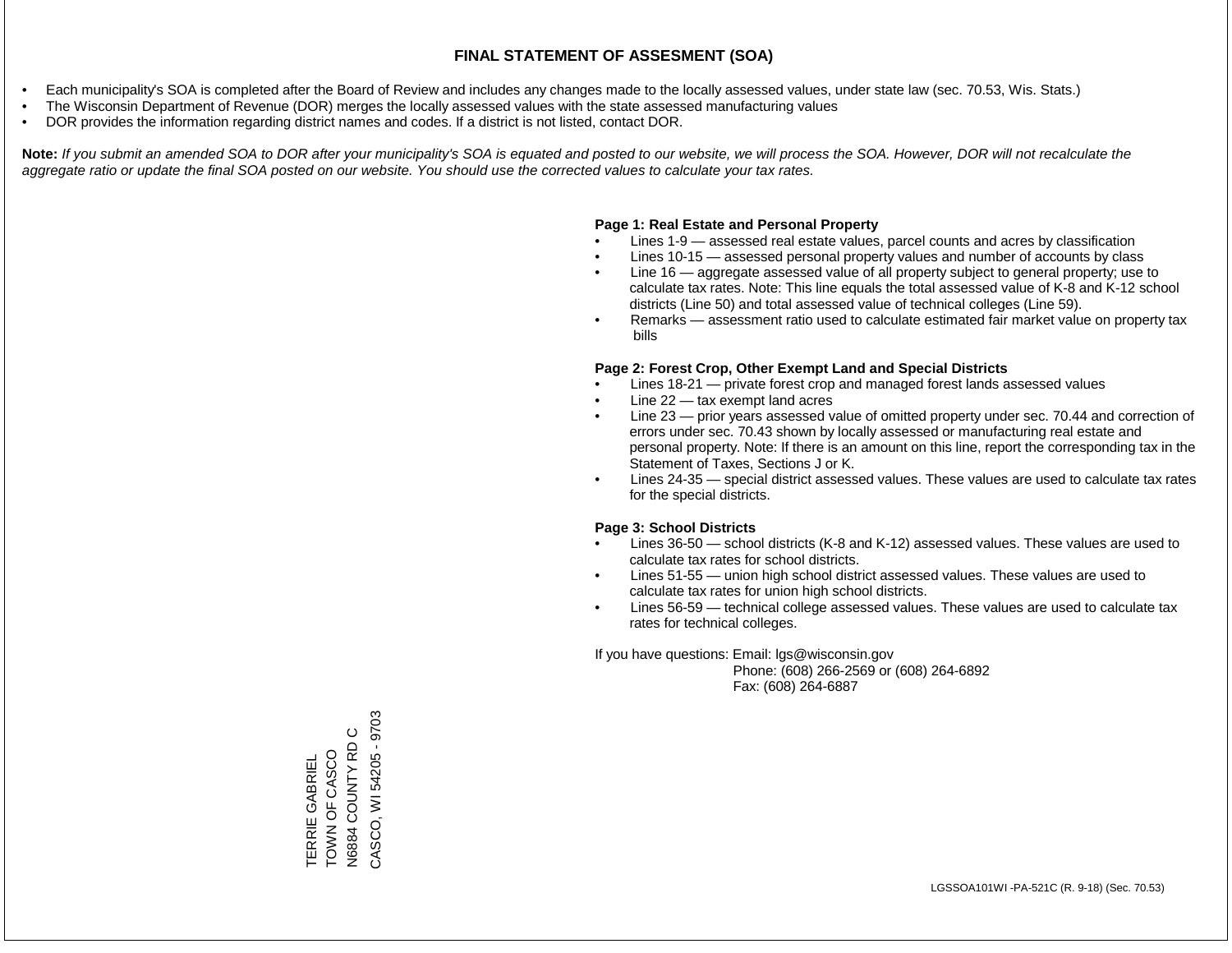|                |                                                                                  | <b>FINAL - EQUATED</b><br><b>STATEMENT OF ASSESSMENT FOR 2021</b>                                        |                                             | CO           | 31       | 008<br><b>MUN</b>                            | 0833<br>ACCT NO                          | This is an Amended Return | Page 1              |  |
|----------------|----------------------------------------------------------------------------------|----------------------------------------------------------------------------------------------------------|---------------------------------------------|--------------|----------|----------------------------------------------|------------------------------------------|---------------------------|---------------------|--|
|                | <b>FOR</b>                                                                       |                                                                                                          |                                             |              |          |                                              |                                          |                           |                     |  |
|                |                                                                                  | <b>TOWN OF</b><br>OF.<br>Town - Village - City                                                           | <b>FRANKLIN</b><br><b>Municipality Name</b> |              |          | <b>KEWAUNEE COUNTY</b><br><b>County Name</b> |                                          |                           |                     |  |
|                |                                                                                  |                                                                                                          |                                             |              |          |                                              |                                          |                           |                     |  |
| Line           |                                                                                  | <b>REAL ESTATE</b>                                                                                       |                                             | PARCEL COUNT |          | NO. OF ACRES<br><b>WHOLE</b>                 | <b>VALUE OF</b>                          | <b>VALUE OF</b>           | TOTAL VALUE OF LAND |  |
| No.            |                                                                                  | (See Lines 18 - 22 for<br>other Real Estate)                                                             |                                             |              |          | TOTAL LAND MPROVEMENTS NUMBERS ONLY          | LAND                                     | <b>IMPROVEMENTS</b>       | AND IMPROVEMENTS    |  |
|                |                                                                                  |                                                                                                          | (Col. A)                                    | (Col. B)     |          | (Col. C)                                     | (Col. D)                                 | (Col. E)                  | (Col. F)            |  |
| $\mathbf{1}$   | <b>RESIDENTIAL - Class 1</b>                                                     |                                                                                                          | 404                                         |              | 372      | 876                                          | 9,423,800                                | 49,014,200                | 58,438,000          |  |
| 2              | <b>COMMERCIAL - Class 2</b>                                                      |                                                                                                          | 19                                          |              | 12       | 79                                           | 521,100                                  | 1,563,800                 | 2,084,900           |  |
| 3              | <b>MANUFACTURING - Class 3</b>                                                   |                                                                                                          | $\Omega$                                    |              | $\Omega$ | 0                                            | 0                                        | 0                         |                     |  |
| 4              |                                                                                  | <b>AGRICULTURAL - Class 4</b>                                                                            | 679                                         |              |          | 13,604                                       | 3,010,100                                |                           | 3,010,100           |  |
| 5              |                                                                                  | <b>UNDEVELOPED - Class 5</b>                                                                             | 507                                         |              |          | 1,910                                        | 1,076,900                                |                           | 1,076,900           |  |
| 6              |                                                                                  | AGRICULTURAL FOREST - Class 5m                                                                           | 346                                         |              |          | 3,675                                        | 4,736,800                                |                           | 4,736,800           |  |
| $\overline{7}$ |                                                                                  | FOREST LANDS - Class 6                                                                                   | 93                                          |              |          | 1,356                                        | 3,437,200                                |                           | 3,437,200           |  |
| 8              |                                                                                  | OTHER - Class 7                                                                                          | 119                                         |              | 119      | 243                                          | 1,959,900                                | 20,357,300                | 22,317,200          |  |
| 9              |                                                                                  | TOTAL - ALL COLUMNS                                                                                      | 2,167                                       |              | 503      | 21,743                                       | 24,165,800                               | 70,935,300                | 95,101,100          |  |
| 10             |                                                                                  | NUMBER OF PERSONAL PROPERTY ACCOUNTS IN ROLL                                                             |                                             |              |          | 23                                           | <b>LOCALLY ASSESSED</b>                  | <b>MANUFACTURING</b>      | <b>MERGED</b>       |  |
| 11             |                                                                                  | BOATS AND OTHER WATERCRAFT NOT EXEMPT - Code 1                                                           |                                             |              |          |                                              | 0                                        | 0                         | 0                   |  |
| 12             |                                                                                  | MACHINERY, TOOLS AND PATTERNS - Code 2                                                                   |                                             |              |          |                                              |                                          | 117,700                   | 117,700             |  |
| 13             |                                                                                  | FURNITURE, FIXTURES AND EQUIPMENT - Code 3                                                               |                                             |              |          |                                              | 80,480                                   | 12,000                    | 92,480              |  |
| 14             |                                                                                  | ALL OTHER PERSONAL PROPERTY NOT EXEMPT - Codes 4A, 4B, 4C                                                |                                             |              |          |                                              | 193,760                                  | 400                       | 194,160             |  |
| 15             |                                                                                  | TOTAL OF PERSONAL PROPERTY NOT EXEMPT (Total of Lines 11-14)                                             |                                             |              |          |                                              | 274,240                                  | 130,100                   | 404,340             |  |
| 16             | MUST EQUAL TOTAL VALUE OF THE SCHOOL DISTRICTS (K-12 PLUS K-8) - Line 50, Col. F | AGGREGATE ASSESSED VALUE OF ALL PROPERTY SUBJECT TO THE GENERAL PROPERTY TAX (Total of Lines 9F and 15F) | 95,505,440                                  |              |          |                                              |                                          |                           |                     |  |
| 17             |                                                                                  | <b>BOARD OF REVIEW</b>                                                                                   |                                             |              |          | Name of Assessor                             |                                          | Telephone #               |                     |  |
|                |                                                                                  | DATE OF FINAL ADJOURNMENT                                                                                | 04/26/2021                                  |              |          |                                              | <b>ACTION APPRAISERS AND CONSULTANTS</b> |                           | (920) 766-7323      |  |

### REMARKS

The Assessment Ratio to be used in calculating the estimated Fair Market Value on tax bills for this tax district is .891449129

This ratio should be used to convert assessed values to "Calculate Equalized Values" in Step 1 of the Lottery and Gaming Credit Calculations.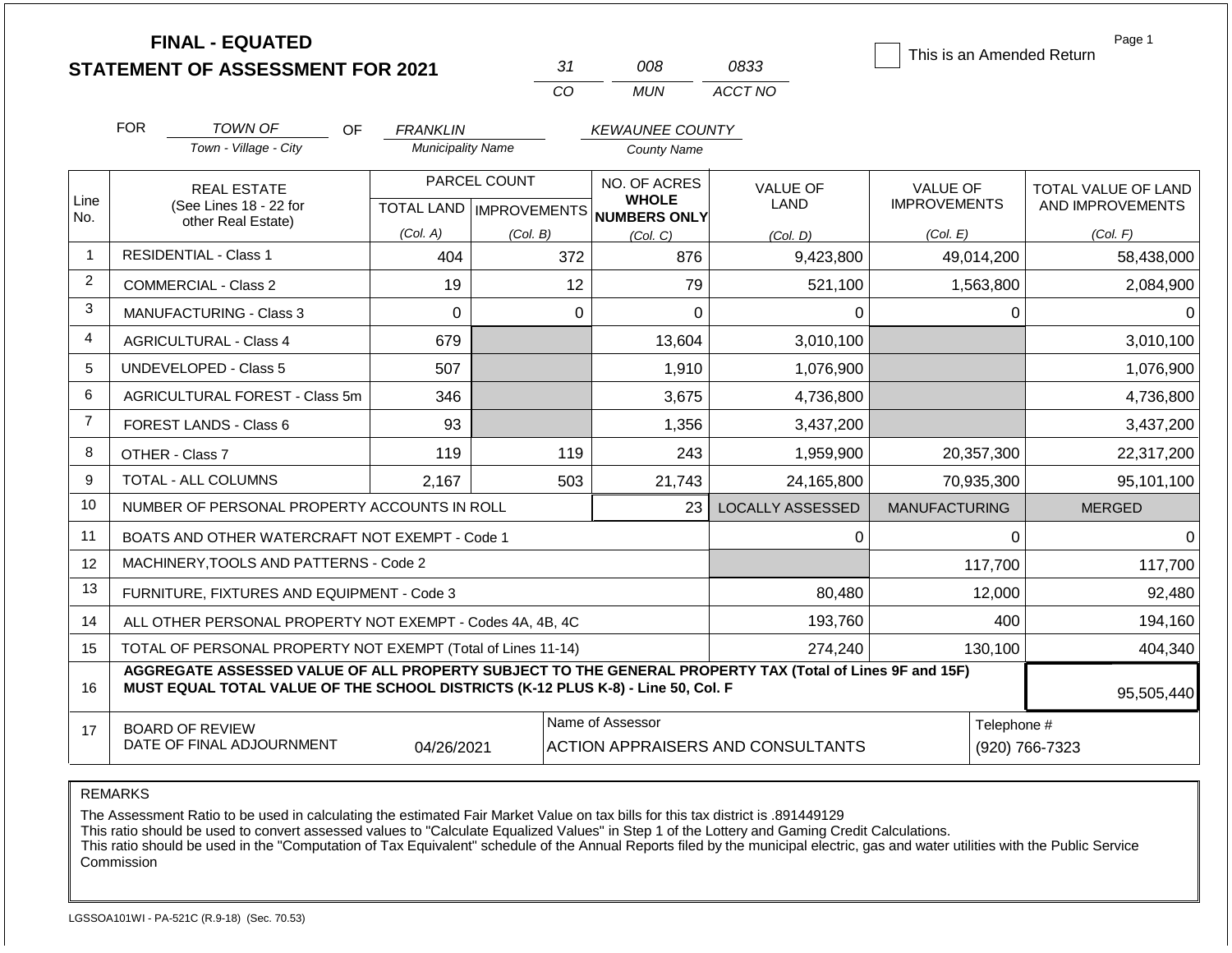2021 31 008 0833

FOREST LANDS (Line 7) and FOREST CROPS (in this section) - are **NOT** the same *YEAR CO MUN ACCT NO*

|    | Private Forest Crop - Reg Class @ 10¢ per acre                                                                                     |                 |  |                                                                                |  | Private Forest Crop - Reg Class @ \$2.52 per acre                            |         |                                                                    |  |                    |
|----|------------------------------------------------------------------------------------------------------------------------------------|-----------------|--|--------------------------------------------------------------------------------|--|------------------------------------------------------------------------------|---------|--------------------------------------------------------------------|--|--------------------|
|    | (a) PARCELS                                                                                                                        | (b) ACRES       |  | (c) ASSESSED VALUE                                                             |  | (d) PARCELS                                                                  |         | (e) ACRES                                                          |  | (f) ASSESSED VALUE |
| 18 |                                                                                                                                    |                 |  |                                                                                |  |                                                                              |         |                                                                    |  |                    |
|    |                                                                                                                                    |                 |  |                                                                                |  |                                                                              |         |                                                                    |  |                    |
|    |                                                                                                                                    |                 |  | Private Forest Crop - Special Class @ 20¢ per acre<br>(c) ASSESSED VALUE       |  | Entered Before 2005 Managed Forest - Ferrous Mining CLOSED @ \$7.87 per acre |         |                                                                    |  |                    |
| 19 | (a) PARCELS                                                                                                                        | (b) ACRES       |  |                                                                                |  | (d) PARCELS                                                                  |         | (e) ACRES                                                          |  | (f) ASSESSED VALUE |
|    |                                                                                                                                    |                 |  |                                                                                |  |                                                                              |         |                                                                    |  |                    |
|    |                                                                                                                                    |                 |  |                                                                                |  | Entered Before 2005 Managed Forest - CLOSED @                                |         |                                                                    |  | $$1.75$ per acre   |
| 20 | Entered Before 2005 Managed Forest - OPEN @ 74 ¢ per acre<br>(a) PARCELS<br>(b) ACRES<br>(c) ASSESSED VALUE<br>5<br>188,500<br>102 |                 |  |                                                                                |  | (d) PARCELS                                                                  |         | (e) ACRES                                                          |  | (f) ASSESSED VALUE |
|    |                                                                                                                                    |                 |  |                                                                                |  |                                                                              |         |                                                                    |  |                    |
|    |                                                                                                                                    |                 |  | 23                                                                             |  | 416.41                                                                       | 964,000 |                                                                    |  |                    |
|    | Entered After 2004 Managed Forest - OPEN @ \$2.04 per acre                                                                         |                 |  |                                                                                |  |                                                                              |         | Entered After 2004 Managed Forest - CLOSED @ \$10.20 per acre      |  |                    |
| 21 | (a) PARCELS                                                                                                                        | (b) ACRES       |  | (c) ASSESSED VALUE                                                             |  | (d) PARCELS                                                                  |         | (e) ACRES                                                          |  | (f) ASSESSED VALUE |
|    |                                                                                                                                    |                 |  |                                                                                |  |                                                                              |         |                                                                    |  |                    |
|    |                                                                                                                                    |                 |  |                                                                                |  | 26                                                                           |         | 590.8                                                              |  | 1,440,200          |
|    | (a) County Forest Cropland Acres                                                                                                   |                 |  | (b) Federal Acres                                                              |  | (c) State Acres                                                              |         | (d) County (NOT FOREST CROP) Acres                                 |  | (e) Other Acres    |
| 22 |                                                                                                                                    |                 |  |                                                                                |  |                                                                              |         |                                                                    |  |                    |
|    |                                                                                                                                    |                 |  |                                                                                |  |                                                                              |         | 102.41                                                             |  | 16.08              |
|    |                                                                                                                                    |                 |  | Assessed Value of Omitted Property From Prior Years (Sec. 70.44)               |  |                                                                              |         | Assessed Value of Sec. 70.43 Corrections of Errors by Assessors    |  |                    |
|    |                                                                                                                                    | (a) REAL ESTATE |  | (b) PERSONAL                                                                   |  |                                                                              |         | (c1) REAL ESTATE                                                   |  | (c2) PERSONAL      |
| 23 |                                                                                                                                    |                 |  |                                                                                |  |                                                                              |         |                                                                    |  |                    |
|    |                                                                                                                                    |                 |  | Manufacturing Equated Value of Omitted Property From Prior Years (Sec. 70.995) |  |                                                                              |         | Mfg. Equated Value of Sec.70.43 Corrections of Errors by Assessors |  |                    |
|    |                                                                                                                                    | (d) REAL ESTATE |  | (e) PERSONAL                                                                   |  |                                                                              |         | (f1) REAL ESTATE                                                   |  | (f2) PERSONAL      |
|    |                                                                                                                                    |                 |  |                                                                                |  |                                                                              |         |                                                                    |  |                    |
|    |                                                                                                                                    |                 |  |                                                                                |  |                                                                              |         |                                                                    |  |                    |

## **SPECIAL DISTRICTS**

| Line<br>No. | Enter 6-digit<br>Special District<br>Code (Col. A) | <b>Account</b><br><b>Number</b><br>(Col. B) | <b>Special District Name</b><br>(Col. C) | <b>Locally Assessed Value</b><br>of Real Estate and<br><b>Personal Property (Col. D)</b> | Mfg Value of Real Estate<br>and Personal Property<br>(Col. E) | <b>Merged Value of</b><br><b>Real Estate and</b><br>Personal Property (Col. F) |
|-------------|----------------------------------------------------|---------------------------------------------|------------------------------------------|------------------------------------------------------------------------------------------|---------------------------------------------------------------|--------------------------------------------------------------------------------|
| 24          |                                                    |                                             |                                          |                                                                                          |                                                               |                                                                                |
| 25          |                                                    |                                             |                                          |                                                                                          |                                                               |                                                                                |
| 26          |                                                    |                                             |                                          |                                                                                          |                                                               |                                                                                |
| 27          |                                                    |                                             |                                          |                                                                                          |                                                               |                                                                                |
| 28          |                                                    |                                             |                                          |                                                                                          |                                                               |                                                                                |
| 29          |                                                    |                                             |                                          |                                                                                          |                                                               |                                                                                |
| 30          |                                                    |                                             |                                          |                                                                                          |                                                               |                                                                                |
| 31          |                                                    |                                             |                                          |                                                                                          |                                                               |                                                                                |
| 32          |                                                    |                                             |                                          |                                                                                          |                                                               |                                                                                |
| 33          |                                                    |                                             |                                          |                                                                                          |                                                               |                                                                                |
| 34          |                                                    |                                             |                                          |                                                                                          |                                                               |                                                                                |
| 35          |                                                    |                                             |                                          |                                                                                          |                                                               |                                                                                |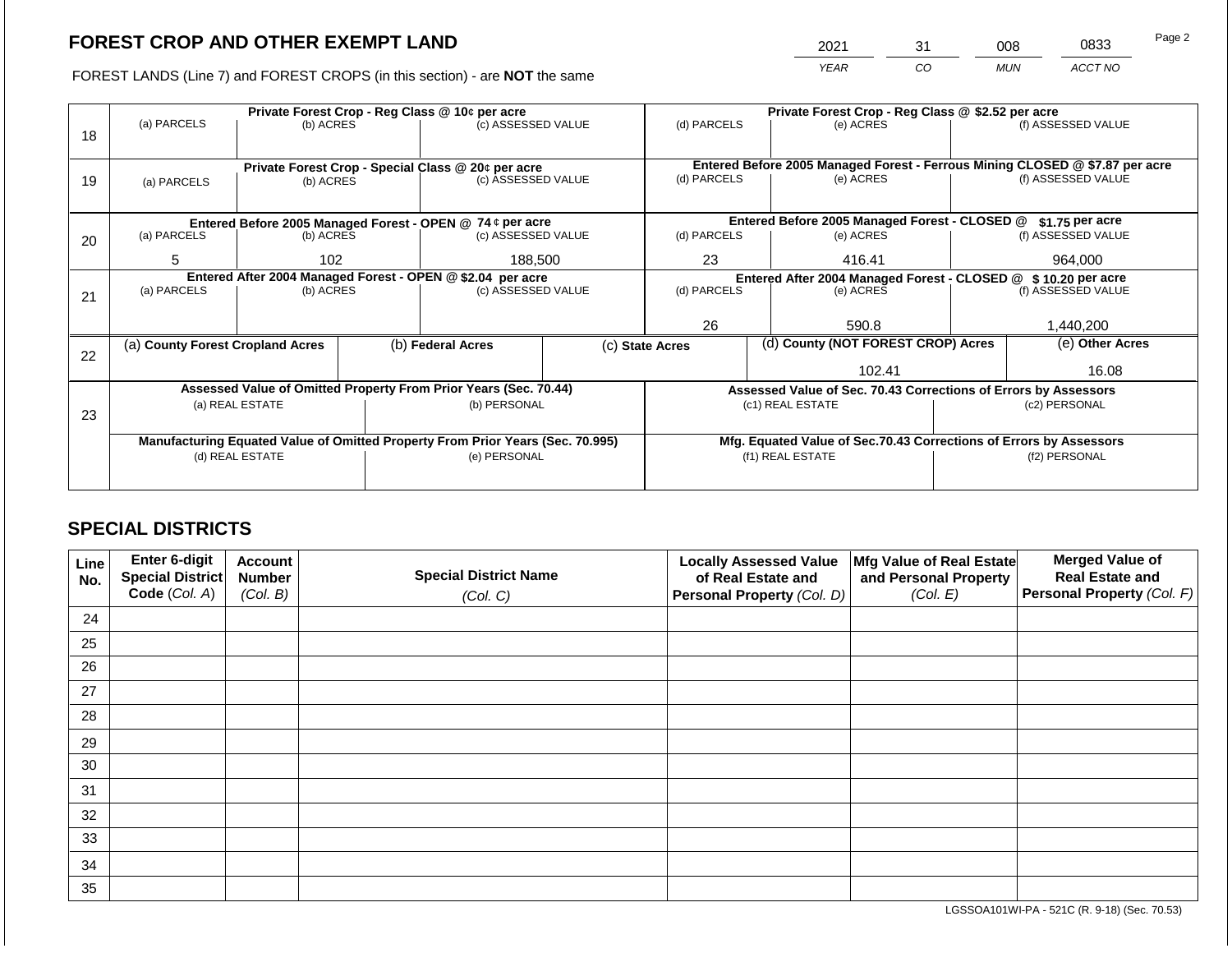|                 | <b>SCHOOL DISTRICTS</b>                                  |                                                                                        |                                                         | 2021                                                                                                                                   | 008<br>31        | 0833                                                                           |  |
|-----------------|----------------------------------------------------------|----------------------------------------------------------------------------------------|---------------------------------------------------------|----------------------------------------------------------------------------------------------------------------------------------------|------------------|--------------------------------------------------------------------------------|--|
|                 |                                                          |                                                                                        |                                                         | <b>YEAR</b>                                                                                                                            | CO<br><b>MUN</b> | ACCT NO                                                                        |  |
| Line<br>No.     | Enter 6-digit<br><b>School District</b><br>Code (Col. A) | <b>Account</b><br><b>School District Name</b><br><b>Number</b><br>(Col. B)<br>(Col. C) |                                                         | Mfg Value of Real Estate<br><b>Locally Assessed Value</b><br>of Real Estate and<br>and Personal Property<br>Personal Property (Col. D) |                  | <b>Merged Value of</b><br><b>Real Estate and</b><br>Personal Property (Col. F) |  |
|                 | A. SCHOOL DISTRICTS (K-8 and K-12)                       |                                                                                        |                                                         |                                                                                                                                        |                  |                                                                                |  |
| 36              | 051407                                                   | 0034                                                                                   | <b>SCH D OF DENMARK</b>                                 | 46,537,390                                                                                                                             | 19,400           | 46,556,790                                                                     |  |
| 37              | 312814                                                   | 0190                                                                                   | <b>SCH D OF KEWAUNEE</b>                                | 48,837,950                                                                                                                             | 110,700          | 48,948,650                                                                     |  |
| 38              |                                                          |                                                                                        |                                                         |                                                                                                                                        |                  |                                                                                |  |
| 39              |                                                          |                                                                                        |                                                         |                                                                                                                                        |                  |                                                                                |  |
| 40              |                                                          |                                                                                        |                                                         |                                                                                                                                        |                  |                                                                                |  |
| 41              |                                                          |                                                                                        |                                                         |                                                                                                                                        |                  |                                                                                |  |
| 42              |                                                          |                                                                                        |                                                         |                                                                                                                                        |                  |                                                                                |  |
| 43              |                                                          |                                                                                        |                                                         |                                                                                                                                        |                  |                                                                                |  |
| 44<br>45        |                                                          |                                                                                        |                                                         |                                                                                                                                        |                  |                                                                                |  |
| $\overline{46}$ |                                                          |                                                                                        |                                                         |                                                                                                                                        |                  |                                                                                |  |
| 47              |                                                          |                                                                                        |                                                         |                                                                                                                                        |                  |                                                                                |  |
| 48              |                                                          |                                                                                        |                                                         |                                                                                                                                        |                  |                                                                                |  |
| 49              |                                                          |                                                                                        |                                                         |                                                                                                                                        |                  |                                                                                |  |
| 50              |                                                          |                                                                                        | TOTAL ASSESSED VALUE OF SCHOOL DISTRICTS (K-8 and K-12) | 95,375,340                                                                                                                             | 130,100          | 95,505,440                                                                     |  |
|                 | <b>B.</b><br><b>UNION HIGH SCHOOL DISTRICTS</b>          |                                                                                        |                                                         |                                                                                                                                        |                  |                                                                                |  |
| 51              |                                                          |                                                                                        |                                                         |                                                                                                                                        |                  |                                                                                |  |
| 52              |                                                          |                                                                                        |                                                         |                                                                                                                                        |                  |                                                                                |  |
| 53              |                                                          |                                                                                        |                                                         |                                                                                                                                        |                  |                                                                                |  |
| 54              |                                                          |                                                                                        |                                                         |                                                                                                                                        |                  |                                                                                |  |
| 55              |                                                          |                                                                                        | TOTAL ASSESSED VALUE OF UNION HIGH SCHOOLS              |                                                                                                                                        |                  |                                                                                |  |
|                 | C.<br><b>TECHNICAL COLLEGE DISTRICTS</b>                 |                                                                                        |                                                         |                                                                                                                                        |                  |                                                                                |  |
| 56              | 001300                                                   | 0012                                                                                   | NORTHEAST WISCONSIN TECH COLLEGE GNBY                   | 95,375,340                                                                                                                             | 130,100          | 95,505,440                                                                     |  |
| 57              |                                                          |                                                                                        |                                                         |                                                                                                                                        |                  |                                                                                |  |
| 58              |                                                          |                                                                                        | TOTAL ASSESSED VALUE OF TECHNICAL COLLEGES              |                                                                                                                                        |                  |                                                                                |  |
| 59              |                                                          |                                                                                        |                                                         | 95,375,340                                                                                                                             | 130,100          | 95,505,440                                                                     |  |

 *I hereby certify, to the best of my knowledge and belief, this form is complete and correct.*

**SCHOOL DISTRICTS**

| Name                                           |                             | Title | Submission date  |
|------------------------------------------------|-----------------------------|-------|------------------|
| <b>TAMMY MALACH</b>                            |                             |       | 2021<br>06<br>05 |
| Phone                                          | Email address               |       |                  |
| 920<br>388<br>7130<br>$\overline{\phantom{a}}$ | MALACH.TAMMY@KEWAUNEECO.ORG |       |                  |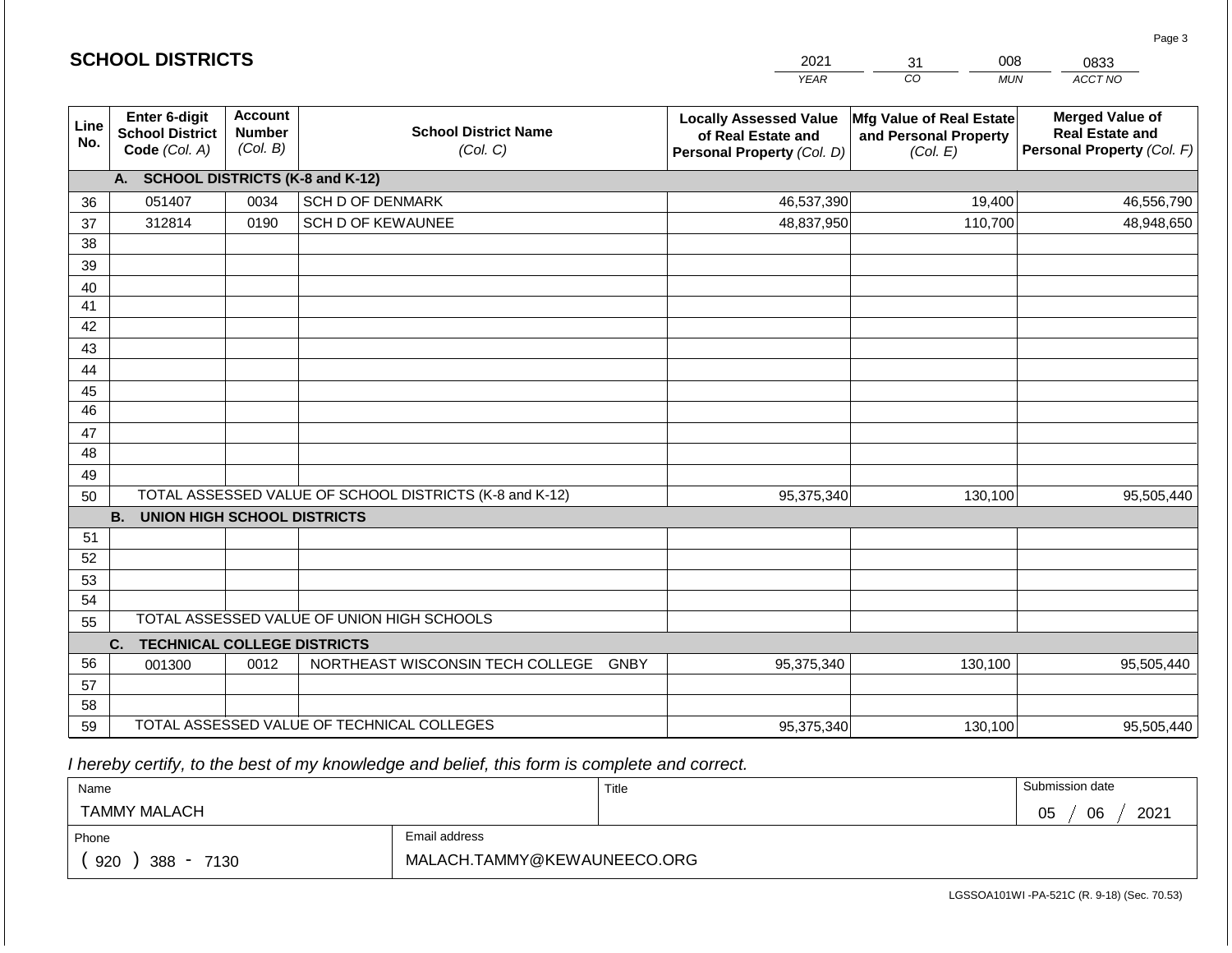- Each municipality's SOA is completed after the Board of Review and includes any changes made to the locally assessed values, under state law (sec. 70.53, Wis. Stats.)
- The Wisconsin Department of Revenue (DOR) merges the locally assessed values with the state assessed manufacturing values
- DOR provides the information regarding district names and codes. If a district is not listed, contact DOR.

Note: If you submit an amended SOA to DOR after your municipality's SOA is equated and posted to our website, we will process the SOA. However, DOR will not recalculate the *aggregate ratio or update the final SOA posted on our website. You should use the corrected values to calculate your tax rates.*

## **Page 1: Real Estate and Personal Property**

- Lines 1-9 assessed real estate values, parcel counts and acres by classification
- Lines 10-15 assessed personal property values and number of accounts by class
- Line 16 aggregate assessed value of all property subject to general property; use to calculate tax rates. Note: This line equals the total assessed value of K-8 and K-12 school districts (Line 50) and total assessed value of technical colleges (Line 59).
- Remarks assessment ratio used to calculate estimated fair market value on property tax bills

## **Page 2: Forest Crop, Other Exempt Land and Special Districts**

- Lines 18-21 private forest crop and managed forest lands assessed values
- Line  $22 -$  tax exempt land acres
- Line 23 prior years assessed value of omitted property under sec. 70.44 and correction of errors under sec. 70.43 shown by locally assessed or manufacturing real estate and personal property. Note: If there is an amount on this line, report the corresponding tax in the Statement of Taxes, Sections J or K.
- Lines 24-35 special district assessed values. These values are used to calculate tax rates for the special districts.

## **Page 3: School Districts**

- Lines 36-50 school districts (K-8 and K-12) assessed values. These values are used to calculate tax rates for school districts.
- Lines 51-55 union high school district assessed values. These values are used to calculate tax rates for union high school districts.
- Lines 56-59 technical college assessed values. These values are used to calculate tax rates for technical colleges.

If you have questions: Email: lgs@wisconsin.gov

 Phone: (608) 266-2569 or (608) 264-6892 Fax: (608) 264-6887

COUNTY ROAD AB N1862 COUNTY ROAD AB TOWN OF FRANKLIN TOWN OF FRANKLIN DENMARK, WI 54208 DENMARK, WI 54208**TODD DEGRAVE** TODD DEGRAVE N1862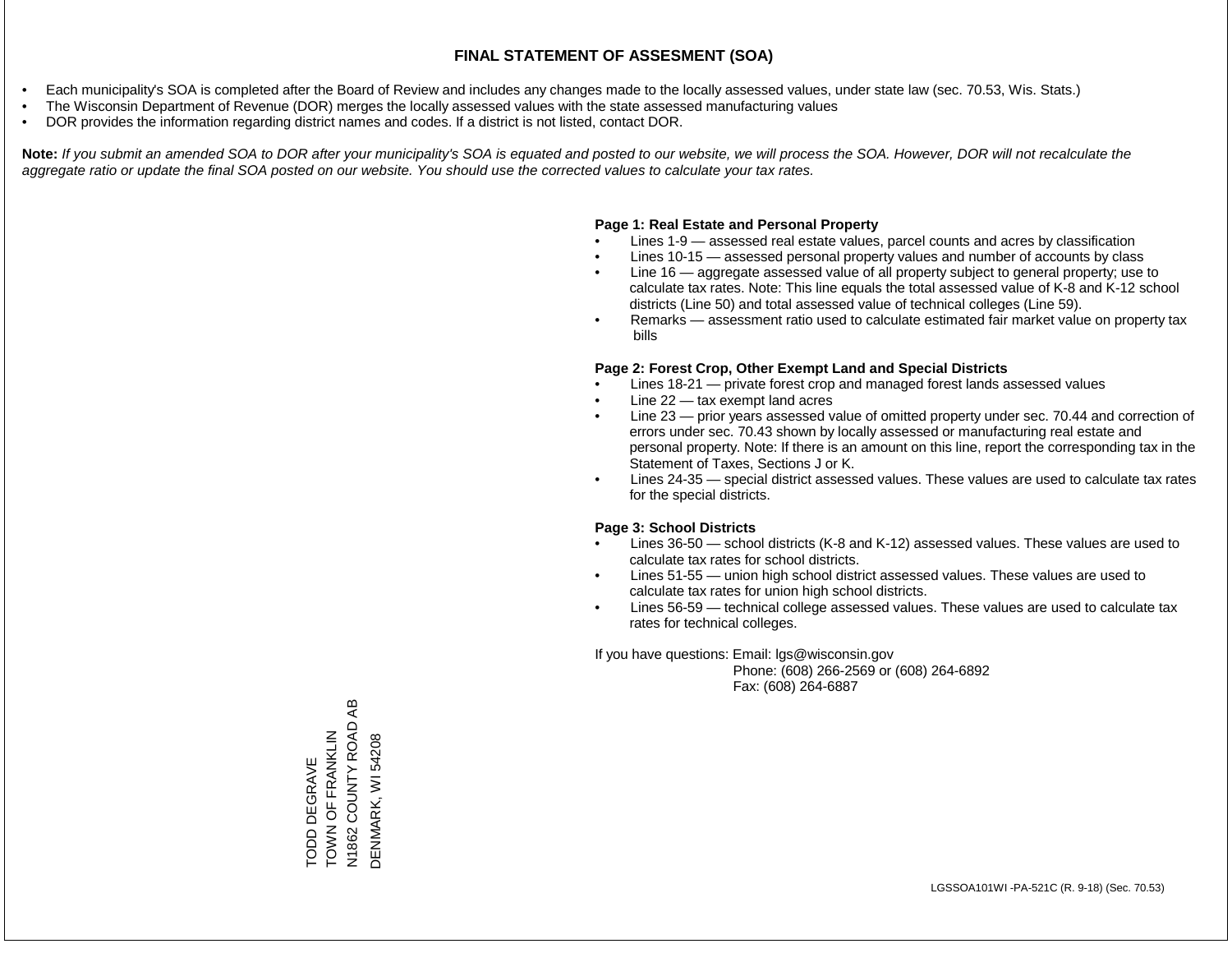|                | <b>FINAL - EQUATED</b><br><b>STATEMENT OF ASSESSMENT FOR 2021</b>                                                                                                                            |                          | 31                        | 010                          | 0834                    | This is an Amended Return | Page 1              |
|----------------|----------------------------------------------------------------------------------------------------------------------------------------------------------------------------------------------|--------------------------|---------------------------|------------------------------|-------------------------|---------------------------|---------------------|
|                |                                                                                                                                                                                              |                          | CO                        | <b>MUN</b>                   | ACCT NO                 |                           |                     |
|                | <b>FOR</b><br><b>TOWN OF</b><br><b>OF</b>                                                                                                                                                    | <b>LINCOLN</b>           |                           | <b>KEWAUNEE COUNTY</b>       |                         |                           |                     |
|                | Town - Village - City                                                                                                                                                                        | <b>Municipality Name</b> |                           | <b>County Name</b>           |                         |                           |                     |
|                | <b>REAL ESTATE</b>                                                                                                                                                                           |                          | PARCEL COUNT              |                              | <b>VALUE OF</b>         | <b>VALUE OF</b>           | TOTAL VALUE OF LAND |
| Line<br>No.    | (See Lines 18 - 22 for<br>other Real Estate)                                                                                                                                                 |                          | TOTAL LAND   IMPROVEMENTS | <b>WHOLE</b><br>NUMBERS ONLY | <b>LAND</b>             | <b>IMPROVEMENTS</b>       | AND IMPROVEMENTS    |
|                |                                                                                                                                                                                              | (Col. A)                 | (Col. B)                  | (Col, C)                     | (Col, D)                | (Col. E)                  | (Col. F)            |
| -1             | <b>RESIDENTIAL - Class 1</b>                                                                                                                                                                 | 381                      | 365                       | 823                          | 6,806,300               | 48,066,600                | 54,872,900          |
| $\overline{c}$ | <b>COMMERCIAL - Class 2</b>                                                                                                                                                                  | 10                       | 9                         | 25                           | 184,800                 | 886,800                   | 1,071,600           |
| 3              | <b>MANUFACTURING - Class 3</b>                                                                                                                                                               | $\Omega$                 | $\mathbf{0}$              | $\mathbf 0$                  | 0                       | 0                         | 0                   |
| 4              | <b>AGRICULTURAL - Class 4</b>                                                                                                                                                                | 596                      |                           | 13,191                       | 2,958,600               |                           | 2,958,600           |
| 5              | <b>UNDEVELOPED - Class 5</b>                                                                                                                                                                 | 422                      |                           | 1,406                        | 1,364,500               |                           | 1,364,500           |
| 6              | AGRICULTURAL FOREST - Class 5m                                                                                                                                                               | 188                      |                           | 2,184                        | 2,807,200               |                           | 2,807,200           |
| $\overline{7}$ | FOREST LANDS - Class 6                                                                                                                                                                       | 134                      |                           | 2,352                        | 5,008,400               |                           | 5,008,400           |
| 8              | OTHER - Class 7                                                                                                                                                                              | 113                      | 113                       | 401                          | 1,866,900               | 37,705,800                | 39,572,700          |
| 9              | <b>TOTAL - ALL COLUMNS</b>                                                                                                                                                                   | 1,844                    | 487                       | 20,382                       | 20,996,700              | 86,659,200                | 107,655,900         |
| 10             | NUMBER OF PERSONAL PROPERTY ACCOUNTS IN ROLL                                                                                                                                                 |                          |                           | 16                           | <b>LOCALLY ASSESSED</b> | <b>MANUFACTURING</b>      | <b>MERGED</b>       |
| 11             | BOATS AND OTHER WATERCRAFT NOT EXEMPT - Code 1                                                                                                                                               |                          |                           |                              | 0                       | 0                         |                     |
| 12             | MACHINERY, TOOLS AND PATTERNS - Code 2                                                                                                                                                       |                          |                           |                              |                         | 0                         |                     |
| 13             | FURNITURE, FIXTURES AND EQUIPMENT - Code 3                                                                                                                                                   |                          |                           |                              | 28,800                  | 0                         | 28,800              |
| 14             | ALL OTHER PERSONAL PROPERTY NOT EXEMPT - Codes 4A, 4B, 4C                                                                                                                                    |                          |                           |                              | 139,900                 | $\mathbf 0$               | 139,900             |
| 15             | TOTAL OF PERSONAL PROPERTY NOT EXEMPT (Total of Lines 11-14)                                                                                                                                 |                          |                           |                              | 168,700                 | $\mathbf 0$               | 168,700             |
| 16             | AGGREGATE ASSESSED VALUE OF ALL PROPERTY SUBJECT TO THE GENERAL PROPERTY TAX (Total of Lines 9F and 15F)<br>MUST EQUAL TOTAL VALUE OF THE SCHOOL DISTRICTS (K-12 PLUS K-8) - Line 50, Col. F |                          |                           |                              |                         |                           | 107,824,600         |
| 17             | <b>BOARD OF REVIEW</b>                                                                                                                                                                       |                          |                           | Name of Assessor             |                         | Telephone #               |                     |
|                | DATE OF FINAL ADJOURNMENT                                                                                                                                                                    | 05/29/2021               |                           | JOSEPH A. JERABEK            |                         |                           | (920) 304-1951      |

REMARKS

The Assessment Ratio to be used in calculating the estimated Fair Market Value on tax bills for this tax district is .939713444

This ratio should be used to convert assessed values to "Calculate Equalized Values" in Step 1 of the Lottery and Gaming Credit Calculations.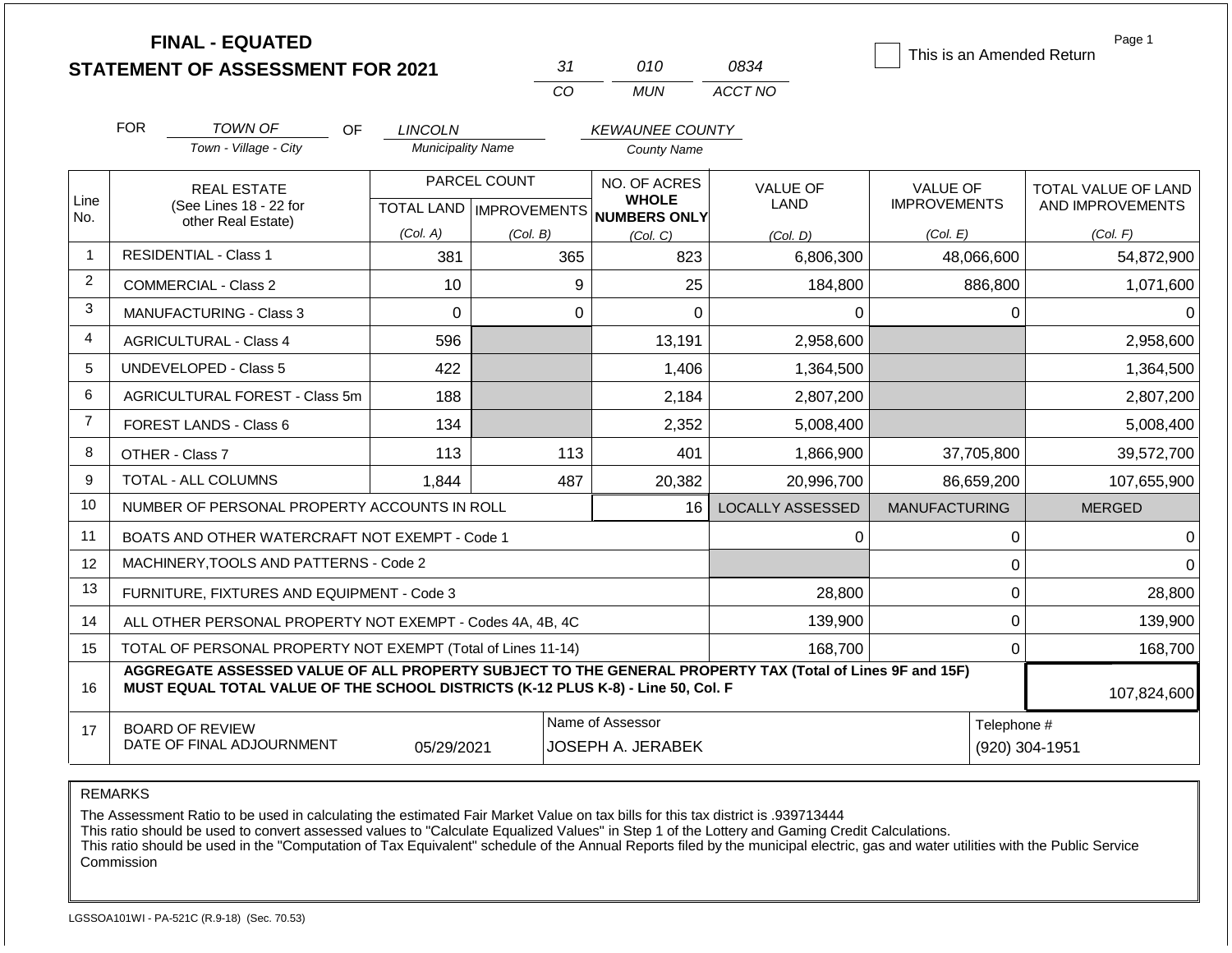FOREST LANDS (Line 7) and FOREST CROPS (in this section) - are **NOT** the same

| 2021 | 31 | 010 | 0834    | Page 2 |
|------|----|-----|---------|--------|
| YFAR | CO | MUN | ACCT NO |        |

|    |                                  |                 |        | Private Forest Crop - Reg Class @ 10¢ per acre                                 |  | Private Forest Crop - Reg Class @ \$2.52 per acre                            |                                                                    |           |                    |
|----|----------------------------------|-----------------|--------|--------------------------------------------------------------------------------|--|------------------------------------------------------------------------------|--------------------------------------------------------------------|-----------|--------------------|
|    | (a) PARCELS                      | (b) ACRES       |        | (c) ASSESSED VALUE                                                             |  | (d) PARCELS                                                                  | (e) ACRES                                                          |           | (f) ASSESSED VALUE |
| 18 |                                  |                 |        |                                                                                |  |                                                                              | 40                                                                 |           | 64,000             |
|    |                                  |                 |        | Private Forest Crop - Special Class @ 20¢ per acre                             |  | Entered Before 2005 Managed Forest - Ferrous Mining CLOSED @ \$7.87 per acre |                                                                    |           |                    |
| 19 | (a) PARCELS                      | (b) ACRES       |        | (c) ASSESSED VALUE                                                             |  | (d) PARCELS                                                                  | (e) ACRES                                                          |           | (f) ASSESSED VALUE |
|    |                                  |                 |        |                                                                                |  |                                                                              |                                                                    |           |                    |
|    |                                  |                 |        | Entered Before 2005 Managed Forest - OPEN @ 74 ¢ per acre                      |  |                                                                              | Entered Before 2005 Managed Forest - CLOSED @                      |           | $$1.75$ per acre   |
| 20 | (a) PARCELS                      | (b) ACRES       |        | (c) ASSESSED VALUE                                                             |  | (d) PARCELS                                                                  | (e) ACRES                                                          |           | (f) ASSESSED VALUE |
|    |                                  |                 |        |                                                                                |  |                                                                              |                                                                    |           |                    |
|    | 40                               |                 | 64,000 | 33                                                                             |  | 789.19                                                                       |                                                                    | 1,571,000 |                    |
|    |                                  |                 |        | Entered After 2004 Managed Forest - OPEN @ \$2.04 per acre                     |  |                                                                              | Entered After 2004 Managed Forest - CLOSED @ \$10.20 per acre      |           |                    |
| 21 | (a) PARCELS                      | (b) ACRES       |        | (c) ASSESSED VALUE                                                             |  | (d) PARCELS                                                                  | (e) ACRES                                                          |           | (f) ASSESSED VALUE |
|    |                                  |                 |        |                                                                                |  |                                                                              |                                                                    |           |                    |
|    |                                  | 20              |        | 36,000                                                                         |  | 59<br>1,500.7                                                                |                                                                    |           | 2,723,100          |
|    | (a) County Forest Cropland Acres |                 |        | (b) Federal Acres                                                              |  | (d) County (NOT FOREST CROP) Acres<br>(c) State Acres                        |                                                                    |           | (e) Other Acres    |
| 22 |                                  |                 |        |                                                                                |  |                                                                              |                                                                    |           |                    |
|    |                                  |                 |        |                                                                                |  | 25.24                                                                        | .32                                                                |           | 27.73              |
|    |                                  |                 |        | Assessed Value of Omitted Property From Prior Years (Sec. 70.44)               |  |                                                                              | Assessed Value of Sec. 70.43 Corrections of Errors by Assessors    |           |                    |
|    |                                  | (a) REAL ESTATE |        | (b) PERSONAL                                                                   |  |                                                                              | (c1) REAL ESTATE                                                   |           | (c2) PERSONAL      |
| 23 |                                  |                 |        |                                                                                |  |                                                                              |                                                                    |           |                    |
|    |                                  |                 |        |                                                                                |  |                                                                              |                                                                    |           |                    |
|    |                                  |                 |        | Manufacturing Equated Value of Omitted Property From Prior Years (Sec. 70.995) |  |                                                                              | Mfg. Equated Value of Sec.70.43 Corrections of Errors by Assessors |           |                    |
|    |                                  | (d) REAL ESTATE |        | (e) PERSONAL                                                                   |  |                                                                              | (f1) REAL ESTATE                                                   |           | (f2) PERSONAL      |
|    |                                  |                 |        |                                                                                |  |                                                                              |                                                                    |           |                    |
|    |                                  |                 |        |                                                                                |  |                                                                              |                                                                    |           |                    |

## **SPECIAL DISTRICTS**

| <b>Line</b><br>No. | Enter 6-digit<br>Special District | <b>Account</b><br><b>Number</b> | <b>Special District Name</b> | <b>Locally Assessed Value</b><br>of Real Estate and | Mfg Value of Real Estate<br>and Personal Property | <b>Merged Value of</b><br><b>Real Estate and</b> |
|--------------------|-----------------------------------|---------------------------------|------------------------------|-----------------------------------------------------|---------------------------------------------------|--------------------------------------------------|
|                    | Code (Col. A)                     | (Col. B)                        | (Col. C)                     | Personal Property (Col. D)                          | (Col. E)                                          | Personal Property (Col. F)                       |
| 24                 |                                   |                                 |                              |                                                     |                                                   |                                                  |
| 25                 |                                   |                                 |                              |                                                     |                                                   |                                                  |
| 26                 |                                   |                                 |                              |                                                     |                                                   |                                                  |
| 27                 |                                   |                                 |                              |                                                     |                                                   |                                                  |
| 28                 |                                   |                                 |                              |                                                     |                                                   |                                                  |
| 29                 |                                   |                                 |                              |                                                     |                                                   |                                                  |
| 30                 |                                   |                                 |                              |                                                     |                                                   |                                                  |
| 31                 |                                   |                                 |                              |                                                     |                                                   |                                                  |
| 32                 |                                   |                                 |                              |                                                     |                                                   |                                                  |
| 33                 |                                   |                                 |                              |                                                     |                                                   |                                                  |
| 34                 |                                   |                                 |                              |                                                     |                                                   |                                                  |
| 35                 |                                   |                                 |                              |                                                     |                                                   |                                                  |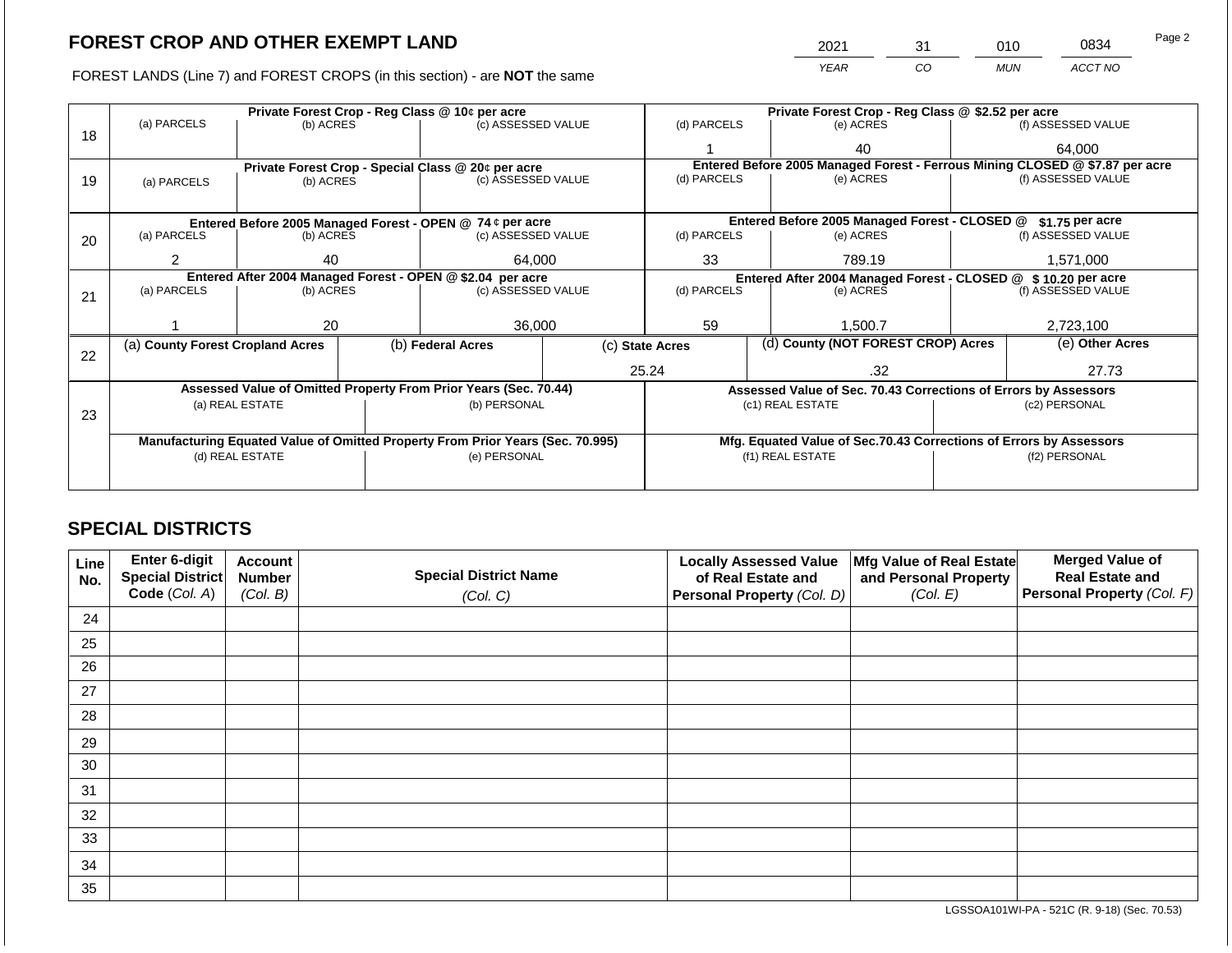|             | <b>SCHOOL DISTRICTS</b>                                  |                                             |                                                         | 2021                                                                              | 31                                                            | 010<br>0834                                                                    |
|-------------|----------------------------------------------------------|---------------------------------------------|---------------------------------------------------------|-----------------------------------------------------------------------------------|---------------------------------------------------------------|--------------------------------------------------------------------------------|
|             |                                                          |                                             |                                                         | <b>YEAR</b>                                                                       | CO                                                            | ACCT NO<br><b>MUN</b>                                                          |
| Line<br>No. | Enter 6-digit<br><b>School District</b><br>Code (Col. A) | <b>Account</b><br><b>Number</b><br>(Col. B) | <b>School District Name</b><br>(Col. C)                 | <b>Locally Assessed Value</b><br>of Real Estate and<br>Personal Property (Col. D) | Mfg Value of Real Estate<br>and Personal Property<br>(Col. E) | <b>Merged Value of</b><br><b>Real Estate and</b><br>Personal Property (Col. F) |
|             | A. SCHOOL DISTRICTS (K-8 and K-12)                       |                                             |                                                         |                                                                                   |                                                               |                                                                                |
| 36          | 310070                                                   | 0189                                        | SCH D OF ALGOMA                                         | 43,020,100                                                                        |                                                               | 43,020,100                                                                     |
| 37          | 313220                                                   | 0191                                        | SCH D OF LUXEMBURG-CASCO                                | 64,804,500                                                                        |                                                               | 64,804,500                                                                     |
| 38          |                                                          |                                             |                                                         |                                                                                   |                                                               |                                                                                |
| 39          |                                                          |                                             |                                                         |                                                                                   |                                                               |                                                                                |
| 40          |                                                          |                                             |                                                         |                                                                                   |                                                               |                                                                                |
| 41          |                                                          |                                             |                                                         |                                                                                   |                                                               |                                                                                |
| 42          |                                                          |                                             |                                                         |                                                                                   |                                                               |                                                                                |
| 43          |                                                          |                                             |                                                         |                                                                                   |                                                               |                                                                                |
| 44          |                                                          |                                             |                                                         |                                                                                   |                                                               |                                                                                |
| 45<br>46    |                                                          |                                             |                                                         |                                                                                   |                                                               |                                                                                |
| 47          |                                                          |                                             |                                                         |                                                                                   |                                                               |                                                                                |
| 48          |                                                          |                                             |                                                         |                                                                                   |                                                               |                                                                                |
| 49          |                                                          |                                             |                                                         |                                                                                   |                                                               |                                                                                |
| 50          |                                                          |                                             | TOTAL ASSESSED VALUE OF SCHOOL DISTRICTS (K-8 and K-12) | 107,824,600                                                                       |                                                               | 107,824,600                                                                    |
|             | <b>B.</b><br><b>UNION HIGH SCHOOL DISTRICTS</b>          |                                             |                                                         |                                                                                   |                                                               |                                                                                |
| 51          |                                                          |                                             |                                                         |                                                                                   |                                                               |                                                                                |
| 52          |                                                          |                                             |                                                         |                                                                                   |                                                               |                                                                                |
| 53          |                                                          |                                             |                                                         |                                                                                   |                                                               |                                                                                |
| 54          |                                                          |                                             |                                                         |                                                                                   |                                                               |                                                                                |
| 55          |                                                          |                                             | TOTAL ASSESSED VALUE OF UNION HIGH SCHOOLS              |                                                                                   |                                                               |                                                                                |
|             | C.<br><b>TECHNICAL COLLEGE DISTRICTS</b>                 |                                             |                                                         |                                                                                   |                                                               |                                                                                |
| 56          | 001300                                                   | 0012                                        | NORTHEAST WISCONSIN TECH COLLEGE GNBY                   | 107,824,600                                                                       |                                                               | 107,824,600                                                                    |
| 57          |                                                          |                                             |                                                         |                                                                                   |                                                               |                                                                                |
| 58          |                                                          |                                             |                                                         |                                                                                   |                                                               |                                                                                |
| 59          |                                                          |                                             | TOTAL ASSESSED VALUE OF TECHNICAL COLLEGES              | 107,824,600                                                                       |                                                               | 107,824,600                                                                    |

 *I hereby certify, to the best of my knowledge and belief, this form is complete and correct.*

| Name                   |                             | Title | Submission date  |
|------------------------|-----------------------------|-------|------------------|
| <b>TAMMY MALACH</b>    |                             |       | 2021<br>06<br>04 |
| Phone                  | Email address               |       |                  |
| 920<br>$388 -$<br>7130 | MALACH.TAMMY@KEWAUNEECO.ORG |       |                  |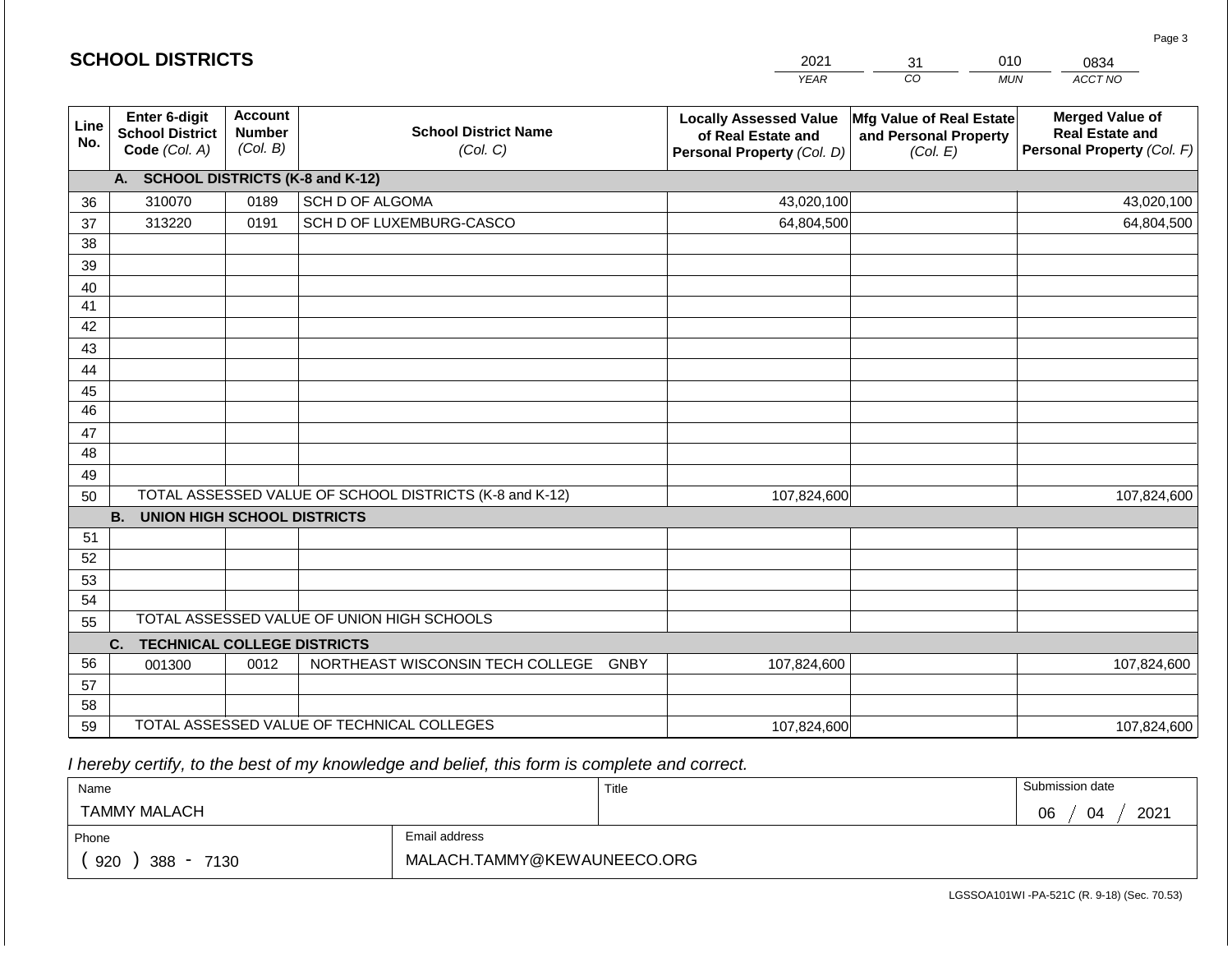- Each municipality's SOA is completed after the Board of Review and includes any changes made to the locally assessed values, under state law (sec. 70.53, Wis. Stats.)
- The Wisconsin Department of Revenue (DOR) merges the locally assessed values with the state assessed manufacturing values
- DOR provides the information regarding district names and codes. If a district is not listed, contact DOR.

Note: If you submit an amended SOA to DOR after your municipality's SOA is equated and posted to our website, we will process the SOA. However, DOR will not recalculate the *aggregate ratio or update the final SOA posted on our website. You should use the corrected values to calculate your tax rates.*

## **Page 1: Real Estate and Personal Property**

- Lines 1-9 assessed real estate values, parcel counts and acres by classification
- Lines 10-15 assessed personal property values and number of accounts by class
- Line 16 aggregate assessed value of all property subject to general property; use to calculate tax rates. Note: This line equals the total assessed value of K-8 and K-12 school districts (Line 50) and total assessed value of technical colleges (Line 59).
- Remarks assessment ratio used to calculate estimated fair market value on property tax bills

## **Page 2: Forest Crop, Other Exempt Land and Special Districts**

- Lines 18-21 private forest crop and managed forest lands assessed values
- Line  $22 -$  tax exempt land acres
- Line 23 prior years assessed value of omitted property under sec. 70.44 and correction of errors under sec. 70.43 shown by locally assessed or manufacturing real estate and personal property. Note: If there is an amount on this line, report the corresponding tax in the Statement of Taxes, Sections J or K.
- Lines 24-35 special district assessed values. These values are used to calculate tax rates for the special districts.

## **Page 3: School Districts**

- Lines 36-50 school districts (K-8 and K-12) assessed values. These values are used to calculate tax rates for school districts.
- Lines 51-55 union high school district assessed values. These values are used to calculate tax rates for union high school districts.
- Lines 56-59 technical college assessed values. These values are used to calculate tax rates for technical colleges.

If you have questions: Email: lgs@wisconsin.gov

 Phone: (608) 266-2569 or (608) 264-6892 Fax: (608) 264-6887

 $\mathtt{a}$ ALGOMA, WI 54201 - 9701 ALGOMA, WI 54201 - 9701MARY ANN SALMON<br>TOWN OF LINCOLN<br>N9275 COUNTY ROAD P N9275 COUNTY ROAD P MARY ANN SALMON ZJOOZIJ LO Z NOL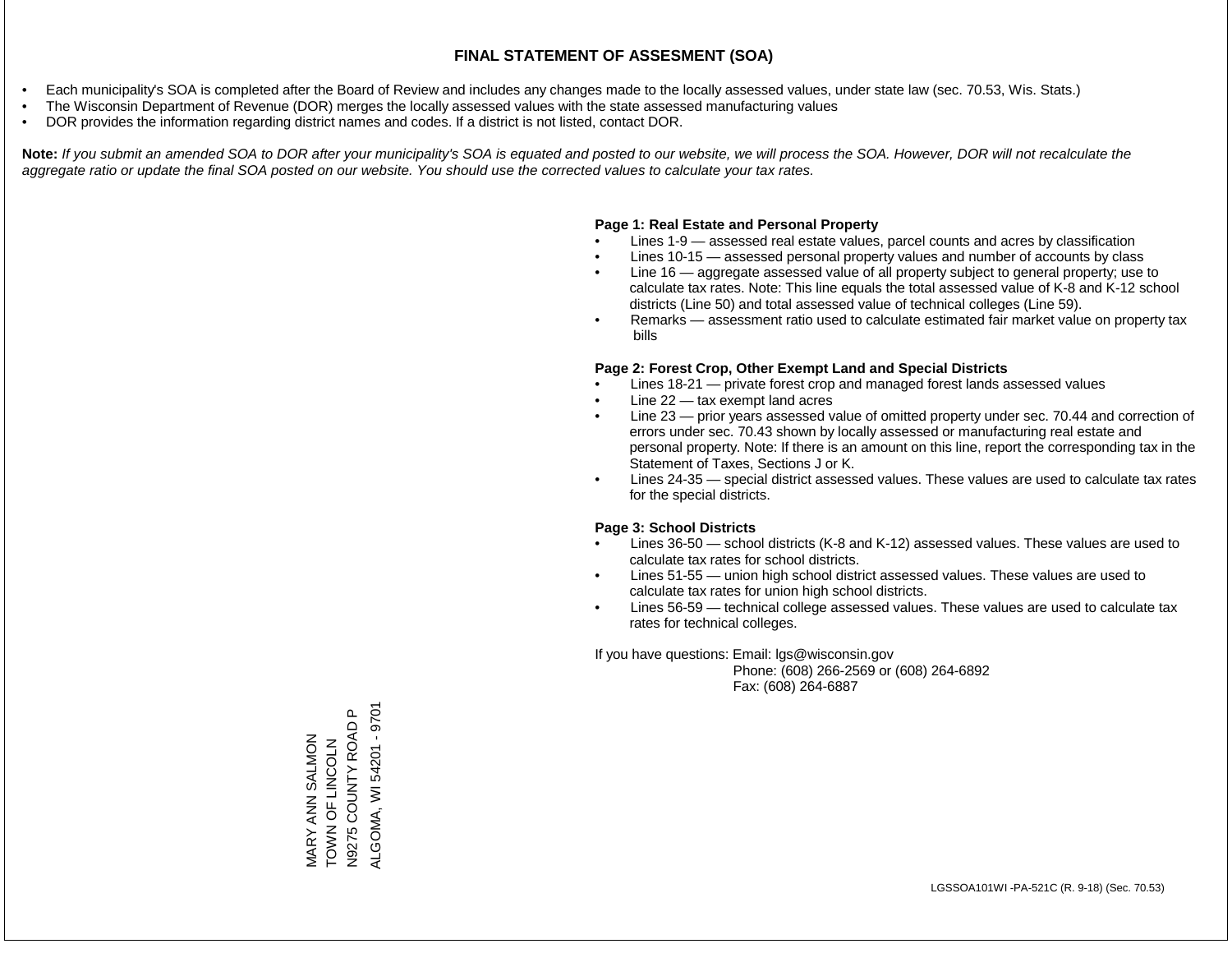**STATEMENT OF ASSESSMENT FOR 2021** 31 012 0835 **X** This is an Amended Return<br> **STATEMENT OF ASSESSMENT FOR 2021** 31 012 0835

| 31 | 012  | 0835    |
|----|------|---------|
| m  | MUN. | ACCT NO |

Page 1

|                | <b>FOR</b><br><b>TOWN OF</b>                                                                                                                                                                 | OF | <b>LUXEMBURG</b>         |                     | <b>KEWAUNEE COUNTY</b>       |                         |                      |                            |  |
|----------------|----------------------------------------------------------------------------------------------------------------------------------------------------------------------------------------------|----|--------------------------|---------------------|------------------------------|-------------------------|----------------------|----------------------------|--|
|                | Town - Village - City                                                                                                                                                                        |    | <b>Municipality Name</b> |                     | <b>County Name</b>           |                         |                      |                            |  |
|                | <b>REAL ESTATE</b>                                                                                                                                                                           |    |                          | PARCEL COUNT        | NO. OF ACRES                 | <b>VALUE OF</b>         | <b>VALUE OF</b>      | <b>TOTAL VALUE OF LAND</b> |  |
| Line<br>No.    | (See Lines 18 - 22 for<br>other Real Estate)                                                                                                                                                 |    | <b>TOTAL LAND</b>        | <b>IMPROVEMENTS</b> | <b>WHOLE</b><br>NUMBERS ONLY | LAND                    | <b>IMPROVEMENTS</b>  | AND IMPROVEMENTS           |  |
|                |                                                                                                                                                                                              |    | (Col. A)                 | (Col. B)            | (Col, C)                     | (Col, D)                | (Col. E)             | (Col. F)                   |  |
| 1              | <b>RESIDENTIAL - Class 1</b>                                                                                                                                                                 |    | 525                      | 499                 | 1,145                        | 12,894,900              | 100,206,700          | 113,101,600                |  |
| $\overline{2}$ | <b>COMMERCIAL - Class 2</b>                                                                                                                                                                  |    | 35                       | 28                  | 103                          | 750,500                 | 4,013,600            | 4,764,100                  |  |
| 3              | <b>MANUFACTURING - Class 3</b>                                                                                                                                                               |    | 1                        |                     | 3                            | 26,900                  | 425,300              | 452,200                    |  |
| $\overline{4}$ | <b>AGRICULTURAL - Class 4</b>                                                                                                                                                                |    | 685                      |                     | 15,672                       | 3,549,800               |                      | 3,549,800                  |  |
| 5              | <b>UNDEVELOPED - Class 5</b>                                                                                                                                                                 |    | 438                      |                     | 1,207                        | 1,008,900               |                      | 1,008,900                  |  |
| 6              | AGRICULTURAL FOREST - Class 5m                                                                                                                                                               |    | 181                      |                     | 1,524                        | 2,255,200               |                      | 2,255,200                  |  |
| $\overline{7}$ | FOREST LANDS - Class 6                                                                                                                                                                       |    | 67                       |                     | 872                          | 2,545,400               |                      | 2,545,400                  |  |
| 8              | OTHER - Class 7                                                                                                                                                                              |    | 138                      | 138                 | 458                          | 3,138,700               | 28,747,200           | 31,885,900                 |  |
| 9              | <b>TOTAL - ALL COLUMNS</b>                                                                                                                                                                   |    | 2,070                    | 666                 | 20,984                       | 26,170,300              | 133,392,800          | 159,563,100                |  |
| 10             | NUMBER OF PERSONAL PROPERTY ACCOUNTS IN ROLL                                                                                                                                                 |    |                          |                     | 41                           | <b>LOCALLY ASSESSED</b> | <b>MANUFACTURING</b> | <b>MERGED</b>              |  |
| 11             | BOATS AND OTHER WATERCRAFT NOT EXEMPT - Code 1                                                                                                                                               |    |                          |                     |                              | 0                       | $\Omega$             | 0                          |  |
| 12             | MACHINERY, TOOLS AND PATTERNS - Code 2                                                                                                                                                       |    |                          |                     |                              |                         | 13,600               | 13,600                     |  |
| 13             | FURNITURE, FIXTURES AND EQUIPMENT - Code 3                                                                                                                                                   |    |                          |                     |                              | 167,390                 | 600                  | 167,990                    |  |
| 14             | ALL OTHER PERSONAL PROPERTY NOT EXEMPT - Codes 4A, 4B, 4C                                                                                                                                    |    |                          | 112,230             | 400                          | 112,630                 |                      |                            |  |
| 15             | TOTAL OF PERSONAL PROPERTY NOT EXEMPT (Total of Lines 11-14)                                                                                                                                 |    |                          |                     |                              | 279,620                 | 14,600               | 294,220                    |  |
| 16             | AGGREGATE ASSESSED VALUE OF ALL PROPERTY SUBJECT TO THE GENERAL PROPERTY TAX (Total of Lines 9F and 15F)<br>MUST EQUAL TOTAL VALUE OF THE SCHOOL DISTRICTS (K-12 PLUS K-8) - Line 50, Col. F |    |                          |                     |                              |                         |                      |                            |  |

17 BOARD OF REVIEW DATE OF FINAL ADJOURNMENT Name of Assessor **Name of Assessor** Telephone # 05/26/2021 | ACTION APPRAISERS AND CONSULTANTS | (920) 766-7323

REMARKS

The Assessment Ratio to be used in calculating the estimated Fair Market Value on tax bills for this tax district is 1.008502039

This ratio should be used to convert assessed values to "Calculate Equalized Values" in Step 1 of the Lottery and Gaming Credit Calculations.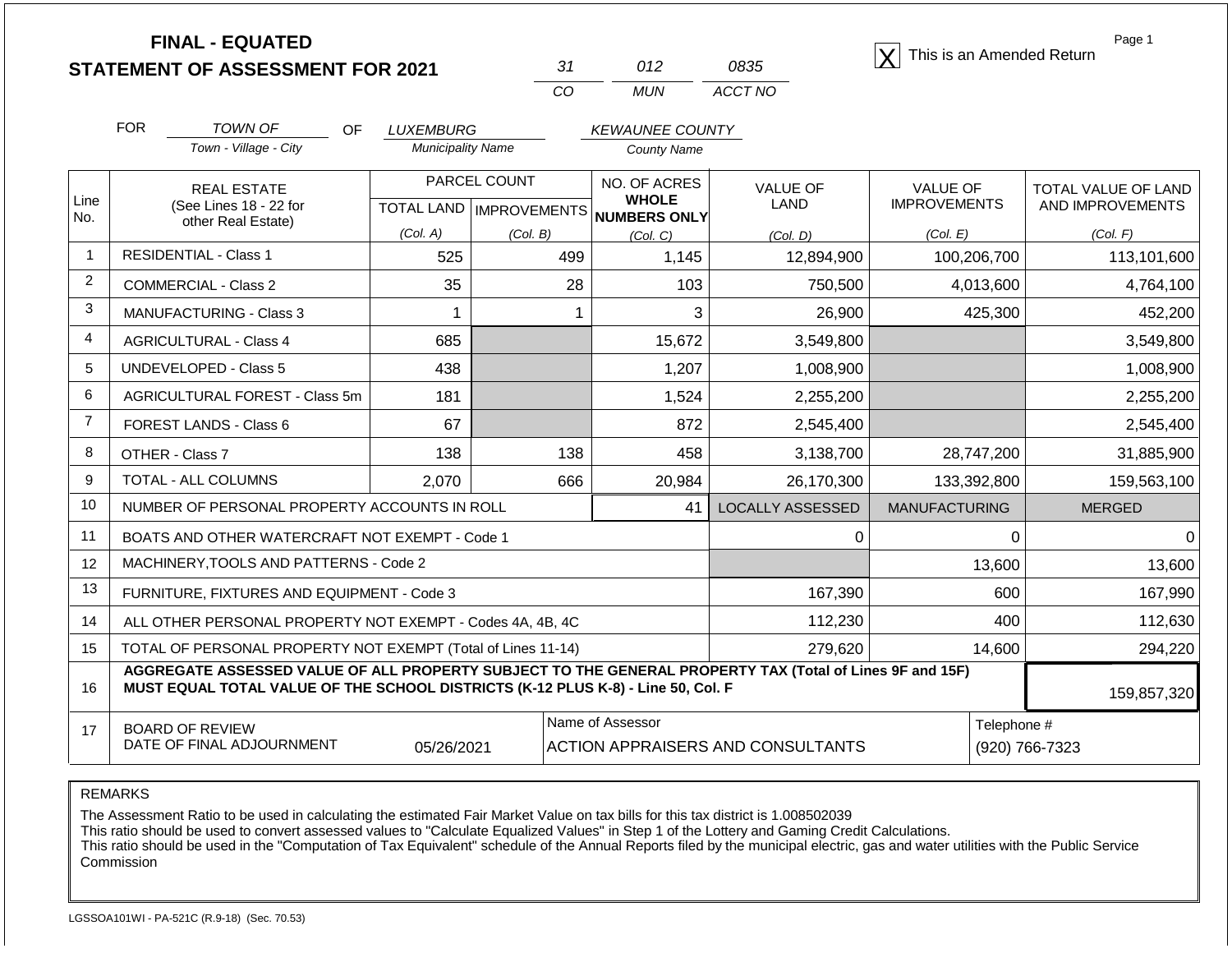2021 31 012 0835

FOREST LANDS (Line 7) and FOREST CROPS (in this section) - are **NOT** the same *YEAR CO MUN ACCT NO*

|    |                                                           |                 | Private Forest Crop - Reg Class @ \$2.52 per acre |                                                                                |                 |                                                                              |  |                                                                    |                    |                    |
|----|-----------------------------------------------------------|-----------------|---------------------------------------------------|--------------------------------------------------------------------------------|-----------------|------------------------------------------------------------------------------|--|--------------------------------------------------------------------|--------------------|--------------------|
| 18 | (a) PARCELS                                               | (b) ACRES       |                                                   | Private Forest Crop - Reg Class @ 10¢ per acre<br>(c) ASSESSED VALUE           |                 | (d) PARCELS                                                                  |  | (e) ACRES                                                          |                    | (f) ASSESSED VALUE |
|    |                                                           |                 |                                                   |                                                                                |                 |                                                                              |  |                                                                    |                    |                    |
|    | Private Forest Crop - Special Class @ 20¢ per acre        |                 |                                                   |                                                                                |                 | Entered Before 2005 Managed Forest - Ferrous Mining CLOSED @ \$7.87 per acre |  |                                                                    |                    |                    |
| 19 | (b) ACRES<br>(a) PARCELS                                  |                 |                                                   | (c) ASSESSED VALUE                                                             |                 | (d) PARCELS                                                                  |  | (e) ACRES                                                          |                    | (f) ASSESSED VALUE |
|    |                                                           |                 |                                                   |                                                                                |                 |                                                                              |  |                                                                    |                    |                    |
|    | Entered Before 2005 Managed Forest - OPEN @ 74 ¢ per acre |                 |                                                   |                                                                                |                 |                                                                              |  | Entered Before 2005 Managed Forest - CLOSED @                      |                    | $$1.75$ per acre   |
| 20 | (a) PARCELS                                               | (b) ACRES       |                                                   | (c) ASSESSED VALUE                                                             |                 | (d) PARCELS                                                                  |  | (e) ACRES                                                          |                    | (f) ASSESSED VALUE |
|    |                                                           |                 |                                                   |                                                                                |                 | 6                                                                            |  | 93.99                                                              |                    | 315,400            |
|    |                                                           |                 |                                                   | Entered After 2004 Managed Forest - OPEN @ \$2.04 per acre                     |                 |                                                                              |  | Entered After 2004 Managed Forest - CLOSED @ \$10.20 per acre      |                    |                    |
| 21 | (a) PARCELS                                               | (b) ACRES       |                                                   | (c) ASSESSED VALUE                                                             |                 | (d) PARCELS<br>(e) ACRES                                                     |  |                                                                    | (f) ASSESSED VALUE |                    |
|    |                                                           |                 |                                                   |                                                                                |                 |                                                                              |  |                                                                    |                    |                    |
|    |                                                           |                 |                                                   |                                                                                |                 | 13                                                                           |  | 194.92                                                             |                    | 586,100            |
| 22 | (a) County Forest Cropland Acres                          |                 |                                                   | (b) Federal Acres                                                              | (c) State Acres |                                                                              |  | (d) County (NOT FOREST CROP) Acres                                 |                    | (e) Other Acres    |
|    |                                                           |                 |                                                   |                                                                                |                 | 130.87                                                                       |  | 5.34                                                               |                    | 757.71             |
|    |                                                           |                 |                                                   | Assessed Value of Omitted Property From Prior Years (Sec. 70.44)               |                 |                                                                              |  | Assessed Value of Sec. 70.43 Corrections of Errors by Assessors    |                    |                    |
|    |                                                           | (a) REAL ESTATE |                                                   | (b) PERSONAL                                                                   |                 |                                                                              |  | (c1) REAL ESTATE                                                   |                    | (c2) PERSONAL      |
| 23 |                                                           |                 |                                                   |                                                                                |                 |                                                                              |  | $-210,000$                                                         |                    |                    |
|    |                                                           |                 |                                                   | Manufacturing Equated Value of Omitted Property From Prior Years (Sec. 70.995) |                 |                                                                              |  | Mfg. Equated Value of Sec.70.43 Corrections of Errors by Assessors |                    |                    |
|    |                                                           | (d) REAL ESTATE |                                                   | (e) PERSONAL                                                                   |                 |                                                                              |  | (f1) REAL ESTATE                                                   |                    | (f2) PERSONAL      |
|    |                                                           |                 |                                                   |                                                                                |                 |                                                                              |  |                                                                    |                    |                    |
|    |                                                           |                 |                                                   |                                                                                |                 |                                                                              |  |                                                                    |                    |                    |

## **SPECIAL DISTRICTS**

| Line<br>No. | <b>Enter 6-digit</b><br>Special District<br>Code (Col. A) | <b>Account</b><br><b>Number</b><br>(Col. B) | <b>Special District Name</b><br>(Col. C) | <b>Locally Assessed Value</b><br>of Real Estate and<br>Personal Property (Col. D) | Mfg Value of Real Estate<br>and Personal Property<br>(Col. E) | <b>Merged Value of</b><br><b>Real Estate and</b><br>Personal Property (Col. F) |
|-------------|-----------------------------------------------------------|---------------------------------------------|------------------------------------------|-----------------------------------------------------------------------------------|---------------------------------------------------------------|--------------------------------------------------------------------------------|
| 24          | 055040                                                    | 0026                                        | <b>GREEN BAY METRO SEWER DISTRICT</b>    | 15,505,140                                                                        | 100                                                           | 15,505,240                                                                     |
| 25          |                                                           |                                             |                                          |                                                                                   |                                                               |                                                                                |
| 26          |                                                           |                                             |                                          |                                                                                   |                                                               |                                                                                |
| 27          |                                                           |                                             |                                          |                                                                                   |                                                               |                                                                                |
| 28          |                                                           |                                             |                                          |                                                                                   |                                                               |                                                                                |
| 29          |                                                           |                                             |                                          |                                                                                   |                                                               |                                                                                |
| 30          |                                                           |                                             |                                          |                                                                                   |                                                               |                                                                                |
| 31          |                                                           |                                             |                                          |                                                                                   |                                                               |                                                                                |
| 32          |                                                           |                                             |                                          |                                                                                   |                                                               |                                                                                |
| 33          |                                                           |                                             |                                          |                                                                                   |                                                               |                                                                                |
| 34          |                                                           |                                             |                                          |                                                                                   |                                                               |                                                                                |
| 35          |                                                           |                                             |                                          |                                                                                   |                                                               |                                                                                |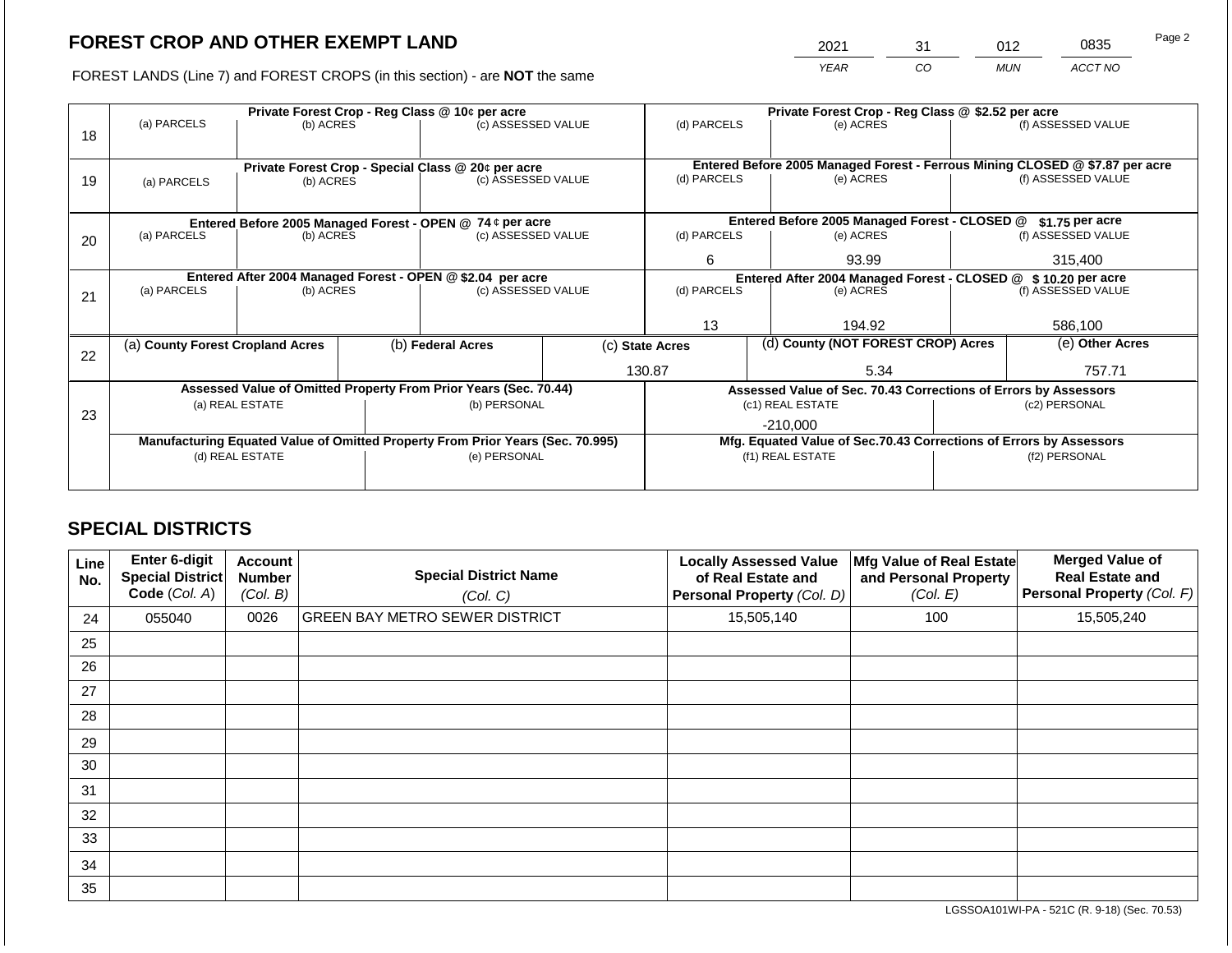|             | <b>SCHOOL DISTRICTS</b>                                                                                |                                             |                                         | 2021<br><b>YEAR</b>                                                               | 012<br>31<br>CO<br><b>MUN</b>                                 | 0835<br>ACCT NO                                                                |  |  |  |  |  |  |
|-------------|--------------------------------------------------------------------------------------------------------|---------------------------------------------|-----------------------------------------|-----------------------------------------------------------------------------------|---------------------------------------------------------------|--------------------------------------------------------------------------------|--|--|--|--|--|--|
| Line<br>No. | Enter 6-digit<br><b>School District</b><br>Code (Col. A)                                               | <b>Account</b><br><b>Number</b><br>(Col. B) | <b>School District Name</b><br>(Col. C) | <b>Locally Assessed Value</b><br>of Real Estate and<br>Personal Property (Col. D) | Mfg Value of Real Estate<br>and Personal Property<br>(Col. E) | <b>Merged Value of</b><br><b>Real Estate and</b><br>Personal Property (Col. F) |  |  |  |  |  |  |
|             | <b>SCHOOL DISTRICTS (K-8 and K-12)</b><br>А.                                                           |                                             |                                         |                                                                                   |                                                               |                                                                                |  |  |  |  |  |  |
| 36          | 313220                                                                                                 | 0191                                        | SCH D OF LUXEMBURG-CASCO                | 159,390,520                                                                       | 466,800                                                       | 159,857,320                                                                    |  |  |  |  |  |  |
| 37          |                                                                                                        |                                             |                                         |                                                                                   |                                                               |                                                                                |  |  |  |  |  |  |
| 38          |                                                                                                        |                                             |                                         |                                                                                   |                                                               |                                                                                |  |  |  |  |  |  |
| 39          |                                                                                                        |                                             |                                         |                                                                                   |                                                               |                                                                                |  |  |  |  |  |  |
| 40          |                                                                                                        |                                             |                                         |                                                                                   |                                                               |                                                                                |  |  |  |  |  |  |
| 41          |                                                                                                        |                                             |                                         |                                                                                   |                                                               |                                                                                |  |  |  |  |  |  |
| 42          |                                                                                                        |                                             |                                         |                                                                                   |                                                               |                                                                                |  |  |  |  |  |  |
| 43          |                                                                                                        |                                             |                                         |                                                                                   |                                                               |                                                                                |  |  |  |  |  |  |
| 44          |                                                                                                        |                                             |                                         |                                                                                   |                                                               |                                                                                |  |  |  |  |  |  |
| 45          |                                                                                                        |                                             |                                         |                                                                                   |                                                               |                                                                                |  |  |  |  |  |  |
| 46          |                                                                                                        |                                             |                                         |                                                                                   |                                                               |                                                                                |  |  |  |  |  |  |
| 47          |                                                                                                        |                                             |                                         |                                                                                   |                                                               |                                                                                |  |  |  |  |  |  |
| 48          |                                                                                                        |                                             |                                         |                                                                                   |                                                               |                                                                                |  |  |  |  |  |  |
| 49          |                                                                                                        |                                             |                                         |                                                                                   |                                                               |                                                                                |  |  |  |  |  |  |
|             | TOTAL ASSESSED VALUE OF SCHOOL DISTRICTS (K-8 and K-12)<br>159,390,520<br>466,800<br>159,857,320<br>50 |                                             |                                         |                                                                                   |                                                               |                                                                                |  |  |  |  |  |  |
|             | <b>UNION HIGH SCHOOL DISTRICTS</b><br><b>B.</b>                                                        |                                             |                                         |                                                                                   |                                                               |                                                                                |  |  |  |  |  |  |
| 51          |                                                                                                        |                                             |                                         |                                                                                   |                                                               |                                                                                |  |  |  |  |  |  |
| 52          |                                                                                                        |                                             |                                         |                                                                                   |                                                               |                                                                                |  |  |  |  |  |  |
| 53          |                                                                                                        |                                             |                                         |                                                                                   |                                                               |                                                                                |  |  |  |  |  |  |

 *I hereby certify, to the best of my knowledge and belief, this form is complete and correct.*

001300 | 0012 | NORTHEAST WISCONSIN TECH COLLEGE GNBY

54 55

56 57 58

**C. TECHNICAL COLLEGE DISTRICTS**

59 TOTAL ASSESSED VALUE OF TECHNICAL COLLEGES

TOTAL ASSESSED VALUE OF UNION HIGH SCHOOLS

| Name                |                              | Title | Submission date  |
|---------------------|------------------------------|-------|------------------|
| <b>TAMMY MALACH</b> |                              |       | 2021<br>06<br>28 |
| Phone               | Email address                |       |                  |
| 920<br>388 - 7172   | MALACH.TAMMY @KEWAUNEECO.ORG |       |                  |

159,390,520

Page 3

LGSSOA101WI -PA-521C (R. 9-18) (Sec. 70.53)

466,800 159,857,320

159,390,520 466,800 159,857,320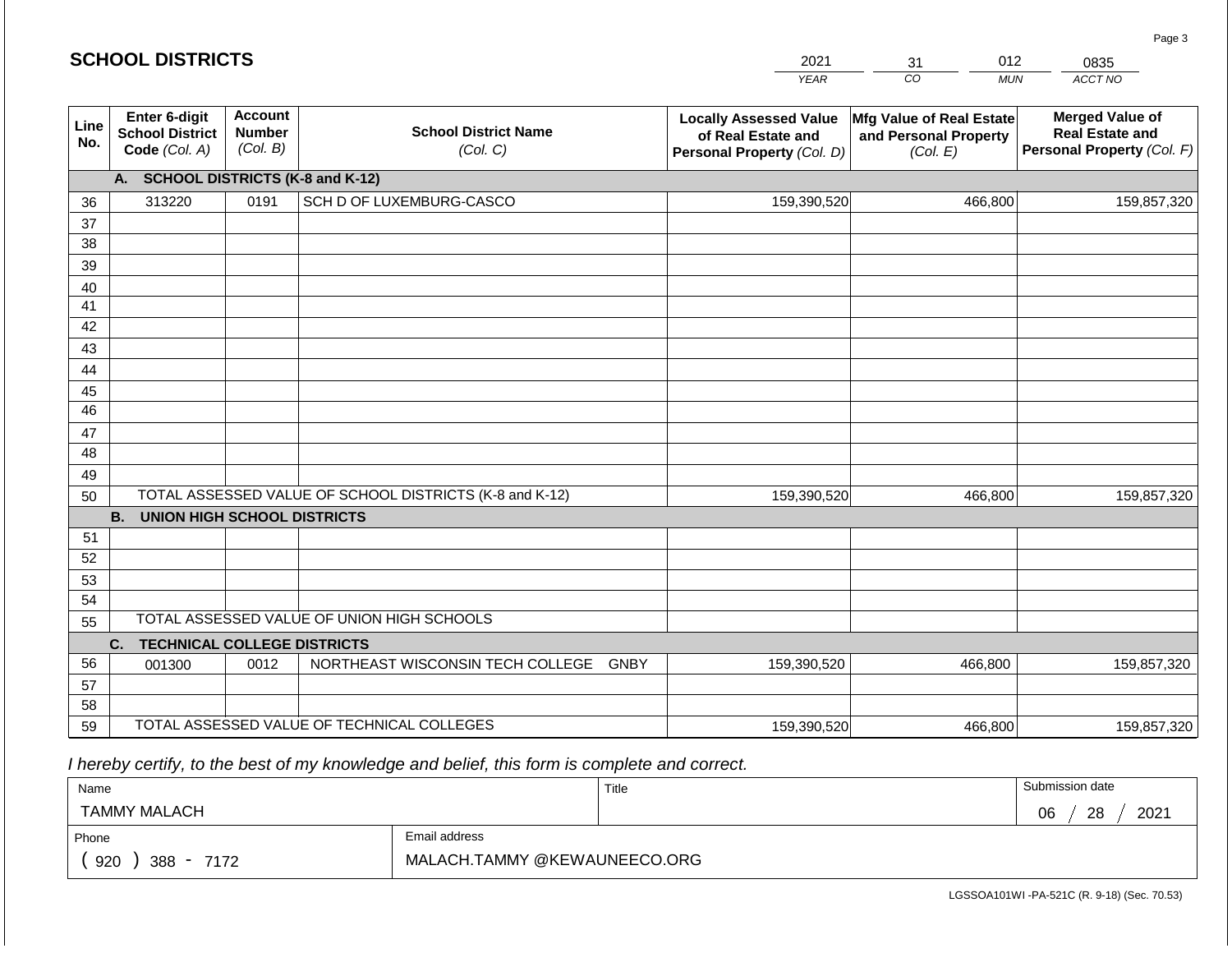- Each municipality's SOA is completed after the Board of Review and includes any changes made to the locally assessed values, under state law (sec. 70.53, Wis. Stats.)
- The Wisconsin Department of Revenue (DOR) merges the locally assessed values with the state assessed manufacturing values
- DOR provides the information regarding district names and codes. If a district is not listed, contact DOR.

Note: If you submit an amended SOA to DOR after your municipality's SOA is equated and posted to our website, we will process the SOA. However, DOR will not recalculate the *aggregate ratio or update the final SOA posted on our website. You should use the corrected values to calculate your tax rates.*

## **Page 1: Real Estate and Personal Property**

- Lines 1-9 assessed real estate values, parcel counts and acres by classification
- Lines 10-15 assessed personal property values and number of accounts by class
- Line 16 aggregate assessed value of all property subject to general property; use to calculate tax rates. Note: This line equals the total assessed value of K-8 and K-12 school districts (Line 50) and total assessed value of technical colleges (Line 59).
- Remarks assessment ratio used to calculate estimated fair market value on property tax bills

## **Page 2: Forest Crop, Other Exempt Land and Special Districts**

- Lines 18-21 private forest crop and managed forest lands assessed values
- Line  $22 -$  tax exempt land acres
- Line 23 prior years assessed value of omitted property under sec. 70.44 and correction of errors under sec. 70.43 shown by locally assessed or manufacturing real estate and personal property. Note: If there is an amount on this line, report the corresponding tax in the Statement of Taxes, Sections J or K.
- Lines 24-35 special district assessed values. These values are used to calculate tax rates for the special districts.

## **Page 3: School Districts**

- Lines 36-50 school districts (K-8 and K-12) assessed values. These values are used to calculate tax rates for school districts.
- Lines 51-55 union high school district assessed values. These values are used to calculate tax rates for union high school districts.
- Lines 56-59 technical college assessed values. These values are used to calculate tax rates for technical colleges.

If you have questions: Email: lgs@wisconsin.gov

 Phone: (608) 266-2569 or (608) 264-6892 Fax: (608) 264-6887

TOWN OF LUXEMBURG<br>PO BOX 28<br>\_UXEMBURG, WI 54217 - 0028 LUXEMBURG, WI 54217 - 0028TOWN OF LUXEMBURG **GLENDA DAUL** GLENDA DAUL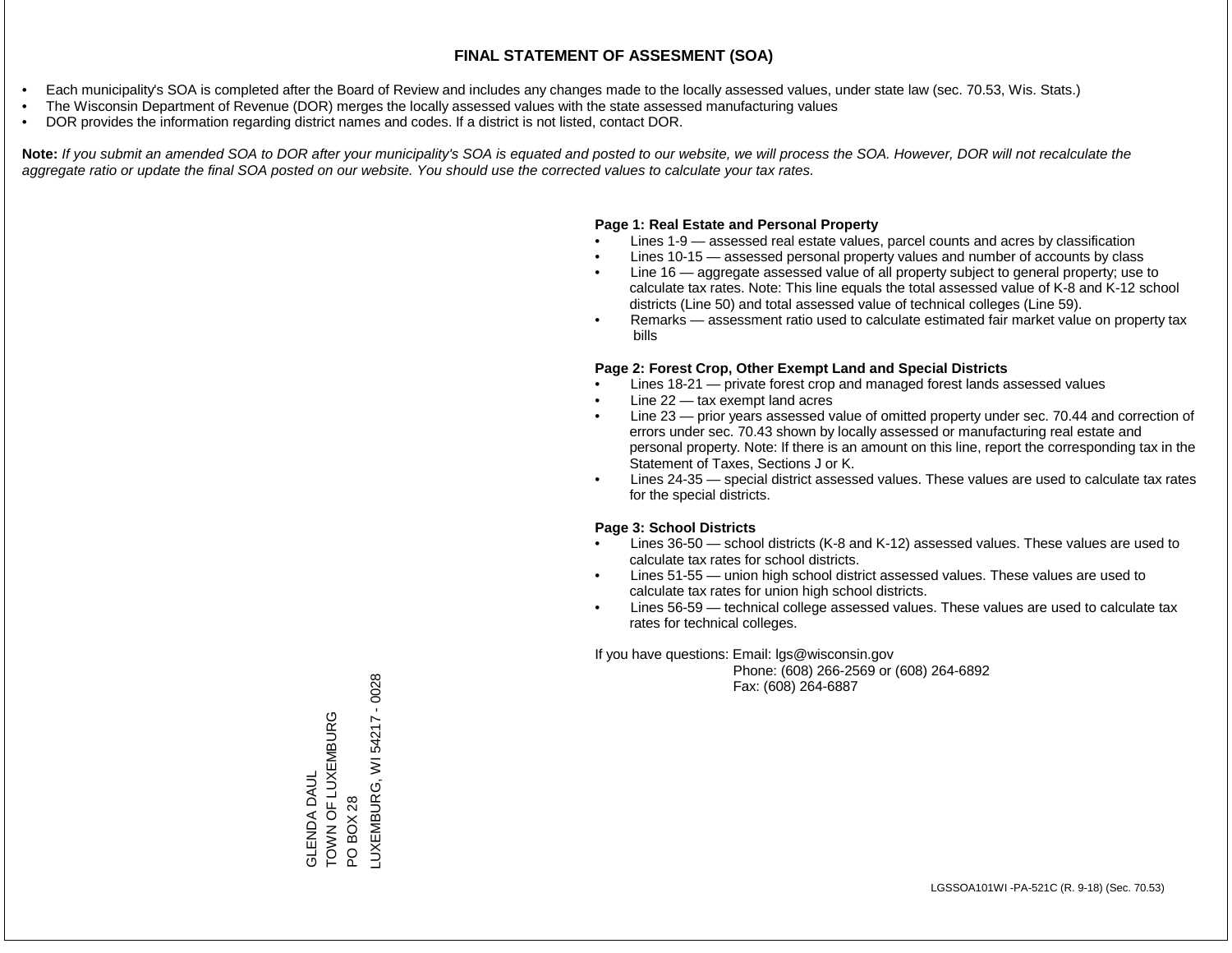**STATEMENT OF ASSESSMENT FOR 2021** 31 014 0836 **X** This is an Amended Return<br> **STATEMENT OF ASSESSMENT FOR 2021** 31 014 0836

| 31  | N14 | 0836    |
|-----|-----|---------|
| CO. | MUN | ACCT NO |

Page 1

|                | <b>FOR</b>                                                                                                                                                                                   | <b>TOWN OF</b>                                               | <b>OF</b><br><b>MONTPELIER</b> |                                  | <b>KEWAUNEE COUNTY</b>       |                         |                                        |                                         |
|----------------|----------------------------------------------------------------------------------------------------------------------------------------------------------------------------------------------|--------------------------------------------------------------|--------------------------------|----------------------------------|------------------------------|-------------------------|----------------------------------------|-----------------------------------------|
|                |                                                                                                                                                                                              | Town - Village - City                                        | <b>Municipality Name</b>       |                                  | County Name                  |                         |                                        |                                         |
| Line           |                                                                                                                                                                                              | <b>REAL ESTATE</b><br>(See Lines 18 - 22 for                 |                                | PARCEL COUNT                     | NO. OF ACRES<br><b>WHOLE</b> | <b>VALUE OF</b><br>LAND | <b>VALUE OF</b><br><b>IMPROVEMENTS</b> | TOTAL VALUE OF LAND<br>AND IMPROVEMENTS |
| No.            |                                                                                                                                                                                              | other Real Estate)                                           |                                | <b>TOTAL LAND   IMPROVEMENTS</b> | <b>NUMBERS ONLY</b>          |                         |                                        |                                         |
|                |                                                                                                                                                                                              | <b>RESIDENTIAL - Class 1</b>                                 | (Col. A)<br>421                | (Col, B)<br>407                  | (Col, C)<br>1,067            | (Col, D)                | (Col. E)                               | (Col. F)                                |
| $\overline{2}$ |                                                                                                                                                                                              |                                                              |                                |                                  |                              | 7,449,100               | 66,907,400                             | 74,356,500                              |
|                |                                                                                                                                                                                              | <b>COMMERCIAL - Class 2</b>                                  | 18                             | 14                               | 40                           | 231,700                 | 1,240,200                              | 1,471,900                               |
| 3              |                                                                                                                                                                                              | <b>MANUFACTURING - Class 3</b>                               |                                |                                  | 27                           | 92,500                  | 14,778,000                             | 14,870,500                              |
| $\overline{4}$ |                                                                                                                                                                                              | <b>AGRICULTURAL - Class 4</b>                                | 704                            |                                  | 15,441                       | 2,974,400               |                                        | 2,974,400                               |
| 5              |                                                                                                                                                                                              | <b>UNDEVELOPED - Class 5</b>                                 | 521                            |                                  | 1,847                        | 1,627,300               |                                        | 1,627,300                               |
| 6              |                                                                                                                                                                                              | AGRICULTURAL FOREST - Class 5m                               | 225                            |                                  | 2,552                        | 3,577,800               |                                        | 3,577,800                               |
| $\overline{7}$ |                                                                                                                                                                                              | FOREST LANDS - Class 6                                       | 57                             |                                  | 838                          | 2,408,600               |                                        | 2,408,600                               |
| 8              |                                                                                                                                                                                              | OTHER - Class 7                                              | 189                            | 190                              | 393                          | 1,877,600               | 23,357,400                             | 25,235,000                              |
| 9              |                                                                                                                                                                                              | <b>TOTAL - ALL COLUMNS</b>                                   | 2,136                          | 612                              | 22,205                       | 20,239,000              | 106,283,000                            | 126,522,000                             |
| 10             |                                                                                                                                                                                              | NUMBER OF PERSONAL PROPERTY ACCOUNTS IN ROLL                 |                                |                                  | 47                           | <b>LOCALLY ASSESSED</b> | <b>MANUFACTURING</b>                   | <b>MERGED</b>                           |
| 11             |                                                                                                                                                                                              | BOATS AND OTHER WATERCRAFT NOT EXEMPT - Code 1               |                                |                                  |                              | 0                       |                                        | 0<br>$\Omega$                           |
| 12             |                                                                                                                                                                                              | MACHINERY, TOOLS AND PATTERNS - Code 2                       |                                |                                  |                              |                         | 1,037,100                              | 1,037,100                               |
| 13             |                                                                                                                                                                                              | FURNITURE, FIXTURES AND EQUIPMENT - Code 3                   |                                |                                  |                              | 56,812                  | 36,700                                 | 93,512                                  |
| 14             |                                                                                                                                                                                              | ALL OTHER PERSONAL PROPERTY NOT EXEMPT - Codes 4A, 4B, 4C    |                                |                                  |                              | 100,258                 | 14,800                                 | 115,058                                 |
| 15             |                                                                                                                                                                                              | TOTAL OF PERSONAL PROPERTY NOT EXEMPT (Total of Lines 11-14) |                                |                                  | 157,070                      | 1,088,600               | 1,245,670                              |                                         |
| 16             | AGGREGATE ASSESSED VALUE OF ALL PROPERTY SUBJECT TO THE GENERAL PROPERTY TAX (Total of Lines 9F and 15F)<br>MUST EQUAL TOTAL VALUE OF THE SCHOOL DISTRICTS (K-12 PLUS K-8) - Line 50, Col. F |                                                              |                                |                                  |                              |                         |                                        |                                         |
| 17             |                                                                                                                                                                                              | <b>BOARD OF REVIEW</b>                                       |                                |                                  | Name of Assessor             |                         |                                        | Telephone #                             |
|                |                                                                                                                                                                                              | DATE OF FINAL ADJOURNMENT                                    | 04/29/2021                     |                                  | TODD R. ANDERSON             |                         |                                        | (715) 845-2022                          |

REMARKS

The Assessment Ratio to be used in calculating the estimated Fair Market Value on tax bills for this tax district is .900953987

This ratio should be used to convert assessed values to "Calculate Equalized Values" in Step 1 of the Lottery and Gaming Credit Calculations.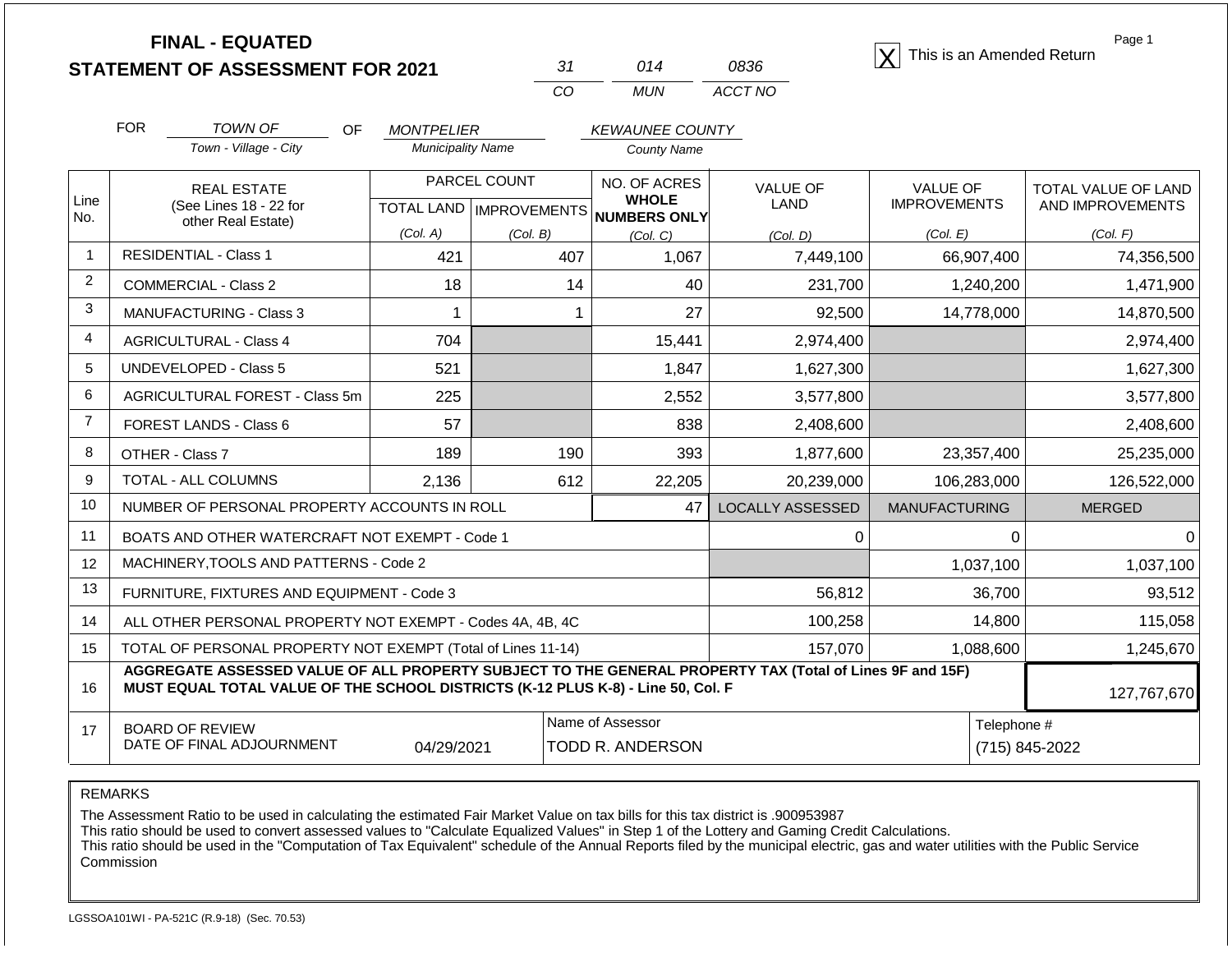2021 31 014 0836

FOREST LANDS (Line 7) and FOREST CROPS (in this section) - are **NOT** the same *YEAR CO MUN ACCT NO*

|    | Private Forest Crop - Reg Class @ 10¢ per acre |                 |  |                                                                                                |  | Private Forest Crop - Reg Class @ \$2.52 per acre |       |                                                                    |  |                                                                                                                                                                                                                                                                                                                                                     |  |
|----|------------------------------------------------|-----------------|--|------------------------------------------------------------------------------------------------|--|---------------------------------------------------|-------|--------------------------------------------------------------------|--|-----------------------------------------------------------------------------------------------------------------------------------------------------------------------------------------------------------------------------------------------------------------------------------------------------------------------------------------------------|--|
| 18 | (a) PARCELS                                    | (b) ACRES       |  | (c) ASSESSED VALUE                                                                             |  | (d) PARCELS                                       |       | (e) ACRES                                                          |  | (f) ASSESSED VALUE                                                                                                                                                                                                                                                                                                                                  |  |
|    |                                                |                 |  |                                                                                                |  |                                                   |       |                                                                    |  |                                                                                                                                                                                                                                                                                                                                                     |  |
|    |                                                |                 |  | Private Forest Crop - Special Class @ 20¢ per acre                                             |  |                                                   |       |                                                                    |  |                                                                                                                                                                                                                                                                                                                                                     |  |
| 19 | (a) PARCELS                                    | (b) ACRES       |  | (c) ASSESSED VALUE                                                                             |  | (d) PARCELS                                       |       | (e) ACRES                                                          |  | (f) ASSESSED VALUE                                                                                                                                                                                                                                                                                                                                  |  |
|    |                                                |                 |  |                                                                                                |  |                                                   |       |                                                                    |  |                                                                                                                                                                                                                                                                                                                                                     |  |
|    |                                                |                 |  | Entered Before 2005 Managed Forest - OPEN @ 74 ¢ per acre                                      |  |                                                   |       | Entered Before 2005 Managed Forest - CLOSED @                      |  | Entered Before 2005 Managed Forest - Ferrous Mining CLOSED @ \$7.87 per acre<br>$$1.75$ per acre<br>(f) ASSESSED VALUE<br>404,800<br>Entered After 2004 Managed Forest - CLOSED @ \$ 10.20 per acre<br>(f) ASSESSED VALUE<br>945.300<br>(e) Other Acres<br>27.1<br>Assessed Value of Sec. 70.43 Corrections of Errors by Assessors<br>(c2) PERSONAL |  |
| 20 | (a) PARCELS                                    | (b) ACRES       |  | (c) ASSESSED VALUE                                                                             |  | (d) PARCELS                                       |       | (e) ACRES                                                          |  |                                                                                                                                                                                                                                                                                                                                                     |  |
|    |                                                |                 |  |                                                                                                |  | 15<br>223                                         |       |                                                                    |  |                                                                                                                                                                                                                                                                                                                                                     |  |
|    |                                                |                 |  | Entered After 2004 Managed Forest - OPEN @ \$2.04 per acre                                     |  |                                                   |       |                                                                    |  |                                                                                                                                                                                                                                                                                                                                                     |  |
| 21 | (a) PARCELS                                    | (b) ACRES       |  | (c) ASSESSED VALUE                                                                             |  | (d) PARCELS                                       |       | (e) ACRES                                                          |  |                                                                                                                                                                                                                                                                                                                                                     |  |
|    |                                                |                 |  |                                                                                                |  |                                                   |       |                                                                    |  |                                                                                                                                                                                                                                                                                                                                                     |  |
|    |                                                |                 |  |                                                                                                |  | 20                                                |       | 377.62                                                             |  |                                                                                                                                                                                                                                                                                                                                                     |  |
| 22 | (a) County Forest Cropland Acres               |                 |  | (b) Federal Acres<br>(c) State Acres                                                           |  | (d) County (NOT FOREST CROP) Acres                |       |                                                                    |  |                                                                                                                                                                                                                                                                                                                                                     |  |
|    |                                                |                 |  |                                                                                                |  | 61.44                                             | 61.69 |                                                                    |  |                                                                                                                                                                                                                                                                                                                                                     |  |
|    |                                                |                 |  | Assessed Value of Omitted Property From Prior Years (Sec. 70.44)                               |  |                                                   |       |                                                                    |  |                                                                                                                                                                                                                                                                                                                                                     |  |
|    |                                                | (a) REAL ESTATE |  | (b) PERSONAL                                                                                   |  |                                                   |       | (c1) REAL ESTATE                                                   |  |                                                                                                                                                                                                                                                                                                                                                     |  |
| 23 |                                                |                 |  |                                                                                                |  |                                                   |       |                                                                    |  |                                                                                                                                                                                                                                                                                                                                                     |  |
|    |                                                |                 |  |                                                                                                |  |                                                   |       |                                                                    |  |                                                                                                                                                                                                                                                                                                                                                     |  |
|    |                                                |                 |  | Manufacturing Equated Value of Omitted Property From Prior Years (Sec. 70.995)<br>(e) PERSONAL |  |                                                   |       | Mfg. Equated Value of Sec.70.43 Corrections of Errors by Assessors |  | (f2) PERSONAL                                                                                                                                                                                                                                                                                                                                       |  |
|    |                                                | (d) REAL ESTATE |  |                                                                                                |  |                                                   |       | (f1) REAL ESTATE                                                   |  |                                                                                                                                                                                                                                                                                                                                                     |  |
|    |                                                |                 |  |                                                                                                |  |                                                   |       |                                                                    |  |                                                                                                                                                                                                                                                                                                                                                     |  |

## **SPECIAL DISTRICTS**

| Line<br>No. | Enter 6-digit<br><b>Special District</b><br>Code (Col. A) | <b>Account</b><br><b>Number</b><br>(Col. B) | <b>Special District Name</b><br>(Col. C) | <b>Locally Assessed Value</b><br>of Real Estate and<br>Personal Property (Col. D) | Mfg Value of Real Estate<br>and Personal Property<br>(Col. E) | <b>Merged Value of</b><br><b>Real Estate and</b><br>Personal Property (Col. F) |
|-------------|-----------------------------------------------------------|---------------------------------------------|------------------------------------------|-----------------------------------------------------------------------------------|---------------------------------------------------------------|--------------------------------------------------------------------------------|
| 24          |                                                           |                                             |                                          |                                                                                   |                                                               |                                                                                |
|             |                                                           |                                             |                                          |                                                                                   |                                                               |                                                                                |
| 25          |                                                           |                                             |                                          |                                                                                   |                                                               |                                                                                |
| 26          |                                                           |                                             |                                          |                                                                                   |                                                               |                                                                                |
| 27          |                                                           |                                             |                                          |                                                                                   |                                                               |                                                                                |
| 28          |                                                           |                                             |                                          |                                                                                   |                                                               |                                                                                |
| 29          |                                                           |                                             |                                          |                                                                                   |                                                               |                                                                                |
| 30          |                                                           |                                             |                                          |                                                                                   |                                                               |                                                                                |
| 31          |                                                           |                                             |                                          |                                                                                   |                                                               |                                                                                |
| 32          |                                                           |                                             |                                          |                                                                                   |                                                               |                                                                                |
| 33          |                                                           |                                             |                                          |                                                                                   |                                                               |                                                                                |
| 34          |                                                           |                                             |                                          |                                                                                   |                                                               |                                                                                |
| 35          |                                                           |                                             |                                          |                                                                                   |                                                               |                                                                                |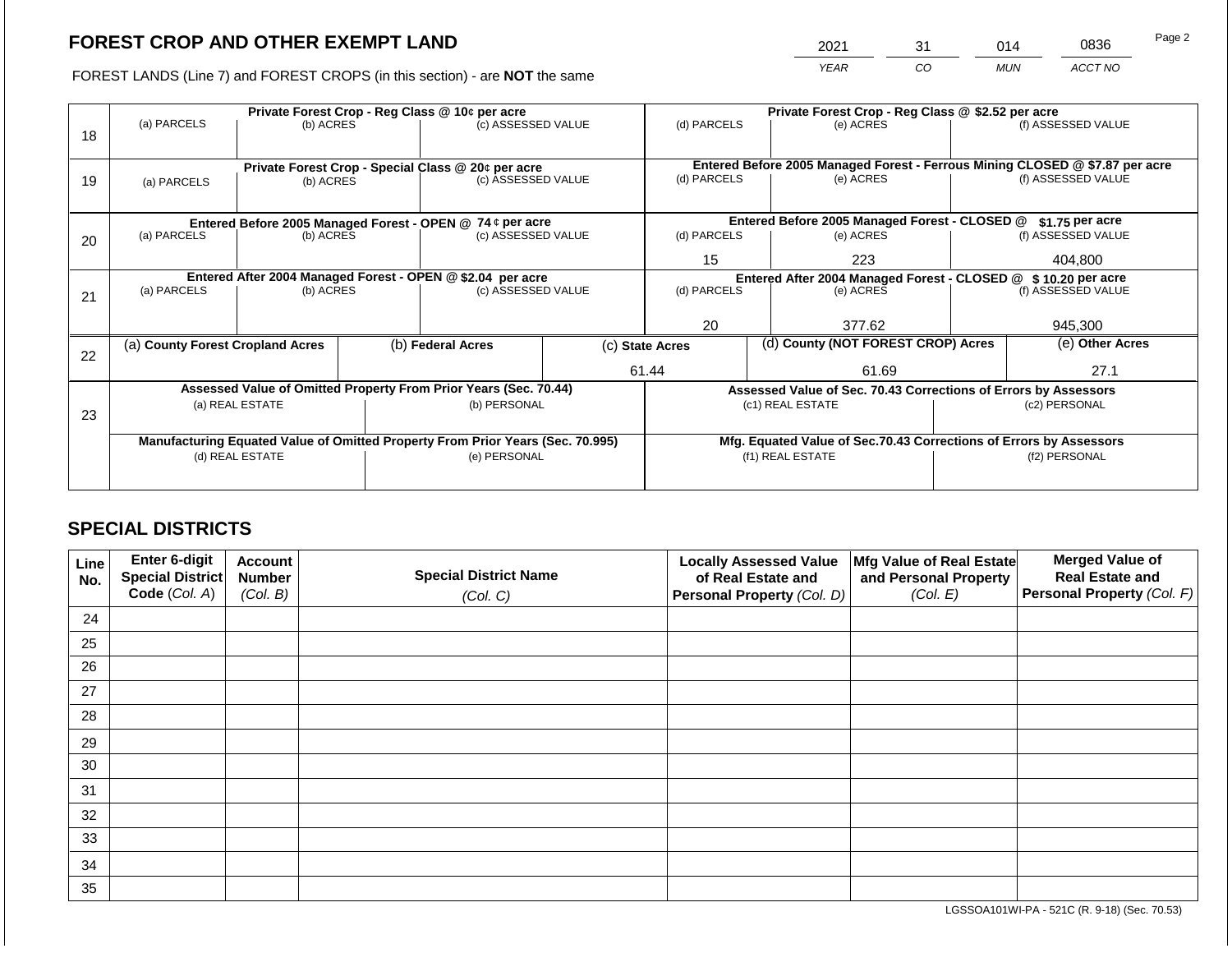|             | <b>SCHOOL DISTRICTS</b>                                         |                                                                                                                                                                                                                                              |                                                         | 2021                                                                           | 014<br>31        | 0836        |  |  |  |  |  |  |
|-------------|-----------------------------------------------------------------|----------------------------------------------------------------------------------------------------------------------------------------------------------------------------------------------------------------------------------------------|---------------------------------------------------------|--------------------------------------------------------------------------------|------------------|-------------|--|--|--|--|--|--|
|             |                                                                 |                                                                                                                                                                                                                                              |                                                         | <b>YEAR</b>                                                                    | CO<br><b>MUN</b> | ACCT NO     |  |  |  |  |  |  |
| Line<br>No. | <b>Enter 6-digit</b><br><b>School District</b><br>Code (Col. A) | <b>Account</b><br>Mfg Value of Real Estate<br><b>Locally Assessed Value</b><br><b>School District Name</b><br><b>Number</b><br>of Real Estate and<br>and Personal Property<br>(Col. B)<br>(Col. C)<br>Personal Property (Col. D)<br>(Col. E) |                                                         | <b>Merged Value of</b><br><b>Real Estate and</b><br>Personal Property (Col. F) |                  |             |  |  |  |  |  |  |
|             | A. SCHOOL DISTRICTS (K-8 and K-12)                              |                                                                                                                                                                                                                                              |                                                         |                                                                                |                  |             |  |  |  |  |  |  |
| 36          | 312814                                                          | 0190                                                                                                                                                                                                                                         | <b>SCH D OF KEWAUNEE</b>                                | 36,064,445                                                                     | 15,959,100       | 52,023,545  |  |  |  |  |  |  |
| 37          | 313220                                                          | 0191                                                                                                                                                                                                                                         | SCH D OF LUXEMBURG-CASCO                                | 75,744,125                                                                     |                  | 75,744,125  |  |  |  |  |  |  |
| 38          |                                                                 |                                                                                                                                                                                                                                              |                                                         |                                                                                |                  |             |  |  |  |  |  |  |
| 39          |                                                                 |                                                                                                                                                                                                                                              |                                                         |                                                                                |                  |             |  |  |  |  |  |  |
| 40          |                                                                 |                                                                                                                                                                                                                                              |                                                         |                                                                                |                  |             |  |  |  |  |  |  |
| 41          |                                                                 |                                                                                                                                                                                                                                              |                                                         |                                                                                |                  |             |  |  |  |  |  |  |
| 42          |                                                                 |                                                                                                                                                                                                                                              |                                                         |                                                                                |                  |             |  |  |  |  |  |  |
| 43          |                                                                 |                                                                                                                                                                                                                                              |                                                         |                                                                                |                  |             |  |  |  |  |  |  |
| 44<br>45    |                                                                 |                                                                                                                                                                                                                                              |                                                         |                                                                                |                  |             |  |  |  |  |  |  |
| 46          |                                                                 |                                                                                                                                                                                                                                              |                                                         |                                                                                |                  |             |  |  |  |  |  |  |
| 47          |                                                                 |                                                                                                                                                                                                                                              |                                                         |                                                                                |                  |             |  |  |  |  |  |  |
| 48          |                                                                 |                                                                                                                                                                                                                                              |                                                         |                                                                                |                  |             |  |  |  |  |  |  |
| 49          |                                                                 |                                                                                                                                                                                                                                              |                                                         |                                                                                |                  |             |  |  |  |  |  |  |
| 50          |                                                                 |                                                                                                                                                                                                                                              | TOTAL ASSESSED VALUE OF SCHOOL DISTRICTS (K-8 and K-12) | 111,808,570                                                                    | 15,959,100       | 127,767,670 |  |  |  |  |  |  |
|             | <b>B. UNION HIGH SCHOOL DISTRICTS</b>                           |                                                                                                                                                                                                                                              |                                                         |                                                                                |                  |             |  |  |  |  |  |  |
| 51          |                                                                 |                                                                                                                                                                                                                                              |                                                         |                                                                                |                  |             |  |  |  |  |  |  |
| 52          |                                                                 |                                                                                                                                                                                                                                              |                                                         |                                                                                |                  |             |  |  |  |  |  |  |
| 53          |                                                                 |                                                                                                                                                                                                                                              |                                                         |                                                                                |                  |             |  |  |  |  |  |  |
| 54          |                                                                 |                                                                                                                                                                                                                                              |                                                         |                                                                                |                  |             |  |  |  |  |  |  |
| 55          |                                                                 |                                                                                                                                                                                                                                              | TOTAL ASSESSED VALUE OF UNION HIGH SCHOOLS              |                                                                                |                  |             |  |  |  |  |  |  |
|             | C.<br><b>TECHNICAL COLLEGE DISTRICTS</b>                        |                                                                                                                                                                                                                                              |                                                         |                                                                                |                  |             |  |  |  |  |  |  |
| 56          | 001300                                                          | 0012                                                                                                                                                                                                                                         | NORTHEAST WISCONSIN TECH COLLEGE GNBY                   | 111,808,570                                                                    | 15,959,100       | 127,767,670 |  |  |  |  |  |  |
| 57          |                                                                 |                                                                                                                                                                                                                                              |                                                         |                                                                                |                  |             |  |  |  |  |  |  |
| 58          |                                                                 |                                                                                                                                                                                                                                              | TOTAL ASSESSED VALUE OF TECHNICAL COLLEGES              |                                                                                |                  |             |  |  |  |  |  |  |
| 59          |                                                                 |                                                                                                                                                                                                                                              |                                                         | 111,808,570                                                                    | 15,959,100       | 127,767,670 |  |  |  |  |  |  |

 *I hereby certify, to the best of my knowledge and belief, this form is complete and correct.*

| Name                   |               | Title | Submission date  |
|------------------------|---------------|-------|------------------|
| TAMMY MALACH           |               |       | 2021<br>05<br>10 |
| Phone                  | Email address |       |                  |
| 920<br>$388 -$<br>7130 |               |       |                  |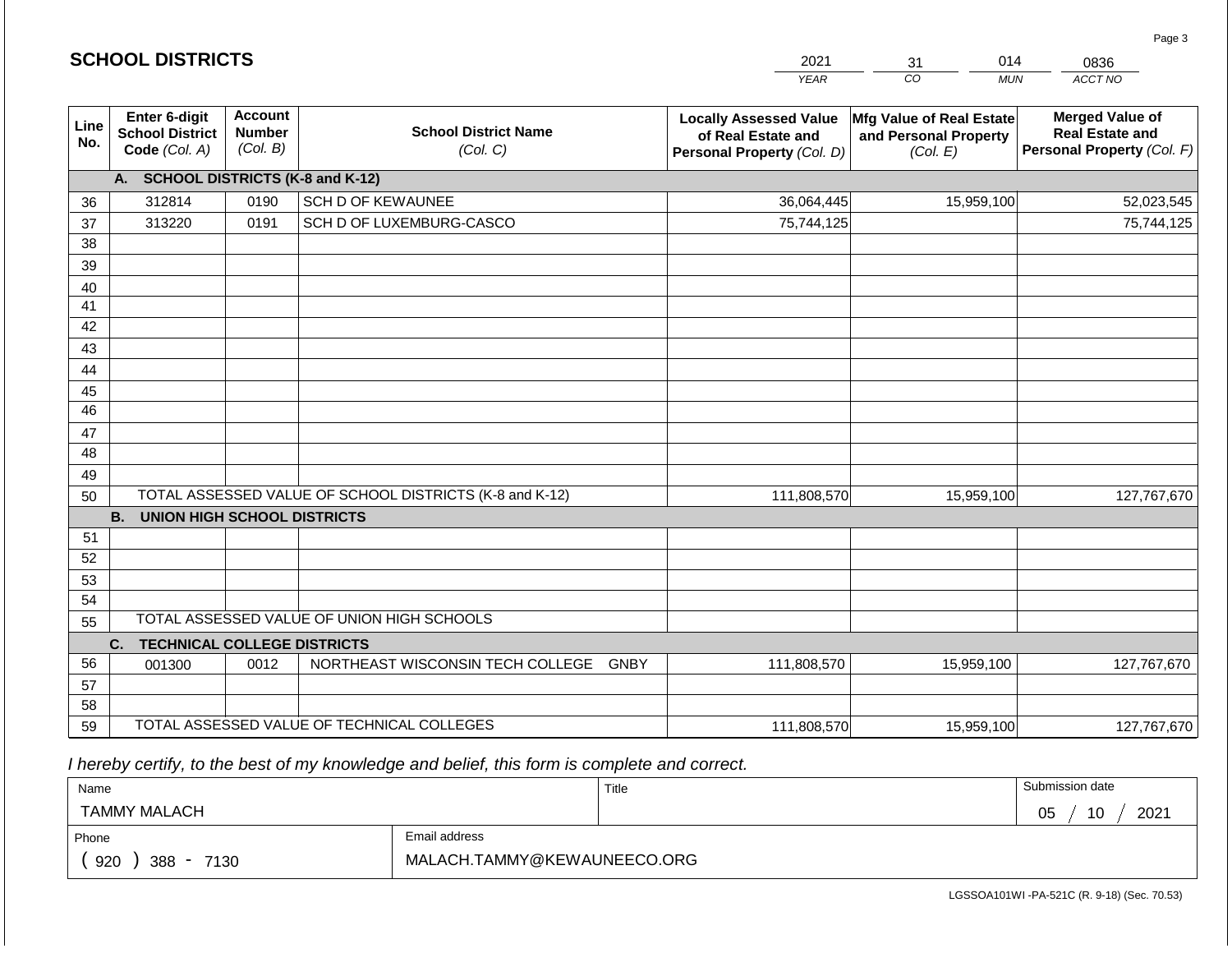- Each municipality's SOA is completed after the Board of Review and includes any changes made to the locally assessed values, under state law (sec. 70.53, Wis. Stats.)
- The Wisconsin Department of Revenue (DOR) merges the locally assessed values with the state assessed manufacturing values
- DOR provides the information regarding district names and codes. If a district is not listed, contact DOR.

Note: If you submit an amended SOA to DOR after your municipality's SOA is equated and posted to our website, we will process the SOA. However, DOR will not recalculate the *aggregate ratio or update the final SOA posted on our website. You should use the corrected values to calculate your tax rates.*

## **Page 1: Real Estate and Personal Property**

- Lines 1-9 assessed real estate values, parcel counts and acres by classification
- Lines 10-15 assessed personal property values and number of accounts by class
- Line 16 aggregate assessed value of all property subject to general property; use to calculate tax rates. Note: This line equals the total assessed value of K-8 and K-12 school districts (Line 50) and total assessed value of technical colleges (Line 59).
- Remarks assessment ratio used to calculate estimated fair market value on property tax bills

## **Page 2: Forest Crop, Other Exempt Land and Special Districts**

- Lines 18-21 private forest crop and managed forest lands assessed values
- Line  $22 -$  tax exempt land acres
- Line 23 prior years assessed value of omitted property under sec. 70.44 and correction of errors under sec. 70.43 shown by locally assessed or manufacturing real estate and personal property. Note: If there is an amount on this line, report the corresponding tax in the Statement of Taxes, Sections J or K.
- Lines 24-35 special district assessed values. These values are used to calculate tax rates for the special districts.

## **Page 3: School Districts**

- Lines 36-50 school districts (K-8 and K-12) assessed values. These values are used to calculate tax rates for school districts.
- Lines 51-55 union high school district assessed values. These values are used to calculate tax rates for union high school districts.
- Lines 56-59 technical college assessed values. These values are used to calculate tax rates for technical colleges.

If you have questions: Email: lgs@wisconsin.gov

 Phone: (608) 266-2569 or (608) 264-6892 Fax: (608) 264-6887

 $-7431$ LUXEMBURG, WI 54217 - 7431SHAEFER OSHEFSKY<br>TOWN OF MONTPELIER<br>N2643 COUNTY RD V TOWN OF MONTPELIER LUXEMBURG, WI54217 SHAEFER OSHEFSKY N2643 COUNTY RD V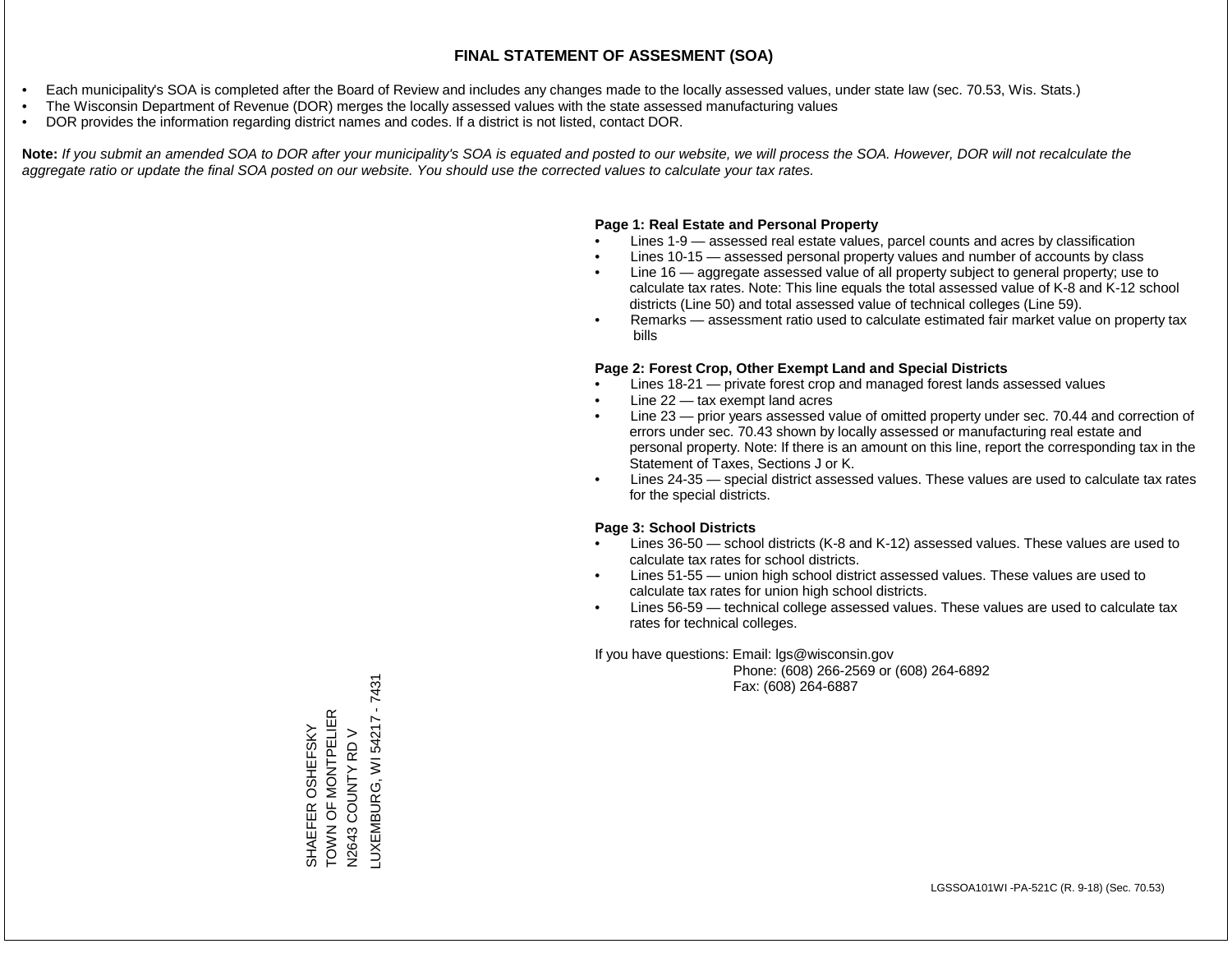|                | <b>FINAL - EQUATED</b><br><b>STATEMENT OF ASSESSMENT FOR 2021</b>                                                                                                                            |                                           | 31                        | 016                                          | 0837                           | This is an Amended Return              | Page 1                                  |
|----------------|----------------------------------------------------------------------------------------------------------------------------------------------------------------------------------------------|-------------------------------------------|---------------------------|----------------------------------------------|--------------------------------|----------------------------------------|-----------------------------------------|
|                |                                                                                                                                                                                              |                                           | CO                        | <b>MUN</b>                                   | ACCT NO                        |                                        |                                         |
|                | <b>FOR</b>                                                                                                                                                                                   |                                           |                           |                                              |                                |                                        |                                         |
|                | <b>TOWN OF</b><br>OF<br>Town - Village - City                                                                                                                                                | <b>PIERCE</b><br><b>Municipality Name</b> |                           | <b>KEWAUNEE COUNTY</b><br><b>County Name</b> |                                |                                        |                                         |
|                |                                                                                                                                                                                              |                                           |                           |                                              |                                |                                        |                                         |
| Line           | <b>REAL ESTATE</b>                                                                                                                                                                           |                                           | PARCEL COUNT              | NO. OF ACRES<br><b>WHOLE</b>                 | <b>VALUE OF</b><br><b>LAND</b> | <b>VALUE OF</b><br><b>IMPROVEMENTS</b> | TOTAL VALUE OF LAND<br>AND IMPROVEMENTS |
| No.            | (See Lines 18 - 22 for<br>other Real Estate)                                                                                                                                                 |                                           | TOTAL LAND   IMPROVEMENTS | <b>NUMBERS ONLY</b>                          |                                |                                        |                                         |
| -1             | <b>RESIDENTIAL - Class 1</b>                                                                                                                                                                 | (Col. A)                                  | (Col. B)                  | (Col, C)                                     | (Col, D)                       | (Col. E)                               | (Col. F)                                |
|                | 505<br>422<br>1,469<br>20,770,900                                                                                                                                                            |                                           | 50,030,500                | 70,801,400                                   |                                |                                        |                                         |
| $\overline{c}$ | <b>COMMERCIAL - Class 2</b>                                                                                                                                                                  | 20                                        | 15                        | 127                                          | 1,113,600                      | 1,865,200                              | 2,978,800                               |
| 3              | <b>MANUFACTURING - Class 3</b>                                                                                                                                                               | $\Omega$                                  | $\Omega$                  | 0                                            | 0                              | 0                                      | $\Omega$                                |
| 4              | <b>AGRICULTURAL - Class 4</b>                                                                                                                                                                | 301                                       |                           | 6,587                                        | 1,360,200                      |                                        | 1,360,200                               |
| 5              | <b>UNDEVELOPED - Class 5</b>                                                                                                                                                                 | 268                                       |                           | 1,450                                        | 3,106,600                      |                                        | 3,106,600                               |
| 6              | AGRICULTURAL FOREST - Class 5m                                                                                                                                                               | 110                                       |                           | 762                                          | 1,247,700                      |                                        | 1,247,700                               |
| $\overline{7}$ | FOREST LANDS - Class 6                                                                                                                                                                       | 49                                        |                           | 603                                          | 1,929,700                      |                                        | 1,929,700                               |
| 8              | OTHER - Class 7                                                                                                                                                                              | 33                                        | 33                        | 144                                          | 849,600                        | 8,188,000                              | 9,037,600                               |
| 9              | TOTAL - ALL COLUMNS                                                                                                                                                                          | 1,286                                     | 470                       | 11,142                                       | 30,378,300                     | 60,083,700                             | 90,462,000                              |
| 10             | NUMBER OF PERSONAL PROPERTY ACCOUNTS IN ROLL                                                                                                                                                 |                                           |                           | 42                                           | <b>LOCALLY ASSESSED</b>        | <b>MANUFACTURING</b>                   | <b>MERGED</b>                           |
| 11             | BOATS AND OTHER WATERCRAFT NOT EXEMPT - Code 1                                                                                                                                               |                                           |                           |                                              | 0                              | 0                                      | $\Omega$                                |
| 12             | MACHINERY, TOOLS AND PATTERNS - Code 2                                                                                                                                                       |                                           |                           |                                              |                                | 0                                      | 0                                       |
| 13             | FURNITURE, FIXTURES AND EQUIPMENT - Code 3                                                                                                                                                   |                                           |                           |                                              | 54,900                         | 0                                      | 54,900                                  |
| 14             | ALL OTHER PERSONAL PROPERTY NOT EXEMPT - Codes 4A, 4B, 4C                                                                                                                                    |                                           |                           |                                              | 122,700                        | 0                                      | 122,700                                 |
| 15             | TOTAL OF PERSONAL PROPERTY NOT EXEMPT (Total of Lines 11-14)                                                                                                                                 |                                           |                           |                                              | 177,600                        | $\overline{0}$                         | 177,600                                 |
| 16             | AGGREGATE ASSESSED VALUE OF ALL PROPERTY SUBJECT TO THE GENERAL PROPERTY TAX (Total of Lines 9F and 15F)<br>MUST EQUAL TOTAL VALUE OF THE SCHOOL DISTRICTS (K-12 PLUS K-8) - Line 50, Col. F |                                           |                           |                                              |                                |                                        | 90,639,600                              |
| 17             | <b>BOARD OF REVIEW</b>                                                                                                                                                                       |                                           |                           | Name of Assessor                             |                                | Telephone #                            |                                         |
|                | DATE OF FINAL ADJOURNMENT                                                                                                                                                                    | 08/19/2021                                | MELISSA DARON             |                                              |                                | (920) 776-1353                         |                                         |

REMARKS

The Assessment Ratio to be used in calculating the estimated Fair Market Value on tax bills for this tax district is .998008159

This ratio should be used to convert assessed values to "Calculate Equalized Values" in Step 1 of the Lottery and Gaming Credit Calculations.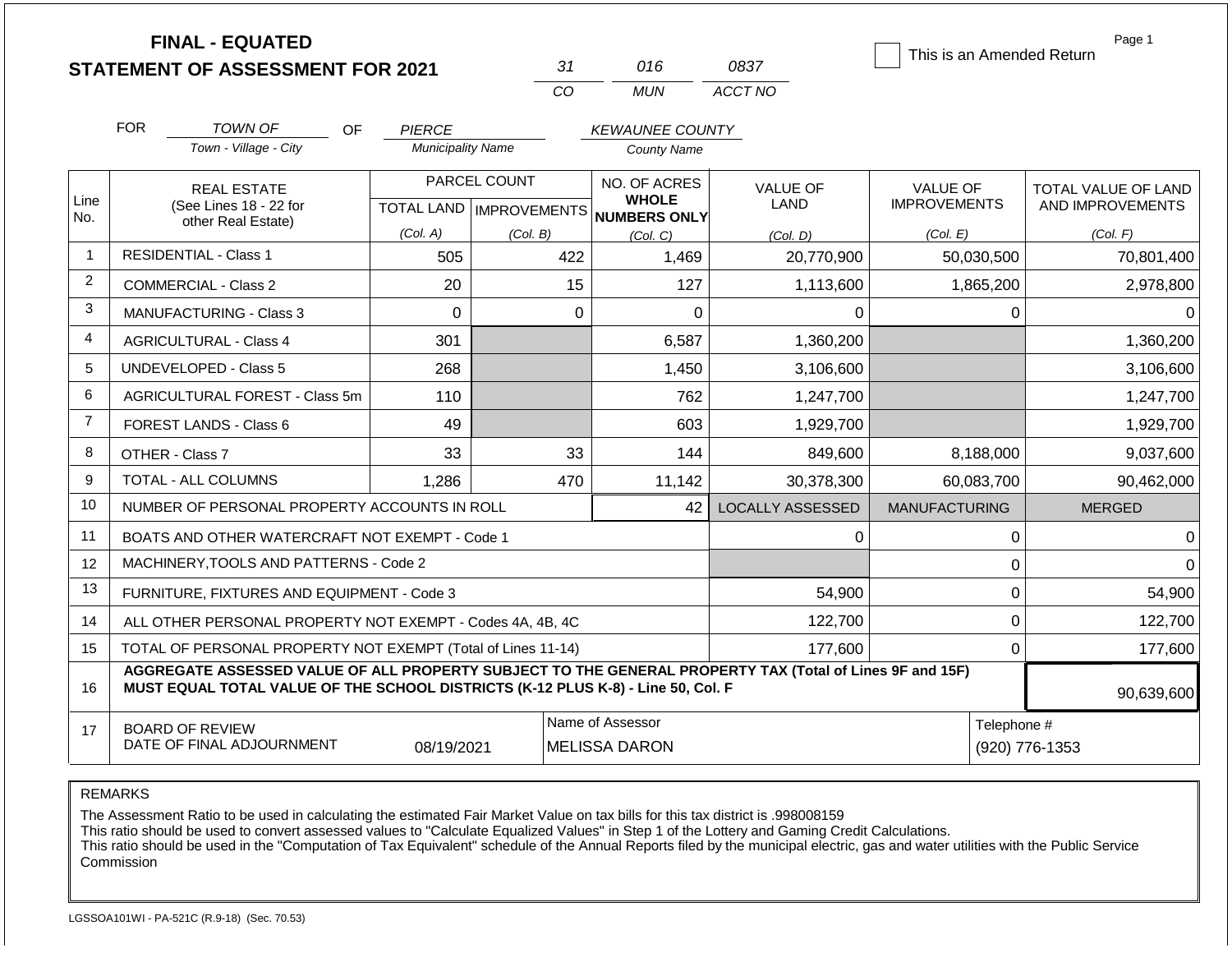2021 31 016 0837

FOREST LANDS (Line 7) and FOREST CROPS (in this section) - are **NOT** the same *YEAR CO MUN ACCT NO*

|    | Private Forest Crop - Reg Class @ 10¢ per acre                                        |                 |                    |                                                                                |                 | Private Forest Crop - Reg Class @ \$2.52 per acre                |           |                                                                    |                                                                                                    |                    |
|----|---------------------------------------------------------------------------------------|-----------------|--------------------|--------------------------------------------------------------------------------|-----------------|------------------------------------------------------------------|-----------|--------------------------------------------------------------------|----------------------------------------------------------------------------------------------------|--------------------|
|    | (a) PARCELS                                                                           | (b) ACRES       |                    | (c) ASSESSED VALUE                                                             |                 | (d) PARCELS                                                      |           | (e) ACRES                                                          |                                                                                                    | (f) ASSESSED VALUE |
| 18 |                                                                                       |                 |                    |                                                                                |                 |                                                                  |           |                                                                    |                                                                                                    |                    |
|    |                                                                                       |                 |                    |                                                                                |                 |                                                                  |           |                                                                    |                                                                                                    |                    |
|    |                                                                                       |                 |                    | Private Forest Crop - Special Class @ 20¢ per acre                             |                 | (d) PARCELS                                                      |           | (e) ACRES                                                          | Entered Before 2005 Managed Forest - Ferrous Mining CLOSED @ \$7.87 per acre<br>(f) ASSESSED VALUE |                    |
| 19 | (c) ASSESSED VALUE<br>(b) ACRES<br>(a) PARCELS                                        |                 |                    |                                                                                |                 |                                                                  |           |                                                                    |                                                                                                    |                    |
|    |                                                                                       |                 |                    |                                                                                |                 |                                                                  |           |                                                                    |                                                                                                    |                    |
|    |                                                                                       |                 |                    |                                                                                |                 | Entered Before 2005 Managed Forest - CLOSED @<br>\$1.75 per acre |           |                                                                    |                                                                                                    |                    |
| 20 | Entered Before 2005 Managed Forest - OPEN @ 74 ¢ per acre<br>(a) PARCELS<br>(b) ACRES |                 | (c) ASSESSED VALUE |                                                                                | (d) PARCELS     |                                                                  | (e) ACRES |                                                                    | (f) ASSESSED VALUE                                                                                 |                    |
|    |                                                                                       |                 |                    |                                                                                |                 |                                                                  |           |                                                                    |                                                                                                    |                    |
|    |                                                                                       |                 |                    |                                                                                | 12              |                                                                  | 145       | 715,600                                                            |                                                                                                    |                    |
|    | Entered After 2004 Managed Forest - OPEN @ \$2.04 per acre<br>(c) ASSESSED VALUE      |                 |                    |                                                                                |                 |                                                                  |           | Entered After 2004 Managed Forest - CLOSED @ \$10.20 per acre      |                                                                                                    |                    |
| 21 | (a) PARCELS                                                                           | (b) ACRES       |                    |                                                                                |                 | (d) PARCELS                                                      |           | (e) ACRES                                                          |                                                                                                    | (f) ASSESSED VALUE |
|    |                                                                                       |                 |                    |                                                                                |                 |                                                                  |           |                                                                    |                                                                                                    |                    |
|    |                                                                                       |                 |                    |                                                                                |                 | 11                                                               |           | 202.94                                                             |                                                                                                    | 690,000            |
|    | (a) County Forest Cropland Acres                                                      |                 |                    | (b) Federal Acres                                                              | (c) State Acres |                                                                  |           | (d) County (NOT FOREST CROP) Acres                                 |                                                                                                    | (e) Other Acres    |
| 22 |                                                                                       |                 |                    |                                                                                |                 |                                                                  |           |                                                                    |                                                                                                    |                    |
|    |                                                                                       |                 |                    |                                                                                |                 | 151.85                                                           |           | 11.93                                                              |                                                                                                    | 121.67             |
|    |                                                                                       |                 |                    | Assessed Value of Omitted Property From Prior Years (Sec. 70.44)               |                 |                                                                  |           | Assessed Value of Sec. 70.43 Corrections of Errors by Assessors    |                                                                                                    |                    |
| 23 |                                                                                       | (a) REAL ESTATE |                    | (b) PERSONAL                                                                   |                 |                                                                  |           | (c1) REAL ESTATE                                                   |                                                                                                    | (c2) PERSONAL      |
|    |                                                                                       |                 |                    |                                                                                |                 |                                                                  |           |                                                                    |                                                                                                    |                    |
|    |                                                                                       |                 |                    | Manufacturing Equated Value of Omitted Property From Prior Years (Sec. 70.995) |                 |                                                                  |           | Mfg. Equated Value of Sec.70.43 Corrections of Errors by Assessors |                                                                                                    |                    |
|    |                                                                                       | (d) REAL ESTATE |                    | (e) PERSONAL                                                                   |                 |                                                                  |           | (f1) REAL ESTATE                                                   |                                                                                                    | (f2) PERSONAL      |
|    |                                                                                       |                 |                    |                                                                                |                 |                                                                  |           |                                                                    |                                                                                                    |                    |
|    |                                                                                       |                 |                    |                                                                                |                 |                                                                  |           |                                                                    |                                                                                                    |                    |

## **SPECIAL DISTRICTS**

| Line<br>No. | Enter 6-digit<br>Special District<br>Code (Col. A) | <b>Account</b><br><b>Number</b><br>(Col. B) | <b>Special District Name</b><br>(Col. C) | <b>Locally Assessed Value</b><br>of Real Estate and<br><b>Personal Property (Col. D)</b> | Mfg Value of Real Estate<br>and Personal Property<br>(Col. E) | <b>Merged Value of</b><br><b>Real Estate and</b><br>Personal Property (Col. F) |
|-------------|----------------------------------------------------|---------------------------------------------|------------------------------------------|------------------------------------------------------------------------------------------|---------------------------------------------------------------|--------------------------------------------------------------------------------|
| 24          |                                                    |                                             |                                          |                                                                                          |                                                               |                                                                                |
| 25          |                                                    |                                             |                                          |                                                                                          |                                                               |                                                                                |
| 26          |                                                    |                                             |                                          |                                                                                          |                                                               |                                                                                |
| 27          |                                                    |                                             |                                          |                                                                                          |                                                               |                                                                                |
| 28          |                                                    |                                             |                                          |                                                                                          |                                                               |                                                                                |
| 29          |                                                    |                                             |                                          |                                                                                          |                                                               |                                                                                |
| 30          |                                                    |                                             |                                          |                                                                                          |                                                               |                                                                                |
| 31          |                                                    |                                             |                                          |                                                                                          |                                                               |                                                                                |
| 32          |                                                    |                                             |                                          |                                                                                          |                                                               |                                                                                |
| 33          |                                                    |                                             |                                          |                                                                                          |                                                               |                                                                                |
| 34          |                                                    |                                             |                                          |                                                                                          |                                                               |                                                                                |
| 35          |                                                    |                                             |                                          |                                                                                          |                                                               |                                                                                |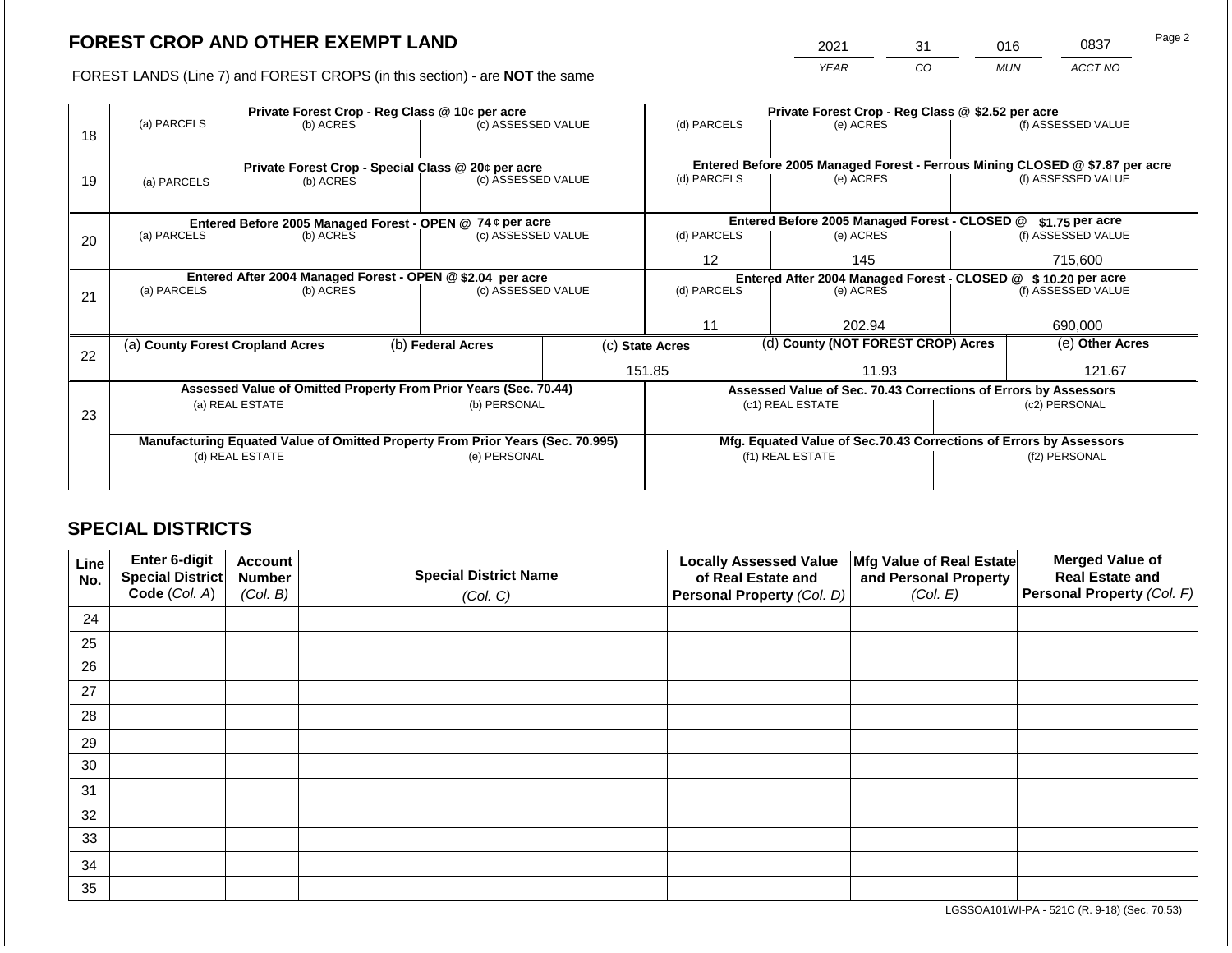|                       | <b>SCHOOL DISTRICTS</b>                                  |                                                                                        |                                                         | 2021                                                                              | 016<br>31<br>0837                                             |                                                                                |  |
|-----------------------|----------------------------------------------------------|----------------------------------------------------------------------------------------|---------------------------------------------------------|-----------------------------------------------------------------------------------|---------------------------------------------------------------|--------------------------------------------------------------------------------|--|
|                       |                                                          |                                                                                        |                                                         | <b>YEAR</b>                                                                       | CO                                                            | ACCT NO<br><b>MUN</b>                                                          |  |
| Line<br>No.           | Enter 6-digit<br><b>School District</b><br>Code (Col. A) | <b>Account</b><br><b>School District Name</b><br><b>Number</b><br>(Col. B)<br>(Col. C) |                                                         | <b>Locally Assessed Value</b><br>of Real Estate and<br>Personal Property (Col. D) | Mfg Value of Real Estate<br>and Personal Property<br>(Col. E) | <b>Merged Value of</b><br><b>Real Estate and</b><br>Personal Property (Col. F) |  |
|                       | A. SCHOOL DISTRICTS (K-8 and K-12)                       |                                                                                        |                                                         |                                                                                   |                                                               |                                                                                |  |
| 36                    | 310070                                                   | 0189                                                                                   | SCH D OF ALGOMA                                         | 54,368,400                                                                        |                                                               | 54,368,400                                                                     |  |
| 37                    | 312814                                                   | 0190                                                                                   | <b>SCH D OF KEWAUNEE</b>                                | 36,271,200                                                                        |                                                               | 36,271,200                                                                     |  |
| 38                    |                                                          |                                                                                        |                                                         |                                                                                   |                                                               |                                                                                |  |
| 39                    |                                                          |                                                                                        |                                                         |                                                                                   |                                                               |                                                                                |  |
| 40                    |                                                          |                                                                                        |                                                         |                                                                                   |                                                               |                                                                                |  |
| 41                    |                                                          |                                                                                        |                                                         |                                                                                   |                                                               |                                                                                |  |
| 42                    |                                                          |                                                                                        |                                                         |                                                                                   |                                                               |                                                                                |  |
| 43                    |                                                          |                                                                                        |                                                         |                                                                                   |                                                               |                                                                                |  |
| 44                    |                                                          |                                                                                        |                                                         |                                                                                   |                                                               |                                                                                |  |
| 45<br>$\overline{46}$ |                                                          |                                                                                        |                                                         |                                                                                   |                                                               |                                                                                |  |
| 47                    |                                                          |                                                                                        |                                                         |                                                                                   |                                                               |                                                                                |  |
| 48                    |                                                          |                                                                                        |                                                         |                                                                                   |                                                               |                                                                                |  |
| 49                    |                                                          |                                                                                        |                                                         |                                                                                   |                                                               |                                                                                |  |
| 50                    |                                                          |                                                                                        | TOTAL ASSESSED VALUE OF SCHOOL DISTRICTS (K-8 and K-12) | 90,639,600                                                                        |                                                               | 90,639,600                                                                     |  |
|                       | <b>B. UNION HIGH SCHOOL DISTRICTS</b>                    |                                                                                        |                                                         |                                                                                   |                                                               |                                                                                |  |
| 51                    |                                                          |                                                                                        |                                                         |                                                                                   |                                                               |                                                                                |  |
| 52                    |                                                          |                                                                                        |                                                         |                                                                                   |                                                               |                                                                                |  |
| 53                    |                                                          |                                                                                        |                                                         |                                                                                   |                                                               |                                                                                |  |
| 54                    |                                                          |                                                                                        |                                                         |                                                                                   |                                                               |                                                                                |  |
| 55                    |                                                          |                                                                                        | TOTAL ASSESSED VALUE OF UNION HIGH SCHOOLS              |                                                                                   |                                                               |                                                                                |  |
|                       | C.<br><b>TECHNICAL COLLEGE DISTRICTS</b>                 |                                                                                        |                                                         |                                                                                   |                                                               |                                                                                |  |
| 56                    | 001300                                                   | 0012                                                                                   | NORTHEAST WISCONSIN TECH COLLEGE GNBY                   | 90,639,600                                                                        |                                                               | 90,639,600                                                                     |  |
| 57                    |                                                          |                                                                                        |                                                         |                                                                                   |                                                               |                                                                                |  |
| 58                    |                                                          |                                                                                        |                                                         |                                                                                   |                                                               |                                                                                |  |
| 59                    |                                                          |                                                                                        | TOTAL ASSESSED VALUE OF TECHNICAL COLLEGES              | 90,639,600                                                                        |                                                               | 90,639,600                                                                     |  |

 *I hereby certify, to the best of my knowledge and belief, this form is complete and correct.*

**SCHOOL DISTRICTS**

| Name                         |                             | Title | Submission date  |  |  |
|------------------------------|-----------------------------|-------|------------------|--|--|
| <b>TAMMY MALACH</b>          |                             |       | 2021<br>08<br>23 |  |  |
| Phone                        | Email address               |       |                  |  |  |
| 920<br>388<br>7130<br>$\sim$ | MALACH.TAMMY@KEWAUNEECO.ORG |       |                  |  |  |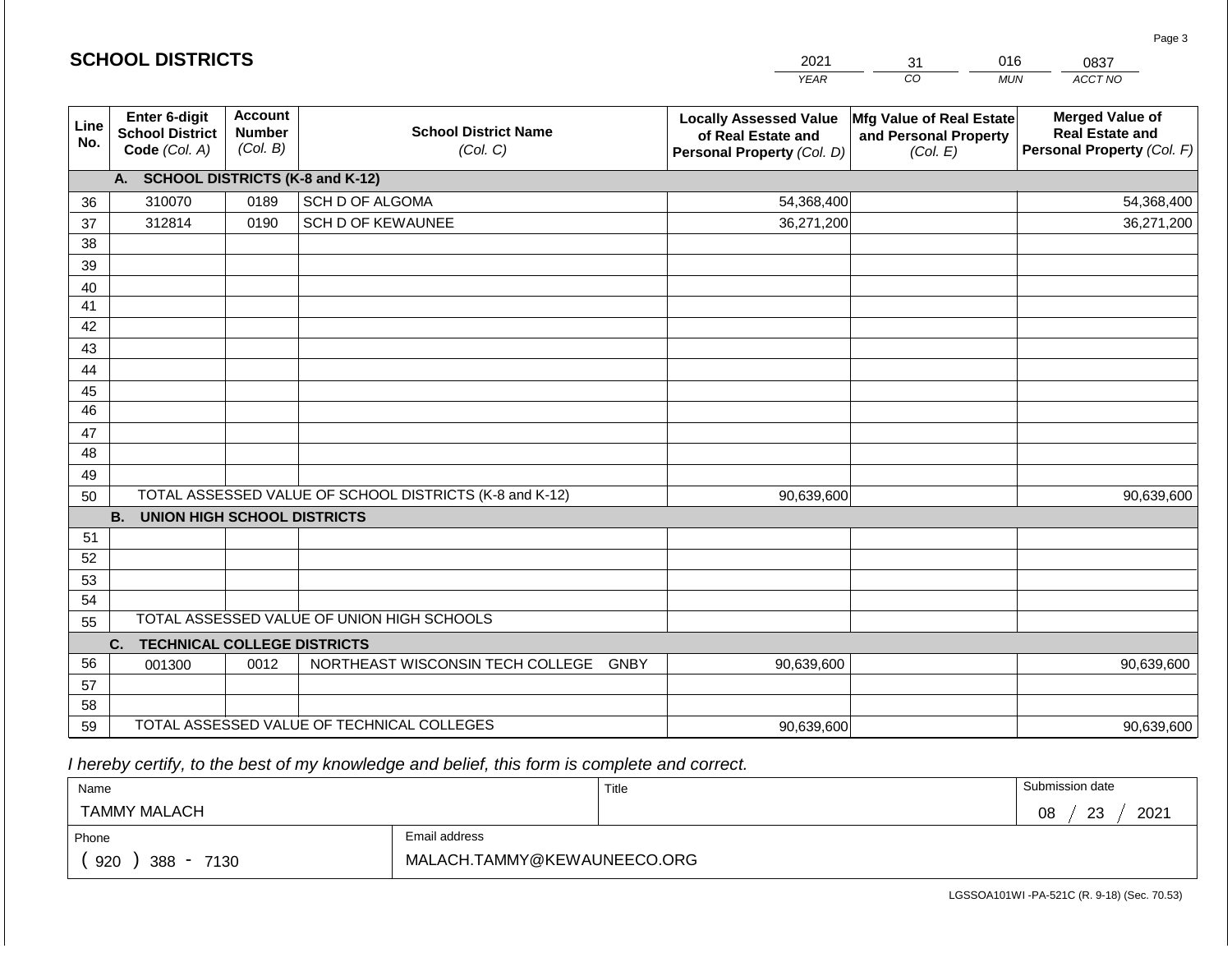- Each municipality's SOA is completed after the Board of Review and includes any changes made to the locally assessed values, under state law (sec. 70.53, Wis. Stats.)
- The Wisconsin Department of Revenue (DOR) merges the locally assessed values with the state assessed manufacturing values
- DOR provides the information regarding district names and codes. If a district is not listed, contact DOR.

Note: If you submit an amended SOA to DOR after your municipality's SOA is equated and posted to our website, we will process the SOA. However, DOR will not recalculate the *aggregate ratio or update the final SOA posted on our website. You should use the corrected values to calculate your tax rates.*

### **Page 1: Real Estate and Personal Property**

- Lines 1-9 assessed real estate values, parcel counts and acres by classification
- Lines 10-15 assessed personal property values and number of accounts by class
- Line 16 aggregate assessed value of all property subject to general property; use to calculate tax rates. Note: This line equals the total assessed value of K-8 and K-12 school districts (Line 50) and total assessed value of technical colleges (Line 59).
- Remarks assessment ratio used to calculate estimated fair market value on property tax bills

#### **Page 2: Forest Crop, Other Exempt Land and Special Districts**

- Lines 18-21 private forest crop and managed forest lands assessed values
- Line  $22 -$  tax exempt land acres
- Line 23 prior years assessed value of omitted property under sec. 70.44 and correction of errors under sec. 70.43 shown by locally assessed or manufacturing real estate and personal property. Note: If there is an amount on this line, report the corresponding tax in the Statement of Taxes, Sections J or K.
- Lines 24-35 special district assessed values. These values are used to calculate tax rates for the special districts.

#### **Page 3: School Districts**

- Lines 36-50 school districts (K-8 and K-12) assessed values. These values are used to calculate tax rates for school districts.
- Lines 51-55 union high school district assessed values. These values are used to calculate tax rates for union high school districts.
- Lines 56-59 technical college assessed values. These values are used to calculate tax rates for technical colleges.

If you have questions: Email: lgs@wisconsin.gov

 Phone: (608) 266-2569 or (608) 264-6892 Fax: (608) 264-6887

KEWAUNEE, WI 54216 KEWAUNEE, WI 54216BONNIE SELNER<br>TOWN OF PIERCE TOWN OF PIERCE N4336 KAY ROAD N4336 KAY ROAD BONNIE SELNER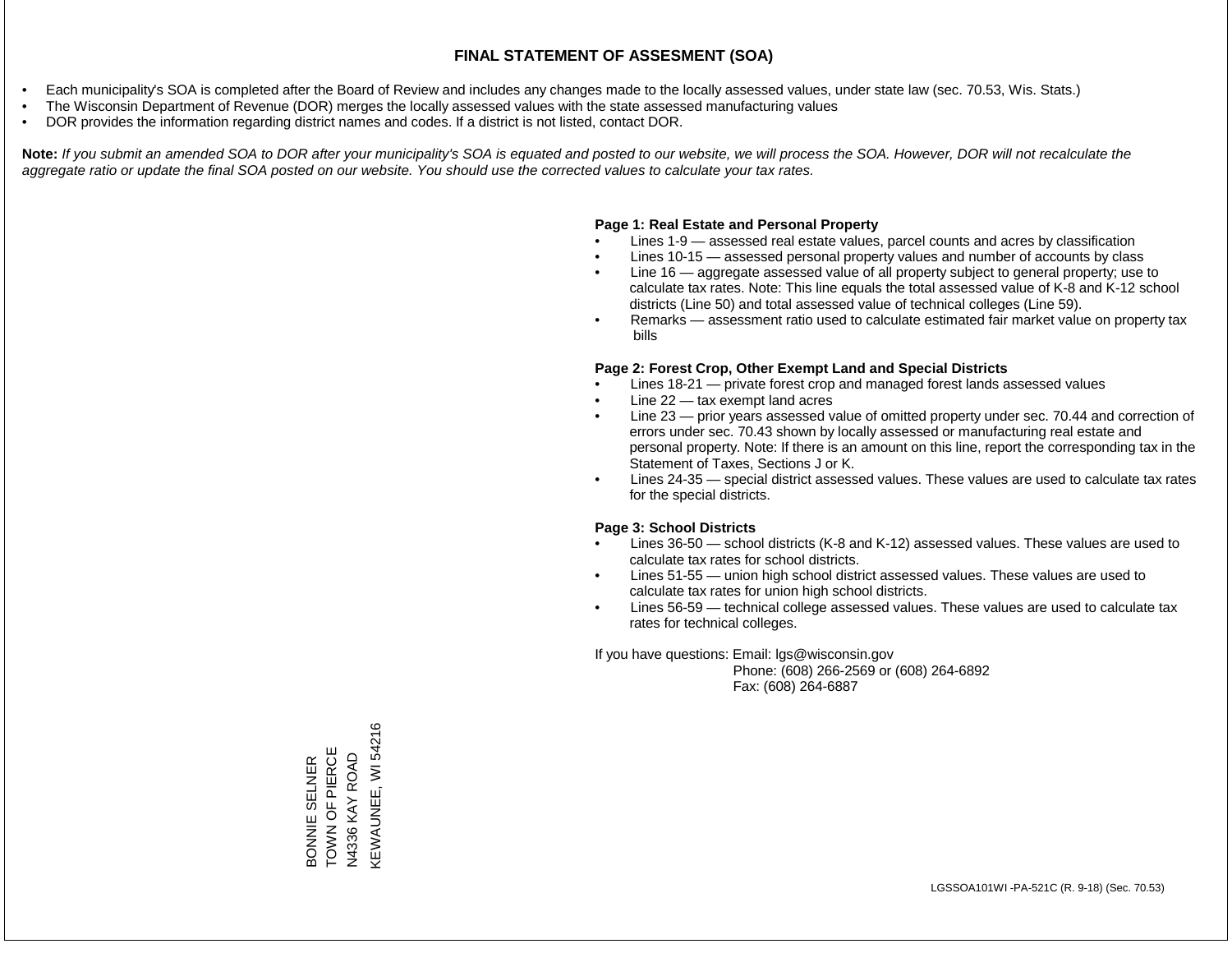|                |                                | <b>FINAL - EQUATED</b><br><b>STATEMENT OF ASSESSMENT FOR 2021</b>                                                                                                                            |                          | 31                                  | 018                                     | 0838                    | This is an Amended Return              | Page 1                                  |  |
|----------------|--------------------------------|----------------------------------------------------------------------------------------------------------------------------------------------------------------------------------------------|--------------------------|-------------------------------------|-----------------------------------------|-------------------------|----------------------------------------|-----------------------------------------|--|
|                |                                |                                                                                                                                                                                              |                          | CO                                  | <b>MUN</b>                              | ACCT NO                 |                                        |                                         |  |
|                | <b>FOR</b>                     | <b>TOWN OF</b><br><b>OF</b>                                                                                                                                                                  | <b>RED RIVER</b>         |                                     | <b>KEWAUNEE COUNTY</b>                  |                         |                                        |                                         |  |
|                |                                | Town - Village - City                                                                                                                                                                        | <b>Municipality Name</b> |                                     | <b>County Name</b>                      |                         |                                        |                                         |  |
| Line           |                                | <b>REAL ESTATE</b><br>(See Lines 18 - 22 for                                                                                                                                                 | <b>TOTAL LAND</b>        | PARCEL COUNT<br><b>IMPROVEMENTS</b> | NO. OF ACRES<br><b>WHOLE</b>            | <b>VALUE OF</b><br>LAND | <b>VALUE OF</b><br><b>IMPROVEMENTS</b> | TOTAL VALUE OF LAND<br>AND IMPROVEMENTS |  |
| No.            |                                | other Real Estate)                                                                                                                                                                           | (Col. A)                 | (Col. B)                            | NUMBERS ONLY<br>(Col, C)                | (Col, D)                | (Col. E)                               | (Col. F)                                |  |
| -1             |                                | <b>RESIDENTIAL - Class 1</b>                                                                                                                                                                 | 779                      | 706                                 | 1,075                                   | 35,814,400              | 106,188,100                            | 142,002,500                             |  |
| 2              |                                | <b>COMMERCIAL - Class 2</b>                                                                                                                                                                  | 14                       | 14                                  | 25                                      | 884,300                 | 3,527,800                              | 4,412,100                               |  |
| 3              | <b>MANUFACTURING - Class 3</b> |                                                                                                                                                                                              | $\mathbf 1$              |                                     | 8                                       | 163,800                 | 928,600                                | 1,092,400                               |  |
| 4              | <b>AGRICULTURAL - Class 4</b>  |                                                                                                                                                                                              | 605                      |                                     | 14,084                                  | 3,230,400               |                                        | 3,230,400                               |  |
| 5              |                                | <b>UNDEVELOPED - Class 5</b>                                                                                                                                                                 | 562                      |                                     | 2,609                                   | 1,644,200               |                                        | 1,644,200                               |  |
| 6              |                                | AGRICULTURAL FOREST - Class 5m                                                                                                                                                               | 133                      |                                     | 1,459                                   | 1,453,500               |                                        | 1,453,500                               |  |
| $\overline{7}$ |                                | FOREST LANDS - Class 6                                                                                                                                                                       | 73                       |                                     | 1,023                                   | 1,962,900               |                                        | 1,962,900                               |  |
| 8              |                                | OTHER - Class 7                                                                                                                                                                              | 45                       | 42                                  | 157                                     | 1,208,100               | 7,363,000                              | 8,571,100                               |  |
| 9              |                                | <b>TOTAL - ALL COLUMNS</b>                                                                                                                                                                   | 2,212                    | 763                                 | 20,440                                  | 46,361,600              | 118,007,500                            | 164,369,100                             |  |
| 10             |                                | NUMBER OF PERSONAL PROPERTY ACCOUNTS IN ROLL                                                                                                                                                 |                          |                                     | 24                                      | <b>LOCALLY ASSESSED</b> | <b>MANUFACTURING</b>                   | <b>MERGED</b>                           |  |
| 11             |                                | BOATS AND OTHER WATERCRAFT NOT EXEMPT - Code 1                                                                                                                                               |                          |                                     |                                         | 0                       | 0                                      | $\Omega$                                |  |
| 12             |                                | MACHINERY, TOOLS AND PATTERNS - Code 2                                                                                                                                                       |                          |                                     |                                         |                         | 42,300                                 | 42,300                                  |  |
| 13             |                                | FURNITURE, FIXTURES AND EQUIPMENT - Code 3                                                                                                                                                   |                          |                                     |                                         | 230,700                 | 84,500                                 | 315,200                                 |  |
| 14             |                                | ALL OTHER PERSONAL PROPERTY NOT EXEMPT - Codes 4A, 4B, 4C                                                                                                                                    |                          |                                     |                                         | 74,700                  | 3,800                                  | 78,500                                  |  |
| 15             |                                | TOTAL OF PERSONAL PROPERTY NOT EXEMPT (Total of Lines 11-14)                                                                                                                                 |                          |                                     |                                         | 305,400                 | 130,600                                | 436,000                                 |  |
| 16             |                                | AGGREGATE ASSESSED VALUE OF ALL PROPERTY SUBJECT TO THE GENERAL PROPERTY TAX (Total of Lines 9F and 15F)<br>MUST EQUAL TOTAL VALUE OF THE SCHOOL DISTRICTS (K-12 PLUS K-8) - Line 50, Col. F |                          |                                     |                                         |                         |                                        |                                         |  |
| 17             |                                | <b>BOARD OF REVIEW</b><br>DATE OF FINAL ADJOURNMENT                                                                                                                                          | 05/13/2021               |                                     | Name of Assessor<br><b>GARY TAICHER</b> |                         | Telephone #<br>(920) 863-2913          |                                         |  |

REMARKS

The Assessment Ratio to be used in calculating the estimated Fair Market Value on tax bills for this tax district is .893218658

This ratio should be used to convert assessed values to "Calculate Equalized Values" in Step 1 of the Lottery and Gaming Credit Calculations.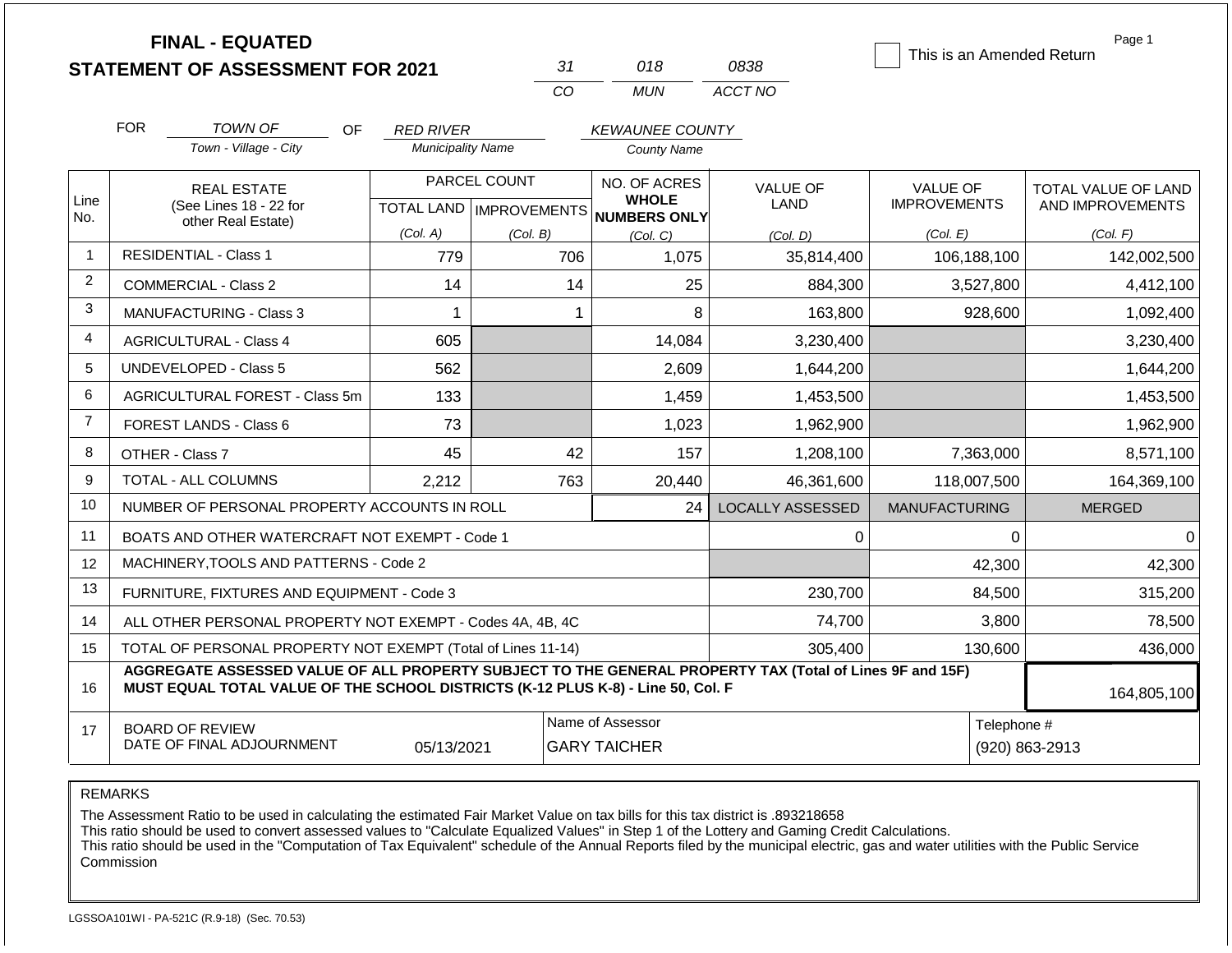2021 31 018 0838

FOREST LANDS (Line 7) and FOREST CROPS (in this section) - are **NOT** the same *YEAR CO MUN ACCT NO*

|    |                                                            | Private Forest Crop - Reg Class @ 10¢ per acre |  |                                                                                |                 |                                                                                                          | Private Forest Crop - Reg Class @ \$2.52 per acre             |                                                                    |                    |                    |
|----|------------------------------------------------------------|------------------------------------------------|--|--------------------------------------------------------------------------------|-----------------|----------------------------------------------------------------------------------------------------------|---------------------------------------------------------------|--------------------------------------------------------------------|--------------------|--------------------|
| 18 | (a) PARCELS                                                | (b) ACRES                                      |  | (c) ASSESSED VALUE                                                             |                 | (d) PARCELS                                                                                              |                                                               | (e) ACRES                                                          |                    | (f) ASSESSED VALUE |
|    |                                                            |                                                |  |                                                                                |                 |                                                                                                          |                                                               |                                                                    |                    |                    |
|    |                                                            |                                                |  |                                                                                |                 |                                                                                                          |                                                               |                                                                    |                    |                    |
|    |                                                            |                                                |  | Private Forest Crop - Special Class @ 20¢ per acre                             |                 | Entered Before 2005 Managed Forest - Ferrous Mining CLOSED @ \$7.87 per acre<br>(d) PARCELS<br>(e) ACRES |                                                               |                                                                    | (f) ASSESSED VALUE |                    |
| 19 | (a) PARCELS                                                | (c) ASSESSED VALUE<br>(b) ACRES                |  |                                                                                |                 |                                                                                                          |                                                               |                                                                    |                    |                    |
|    |                                                            |                                                |  |                                                                                |                 |                                                                                                          |                                                               |                                                                    |                    |                    |
|    |                                                            |                                                |  | Entered Before 2005 Managed Forest - OPEN @ 74 ¢ per acre                      |                 | Entered Before 2005 Managed Forest - CLOSED @<br>$$1.75$ per acre                                        |                                                               |                                                                    |                    |                    |
| 20 | (a) PARCELS                                                | (c) ASSESSED VALUE<br>(b) ACRES                |  | (d) PARCELS                                                                    |                 | (e) ACRES                                                                                                |                                                               | (f) ASSESSED VALUE                                                 |                    |                    |
|    |                                                            |                                                |  |                                                                                |                 |                                                                                                          |                                                               |                                                                    |                    |                    |
|    |                                                            |                                                |  |                                                                                |                 | 17                                                                                                       |                                                               | 545.09                                                             | 1,090,200          |                    |
|    | Entered After 2004 Managed Forest - OPEN @ \$2.04 per acre |                                                |  |                                                                                |                 |                                                                                                          | Entered After 2004 Managed Forest - CLOSED @ \$10.20 per acre |                                                                    |                    |                    |
| 21 | (a) PARCELS                                                | (b) ACRES                                      |  | (c) ASSESSED VALUE                                                             |                 | (d) PARCELS                                                                                              |                                                               | (e) ACRES                                                          |                    | (f) ASSESSED VALUE |
|    |                                                            |                                                |  |                                                                                |                 |                                                                                                          |                                                               |                                                                    |                    |                    |
|    |                                                            |                                                |  |                                                                                |                 | 25                                                                                                       |                                                               | 697.51                                                             |                    | 1,395,000          |
|    | (a) County Forest Cropland Acres                           |                                                |  | (b) Federal Acres                                                              | (c) State Acres |                                                                                                          |                                                               | (d) County (NOT FOREST CROP) Acres                                 |                    | (e) Other Acres    |
| 22 |                                                            |                                                |  |                                                                                |                 |                                                                                                          |                                                               |                                                                    |                    |                    |
|    |                                                            |                                                |  |                                                                                |                 | 194.35                                                                                                   |                                                               | 27.52                                                              |                    | 41.01              |
|    |                                                            |                                                |  | Assessed Value of Omitted Property From Prior Years (Sec. 70.44)               |                 |                                                                                                          |                                                               | Assessed Value of Sec. 70.43 Corrections of Errors by Assessors    |                    |                    |
|    |                                                            | (a) REAL ESTATE                                |  | (b) PERSONAL                                                                   |                 |                                                                                                          |                                                               | (c1) REAL ESTATE                                                   |                    | (c2) PERSONAL      |
| 23 |                                                            |                                                |  |                                                                                |                 |                                                                                                          |                                                               |                                                                    |                    |                    |
|    |                                                            |                                                |  | Manufacturing Equated Value of Omitted Property From Prior Years (Sec. 70.995) |                 |                                                                                                          |                                                               | Mfg. Equated Value of Sec.70.43 Corrections of Errors by Assessors |                    |                    |
|    |                                                            | (d) REAL ESTATE                                |  | (e) PERSONAL                                                                   |                 |                                                                                                          |                                                               | (f1) REAL ESTATE                                                   |                    | (f2) PERSONAL      |
|    |                                                            |                                                |  |                                                                                |                 |                                                                                                          |                                                               |                                                                    |                    |                    |
|    |                                                            |                                                |  |                                                                                |                 |                                                                                                          |                                                               |                                                                    |                    |                    |

## **SPECIAL DISTRICTS**

| Line<br>No. | <b>Enter 6-digit</b><br>Special District<br>Code (Col. A) | <b>Account</b><br><b>Number</b><br>(Col. B) | <b>Special District Name</b><br>(Col. C) | <b>Locally Assessed Value</b><br>of Real Estate and<br>Personal Property (Col. D) | Mfg Value of Real Estate<br>and Personal Property<br>(Col. E) | <b>Merged Value of</b><br><b>Real Estate and</b><br>Personal Property (Col. F) |
|-------------|-----------------------------------------------------------|---------------------------------------------|------------------------------------------|-----------------------------------------------------------------------------------|---------------------------------------------------------------|--------------------------------------------------------------------------------|
| 24          | 055040                                                    | 0026                                        | <b>GREEN BAY METRO SEWER DISTRICT</b>    | 69,991,900                                                                        | 1,223,000                                                     | 71,214,900                                                                     |
| 25          | 057230                                                    | 0040                                        | DYCKESVILLE SANITARY DISTRICT            | 70,225,200                                                                        | 1,223,000                                                     | 71,448,200                                                                     |
| 26          |                                                           |                                             |                                          |                                                                                   |                                                               |                                                                                |
| 27          |                                                           |                                             |                                          |                                                                                   |                                                               |                                                                                |
| 28          |                                                           |                                             |                                          |                                                                                   |                                                               |                                                                                |
| 29          |                                                           |                                             |                                          |                                                                                   |                                                               |                                                                                |
| 30          |                                                           |                                             |                                          |                                                                                   |                                                               |                                                                                |
| 31          |                                                           |                                             |                                          |                                                                                   |                                                               |                                                                                |
| 32          |                                                           |                                             |                                          |                                                                                   |                                                               |                                                                                |
| 33          |                                                           |                                             |                                          |                                                                                   |                                                               |                                                                                |
| 34          |                                                           |                                             |                                          |                                                                                   |                                                               |                                                                                |
| 35          |                                                           |                                             |                                          |                                                                                   |                                                               |                                                                                |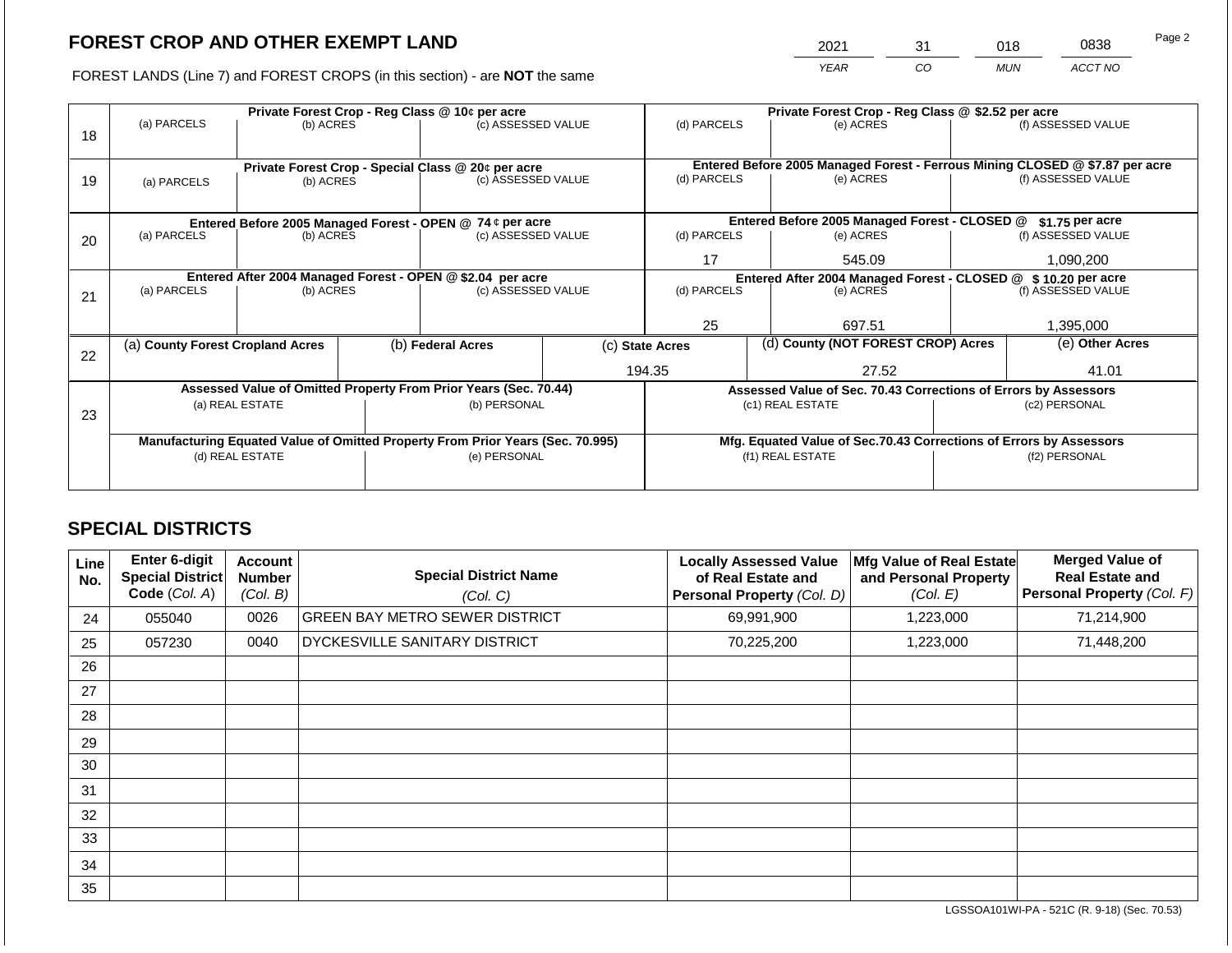|             | <b>SCHOOL DISTRICTS</b>                                         |                                             | 018<br>31                                               | 0838                                                                                                                                                                             |                               |             |  |  |  |  |  |  |  |
|-------------|-----------------------------------------------------------------|---------------------------------------------|---------------------------------------------------------|----------------------------------------------------------------------------------------------------------------------------------------------------------------------------------|-------------------------------|-------------|--|--|--|--|--|--|--|
|             |                                                                 |                                             |                                                         | <b>YEAR</b>                                                                                                                                                                      | $\overline{co}$<br><b>MUN</b> | ACCT NO     |  |  |  |  |  |  |  |
| Line<br>No. | <b>Enter 6-digit</b><br><b>School District</b><br>Code (Col. A) | <b>Account</b><br><b>Number</b><br>(Col. B) | <b>School District Name</b><br>(Col. C)                 | <b>Locally Assessed Value</b><br>Mfg Value of Real Estate<br>and Personal Property<br>of Real Estate and<br>Personal Property (Col. F)<br>(Col. E)<br>Personal Property (Col. D) |                               |             |  |  |  |  |  |  |  |
|             | <b>SCHOOL DISTRICTS (K-8 and K-12)</b><br>A.                    |                                             |                                                         |                                                                                                                                                                                  |                               |             |  |  |  |  |  |  |  |
| 36          | 313220                                                          | 0191                                        | SCH D OF LUXEMBURG-CASCO                                | 163,582,100                                                                                                                                                                      | 1,223,000                     | 164,805,100 |  |  |  |  |  |  |  |
| 37          |                                                                 |                                             |                                                         |                                                                                                                                                                                  |                               |             |  |  |  |  |  |  |  |
| 38          |                                                                 |                                             |                                                         |                                                                                                                                                                                  |                               |             |  |  |  |  |  |  |  |
| 39          |                                                                 |                                             |                                                         |                                                                                                                                                                                  |                               |             |  |  |  |  |  |  |  |
| 40          |                                                                 |                                             |                                                         |                                                                                                                                                                                  |                               |             |  |  |  |  |  |  |  |
| 41          |                                                                 |                                             |                                                         |                                                                                                                                                                                  |                               |             |  |  |  |  |  |  |  |
| 42          |                                                                 |                                             |                                                         |                                                                                                                                                                                  |                               |             |  |  |  |  |  |  |  |
| 43          |                                                                 |                                             |                                                         |                                                                                                                                                                                  |                               |             |  |  |  |  |  |  |  |
| 44          |                                                                 |                                             |                                                         |                                                                                                                                                                                  |                               |             |  |  |  |  |  |  |  |
| 45<br>46    |                                                                 |                                             |                                                         |                                                                                                                                                                                  |                               |             |  |  |  |  |  |  |  |
| 47          |                                                                 |                                             |                                                         |                                                                                                                                                                                  |                               |             |  |  |  |  |  |  |  |
| 48          |                                                                 |                                             |                                                         |                                                                                                                                                                                  |                               |             |  |  |  |  |  |  |  |
| 49          |                                                                 |                                             |                                                         |                                                                                                                                                                                  |                               |             |  |  |  |  |  |  |  |
| 50          |                                                                 |                                             | TOTAL ASSESSED VALUE OF SCHOOL DISTRICTS (K-8 and K-12) | 163,582,100                                                                                                                                                                      | 1,223,000                     | 164,805,100 |  |  |  |  |  |  |  |
|             | <b>B.</b><br><b>UNION HIGH SCHOOL DISTRICTS</b>                 |                                             |                                                         |                                                                                                                                                                                  |                               |             |  |  |  |  |  |  |  |
| 51          |                                                                 |                                             |                                                         |                                                                                                                                                                                  |                               |             |  |  |  |  |  |  |  |
| 52          |                                                                 |                                             |                                                         |                                                                                                                                                                                  |                               |             |  |  |  |  |  |  |  |
| 53          |                                                                 |                                             |                                                         |                                                                                                                                                                                  |                               |             |  |  |  |  |  |  |  |
| 54          |                                                                 |                                             |                                                         |                                                                                                                                                                                  |                               |             |  |  |  |  |  |  |  |
| 55          |                                                                 |                                             | TOTAL ASSESSED VALUE OF UNION HIGH SCHOOLS              |                                                                                                                                                                                  |                               |             |  |  |  |  |  |  |  |
|             | <b>TECHNICAL COLLEGE DISTRICTS</b><br>C.                        |                                             |                                                         |                                                                                                                                                                                  |                               |             |  |  |  |  |  |  |  |
| 56          | 001300                                                          | 0012                                        | NORTHEAST WISCONSIN TECH COLLEGE<br><b>GNBY</b>         | 163,582,100                                                                                                                                                                      | 1,223,000                     | 164,805,100 |  |  |  |  |  |  |  |
| 57          |                                                                 |                                             |                                                         |                                                                                                                                                                                  |                               |             |  |  |  |  |  |  |  |

 *I hereby certify, to the best of my knowledge and belief, this form is complete and correct.*

59 TOTAL ASSESSED VALUE OF TECHNICAL COLLEGES

| Name                                           |               | Title | Submission date   |
|------------------------------------------------|---------------|-------|-------------------|
| TAMMY MALACH                                   |               |       | 2021<br>05<br>-24 |
| Phone                                          | Email address |       |                   |
| 920<br>388<br>7130<br>$\overline{\phantom{a}}$ |               |       |                   |

163,582,100

LGSSOA101WI -PA-521C (R. 9-18) (Sec. 70.53)

1,223,000 164,805,100

Page 3

| <b>SCHOOL DISTRICTS</b> |  |  |
|-------------------------|--|--|
|-------------------------|--|--|

58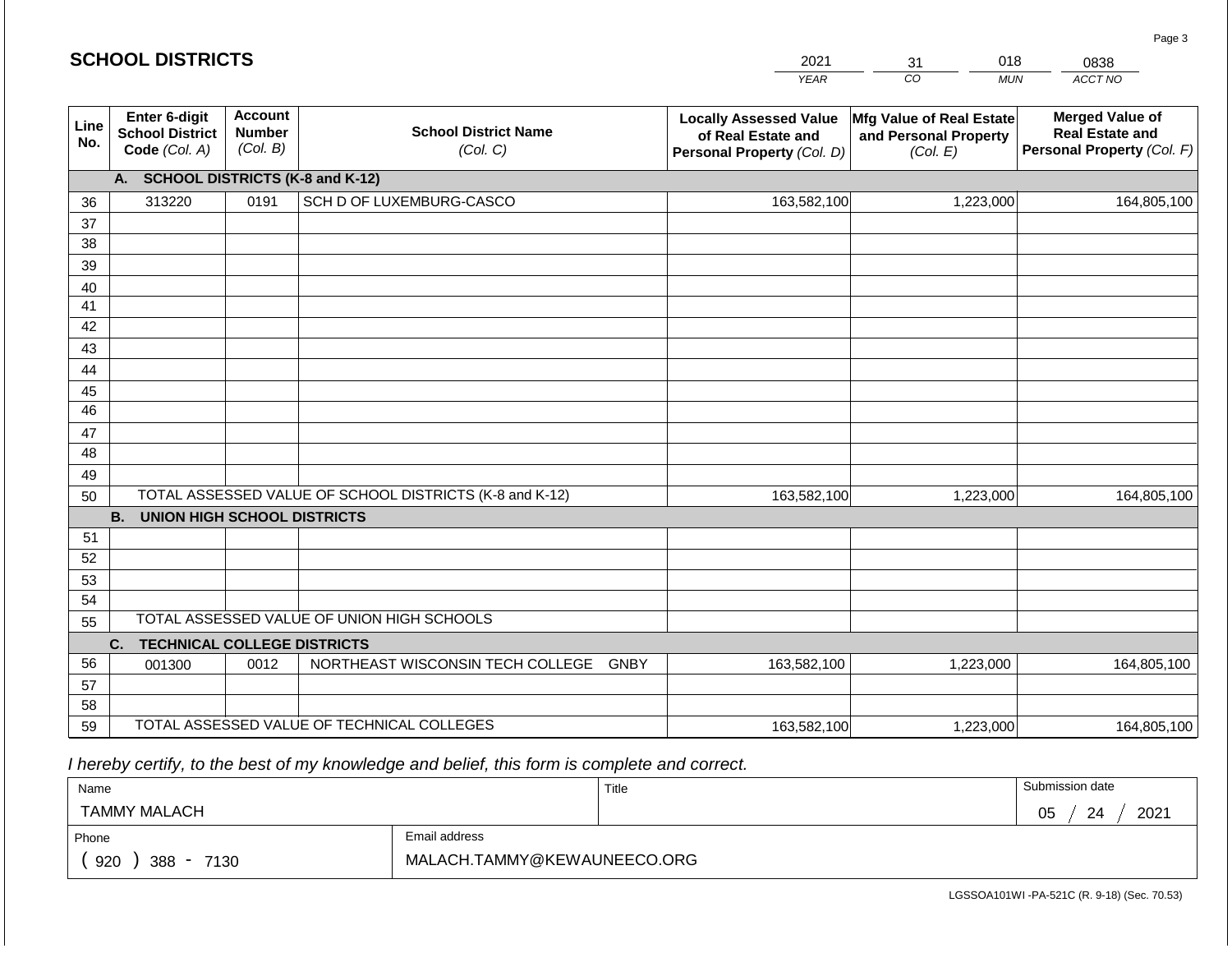- Each municipality's SOA is completed after the Board of Review and includes any changes made to the locally assessed values, under state law (sec. 70.53, Wis. Stats.)
- The Wisconsin Department of Revenue (DOR) merges the locally assessed values with the state assessed manufacturing values
- DOR provides the information regarding district names and codes. If a district is not listed, contact DOR.

Note: If you submit an amended SOA to DOR after your municipality's SOA is equated and posted to our website, we will process the SOA. However, DOR will not recalculate the *aggregate ratio or update the final SOA posted on our website. You should use the corrected values to calculate your tax rates.*

### **Page 1: Real Estate and Personal Property**

- Lines 1-9 assessed real estate values, parcel counts and acres by classification
- Lines 10-15 assessed personal property values and number of accounts by class
- Line 16 aggregate assessed value of all property subject to general property; use to calculate tax rates. Note: This line equals the total assessed value of K-8 and K-12 school districts (Line 50) and total assessed value of technical colleges (Line 59).
- Remarks assessment ratio used to calculate estimated fair market value on property tax bills

#### **Page 2: Forest Crop, Other Exempt Land and Special Districts**

- Lines 18-21 private forest crop and managed forest lands assessed values
- Line  $22 -$  tax exempt land acres
- Line 23 prior years assessed value of omitted property under sec. 70.44 and correction of errors under sec. 70.43 shown by locally assessed or manufacturing real estate and personal property. Note: If there is an amount on this line, report the corresponding tax in the Statement of Taxes, Sections J or K.
- Lines 24-35 special district assessed values. These values are used to calculate tax rates for the special districts.

#### **Page 3: School Districts**

- Lines 36-50 school districts (K-8 and K-12) assessed values. These values are used to calculate tax rates for school districts.
- Lines 51-55 union high school district assessed values. These values are used to calculate tax rates for union high school districts.
- Lines 56-59 technical college assessed values. These values are used to calculate tax rates for technical colleges.

If you have questions: Email: lgs@wisconsin.gov

 Phone: (608) 266-2569 or (608) 264-6892 Fax: (608) 264-6887

LUXEMBURG, WI54217 LUXEMBURG, WI 54217TOWN OF RED RIVER SANDY MONFILS<br>TOWN OF RED RIVER E1406 MACCO RD E1406 MACCO RD SANDY MONFILS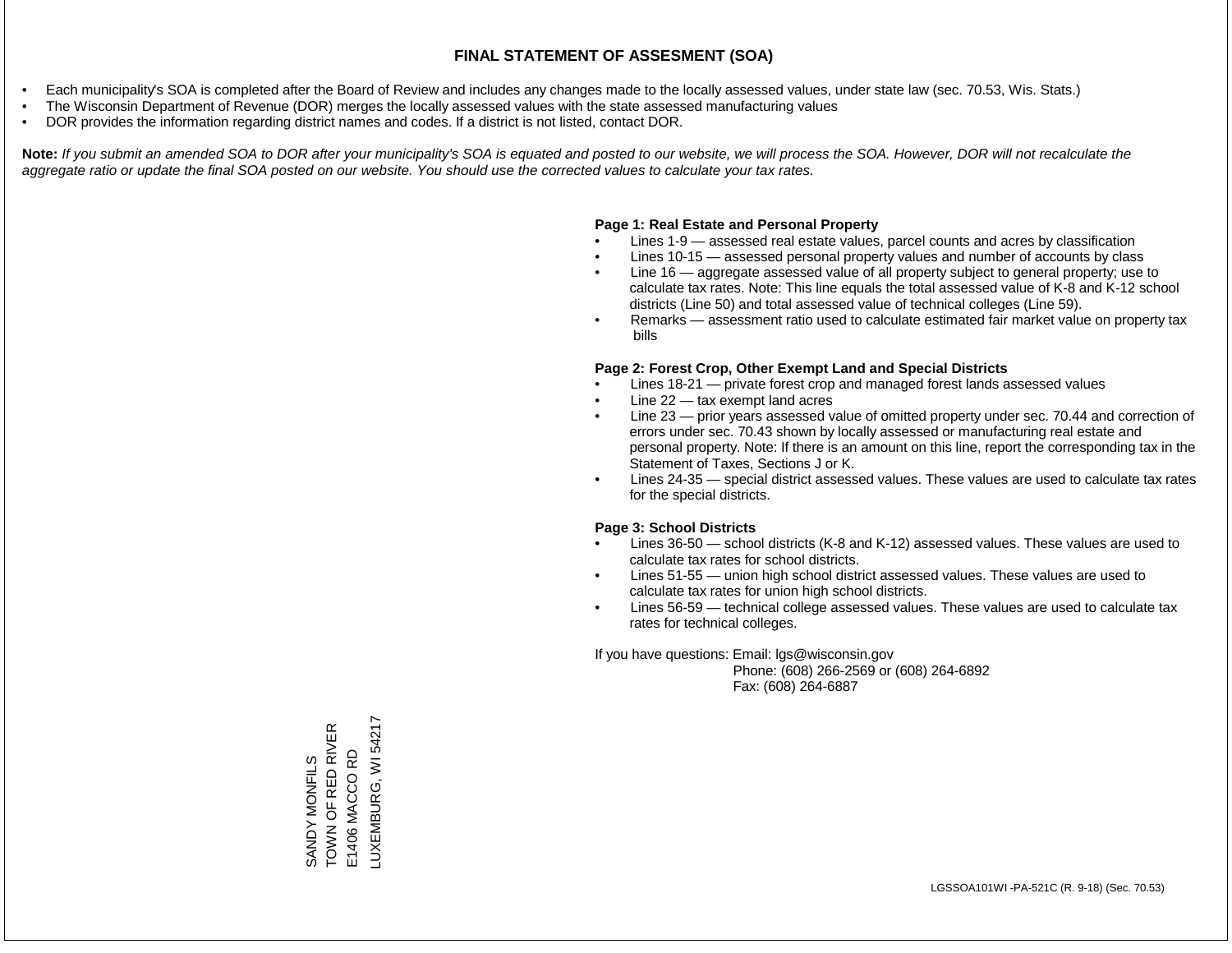|                |                                                                                                               | <b>FINAL - EQUATED</b><br><b>STATEMENT OF ASSESSMENT FOR 2021</b>                                                                                                                            |                          |              | 31<br>CO | 020<br><b>MUN</b>                                   | 0839<br>ACCT NO               | This is an Amended Return | Page 1               |
|----------------|---------------------------------------------------------------------------------------------------------------|----------------------------------------------------------------------------------------------------------------------------------------------------------------------------------------------|--------------------------|--------------|----------|-----------------------------------------------------|-------------------------------|---------------------------|----------------------|
|                | <b>FOR</b>                                                                                                    | TOWN OF<br>OF.                                                                                                                                                                               | <b>WEST KEWAUNEE</b>     |              |          | <b>KEWAUNEE COUNTY</b>                              |                               |                           |                      |
|                |                                                                                                               | Town - Village - City                                                                                                                                                                        | <b>Municipality Name</b> |              |          | <b>County Name</b>                                  |                               |                           |                      |
|                |                                                                                                               | <b>REAL ESTATE</b>                                                                                                                                                                           |                          | PARCEL COUNT |          | NO. OF ACRES                                        | <b>VALUE OF</b>               | <b>VALUE OF</b>           | TOTAL VALUE OF LAND  |
| Line<br>No.    |                                                                                                               | (See Lines 18 - 22 for                                                                                                                                                                       |                          |              |          | <b>WHOLE</b><br>TOTAL LAND MPROVEMENTS NUMBERS ONLY | LAND                          | <b>IMPROVEMENTS</b>       | AND IMPROVEMENTS     |
|                |                                                                                                               | other Real Estate)                                                                                                                                                                           | (Col. A)                 | (Col. B)     |          | (Col, C)<br>(Col, D)                                |                               | (Col. E)                  | (Col. F)             |
| 1              |                                                                                                               | <b>RESIDENTIAL - Class 1</b>                                                                                                                                                                 | 544                      |              | 510      | 1,521                                               | 10,850,500                    | 65,899,500                | 76,750,000           |
| $\overline{c}$ |                                                                                                               | <b>COMMERCIAL - Class 2</b>                                                                                                                                                                  | 35                       |              | 25       | 73                                                  | 299,800                       | 1,938,300                 | 2,238,100            |
| 3              |                                                                                                               | <b>MANUFACTURING - Class 3</b>                                                                                                                                                               | 0                        |              | $\Omega$ | $\Omega$                                            | 0                             |                           | 0<br>0               |
| 4              |                                                                                                               | <b>AGRICULTURAL - Class 4</b><br>616                                                                                                                                                         |                          |              |          | 13,107                                              | 2,439,300                     |                           | 2,439,300            |
| 5              |                                                                                                               | <b>UNDEVELOPED - Class 5</b><br>449                                                                                                                                                          |                          |              |          | 2,256                                               | 4,011,800                     |                           | 4,011,800            |
| 6              |                                                                                                               | <b>AGRICULTURAL FOREST - Class 5m</b>                                                                                                                                                        | 197                      |              |          | 1,598                                               | 2,633,800                     |                           | 2,633,800            |
| $\overline{7}$ |                                                                                                               | FOREST LANDS - Class 6                                                                                                                                                                       | 75                       |              |          | 1,072                                               | 3,530,400                     |                           | 3,530,400            |
| 8              |                                                                                                               | OTHER - Class 7                                                                                                                                                                              | 94                       |              | 89       | 284                                                 | 1,471,000                     | 14,849,900                | 16,320,900           |
| 9              |                                                                                                               | TOTAL - ALL COLUMNS                                                                                                                                                                          | 2,010                    |              | 624      | 19,911                                              | 25,236,600                    | 82,687,700                | 107,924,300          |
| 10             |                                                                                                               | NUMBER OF PERSONAL PROPERTY ACCOUNTS IN ROLL                                                                                                                                                 |                          |              |          | 55                                                  | <b>LOCALLY ASSESSED</b>       | <b>MANUFACTURING</b>      | <b>MERGED</b>        |
| 11             |                                                                                                               | BOATS AND OTHER WATERCRAFT NOT EXEMPT - Code 1                                                                                                                                               |                          |              |          |                                                     | 0                             |                           | $\Omega$<br>$\Omega$ |
| 12             |                                                                                                               | MACHINERY, TOOLS AND PATTERNS - Code 2                                                                                                                                                       |                          |              |          |                                                     |                               | 60,100                    | 60,100               |
| 13             |                                                                                                               | FURNITURE, FIXTURES AND EQUIPMENT - Code 3                                                                                                                                                   |                          |              |          |                                                     | 56,100                        |                           | 56,100<br>0          |
| 14             |                                                                                                               | ALL OTHER PERSONAL PROPERTY NOT EXEMPT - Codes 4A, 4B, 4C                                                                                                                                    |                          |              |          |                                                     | 362,700                       |                           | $\Omega$<br>362,700  |
| 15             |                                                                                                               | TOTAL OF PERSONAL PROPERTY NOT EXEMPT (Total of Lines 11-14)                                                                                                                                 |                          |              |          |                                                     | 418,800                       | 60,100                    | 478,900              |
| 16             |                                                                                                               | AGGREGATE ASSESSED VALUE OF ALL PROPERTY SUBJECT TO THE GENERAL PROPERTY TAX (Total of Lines 9F and 15F)<br>MUST EQUAL TOTAL VALUE OF THE SCHOOL DISTRICTS (K-12 PLUS K-8) - Line 50, Col. F |                          |              |          |                                                     |                               |                           | 108,403,200          |
| 17             | Name of Assessor<br><b>BOARD OF REVIEW</b><br>DATE OF FINAL ADJOURNMENT<br>07/27/2021<br><b>MELISSA DARON</b> |                                                                                                                                                                                              |                          |              |          |                                                     | Telephone #<br>(920) 776-1353 |                           |                      |

REMARKS

The Assessment Ratio to be used in calculating the estimated Fair Market Value on tax bills for this tax district is .855039649

This ratio should be used to convert assessed values to "Calculate Equalized Values" in Step 1 of the Lottery and Gaming Credit Calculations.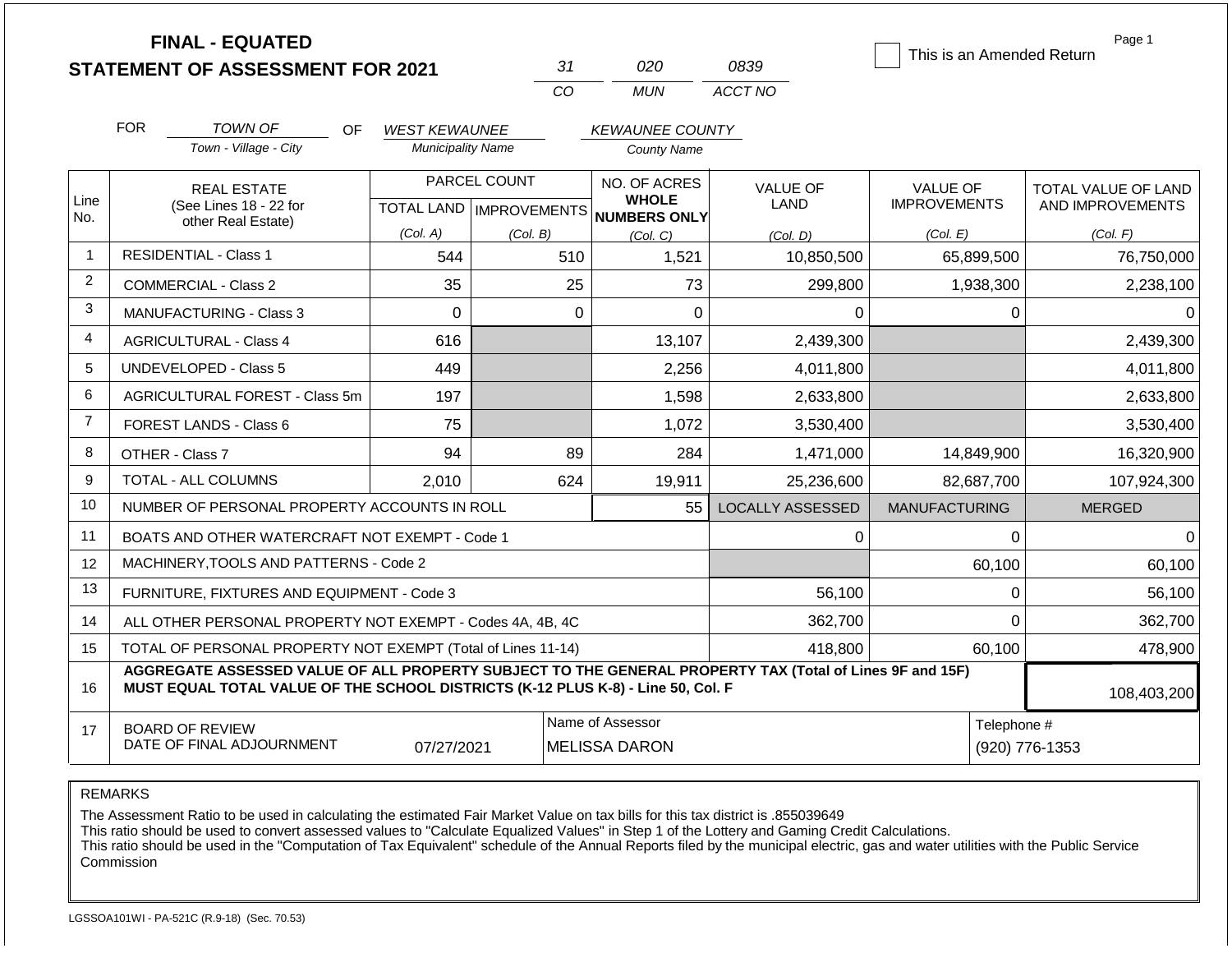2021 31 020 0839 Page 2

FOREST LANDS (Line 7) and FOREST CROPS (in this section) - are **NOT** the same *YEAR CO MUN ACCT NO*

|    | Private Forest Crop - Reg Class @ 10¢ per acre             |                 |                    |                                                                                |             | Private Forest Crop - Reg Class @ \$2.52 per acre                |                  |                                                                    |                                                                              |                    |
|----|------------------------------------------------------------|-----------------|--------------------|--------------------------------------------------------------------------------|-------------|------------------------------------------------------------------|------------------|--------------------------------------------------------------------|------------------------------------------------------------------------------|--------------------|
| 18 | (a) PARCELS                                                | (b) ACRES       |                    | (c) ASSESSED VALUE                                                             |             | (d) PARCELS                                                      |                  | (e) ACRES                                                          |                                                                              | (f) ASSESSED VALUE |
|    |                                                            |                 |                    |                                                                                |             |                                                                  |                  |                                                                    |                                                                              |                    |
|    |                                                            |                 |                    | Private Forest Crop - Special Class @ 20¢ per acre                             |             |                                                                  |                  |                                                                    | Entered Before 2005 Managed Forest - Ferrous Mining CLOSED @ \$7.87 per acre |                    |
| 19 | (a) PARCELS                                                | (b) ACRES       |                    | (c) ASSESSED VALUE                                                             |             | (d) PARCELS                                                      |                  | (e) ACRES                                                          |                                                                              | (f) ASSESSED VALUE |
|    |                                                            |                 |                    |                                                                                |             |                                                                  |                  |                                                                    |                                                                              |                    |
|    |                                                            |                 |                    | Entered Before 2005 Managed Forest - OPEN @ 74 ¢ per acre                      |             | Entered Before 2005 Managed Forest - CLOSED @<br>\$1.75 per acre |                  |                                                                    |                                                                              |                    |
| 20 | (a) PARCELS                                                | (b) ACRES       | (c) ASSESSED VALUE |                                                                                | (d) PARCELS |                                                                  | (e) ACRES        |                                                                    | (f) ASSESSED VALUE                                                           |                    |
|    |                                                            |                 |                    |                                                                                |             | 19                                                               |                  | 378.46                                                             |                                                                              | 1,248,900          |
|    | Entered After 2004 Managed Forest - OPEN @ \$2.04 per acre |                 |                    |                                                                                |             |                                                                  |                  | Entered After 2004 Managed Forest - CLOSED @ \$10.20 per acre      |                                                                              |                    |
| 21 | (a) PARCELS                                                | (b) ACRES       |                    | (c) ASSESSED VALUE                                                             |             | (d) PARCELS<br>(e) ACRES                                         |                  |                                                                    | (f) ASSESSED VALUE                                                           |                    |
|    |                                                            |                 |                    |                                                                                |             |                                                                  |                  |                                                                    |                                                                              |                    |
|    |                                                            |                 |                    |                                                                                |             | 21                                                               |                  | 488.45                                                             |                                                                              | 1,612,000          |
| 22 | (a) County Forest Cropland Acres                           |                 |                    | (b) Federal Acres                                                              |             | (c) State Acres                                                  |                  | (d) County (NOT FOREST CROP) Acres                                 |                                                                              | (e) Other Acres    |
|    |                                                            |                 |                    |                                                                                |             | 1,880.67<br>668.86                                               |                  |                                                                    |                                                                              | 103.78             |
|    |                                                            |                 |                    | Assessed Value of Omitted Property From Prior Years (Sec. 70.44)               |             |                                                                  |                  | Assessed Value of Sec. 70.43 Corrections of Errors by Assessors    |                                                                              |                    |
|    |                                                            | (a) REAL ESTATE |                    | (b) PERSONAL                                                                   |             |                                                                  |                  | (c1) REAL ESTATE                                                   |                                                                              | (c2) PERSONAL      |
| 23 |                                                            |                 |                    |                                                                                |             |                                                                  |                  |                                                                    |                                                                              |                    |
|    |                                                            |                 |                    | Manufacturing Equated Value of Omitted Property From Prior Years (Sec. 70.995) |             |                                                                  |                  | Mfg. Equated Value of Sec.70.43 Corrections of Errors by Assessors |                                                                              |                    |
|    | (d) REAL ESTATE                                            |                 | (e) PERSONAL       |                                                                                |             |                                                                  | (f1) REAL ESTATE |                                                                    | (f2) PERSONAL                                                                |                    |
|    |                                                            |                 |                    |                                                                                |             |                                                                  |                  |                                                                    |                                                                              |                    |
|    |                                                            |                 |                    |                                                                                |             |                                                                  |                  |                                                                    |                                                                              |                    |

## **SPECIAL DISTRICTS**

| Line<br>No. | Enter 6-digit<br><b>Special District</b> | <b>Account</b><br><b>Number</b> | <b>Special District Name</b> | <b>Locally Assessed Value</b><br>of Real Estate and | Mfg Value of Real Estate<br>and Personal Property | <b>Merged Value of</b><br><b>Real Estate and</b> |
|-------------|------------------------------------------|---------------------------------|------------------------------|-----------------------------------------------------|---------------------------------------------------|--------------------------------------------------|
|             | Code (Col. A)                            | (Col. B)                        | (Col. C)                     | Personal Property (Col. D)                          | (Col. E)                                          | Personal Property (Col. F)                       |
| 24          |                                          |                                 |                              |                                                     |                                                   |                                                  |
| 25          |                                          |                                 |                              |                                                     |                                                   |                                                  |
| 26          |                                          |                                 |                              |                                                     |                                                   |                                                  |
| 27          |                                          |                                 |                              |                                                     |                                                   |                                                  |
| 28          |                                          |                                 |                              |                                                     |                                                   |                                                  |
| 29          |                                          |                                 |                              |                                                     |                                                   |                                                  |
| 30          |                                          |                                 |                              |                                                     |                                                   |                                                  |
| 31          |                                          |                                 |                              |                                                     |                                                   |                                                  |
| 32          |                                          |                                 |                              |                                                     |                                                   |                                                  |
| 33          |                                          |                                 |                              |                                                     |                                                   |                                                  |
| 34          |                                          |                                 |                              |                                                     |                                                   |                                                  |
| 35          |                                          |                                 |                              |                                                     |                                                   |                                                  |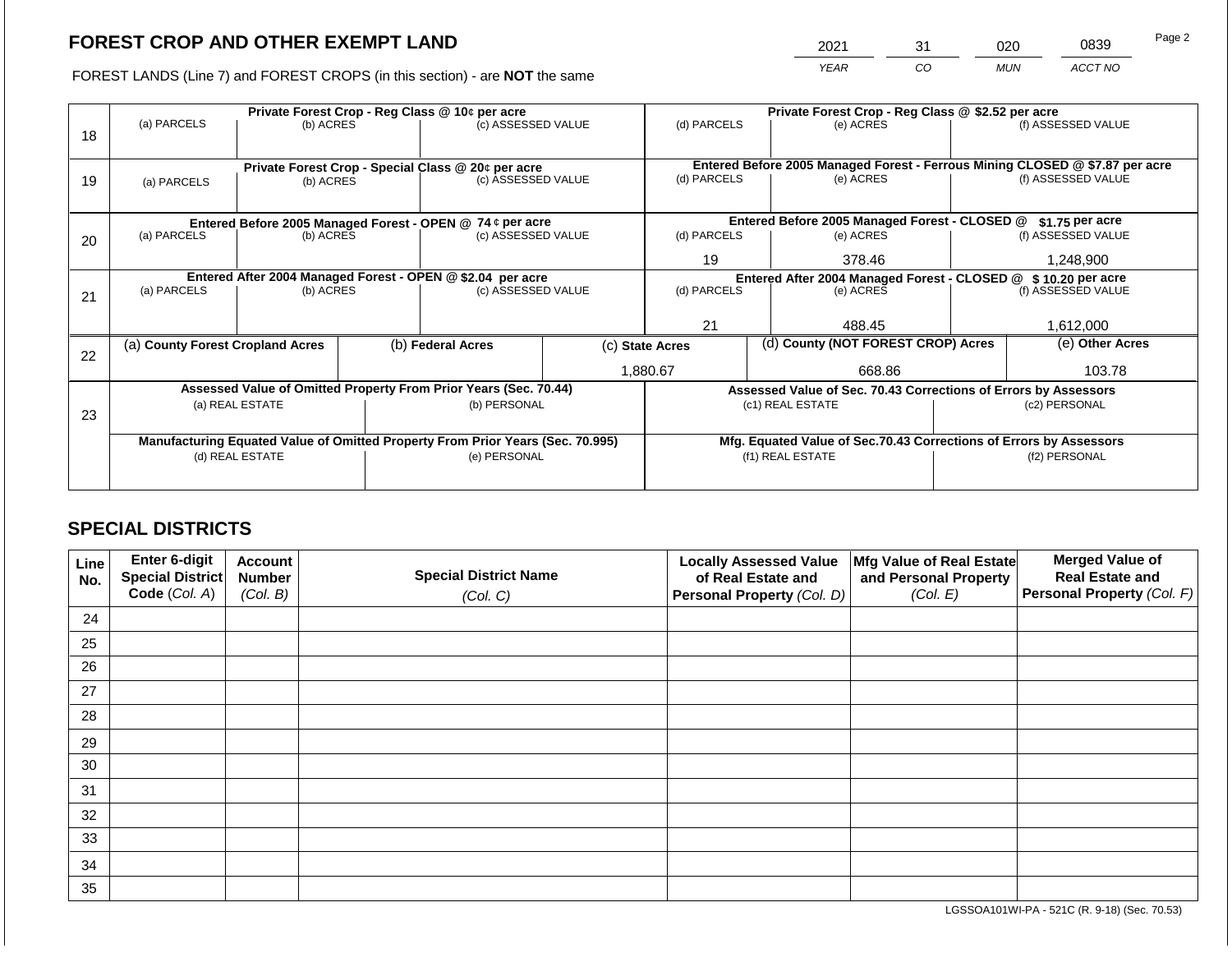| <b>SCHOOL DISTRICTS</b> |                                                          |                                             |                                                         | 2021                                                                              | 020<br>31                                                     | 0839                                                                           |
|-------------------------|----------------------------------------------------------|---------------------------------------------|---------------------------------------------------------|-----------------------------------------------------------------------------------|---------------------------------------------------------------|--------------------------------------------------------------------------------|
|                         |                                                          |                                             |                                                         | <b>YEAR</b>                                                                       | CO<br><b>MUN</b>                                              | ACCT NO                                                                        |
| Line<br>No.             | Enter 6-digit<br><b>School District</b><br>Code (Col. A) | <b>Account</b><br><b>Number</b><br>(Col. B) | <b>School District Name</b><br>(Col. C)                 | <b>Locally Assessed Value</b><br>of Real Estate and<br>Personal Property (Col. D) | Mfg Value of Real Estate<br>and Personal Property<br>(Col. E) | <b>Merged Value of</b><br><b>Real Estate and</b><br>Personal Property (Col. F) |
|                         | A. SCHOOL DISTRICTS (K-8 and K-12)                       |                                             |                                                         |                                                                                   |                                                               |                                                                                |
| 36                      | 312814                                                   | 0190                                        | <b>SCH D OF KEWAUNEE</b>                                | 108,343,100                                                                       | 60,100                                                        | 108,403,200                                                                    |
| 37                      |                                                          |                                             |                                                         |                                                                                   |                                                               |                                                                                |
| 38                      |                                                          |                                             |                                                         |                                                                                   |                                                               |                                                                                |
| 39                      |                                                          |                                             |                                                         |                                                                                   |                                                               |                                                                                |
| 40<br>41                |                                                          |                                             |                                                         |                                                                                   |                                                               |                                                                                |
| 42                      |                                                          |                                             |                                                         |                                                                                   |                                                               |                                                                                |
| 43                      |                                                          |                                             |                                                         |                                                                                   |                                                               |                                                                                |
| 44                      |                                                          |                                             |                                                         |                                                                                   |                                                               |                                                                                |
| 45                      |                                                          |                                             |                                                         |                                                                                   |                                                               |                                                                                |
| 46                      |                                                          |                                             |                                                         |                                                                                   |                                                               |                                                                                |
| 47                      |                                                          |                                             |                                                         |                                                                                   |                                                               |                                                                                |
| 48                      |                                                          |                                             |                                                         |                                                                                   |                                                               |                                                                                |
| 49                      |                                                          |                                             |                                                         |                                                                                   |                                                               |                                                                                |
| 50                      |                                                          |                                             | TOTAL ASSESSED VALUE OF SCHOOL DISTRICTS (K-8 and K-12) | 108,343,100                                                                       | 60,100                                                        | 108,403,200                                                                    |
|                         | <b>B.</b><br><b>UNION HIGH SCHOOL DISTRICTS</b>          |                                             |                                                         |                                                                                   |                                                               |                                                                                |
| 51<br>52                |                                                          |                                             |                                                         |                                                                                   |                                                               |                                                                                |
| 53                      |                                                          |                                             |                                                         |                                                                                   |                                                               |                                                                                |
| 54                      |                                                          |                                             |                                                         |                                                                                   |                                                               |                                                                                |
| 55                      |                                                          |                                             | TOTAL ASSESSED VALUE OF UNION HIGH SCHOOLS              |                                                                                   |                                                               |                                                                                |
|                         | <b>TECHNICAL COLLEGE DISTRICTS</b><br>C.                 |                                             |                                                         |                                                                                   |                                                               |                                                                                |
| 56                      | 001300                                                   | 0012                                        | NORTHEAST WISCONSIN TECH COLLEGE GNBY                   | 108,343,100                                                                       | 60,100                                                        | 108,403,200                                                                    |
| 57                      |                                                          |                                             |                                                         |                                                                                   |                                                               |                                                                                |
| 58                      |                                                          |                                             |                                                         |                                                                                   |                                                               |                                                                                |
| 59                      |                                                          |                                             | TOTAL ASSESSED VALUE OF TECHNICAL COLLEGES              | 108,343,100                                                                       | 60,100                                                        | 108,403,200                                                                    |

 *I hereby certify, to the best of my knowledge and belief, this form is complete and correct.*

| Name                   |                             | Title | Submission date  |  |
|------------------------|-----------------------------|-------|------------------|--|
| <b>TAMMY MALACH</b>    |                             |       | 2021<br>30<br>07 |  |
| Phone                  | Email address               |       |                  |  |
| 920<br>$388 -$<br>7130 | MALACH.TAMMY@KEWAUNEECO.ORG |       |                  |  |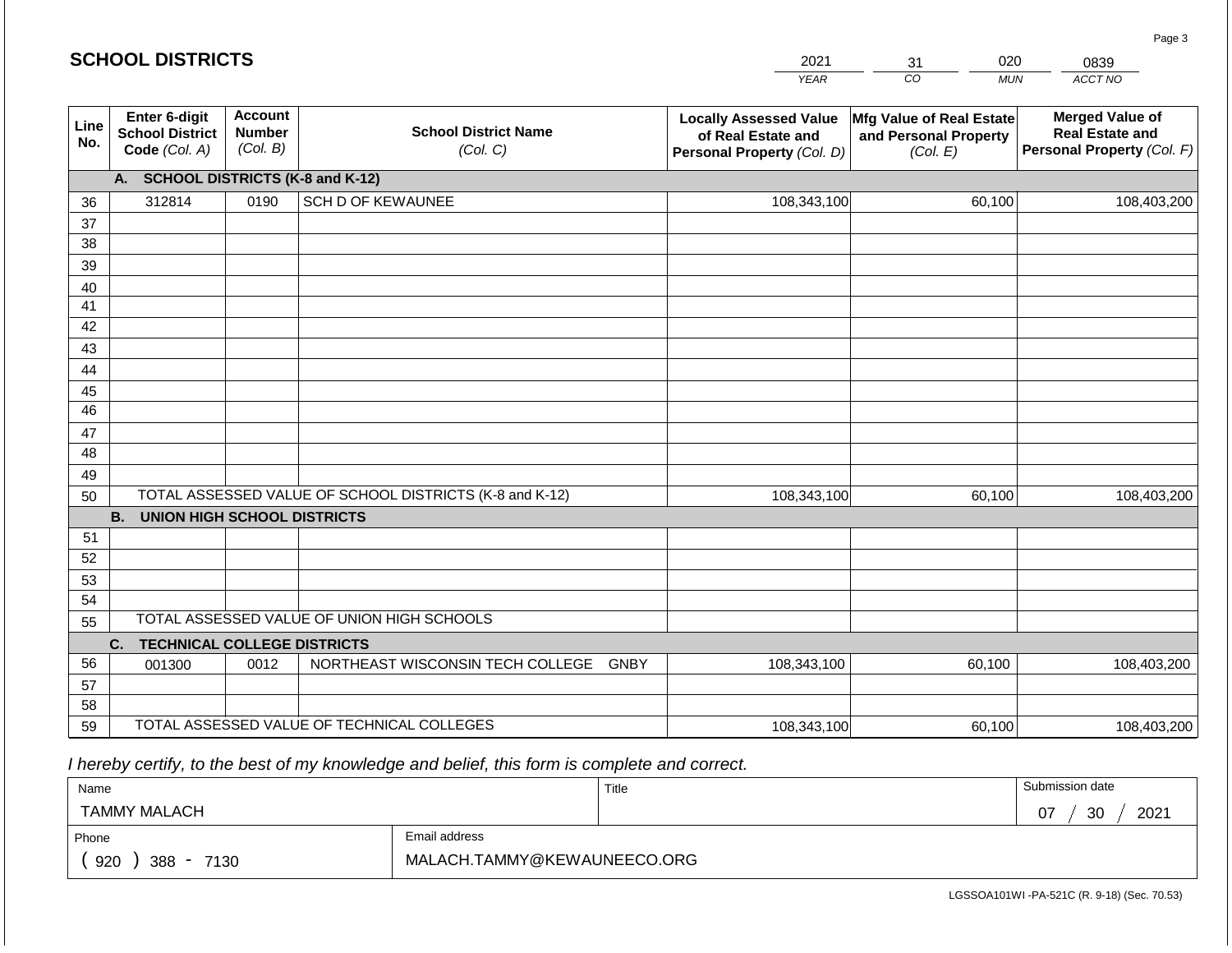- Each municipality's SOA is completed after the Board of Review and includes any changes made to the locally assessed values, under state law (sec. 70.53, Wis. Stats.)
- The Wisconsin Department of Revenue (DOR) merges the locally assessed values with the state assessed manufacturing values
- DOR provides the information regarding district names and codes. If a district is not listed, contact DOR.

Note: If you submit an amended SOA to DOR after your municipality's SOA is equated and posted to our website, we will process the SOA. However, DOR will not recalculate the *aggregate ratio or update the final SOA posted on our website. You should use the corrected values to calculate your tax rates.*

### **Page 1: Real Estate and Personal Property**

- Lines 1-9 assessed real estate values, parcel counts and acres by classification
- Lines 10-15 assessed personal property values and number of accounts by class
- Line 16 aggregate assessed value of all property subject to general property; use to calculate tax rates. Note: This line equals the total assessed value of K-8 and K-12 school districts (Line 50) and total assessed value of technical colleges (Line 59).
- Remarks assessment ratio used to calculate estimated fair market value on property tax bills

#### **Page 2: Forest Crop, Other Exempt Land and Special Districts**

- Lines 18-21 private forest crop and managed forest lands assessed values
- Line  $22 -$  tax exempt land acres
- Line 23 prior years assessed value of omitted property under sec. 70.44 and correction of errors under sec. 70.43 shown by locally assessed or manufacturing real estate and personal property. Note: If there is an amount on this line, report the corresponding tax in the Statement of Taxes, Sections J or K.
- Lines 24-35 special district assessed values. These values are used to calculate tax rates for the special districts.

#### **Page 3: School Districts**

- Lines 36-50 school districts (K-8 and K-12) assessed values. These values are used to calculate tax rates for school districts.
- Lines 51-55 union high school district assessed values. These values are used to calculate tax rates for union high school districts.
- Lines 56-59 technical college assessed values. These values are used to calculate tax rates for technical colleges.

If you have questions: Email: lgs@wisconsin.gov

 Phone: (608) 266-2569 or (608) 264-6892 Fax: (608) 264-6887

TOWN OF WEST KEWAUNEE KRISTEN RICHARD<br>TOWN OF WEST KEWAUNEE<br>N4181 OXBOW LANE KEWAUNEE, WI 54216 KEWAUNEE, WI 54216N4181 OXBOW LANE KRISTEN RICHARD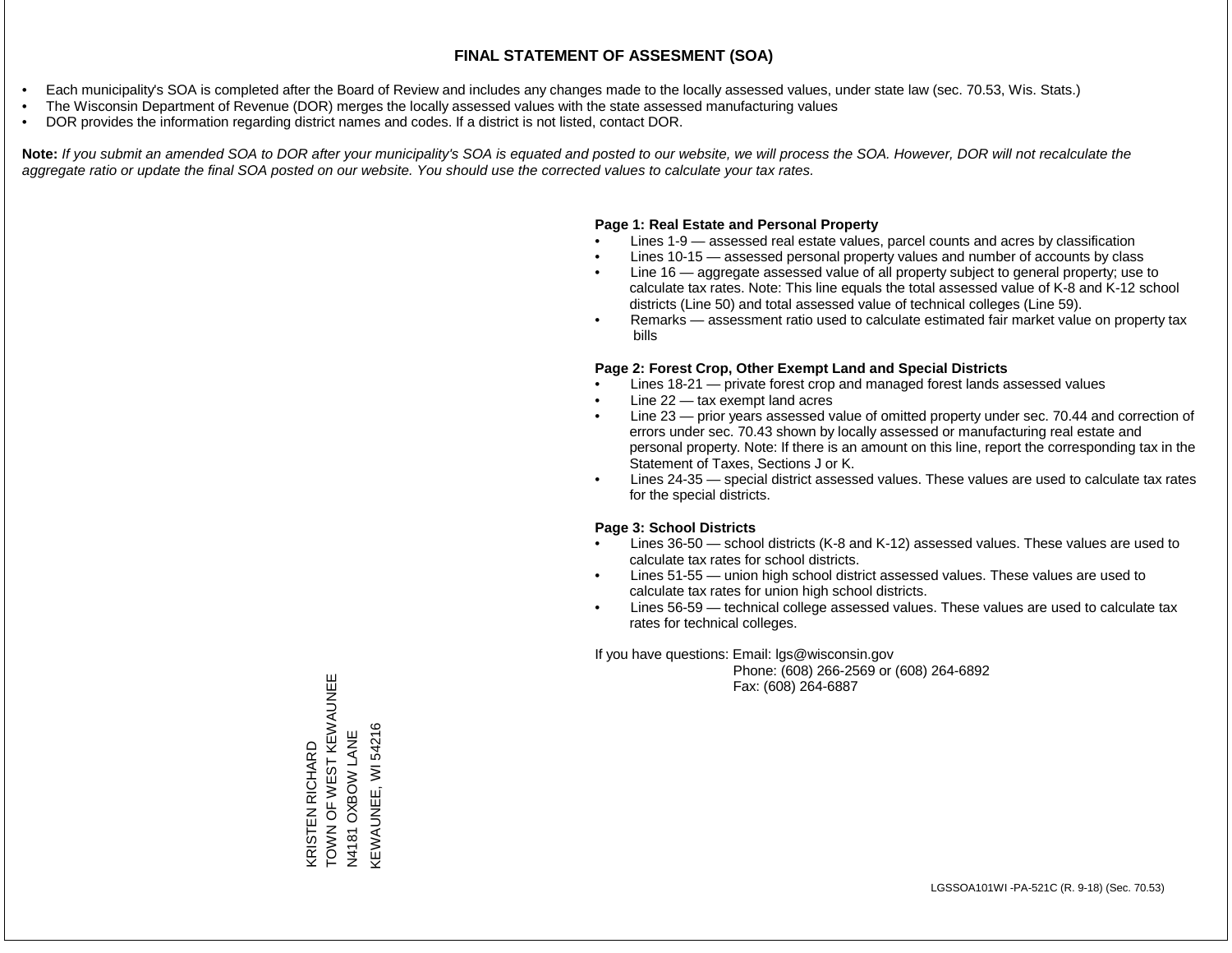|                |                                                       | <b>FINAL - EQUATED</b>                                                                                                                                                                       |                          | 31                        | 111                                 | 0840                    | This is an Amended Return | Page 1              |
|----------------|-------------------------------------------------------|----------------------------------------------------------------------------------------------------------------------------------------------------------------------------------------------|--------------------------|---------------------------|-------------------------------------|-------------------------|---------------------------|---------------------|
|                |                                                       | <b>STATEMENT OF ASSESSMENT FOR 2021</b>                                                                                                                                                      |                          | CO                        | <b>MUN</b>                          | ACCT NO                 |                           |                     |
|                |                                                       |                                                                                                                                                                                              |                          |                           |                                     |                         |                           |                     |
|                | <b>FOR</b><br><b>VILLAGE OF</b><br><b>OF</b><br>CASCO |                                                                                                                                                                                              |                          |                           | <b>KEWAUNEE COUNTY</b>              |                         |                           |                     |
|                | Town - Village - City                                 |                                                                                                                                                                                              | <b>Municipality Name</b> |                           | <b>County Name</b>                  |                         |                           |                     |
|                |                                                       | <b>REAL ESTATE</b>                                                                                                                                                                           |                          | PARCEL COUNT              | NO. OF ACRES                        | <b>VALUE OF</b>         | <b>VALUE OF</b>           | TOTAL VALUE OF LAND |
| Line<br>No.    |                                                       | (See Lines 18 - 22 for                                                                                                                                                                       |                          | TOTAL LAND   IMPROVEMENTS | <b>WHOLE</b><br><b>NUMBERS ONLY</b> | <b>LAND</b>             | <b>IMPROVEMENTS</b>       | AND IMPROVEMENTS    |
|                |                                                       | other Real Estate)                                                                                                                                                                           | (Col. A)                 | (Col, B)                  | (Col, C)                            | (Col, D)                | (Col. E)                  | (Col. F)            |
| $\mathbf 1$    |                                                       | <b>RESIDENTIAL - Class 1</b>                                                                                                                                                                 | 278                      | 224                       | 84                                  | 5,308,100               | 23,831,300                | 29,139,400          |
| 2              |                                                       | <b>COMMERCIAL - Class 2</b>                                                                                                                                                                  | 32                       | 24                        | 17                                  | 682,600                 | 4,020,500                 | 4,703,100           |
| 3              |                                                       | <b>MANUFACTURING - Class 3</b>                                                                                                                                                               | $\overline{2}$           | $\overline{2}$            | 13                                  | 72,200                  | 435,300                   | 507,500             |
| $\overline{4}$ |                                                       | <b>AGRICULTURAL - Class 4</b>                                                                                                                                                                | 6                        |                           | 20                                  | 3,600                   |                           | 3,600               |
| 5              |                                                       | <b>UNDEVELOPED - Class 5</b>                                                                                                                                                                 | $\overline{2}$           |                           | 55                                  | 111,000                 |                           | 111,000             |
| 6              |                                                       | AGRICULTURAL FOREST - Class 5m                                                                                                                                                               | 0                        |                           | $\Omega$                            | 0                       |                           | $\Omega$            |
| 7              |                                                       | FOREST LANDS - Class 6                                                                                                                                                                       | 1                        |                           | 1                                   | 200                     |                           | 200                 |
| 8              |                                                       | OTHER - Class 7                                                                                                                                                                              | 0                        | $\Omega$                  | 0                                   | $\Omega$                | $\Omega$                  | $\Omega$            |
| 9              |                                                       | TOTAL - ALL COLUMNS                                                                                                                                                                          | 321                      | 250                       | 190                                 | 6,177,700               | 28,287,100                | 34,464,800          |
| 10             |                                                       | NUMBER OF PERSONAL PROPERTY ACCOUNTS IN ROLL                                                                                                                                                 |                          |                           | 34                                  | <b>LOCALLY ASSESSED</b> | <b>MANUFACTURING</b>      | <b>MERGED</b>       |
| 11             |                                                       | BOATS AND OTHER WATERCRAFT NOT EXEMPT - Code 1                                                                                                                                               |                          |                           |                                     | 0                       | 0                         | $\mathbf{0}$        |
| 12             |                                                       | MACHINERY, TOOLS AND PATTERNS - Code 2                                                                                                                                                       |                          |                           |                                     |                         | 5,600                     | 5,600               |
| 13             |                                                       | FURNITURE, FIXTURES AND EQUIPMENT - Code 3                                                                                                                                                   |                          |                           |                                     | 156,400                 | 9,300                     | 165,700             |
| 14             |                                                       | ALL OTHER PERSONAL PROPERTY NOT EXEMPT - Codes 4A, 4B, 4C                                                                                                                                    |                          |                           |                                     | 69,350                  | 106,700                   | 176,050             |
| 15             |                                                       | TOTAL OF PERSONAL PROPERTY NOT EXEMPT (Total of Lines 11-14)                                                                                                                                 |                          |                           |                                     | 225,750                 | 121,600                   | 347,350             |
| 16             |                                                       | AGGREGATE ASSESSED VALUE OF ALL PROPERTY SUBJECT TO THE GENERAL PROPERTY TAX (Total of Lines 9F and 15F)<br>MUST EQUAL TOTAL VALUE OF THE SCHOOL DISTRICTS (K-12 PLUS K-8) - Line 50, Col. F |                          |                           |                                     |                         |                           | 34,812,150          |
| 17             |                                                       | <b>BOARD OF REVIEW</b>                                                                                                                                                                       |                          |                           | Name of Assessor                    |                         | Telephone #               |                     |

REMARKS

The Assessment Ratio to be used in calculating the estimated Fair Market Value on tax bills for this tax district is .963918325

This ratio should be used to convert assessed values to "Calculate Equalized Values" in Step 1 of the Lottery and Gaming Credit Calculations.

 This ratio should be used in the "Computation of Tax Equivalent" schedule of the Annual Reports filed by the municipal electric, gas and water utilities with the Public Service Commission

05/11/2021 WILLIAM GERRITS (920) 851-0074

DATE OF FINAL ADJOURNMENT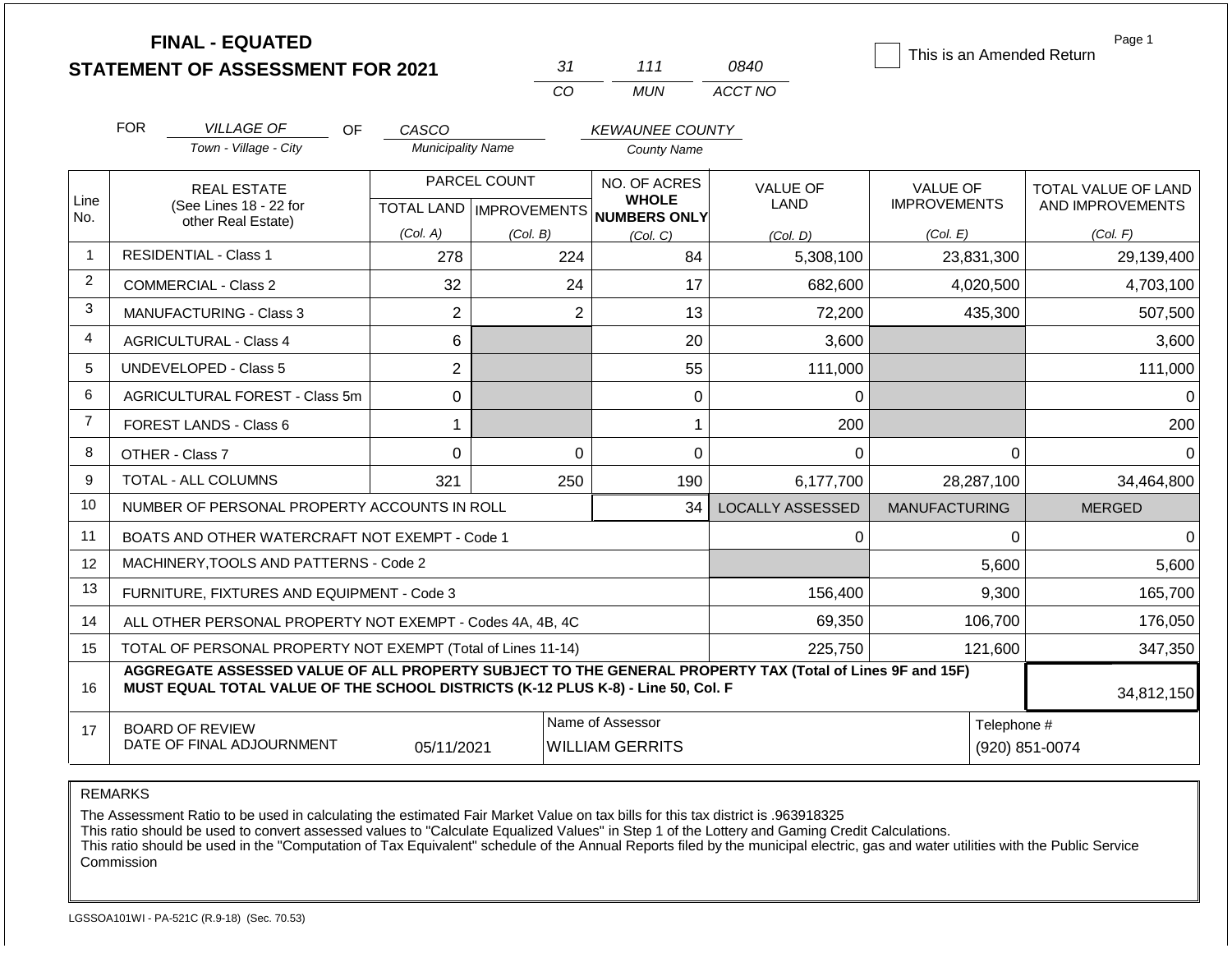2021 31 111 0840

FOREST LANDS (Line 7) and FOREST CROPS (in this section) - are **NOT** the same *YEAR CO MUN ACCT NO*

|    | Private Forest Crop - Reg Class @ 10¢ per acre            |                                                            |  |                                                                                |  | Private Forest Crop - Reg Class @ \$2.52 per acre                                           |                                                               |                                                                    |                    |                    |
|----|-----------------------------------------------------------|------------------------------------------------------------|--|--------------------------------------------------------------------------------|--|---------------------------------------------------------------------------------------------|---------------------------------------------------------------|--------------------------------------------------------------------|--------------------|--------------------|
|    | (a) PARCELS                                               | (b) ACRES                                                  |  | (c) ASSESSED VALUE                                                             |  | (d) PARCELS                                                                                 |                                                               | (e) ACRES                                                          |                    | (f) ASSESSED VALUE |
| 18 |                                                           |                                                            |  |                                                                                |  |                                                                                             |                                                               |                                                                    |                    |                    |
|    |                                                           |                                                            |  |                                                                                |  |                                                                                             |                                                               |                                                                    |                    |                    |
|    |                                                           |                                                            |  | Private Forest Crop - Special Class @ 20¢ per acre                             |  | Entered Before 2005 Managed Forest - Ferrous Mining CLOSED @ \$7.87 per acre<br>(d) PARCELS |                                                               | (e) ACRES                                                          |                    | (f) ASSESSED VALUE |
| 19 | (a) PARCELS                                               | (b) ACRES                                                  |  | (c) ASSESSED VALUE                                                             |  |                                                                                             |                                                               |                                                                    |                    |                    |
|    |                                                           |                                                            |  |                                                                                |  |                                                                                             |                                                               |                                                                    |                    |                    |
|    | Entered Before 2005 Managed Forest - OPEN @ 74 ¢ per acre |                                                            |  |                                                                                |  | Entered Before 2005 Managed Forest - CLOSED @<br>\$1.75 per acre                            |                                                               |                                                                    |                    |                    |
| 20 | (a) PARCELS                                               | (b) ACRES                                                  |  | (c) ASSESSED VALUE                                                             |  | (d) PARCELS                                                                                 |                                                               | (e) ACRES                                                          |                    | (f) ASSESSED VALUE |
|    |                                                           |                                                            |  |                                                                                |  |                                                                                             |                                                               |                                                                    |                    |                    |
|    |                                                           |                                                            |  |                                                                                |  |                                                                                             |                                                               |                                                                    |                    |                    |
|    |                                                           | Entered After 2004 Managed Forest - OPEN @ \$2.04 per acre |  |                                                                                |  |                                                                                             | Entered After 2004 Managed Forest - CLOSED @ \$10.20 per acre |                                                                    |                    |                    |
| 21 | (a) PARCELS                                               | (b) ACRES                                                  |  | (c) ASSESSED VALUE                                                             |  | (d) PARCELS<br>(e) ACRES                                                                    |                                                               |                                                                    | (f) ASSESSED VALUE |                    |
|    |                                                           |                                                            |  |                                                                                |  |                                                                                             |                                                               |                                                                    |                    |                    |
|    |                                                           |                                                            |  |                                                                                |  |                                                                                             |                                                               | 27                                                                 |                    | 81,000             |
|    | (a) County Forest Cropland Acres                          |                                                            |  | (b) Federal Acres                                                              |  | (d) County (NOT FOREST CROP) Acres<br>(c) State Acres                                       |                                                               |                                                                    |                    | (e) Other Acres    |
| 22 |                                                           |                                                            |  |                                                                                |  |                                                                                             |                                                               |                                                                    |                    |                    |
|    |                                                           |                                                            |  |                                                                                |  |                                                                                             |                                                               |                                                                    |                    | 38.93              |
|    |                                                           |                                                            |  | Assessed Value of Omitted Property From Prior Years (Sec. 70.44)               |  |                                                                                             |                                                               | Assessed Value of Sec. 70.43 Corrections of Errors by Assessors    |                    |                    |
|    |                                                           | (a) REAL ESTATE                                            |  | (b) PERSONAL                                                                   |  |                                                                                             |                                                               | (c1) REAL ESTATE                                                   |                    | (c2) PERSONAL      |
| 23 |                                                           |                                                            |  |                                                                                |  |                                                                                             |                                                               |                                                                    |                    |                    |
|    |                                                           |                                                            |  | Manufacturing Equated Value of Omitted Property From Prior Years (Sec. 70.995) |  |                                                                                             |                                                               | Mfg. Equated Value of Sec.70.43 Corrections of Errors by Assessors |                    |                    |
|    | (d) REAL ESTATE<br>(e) PERSONAL                           |                                                            |  |                                                                                |  |                                                                                             | (f1) REAL ESTATE                                              |                                                                    | (f2) PERSONAL      |                    |
|    |                                                           |                                                            |  |                                                                                |  |                                                                                             |                                                               |                                                                    |                    |                    |
|    |                                                           |                                                            |  |                                                                                |  |                                                                                             |                                                               |                                                                    |                    |                    |

## **SPECIAL DISTRICTS**

| Line<br>No. | Enter 6-digit<br>Special District<br>Code (Col. A) | <b>Account</b><br><b>Number</b><br>(Col. B) | <b>Special District Name</b><br>(Col. C) | <b>Locally Assessed Value</b><br>of Real Estate and<br><b>Personal Property (Col. D)</b> | Mfg Value of Real Estate<br>and Personal Property<br>(Col. E) | <b>Merged Value of</b><br><b>Real Estate and</b><br>Personal Property (Col. F) |
|-------------|----------------------------------------------------|---------------------------------------------|------------------------------------------|------------------------------------------------------------------------------------------|---------------------------------------------------------------|--------------------------------------------------------------------------------|
| 24          |                                                    |                                             |                                          |                                                                                          |                                                               |                                                                                |
| 25          |                                                    |                                             |                                          |                                                                                          |                                                               |                                                                                |
| 26          |                                                    |                                             |                                          |                                                                                          |                                                               |                                                                                |
| 27          |                                                    |                                             |                                          |                                                                                          |                                                               |                                                                                |
| 28          |                                                    |                                             |                                          |                                                                                          |                                                               |                                                                                |
| 29          |                                                    |                                             |                                          |                                                                                          |                                                               |                                                                                |
| 30          |                                                    |                                             |                                          |                                                                                          |                                                               |                                                                                |
| 31          |                                                    |                                             |                                          |                                                                                          |                                                               |                                                                                |
| 32          |                                                    |                                             |                                          |                                                                                          |                                                               |                                                                                |
| 33          |                                                    |                                             |                                          |                                                                                          |                                                               |                                                                                |
| 34          |                                                    |                                             |                                          |                                                                                          |                                                               |                                                                                |
| 35          |                                                    |                                             |                                          |                                                                                          |                                                               |                                                                                |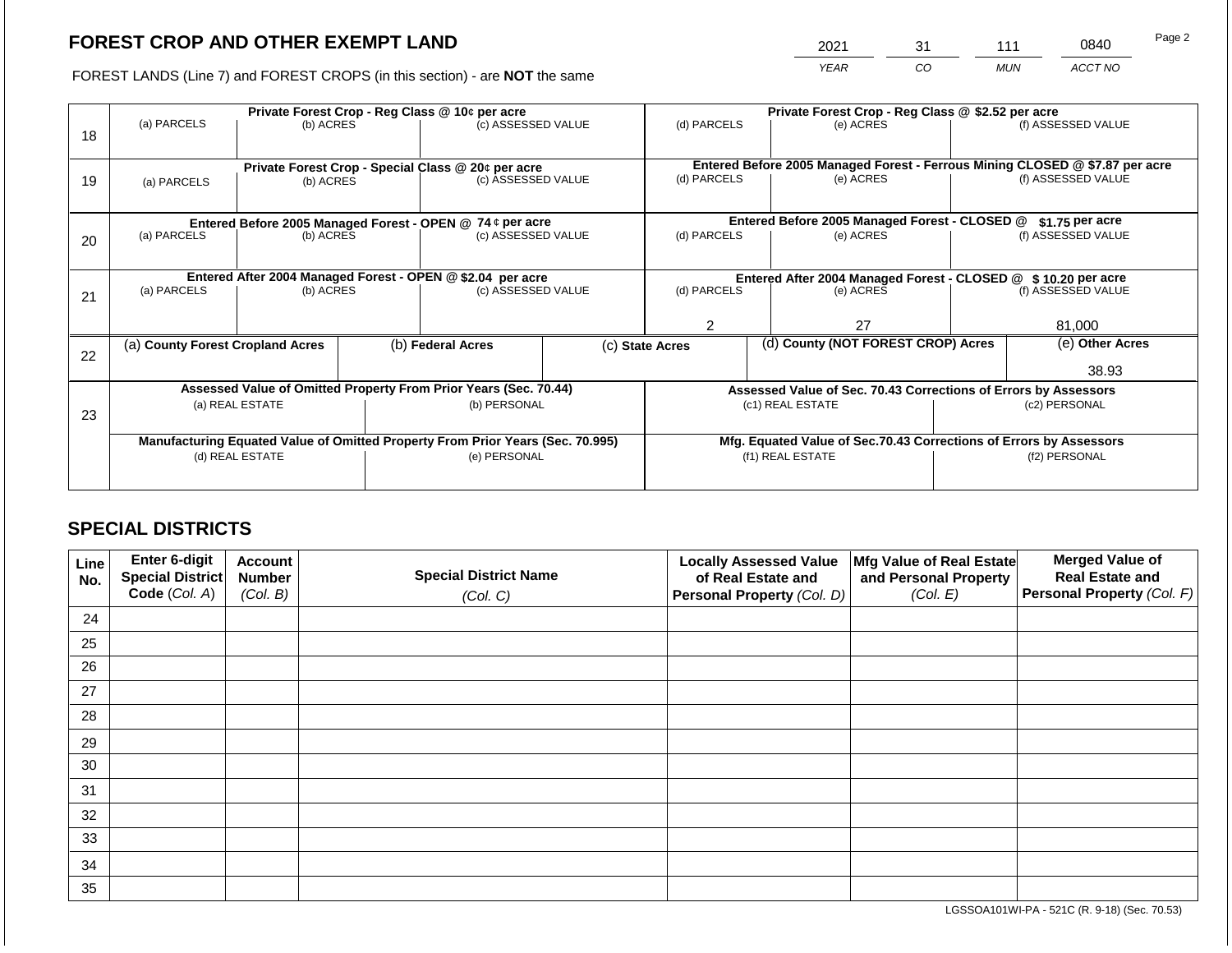#### *YEAR*  2021  $\overline{co}$ 31 *MUN ACCT NO*  0840 **Line No. Enter 6-digit School District Code** *(Col. A)* **Account Number** *(Col. B)* **School District Name** *(Col. C)* **Locally Assessed Value of Real Estate and Personal Property** *(Col. D)* **Mfg Value of Real Estate and Personal Property** *(Col. E)* **Merged Value of Real Estate and Personal Property** *(Col. F)* **A. SCHOOL DISTRICTS (K-8 and K-12)** 36 37 38 39 40 41 42 43 44 45 46 47 48 49 50 TOTAL ASSESSED VALUE OF SCHOOL DISTRICTS (K-8 and K-12) **B. UNION HIGH SCHOOL DISTRICTS** 51 52 53 54 55 **C. TECHNICAL COLLEGE DISTRICTS** 56 57 58 59 TOTAL ASSESSED VALUE OF TECHNICAL COLLEGES TOTAL ASSESSED VALUE OF UNION HIGH SCHOOLS 313220 0191 SCH D OF LUXEMBURG-CASCO 34,183,050 34,183,050 001300 | 0012 | NORTHEAST WISCONSIN TECH COLLEGE GNBY 34,183,050 629,100 34,812,150 629,100 34,812,150 629,100 34,812,150 34,183,050 629,100 34,812,150

 *I hereby certify, to the best of my knowledge and belief, this form is complete and correct.*

| Name                         |                             | Title | Submission date  |  |
|------------------------------|-----------------------------|-------|------------------|--|
| <b>TAMMY MALACH</b>          |                             |       | 2021<br>06<br>04 |  |
| Phone                        | Email address               |       |                  |  |
| 920<br>388<br>7130<br>$\sim$ | MALACH.TAMMY@KEWAUNEECO.ORG |       |                  |  |

LGSSOA101WI -PA-521C (R. 9-18) (Sec. 70.53)

Page 3

|  |  | <b>SCHOOL DISTRICTS</b> |  |  |
|--|--|-------------------------|--|--|
|  |  |                         |  |  |

111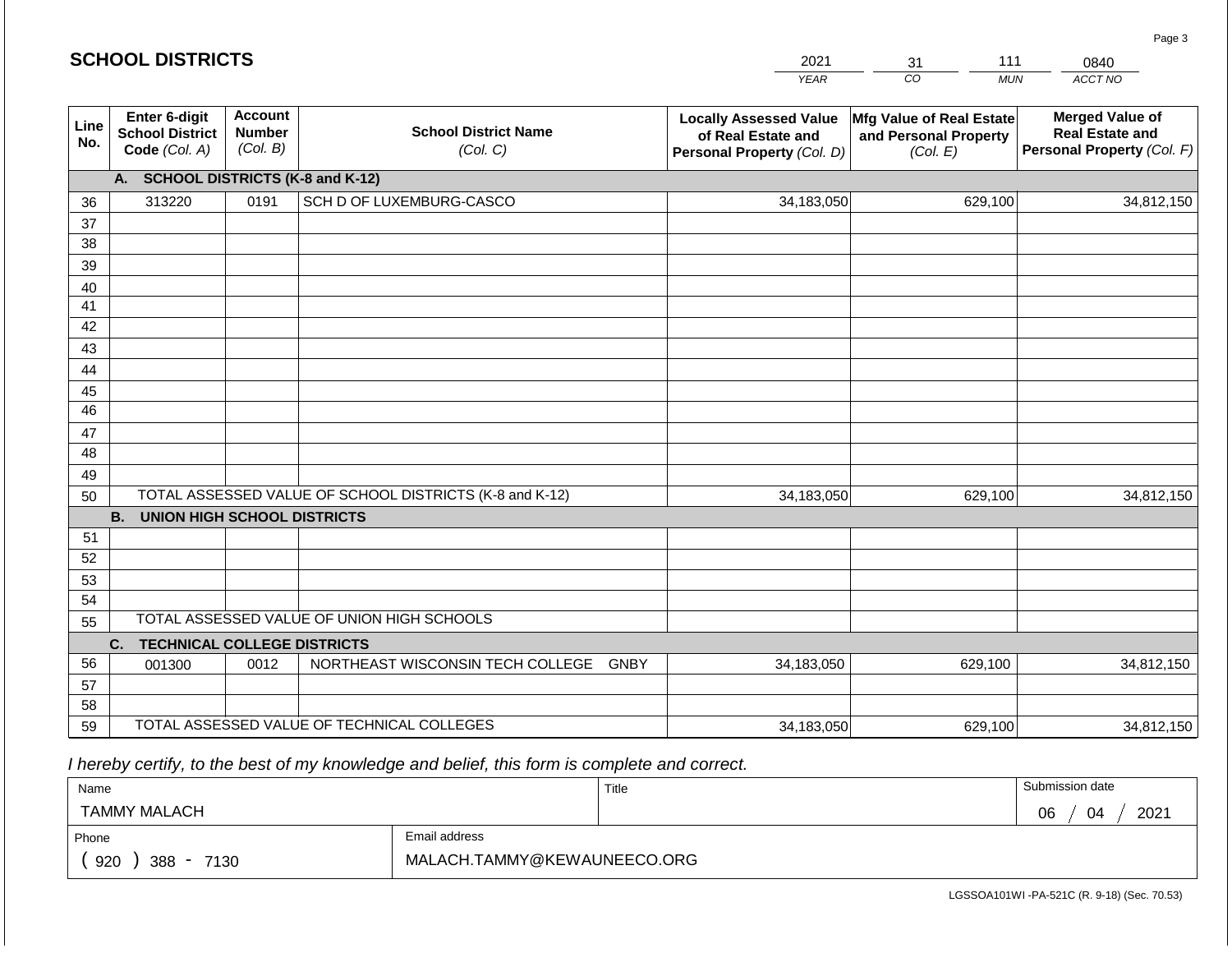- Each municipality's SOA is completed after the Board of Review and includes any changes made to the locally assessed values, under state law (sec. 70.53, Wis. Stats.)
- The Wisconsin Department of Revenue (DOR) merges the locally assessed values with the state assessed manufacturing values
- DOR provides the information regarding district names and codes. If a district is not listed, contact DOR.

Note: If you submit an amended SOA to DOR after your municipality's SOA is equated and posted to our website, we will process the SOA. However, DOR will not recalculate the *aggregate ratio or update the final SOA posted on our website. You should use the corrected values to calculate your tax rates.*

### **Page 1: Real Estate and Personal Property**

- Lines 1-9 assessed real estate values, parcel counts and acres by classification
- Lines 10-15 assessed personal property values and number of accounts by class
- Line 16 aggregate assessed value of all property subject to general property; use to calculate tax rates. Note: This line equals the total assessed value of K-8 and K-12 school districts (Line 50) and total assessed value of technical colleges (Line 59).
- Remarks assessment ratio used to calculate estimated fair market value on property tax bills

#### **Page 2: Forest Crop, Other Exempt Land and Special Districts**

- Lines 18-21 private forest crop and managed forest lands assessed values
- Line  $22 -$  tax exempt land acres
- Line 23 prior years assessed value of omitted property under sec. 70.44 and correction of errors under sec. 70.43 shown by locally assessed or manufacturing real estate and personal property. Note: If there is an amount on this line, report the corresponding tax in the Statement of Taxes, Sections J or K.
- Lines 24-35 special district assessed values. These values are used to calculate tax rates for the special districts.

#### **Page 3: School Districts**

- Lines 36-50 school districts (K-8 and K-12) assessed values. These values are used to calculate tax rates for school districts.
- Lines 51-55 union high school district assessed values. These values are used to calculate tax rates for union high school districts.
- Lines 56-59 technical college assessed values. These values are used to calculate tax rates for technical colleges.

If you have questions: Email: lgs@wisconsin.gov

 Phone: (608) 266-2569 or (608) 264-6892 Fax: (608) 264-6887

311 CHURCH AVENUE 311 CHURCH AVENUE VILLAGE OF CASCO TAMMY SKARBAN<br>VILLAGE OF CASCO TAMMY SKARBAN CASCO, WI 54205 CASCO, WI 54205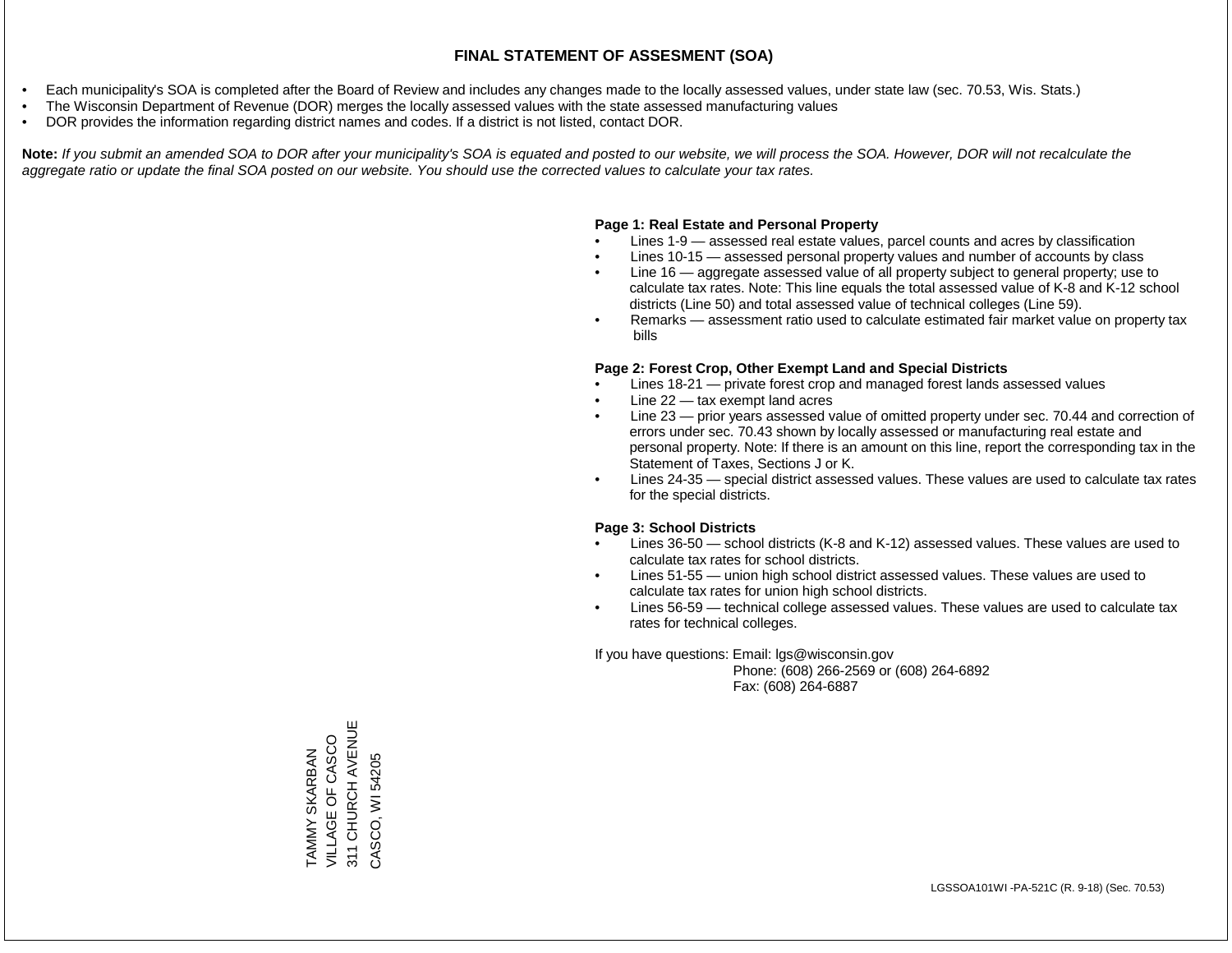| <b>FINAL - EQUATED</b>                  |     |      | $ \mathbf{X} $ This is an Amended Return |
|-----------------------------------------|-----|------|------------------------------------------|
| <b>STATEMENT OF ASSESSMENT FOR 2021</b> | 146 | 0841 |                                          |

| 31. | 146 | 0841    |
|-----|-----|---------|
| CO. | MUN | ACCT NO |

Page 1

|                               | <b>FOR</b>                                                  | <b>VILLAGE OF</b><br>OF                               | <b>LUXEMBURG</b>         |                                           | <b>KEWAUNEE COUNTY</b> |                     |                  |                            |
|-------------------------------|-------------------------------------------------------------|-------------------------------------------------------|--------------------------|-------------------------------------------|------------------------|---------------------|------------------|----------------------------|
|                               |                                                             | Town - Village - City                                 | <b>Municipality Name</b> |                                           | <b>County Name</b>     |                     |                  |                            |
|                               |                                                             | <b>REAL ESTATE</b>                                    |                          | PARCEL COUNT                              | NO. OF ACRES           | <b>VALUE OF</b>     | <b>VALUE OF</b>  | <b>TOTAL VALUE OF LAND</b> |
|                               | Line<br>(See Lines 18 - 22 for<br>No.<br>other Real Estate) | <b>TOTAL LAND</b>                                     |                          | <b>WHOLE</b><br>IMPROVEMENTS NUMBERS ONLY | LAND                   | <b>IMPROVEMENTS</b> | AND IMPROVEMENTS |                            |
|                               |                                                             | (Col. A)                                              | (Col. B)                 | (Col. C)                                  | (Col. D)               | (Col. E)            | (Col. F)         |                            |
|                               |                                                             | <b>RESIDENTIAL - Class 1</b>                          | 840                      | 781                                       | 374                    | 22,090,900          | 110,910,900      | 133,001,800                |
| 2                             |                                                             | COMMERCIAL - Class 2                                  | 160                      | 135                                       | 305                    | 6,460,900           | 38,790,900       | 45,251,800                 |
| 3                             |                                                             | <b>MANUFACTURING - Class 3</b>                        | 10 <sup>°</sup>          | 9                                         | 43                     | 527,400             | 6,936,400        | 7,463,800                  |
| 4                             |                                                             | <b>AGRICULTURAL - Class 4</b>                         | 61                       |                                           | 281                    | 50,500              |                  | 50,500                     |
| 5                             |                                                             | <b>UNDEVELOPED - Class 5</b>                          | 4                        |                                           | 22                     | 33,000              |                  | 33,000                     |
| 6                             |                                                             | AGRICULTURAL FOREST - Class 5m                        | 4                        |                                           | 38                     | 50,300              |                  | 50,300                     |
| 7                             |                                                             | FOREST LANDS - Class 6                                |                          |                                           | 2                      | 11,700              |                  | 11,700                     |
| 8                             |                                                             | OTHER - Class 7                                       | 0                        | 0                                         | 0                      | 0                   | 0                | 0                          |
| 9                             |                                                             | TOTAL - ALL COLUMNS                                   | 1,080                    | 925                                       | 1,065                  | 29,224,700          | 156,638,200      | 185,862,900                |
| $\overline{A}$ $\overline{A}$ |                                                             | $\cdots$ $\cdots$ $\cdots$ $\cdots$ $\cdots$ $\cdots$ |                          |                                           |                        |                     |                  |                            |

| 10 | NUMBER OF PERSONAL PROPERTY ACCOUNTS IN ROLL                                                                                                                                                                | 122       | LOCALLY ASSESSED | <b>MANUFACTURING</b> | <b>MERGED</b>  |  |
|----|-------------------------------------------------------------------------------------------------------------------------------------------------------------------------------------------------------------|-----------|------------------|----------------------|----------------|--|
|    | BOATS AND OTHER WATERCRAFT NOT EXEMPT - Code 1                                                                                                                                                              |           |                  |                      |                |  |
| 12 | MACHINERY, TOOLS AND PATTERNS - Code 2                                                                                                                                                                      |           | 1,919,200        | 1,919,200            |                |  |
| 13 | FURNITURE, FIXTURES AND EQUIPMENT - Code 3                                                                                                                                                                  | 1,407,600 | 445,000          | 1,852,600            |                |  |
| 14 | ALL OTHER PERSONAL PROPERTY NOT EXEMPT - Codes 4A, 4B, 4C                                                                                                                                                   | 124,700   | 113,200          | 237,900              |                |  |
| 15 | TOTAL OF PERSONAL PROPERTY NOT EXEMPT (Total of Lines 11-14)                                                                                                                                                |           | 1,532,300        | 2,477,400            | 4.009.700      |  |
| 16 | AGGREGATE ASSESSED VALUE OF ALL PROPERTY SUBJECT TO THE GENERAL PROPERTY TAX (Total of Lines 9F and 15F)<br>MUST EQUAL TOTAL VALUE OF THE SCHOOL DISTRICTS (K-12 PLUS K-8) - Line 50, Col. F<br>189,872,600 |           |                  |                      |                |  |
| 17 | Name of Assessor<br>Telephone #<br><b>BOARD OF REVIEW</b><br>DATE OF FINAL ADJOURNMENT<br>ASSOCIATED APPRAISAL CONSULTANTS, INC.<br>06/16/2021                                                              |           |                  |                      | (920) 749-1995 |  |

### REMARKS

The Assessment Ratio to be used in calculating the estimated Fair Market Value on tax bills for this tax district is .806079981

This ratio should be used to convert assessed values to "Calculate Equalized Values" in Step 1 of the Lottery and Gaming Credit Calculations.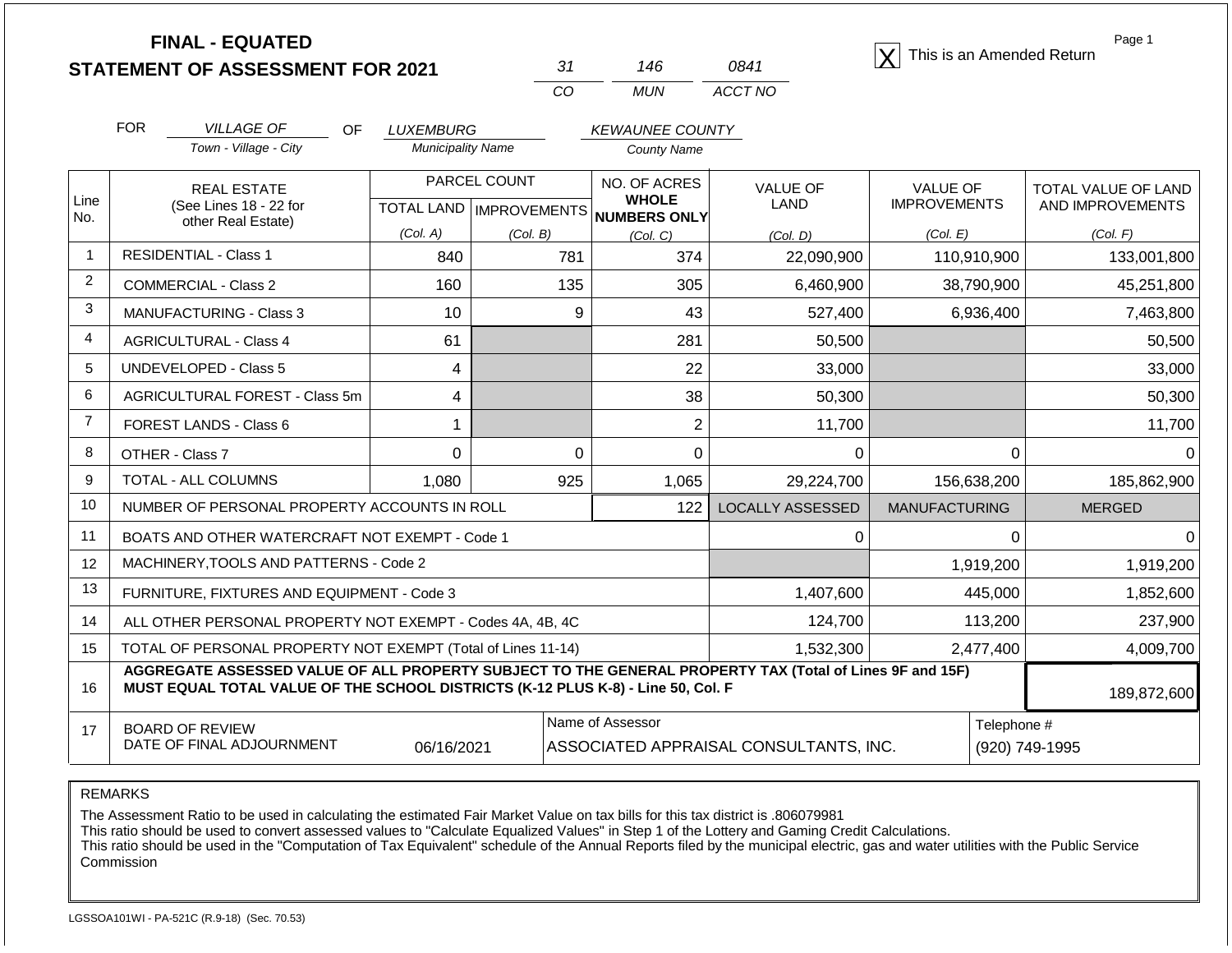2021 31 146 0841

FOREST LANDS (Line 7) and FOREST CROPS (in this section) - are **NOT** the same *YEAR CO MUN ACCT NO*

|    | Private Forest Crop - Reg Class @ 10¢ per acre                                   |                 |                                                                              |                                                                                |  | Private Forest Crop - Reg Class @ \$2.52 per acre |  |                                                                              |  |                    |
|----|----------------------------------------------------------------------------------|-----------------|------------------------------------------------------------------------------|--------------------------------------------------------------------------------|--|---------------------------------------------------|--|------------------------------------------------------------------------------|--|--------------------|
|    | (a) PARCELS                                                                      | (b) ACRES       |                                                                              | (c) ASSESSED VALUE                                                             |  | (d) PARCELS                                       |  | (e) ACRES                                                                    |  | (f) ASSESSED VALUE |
| 18 |                                                                                  |                 |                                                                              |                                                                                |  |                                                   |  |                                                                              |  |                    |
|    |                                                                                  |                 |                                                                              |                                                                                |  |                                                   |  | Entered Before 2005 Managed Forest - Ferrous Mining CLOSED @ \$7.87 per acre |  |                    |
|    |                                                                                  |                 |                                                                              | Private Forest Crop - Special Class @ 20¢ per acre<br>(c) ASSESSED VALUE       |  | (d) PARCELS                                       |  | (e) ACRES                                                                    |  | (f) ASSESSED VALUE |
| 19 | (a) PARCELS                                                                      | (b) ACRES       |                                                                              |                                                                                |  |                                                   |  |                                                                              |  |                    |
|    |                                                                                  |                 |                                                                              |                                                                                |  |                                                   |  |                                                                              |  |                    |
|    |                                                                                  |                 |                                                                              | Entered Before 2005 Managed Forest - OPEN @ 74 ¢ per acre                      |  |                                                   |  | Entered Before 2005 Managed Forest - CLOSED @                                |  | \$1.75 per acre    |
| 20 | (a) PARCELS                                                                      | (b) ACRES       |                                                                              | (c) ASSESSED VALUE                                                             |  | (d) PARCELS                                       |  | (e) ACRES                                                                    |  | (f) ASSESSED VALUE |
|    |                                                                                  |                 |                                                                              |                                                                                |  |                                                   |  |                                                                              |  |                    |
|    |                                                                                  |                 |                                                                              |                                                                                |  |                                                   |  |                                                                              |  |                    |
|    | Entered After 2004 Managed Forest - OPEN @ \$2.04 per acre<br>(c) ASSESSED VALUE |                 | Entered After 2004 Managed Forest - CLOSED @ \$10.20 per acre<br>(d) PARCELS |                                                                                |  | (f) ASSESSED VALUE                                |  |                                                                              |  |                    |
| 21 | (a) PARCELS                                                                      | (b) ACRES       |                                                                              |                                                                                |  |                                                   |  | (e) ACRES                                                                    |  |                    |
|    |                                                                                  |                 |                                                                              |                                                                                |  |                                                   |  |                                                                              |  |                    |
|    |                                                                                  |                 |                                                                              |                                                                                |  |                                                   |  |                                                                              |  |                    |
|    | (a) County Forest Cropland Acres                                                 |                 |                                                                              | (b) Federal Acres                                                              |  | (c) State Acres                                   |  | (d) County (NOT FOREST CROP) Acres                                           |  | (e) Other Acres    |
| 22 |                                                                                  |                 |                                                                              |                                                                                |  |                                                   |  |                                                                              |  |                    |
|    |                                                                                  |                 |                                                                              |                                                                                |  |                                                   |  | 39.94                                                                        |  | 165.06             |
|    |                                                                                  |                 |                                                                              | Assessed Value of Omitted Property From Prior Years (Sec. 70.44)               |  |                                                   |  | Assessed Value of Sec. 70.43 Corrections of Errors by Assessors              |  |                    |
| 23 |                                                                                  | (a) REAL ESTATE |                                                                              | (b) PERSONAL                                                                   |  |                                                   |  | (c1) REAL ESTATE                                                             |  | (c2) PERSONAL      |
|    |                                                                                  |                 |                                                                              | 67,700                                                                         |  |                                                   |  |                                                                              |  |                    |
|    |                                                                                  |                 |                                                                              | Manufacturing Equated Value of Omitted Property From Prior Years (Sec. 70.995) |  |                                                   |  | Mfg. Equated Value of Sec.70.43 Corrections of Errors by Assessors           |  |                    |
|    |                                                                                  | (d) REAL ESTATE |                                                                              | (e) PERSONAL                                                                   |  |                                                   |  | (f1) REAL ESTATE                                                             |  | (f2) PERSONAL      |
|    |                                                                                  |                 |                                                                              |                                                                                |  |                                                   |  |                                                                              |  |                    |
|    |                                                                                  |                 |                                                                              |                                                                                |  |                                                   |  |                                                                              |  |                    |

## **SPECIAL DISTRICTS**

| Line<br>No. | Enter 6-digit<br>Special District<br>Code (Col. A) | <b>Account</b><br><b>Number</b><br>(Col. B) | <b>Special District Name</b><br>(Col. C) | <b>Locally Assessed Value</b><br>of Real Estate and<br>Personal Property (Col. D) | Mfg Value of Real Estate<br>and Personal Property<br>(Col. E) | <b>Merged Value of</b><br><b>Real Estate and</b><br>Personal Property (Col. F) |
|-------------|----------------------------------------------------|---------------------------------------------|------------------------------------------|-----------------------------------------------------------------------------------|---------------------------------------------------------------|--------------------------------------------------------------------------------|
| 24          | 055040                                             | 0026                                        | <b>GREEN BAY METRO SEWER DISTRICT</b>    | 179,931,400                                                                       | 9,941,200                                                     | 189,872,600                                                                    |
| 25          |                                                    |                                             |                                          |                                                                                   |                                                               |                                                                                |
| 26          |                                                    |                                             |                                          |                                                                                   |                                                               |                                                                                |
| 27          |                                                    |                                             |                                          |                                                                                   |                                                               |                                                                                |
| 28          |                                                    |                                             |                                          |                                                                                   |                                                               |                                                                                |
| 29          |                                                    |                                             |                                          |                                                                                   |                                                               |                                                                                |
| 30          |                                                    |                                             |                                          |                                                                                   |                                                               |                                                                                |
| 31          |                                                    |                                             |                                          |                                                                                   |                                                               |                                                                                |
| 32          |                                                    |                                             |                                          |                                                                                   |                                                               |                                                                                |
| 33          |                                                    |                                             |                                          |                                                                                   |                                                               |                                                                                |
| 34          |                                                    |                                             |                                          |                                                                                   |                                                               |                                                                                |
| 35          |                                                    |                                             |                                          |                                                                                   |                                                               |                                                                                |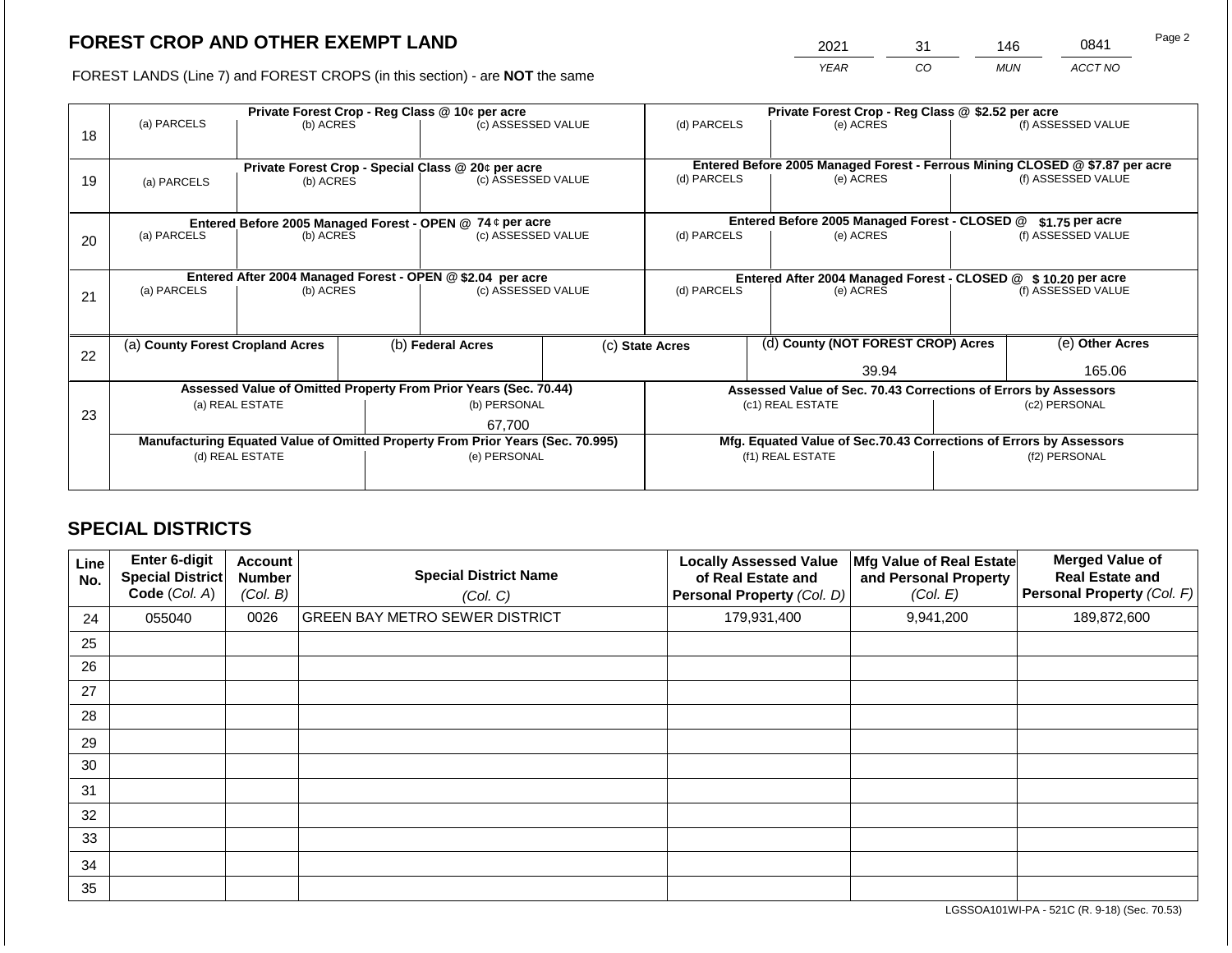#### $YE$ **20** *CO MUN ACCT NO*  0841 **Line No. Enter 6-digit School District Code** *(Col. A)* **Account Number** *(Col. B)* **School District Name** *(Col. C)* **Locally Assessed Value of Real Estate and Personal Property** *(Col. D)* **Mfg Value of Real Estate and Personal Property** *(Col. E)* **Merged Value of Real Estate and Personal Property** *(Col. F)* **A. SCHOOL DISTRICTS (K-8 and K-12)** 36 37 38 39 40 41 42 43 44 45 46 47 48 49 50 TOTAL ASSESSED VALUE OF SCHOOL DISTRICTS (K-8 and K-12) **B. UNION HIGH SCHOOL DISTRICTS** 51 52 53 54 55 **C. TECHNICAL COLLEGE DISTRICTS** 56 57 TOTAL ASSESSED VALUE OF UNION HIGH SCHOOLS 313220 0191 SCH D OF LUXEMBURG-CASCO 179,931,400 179,931,400 001300 | 0012 | NORTHEAST WISCONSIN TECH COLLEGE GNBY 9,941,200 189,872,600 9,941,200 189,872,600 179,931,400 9,941,200 189,872,600

 *I hereby certify, to the best of my knowledge and belief, this form is complete and correct.*

59 TOTAL ASSESSED VALUE OF TECHNICAL COLLEGES

| Name                                           |                             | Title | Submission date  |
|------------------------------------------------|-----------------------------|-------|------------------|
| <b>TAMMY MALACH</b>                            |                             |       | 2021<br>08<br>26 |
| Phone                                          | Email address               |       |                  |
| 920<br>388<br>7130<br>$\overline{\phantom{a}}$ | MALACH.TAMMY@KEWAUNEECO.ORG |       |                  |

179,931,400

LGSSOA101WI -PA-521C (R. 9-18) (Sec. 70.53)

9,941,200 189,872,600

Page 3

| <b>SCHOOL DISTRICTS</b> |  |  |  |  |  |
|-------------------------|--|--|--|--|--|
|-------------------------|--|--|--|--|--|

58

| 021 |    | AC          |  |
|-----|----|-------------|--|
| EAR | า∩ | <b>MLIN</b> |  |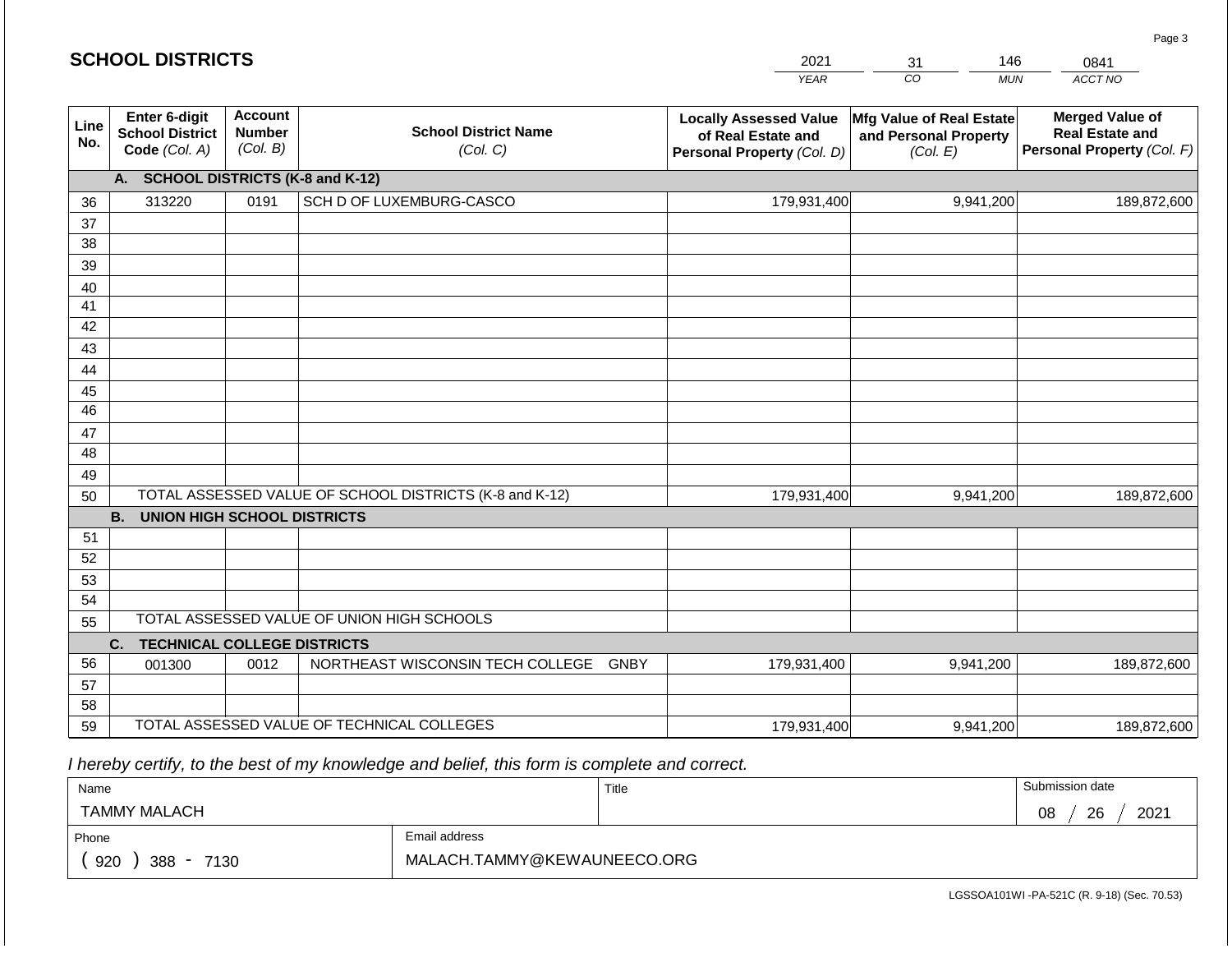- Each municipality's SOA is completed after the Board of Review and includes any changes made to the locally assessed values, under state law (sec. 70.53, Wis. Stats.)
- The Wisconsin Department of Revenue (DOR) merges the locally assessed values with the state assessed manufacturing values
- DOR provides the information regarding district names and codes. If a district is not listed, contact DOR.

Note: If you submit an amended SOA to DOR after your municipality's SOA is equated and posted to our website, we will process the SOA. However, DOR will not recalculate the *aggregate ratio or update the final SOA posted on our website. You should use the corrected values to calculate your tax rates.*

### **Page 1: Real Estate and Personal Property**

- Lines 1-9 assessed real estate values, parcel counts and acres by classification
- Lines 10-15 assessed personal property values and number of accounts by class
- Line 16 aggregate assessed value of all property subject to general property; use to calculate tax rates. Note: This line equals the total assessed value of K-8 and K-12 school districts (Line 50) and total assessed value of technical colleges (Line 59).
- Remarks assessment ratio used to calculate estimated fair market value on property tax bills

#### **Page 2: Forest Crop, Other Exempt Land and Special Districts**

- Lines 18-21 private forest crop and managed forest lands assessed values
- Line  $22 -$  tax exempt land acres
- Line 23 prior years assessed value of omitted property under sec. 70.44 and correction of errors under sec. 70.43 shown by locally assessed or manufacturing real estate and personal property. Note: If there is an amount on this line, report the corresponding tax in the Statement of Taxes, Sections J or K.
- Lines 24-35 special district assessed values. These values are used to calculate tax rates for the special districts.

#### **Page 3: School Districts**

- Lines 36-50 school districts (K-8 and K-12) assessed values. These values are used to calculate tax rates for school districts.
- Lines 51-55 union high school district assessed values. These values are used to calculate tax rates for union high school districts.
- Lines 56-59 technical college assessed values. These values are used to calculate tax rates for technical colleges.

If you have questions: Email: lgs@wisconsin.gov

 Phone: (608) 266-2569 or (608) 264-6892 Fax: (608) 264-6887

LUXEMBURG, WI 54217 - 0307LUXEMBURG, WI54217 - 0307 VILLAGE OF LUXEMBURG VILLAGE OF LUXEMBURG<br>PO BOX 307 MILISSA STIPE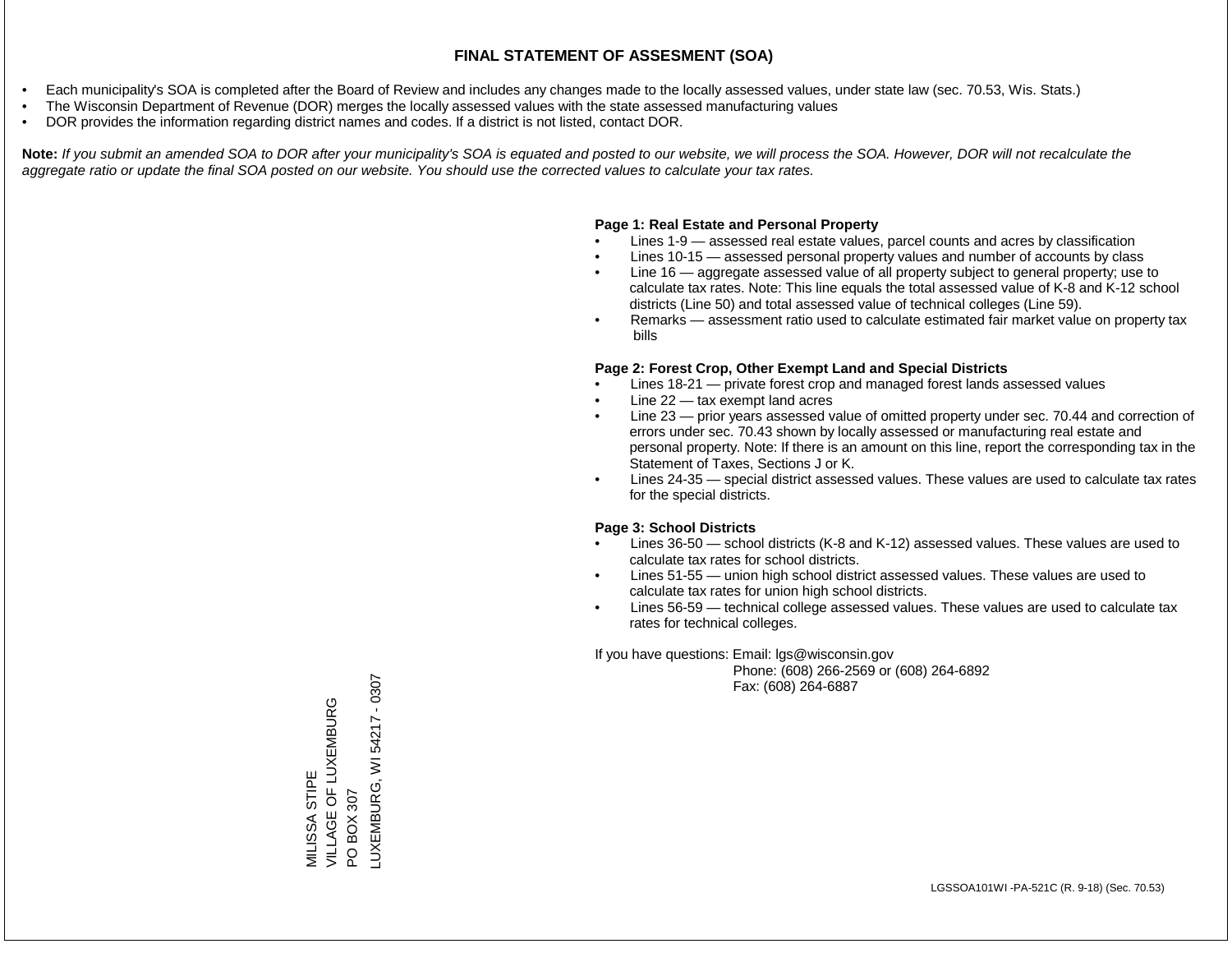| <b>FINAL - EQUATED</b> |                                                                                                                                                                                              |                          |                           |                              |                                |                                 |                                                |  |  |  |
|------------------------|----------------------------------------------------------------------------------------------------------------------------------------------------------------------------------------------|--------------------------|---------------------------|------------------------------|--------------------------------|---------------------------------|------------------------------------------------|--|--|--|
|                        | <b>STATEMENT OF ASSESSMENT FOR 2021</b>                                                                                                                                                      |                          | 31                        | 201                          | 0842                           | This is an Amended Return       |                                                |  |  |  |
|                        |                                                                                                                                                                                              |                          | CO                        | <b>MUN</b>                   | ACCT NO                        |                                 |                                                |  |  |  |
|                        | <b>FOR</b><br>CITY OF<br><b>OF</b><br><b>ALGOMA</b><br><b>KEWAUNEE COUNTY</b>                                                                                                                |                          |                           |                              |                                |                                 |                                                |  |  |  |
|                        | Town - Village - City                                                                                                                                                                        | <b>Municipality Name</b> |                           | <b>County Name</b>           |                                |                                 |                                                |  |  |  |
| Line                   | PARCEL COUNT<br><b>REAL ESTATE</b>                                                                                                                                                           |                          |                           | NO. OF ACRES<br><b>WHOLE</b> | <b>VALUE OF</b><br><b>LAND</b> | VALUE OF<br><b>IMPROVEMENTS</b> | <b>TOTAL VALUE OF LAND</b><br>AND IMPROVEMENTS |  |  |  |
| No.                    | (See Lines 18 - 22 for<br>other Real Estate)                                                                                                                                                 |                          | TOTAL LAND   IMPROVEMENTS | <b>NUMBERS ONLY</b>          |                                |                                 |                                                |  |  |  |
| -1                     | <b>RESIDENTIAL - Class 1</b>                                                                                                                                                                 | (Col. A)                 | (Col. B)                  | (Col, C)                     | (Col. D)                       | (Col. E)                        | (Col. F)                                       |  |  |  |
|                        |                                                                                                                                                                                              | 1,464                    | 1,364                     | 145                          | 20,674,500                     | 100,125,600                     | 120,800,100                                    |  |  |  |
| 2                      | <b>COMMERCIAL - Class 2</b>                                                                                                                                                                  | 210                      | 178                       | 198                          | 5,724,700                      | 28,712,900                      | 34,437,600                                     |  |  |  |
| 3                      | <b>MANUFACTURING - Class 3</b>                                                                                                                                                               | 11                       | 11                        | 57                           | 557,100                        | 5,745,100                       | 6,302,200                                      |  |  |  |
| $\overline{4}$         | <b>AGRICULTURAL - Class 4</b>                                                                                                                                                                | 16                       |                           | 169                          | 34,600                         |                                 | 34,600                                         |  |  |  |
| 5                      | <b>UNDEVELOPED - Class 5</b>                                                                                                                                                                 | 17                       |                           | 112                          | 63,700                         |                                 | 63,700                                         |  |  |  |
| 6                      | AGRICULTURAL FOREST - Class 5m                                                                                                                                                               | 3                        |                           | 15                           | 12,400                         |                                 | 12,400                                         |  |  |  |
| $\overline{7}$         | FOREST LANDS - Class 6                                                                                                                                                                       | 4                        |                           | 20                           | 40,500                         |                                 | 40,500                                         |  |  |  |
| 8                      | OTHER - Class 7                                                                                                                                                                              | 3                        | 3                         | $\overline{2}$               | 19,700                         | 70,100                          | 89,800                                         |  |  |  |
| 9                      | TOTAL - ALL COLUMNS                                                                                                                                                                          | 1,728                    | 1,556                     | 718                          | 27,127,200                     | 134,653,700                     | 161,780,900                                    |  |  |  |
| 10                     | NUMBER OF PERSONAL PROPERTY ACCOUNTS IN ROLL                                                                                                                                                 |                          |                           | 131                          | <b>LOCALLY ASSESSED</b>        | <b>MANUFACTURING</b>            | <b>MERGED</b>                                  |  |  |  |
| 11                     | BOATS AND OTHER WATERCRAFT NOT EXEMPT - Code 1                                                                                                                                               |                          |                           |                              | 0                              | $\Omega$                        | $\Omega$                                       |  |  |  |
| 12                     | MACHINERY, TOOLS AND PATTERNS - Code 2                                                                                                                                                       |                          |                           |                              |                                | 1,073,700                       | 1,073,700                                      |  |  |  |
| 13                     | FURNITURE, FIXTURES AND EQUIPMENT - Code 3                                                                                                                                                   |                          |                           |                              | 1,946,600                      | 314,100                         | 2,260,700                                      |  |  |  |
| 14                     | ALL OTHER PERSONAL PROPERTY NOT EXEMPT - Codes 4A, 4B, 4C                                                                                                                                    |                          |                           |                              | 309,800                        | 240,800                         | 550,600                                        |  |  |  |
| 15                     | TOTAL OF PERSONAL PROPERTY NOT EXEMPT (Total of Lines 11-14)<br>2,256,400                                                                                                                    |                          |                           |                              |                                | 1,628,600                       | 3,885,000                                      |  |  |  |
| 16                     | AGGREGATE ASSESSED VALUE OF ALL PROPERTY SUBJECT TO THE GENERAL PROPERTY TAX (Total of Lines 9F and 15F)<br>MUST EQUAL TOTAL VALUE OF THE SCHOOL DISTRICTS (K-12 PLUS K-8) - Line 50, Col. F |                          |                           |                              |                                |                                 | 165,665,900                                    |  |  |  |
| 17                     | Name of Assessor<br>Telephone #<br><b>BOARD OF REVIEW</b><br>DATE OF FINAL ADJOURNMENT<br>05/26/2021<br><b>MICHAEL MUELVER</b>                                                               |                          |                           |                              |                                |                                 | (715) 493-2320                                 |  |  |  |

REMARKS

The Assessment Ratio to be used in calculating the estimated Fair Market Value on tax bills for this tax district is .786880625

This ratio should be used to convert assessed values to "Calculate Equalized Values" in Step 1 of the Lottery and Gaming Credit Calculations.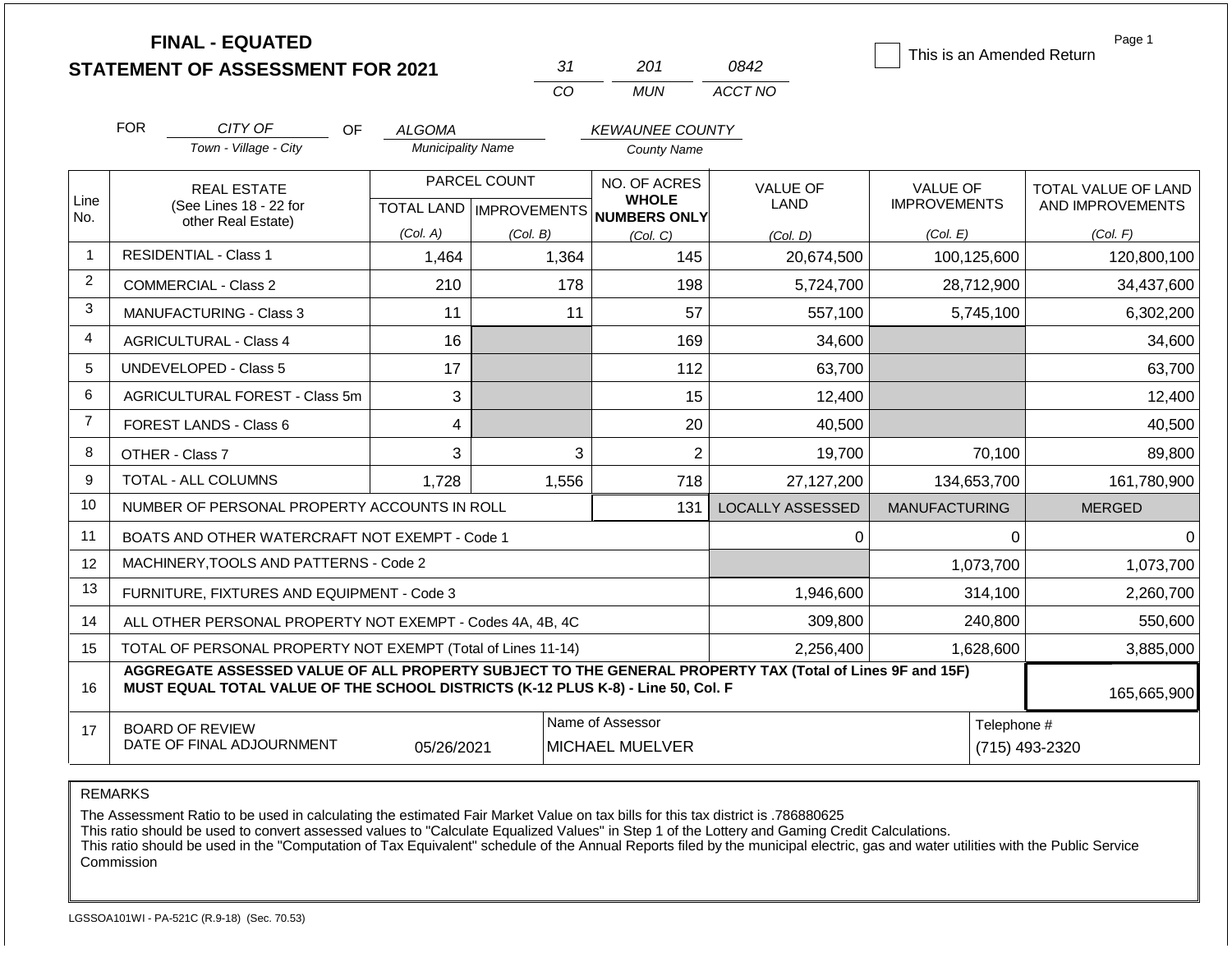2021 31 201 0842

FOREST LANDS (Line 7) and FOREST CROPS (in this section) - are **NOT** the same *YEAR CO MUN ACCT NO*

| 18 | Private Forest Crop - Reg Class @ 10¢ per acre<br>(a) PARCELS<br>(b) ACRES |                                                                 |                    | (c) ASSESSED VALUE                                                             |  | (d) PARCELS                                                        |  | Private Forest Crop - Reg Class @ \$2.52 per acre<br>(e) ACRES  |               | (f) ASSESSED VALUE                                                                                 |
|----|----------------------------------------------------------------------------|-----------------------------------------------------------------|--------------------|--------------------------------------------------------------------------------|--|--------------------------------------------------------------------|--|-----------------------------------------------------------------|---------------|----------------------------------------------------------------------------------------------------|
| 19 | (a) PARCELS                                                                | Private Forest Crop - Special Class @ 20¢ per acre<br>(b) ACRES |                    | (c) ASSESSED VALUE                                                             |  | (d) PARCELS                                                        |  | (e) ACRES                                                       |               | Entered Before 2005 Managed Forest - Ferrous Mining CLOSED @ \$7.87 per acre<br>(f) ASSESSED VALUE |
|    |                                                                            |                                                                 |                    | Entered Before 2005 Managed Forest - OPEN @ 74 ¢ per acre                      |  |                                                                    |  | Entered Before 2005 Managed Forest - CLOSED @                   |               | $$1.75$ per acre                                                                                   |
| 20 | (a) PARCELS<br>(b) ACRES                                                   |                                                                 |                    | (c) ASSESSED VALUE                                                             |  | (d) PARCELS<br>(e) ACRES                                           |  |                                                                 |               | (f) ASSESSED VALUE                                                                                 |
|    | Entered After 2004 Managed Forest - OPEN @ \$2.04 per acre                 |                                                                 |                    |                                                                                |  | Entered After 2004 Managed Forest - CLOSED @ \$10.20 per acre      |  |                                                                 |               |                                                                                                    |
| 21 | (a) PARCELS                                                                | (b) ACRES                                                       | (c) ASSESSED VALUE |                                                                                |  | (d) PARCELS<br>(e) ACRES                                           |  | (f) ASSESSED VALUE                                              |               |                                                                                                    |
|    |                                                                            |                                                                 |                    |                                                                                |  |                                                                    |  |                                                                 |               |                                                                                                    |
| 22 | (a) County Forest Cropland Acres                                           |                                                                 |                    | (b) Federal Acres                                                              |  | (c) State Acres                                                    |  | (d) County (NOT FOREST CROP) Acres                              |               | (e) Other Acres                                                                                    |
|    |                                                                            |                                                                 |                    |                                                                                |  | .67<br>2.47                                                        |  |                                                                 | 87.12         |                                                                                                    |
|    |                                                                            |                                                                 |                    | Assessed Value of Omitted Property From Prior Years (Sec. 70.44)               |  |                                                                    |  | Assessed Value of Sec. 70.43 Corrections of Errors by Assessors |               |                                                                                                    |
| 23 |                                                                            | (a) REAL ESTATE                                                 |                    | (b) PERSONAL                                                                   |  | (c1) REAL ESTATE                                                   |  |                                                                 | (c2) PERSONAL |                                                                                                    |
|    |                                                                            |                                                                 |                    |                                                                                |  |                                                                    |  |                                                                 |               |                                                                                                    |
|    |                                                                            |                                                                 |                    | Manufacturing Equated Value of Omitted Property From Prior Years (Sec. 70.995) |  | Mfg. Equated Value of Sec.70.43 Corrections of Errors by Assessors |  |                                                                 |               |                                                                                                    |
|    |                                                                            | (d) REAL ESTATE                                                 |                    | (e) PERSONAL                                                                   |  | (f1) REAL ESTATE                                                   |  |                                                                 | (f2) PERSONAL |                                                                                                    |
|    |                                                                            |                                                                 |                    |                                                                                |  |                                                                    |  |                                                                 |               |                                                                                                    |

## **SPECIAL DISTRICTS**

| Line<br>No. | <b>Enter 6-digit</b><br>Special District | <b>Account</b><br><b>Number</b> | <b>Special District Name</b> | <b>Locally Assessed Value</b><br>of Real Estate and | Mfg Value of Real Estate<br>and Personal Property | <b>Merged Value of</b><br><b>Real Estate and</b> |
|-------------|------------------------------------------|---------------------------------|------------------------------|-----------------------------------------------------|---------------------------------------------------|--------------------------------------------------|
|             | Code (Col. A)                            | (Col. B)                        | (Col. C)                     | Personal Property (Col. D)                          | (Col. E)                                          | <b>Personal Property (Col. F)</b>                |
| 24          |                                          |                                 |                              |                                                     |                                                   |                                                  |
| 25          |                                          |                                 |                              |                                                     |                                                   |                                                  |
| 26          |                                          |                                 |                              |                                                     |                                                   |                                                  |
| 27          |                                          |                                 |                              |                                                     |                                                   |                                                  |
| 28          |                                          |                                 |                              |                                                     |                                                   |                                                  |
| 29          |                                          |                                 |                              |                                                     |                                                   |                                                  |
| 30          |                                          |                                 |                              |                                                     |                                                   |                                                  |
| 31          |                                          |                                 |                              |                                                     |                                                   |                                                  |
| 32          |                                          |                                 |                              |                                                     |                                                   |                                                  |
| 33          |                                          |                                 |                              |                                                     |                                                   |                                                  |
| 34          |                                          |                                 |                              |                                                     |                                                   |                                                  |
| 35          |                                          |                                 |                              |                                                     |                                                   |                                                  |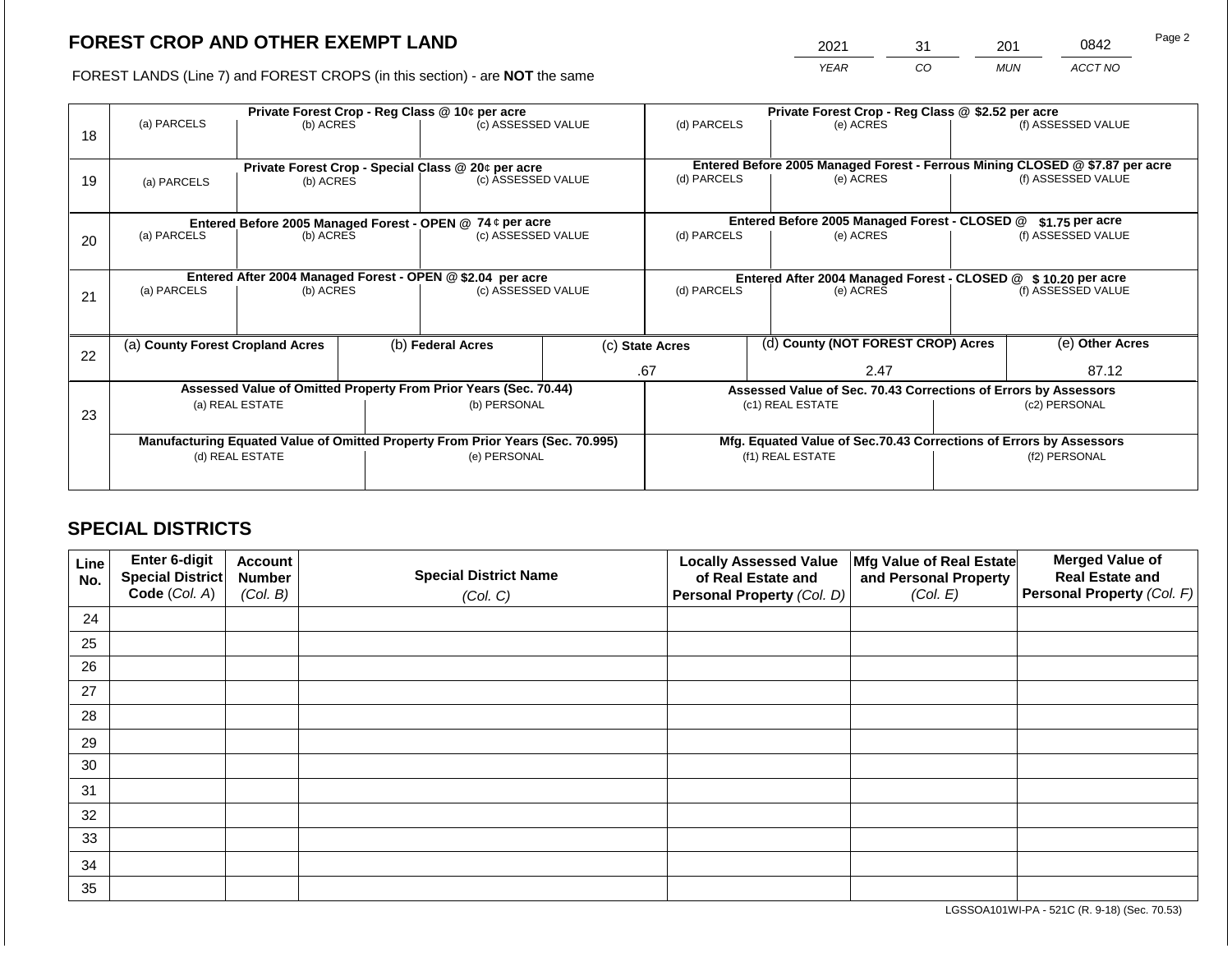#### *YEAR*  2021  $\overline{co}$ 31 *MUN*  201 *ACCT NO*  0842 **SCHOOL DISTRICTS Line No. Enter 6-digit School District Code** *(Col. A)* **Account Number** *(Col. B)* **School District Name** *(Col. C)* **Locally Assessed Value of Real Estate and Personal Property** *(Col. D)* **Mfg Value of Real Estate and Personal Property** *(Col. E)* **Merged Value of Real Estate and Personal Property** *(Col. F)* **A. SCHOOL DISTRICTS (K-8 and K-12)** 36 37 38 39 40 41 42 43 44 45 46 47 48 49 50 TOTAL ASSESSED VALUE OF SCHOOL DISTRICTS (K-8 and K-12) **B. UNION HIGH SCHOOL DISTRICTS** 51 52 53 54 55 **C. TECHNICAL COLLEGE DISTRICTS** 56 57 58 59 TOTAL ASSESSED VALUE OF TECHNICAL COLLEGES TOTAL ASSESSED VALUE OF UNION HIGH SCHOOLS 310070 0189 SCH D OF ALGOMA 157,735,100 157,735,100 001300 | 0012 | NORTHEAST WISCONSIN TECH COLLEGE GNBY 157,735,100 7,930,800 165,665,900 7,930,800 165,665,900 7,930,800 165,665,900 157,735,100 7,930,800 165,665,900

 *I hereby certify, to the best of my knowledge and belief, this form is complete and correct.*

| Name                                           |               | Title | Submission date  |
|------------------------------------------------|---------------|-------|------------------|
| <b>TAMMY MALACH</b>                            |               |       | 2021<br>06<br>02 |
| Phone                                          | Email address |       |                  |
| 920<br>388<br>7130<br>$\overline{\phantom{a}}$ |               |       |                  |

LGSSOA101WI -PA-521C (R. 9-18) (Sec. 70.53)

Page 3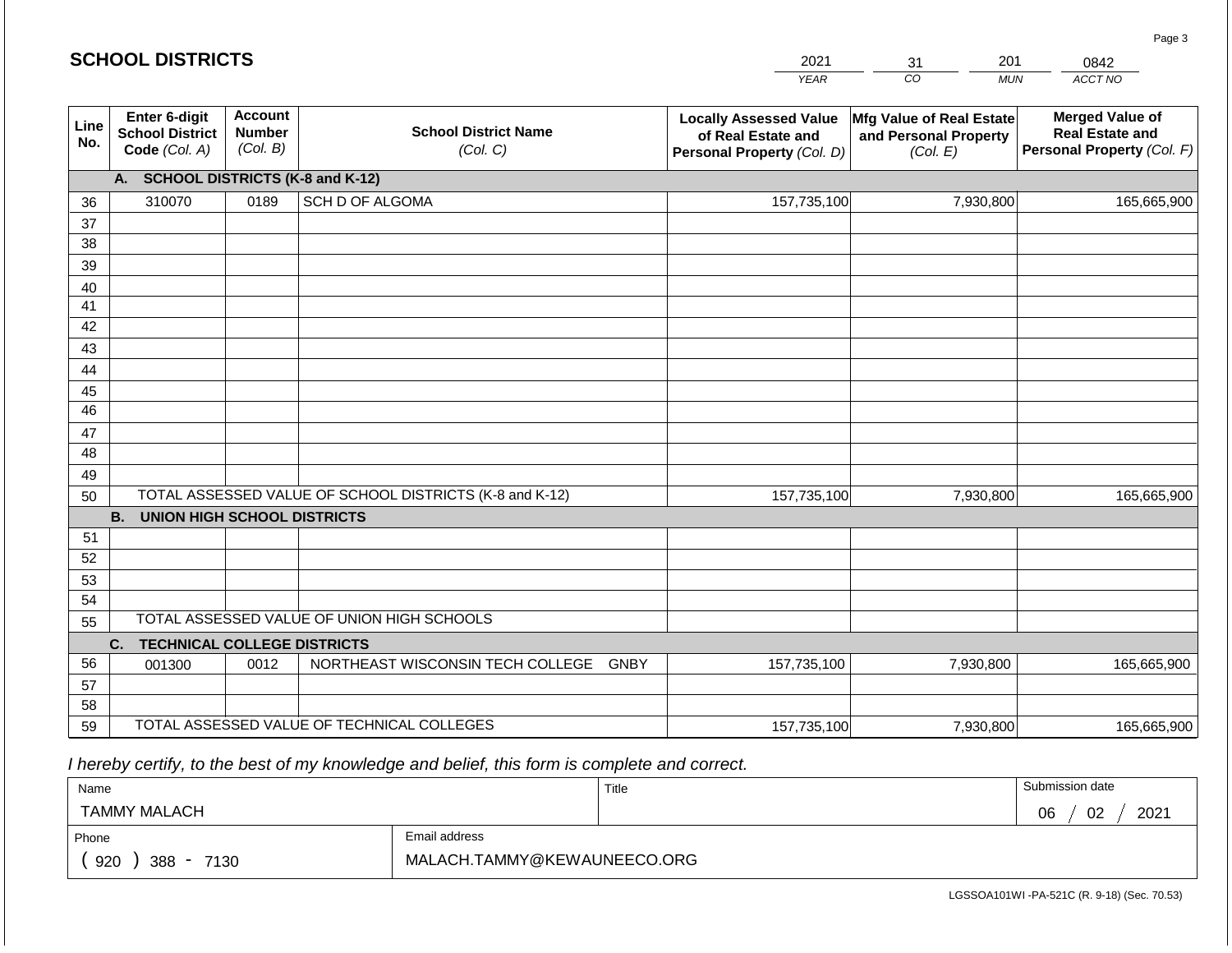- Each municipality's SOA is completed after the Board of Review and includes any changes made to the locally assessed values, under state law (sec. 70.53, Wis. Stats.)
- The Wisconsin Department of Revenue (DOR) merges the locally assessed values with the state assessed manufacturing values
- DOR provides the information regarding district names and codes. If a district is not listed, contact DOR.

Note: If you submit an amended SOA to DOR after your municipality's SOA is equated and posted to our website, we will process the SOA. However, DOR will not recalculate the *aggregate ratio or update the final SOA posted on our website. You should use the corrected values to calculate your tax rates.*

#### **Page 1: Real Estate and Personal Property**

- Lines 1-9 assessed real estate values, parcel counts and acres by classification
- Lines 10-15 assessed personal property values and number of accounts by class
- Line 16 aggregate assessed value of all property subject to general property; use to calculate tax rates. Note: This line equals the total assessed value of K-8 and K-12 school districts (Line 50) and total assessed value of technical colleges (Line 59).
- Remarks assessment ratio used to calculate estimated fair market value on property tax bills

#### **Page 2: Forest Crop, Other Exempt Land and Special Districts**

- Lines 18-21 private forest crop and managed forest lands assessed values
- Line  $22 -$  tax exempt land acres
- Line 23 prior years assessed value of omitted property under sec. 70.44 and correction of errors under sec. 70.43 shown by locally assessed or manufacturing real estate and personal property. Note: If there is an amount on this line, report the corresponding tax in the Statement of Taxes, Sections J or K.
- Lines 24-35 special district assessed values. These values are used to calculate tax rates for the special districts.

#### **Page 3: School Districts**

- Lines 36-50 school districts (K-8 and K-12) assessed values. These values are used to calculate tax rates for school districts.
- Lines 51-55 union high school district assessed values. These values are used to calculate tax rates for union high school districts.
- Lines 56-59 technical college assessed values. These values are used to calculate tax rates for technical colleges.

If you have questions: Email: lgs@wisconsin.gov

 Phone: (608) 266-2569 or (608) 264-6892 Fax: (608) 264-6887

ALGOMA, WI54201 - 1353 ALGOMA, WI 54201 - 1353ERIN MUELLER<br>CITY OF ALGOMA CITY OF ALGOMA 416 FREMONT ST 416 FREMONT ST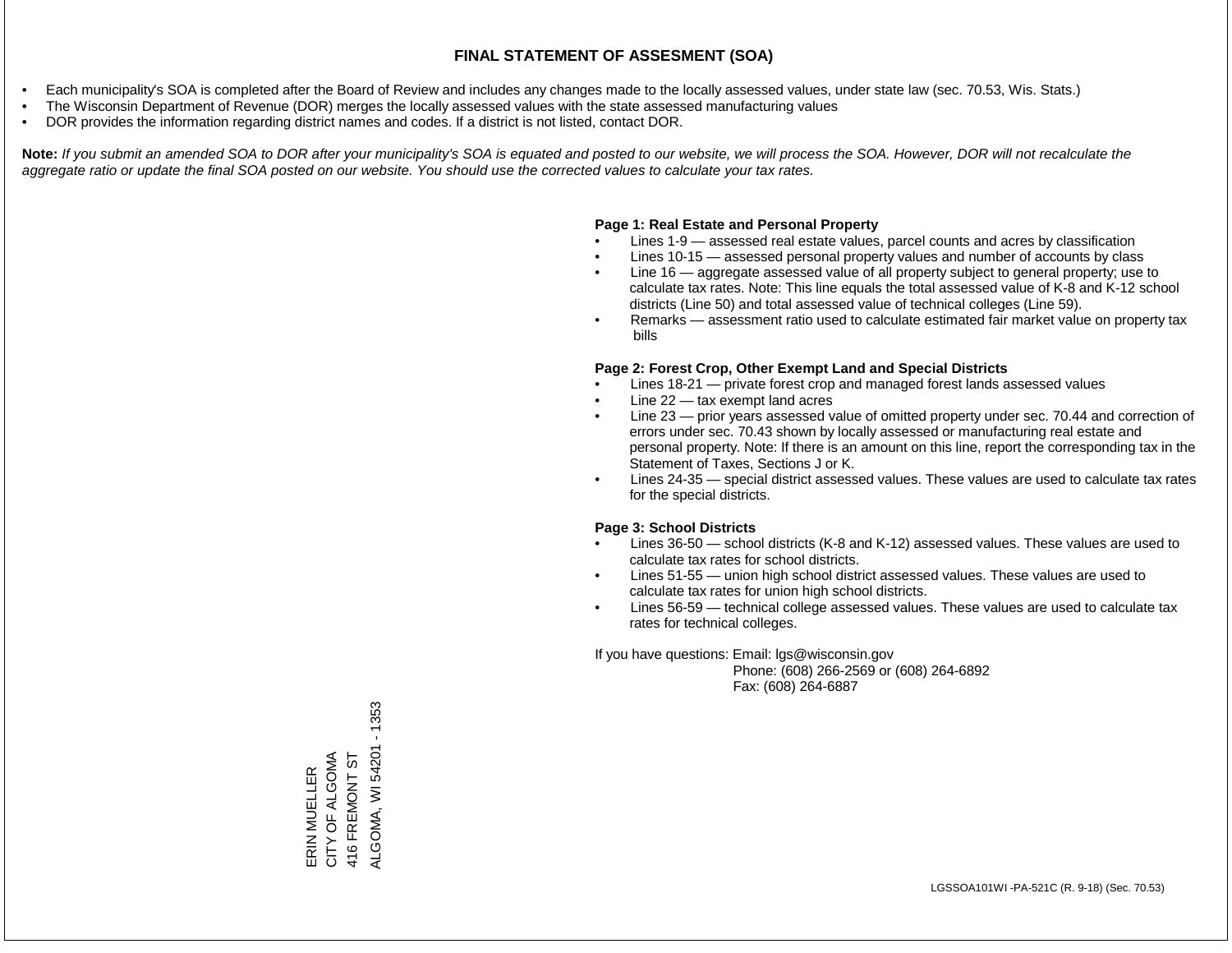|                |                                                                                                          | <b>FINAL - EQUATED</b><br><b>STATEMENT OF ASSESSMENT FOR 2021</b> |                                                     |          | 31    | 241                    | 0843                           | This is an Amended Return |                | Page 1              |
|----------------|----------------------------------------------------------------------------------------------------------|-------------------------------------------------------------------|-----------------------------------------------------|----------|-------|------------------------|--------------------------------|---------------------------|----------------|---------------------|
|                |                                                                                                          |                                                                   |                                                     |          | CO    | <b>MUN</b>             | ACCT NO                        |                           |                |                     |
|                | <b>FOR</b>                                                                                               | CITY OF<br>OF.                                                    | <b>KEWAUNEE</b>                                     |          |       | <b>KEWAUNEE COUNTY</b> |                                |                           |                |                     |
|                |                                                                                                          | Town - Village - City                                             | <b>Municipality Name</b>                            |          |       | <b>County Name</b>     |                                |                           |                |                     |
|                |                                                                                                          | <b>REAL ESTATE</b><br>(See Lines 18 - 22 for                      | PARCEL COUNT<br>TOTAL LAND MPROVEMENTS NUMBERS ONLY |          |       | NO. OF ACRES           | <b>VALUE OF</b><br><b>LAND</b> | <b>VALUE OF</b>           |                | TOTAL VALUE OF LAND |
| Line<br>No.    |                                                                                                          |                                                                   |                                                     |          |       | <b>WHOLE</b>           |                                | <b>IMPROVEMENTS</b>       |                | AND IMPROVEMENTS    |
|                |                                                                                                          | other Real Estate)                                                | (Col. A)                                            | (Col. B) |       | (Col, C)               | (Col, D)                       | (Col. E)                  |                | (Col. F)            |
| $\overline{1}$ |                                                                                                          | <b>RESIDENTIAL - Class 1</b>                                      | 1,192                                               |          | 1,082 | 409                    | 23,137,300                     | 96,484,000                |                | 119,621,300         |
| $\overline{2}$ |                                                                                                          | <b>COMMERCIAL - Class 2</b>                                       | 183                                                 |          | 140   | 157                    | 6,751,100                      | 25,989,400                |                | 32,740,500          |
| 3              |                                                                                                          | <b>MANUFACTURING - Class 3</b>                                    | 9                                                   |          | 7     | 55                     | 624,900                        | 3,735,800                 |                | 4,360,700           |
| 4              |                                                                                                          | <b>AGRICULTURAL - Class 4</b>                                     | 48                                                  |          |       | 577                    | 109,300                        |                           |                | 109,300             |
| 5              |                                                                                                          | <b>UNDEVELOPED - Class 5</b>                                      | 26                                                  |          |       | 156                    | 49,500                         |                           |                | 49,500              |
| 6              |                                                                                                          | AGRICULTURAL FOREST - Class 5m                                    | 3                                                   |          |       | 29                     | 28,300                         |                           |                | 28,300              |
| $\overline{7}$ |                                                                                                          | FOREST LANDS - Class 6                                            | 4                                                   |          |       | 22                     | 44,800                         |                           |                | 44,800              |
| 8              |                                                                                                          | OTHER - Class 7                                                   | $\overline{7}$                                      |          | 6     | 11                     | 54,000                         | 784,300                   |                | 838,300             |
| 9              |                                                                                                          | <b>TOTAL - ALL COLUMNS</b>                                        | 1,472                                               |          | 1,235 | 1,416                  | 30,799,200                     | 126,993,500               |                | 157,792,700         |
| 10             |                                                                                                          | NUMBER OF PERSONAL PROPERTY ACCOUNTS IN ROLL                      |                                                     |          |       | 136                    | <b>LOCALLY ASSESSED</b>        | <b>MANUFACTURING</b>      |                | <b>MERGED</b>       |
| 11             |                                                                                                          | BOATS AND OTHER WATERCRAFT NOT EXEMPT - Code 1                    |                                                     |          |       |                        | 300                            |                           | $\Omega$       | 300                 |
| 12             |                                                                                                          | MACHINERY, TOOLS AND PATTERNS - Code 2                            |                                                     |          |       |                        |                                | 133,000                   |                | 133,000             |
| 13             |                                                                                                          | FURNITURE, FIXTURES AND EQUIPMENT - Code 3                        |                                                     |          |       |                        | 1,691,000                      | 423,300                   |                | 2,114,300           |
| 14             | ALL OTHER PERSONAL PROPERTY NOT EXEMPT - Codes 4A, 4B, 4C                                                |                                                                   |                                                     |          |       |                        | 167,600                        |                           | 52,200         | 219,800             |
| 15             | TOTAL OF PERSONAL PROPERTY NOT EXEMPT (Total of Lines 11-14)                                             |                                                                   |                                                     |          |       |                        | 1,858,900                      | 608,500                   |                | 2,467,400           |
|                | AGGREGATE ASSESSED VALUE OF ALL PROPERTY SUBJECT TO THE GENERAL PROPERTY TAX (Total of Lines 9F and 15F) |                                                                   |                                                     |          |       |                        |                                |                           |                |                     |
| 16             | MUST EQUAL TOTAL VALUE OF THE SCHOOL DISTRICTS (K-12 PLUS K-8) - Line 50, Col. F                         |                                                                   |                                                     |          |       |                        |                                | 160,260,100               |                |                     |
| 17             |                                                                                                          | <b>BOARD OF REVIEW</b>                                            |                                                     |          |       | Name of Assessor       |                                |                           | Telephone #    |                     |
|                |                                                                                                          | DATE OF FINAL ADJOURNMENT                                         | 06/10/2021                                          |          |       | <b>MICHAEL MUELVER</b> |                                |                           | (715) 493-2320 |                     |

REMARKS

The Assessment Ratio to be used in calculating the estimated Fair Market Value on tax bills for this tax district is .872161588

This ratio should be used to convert assessed values to "Calculate Equalized Values" in Step 1 of the Lottery and Gaming Credit Calculations.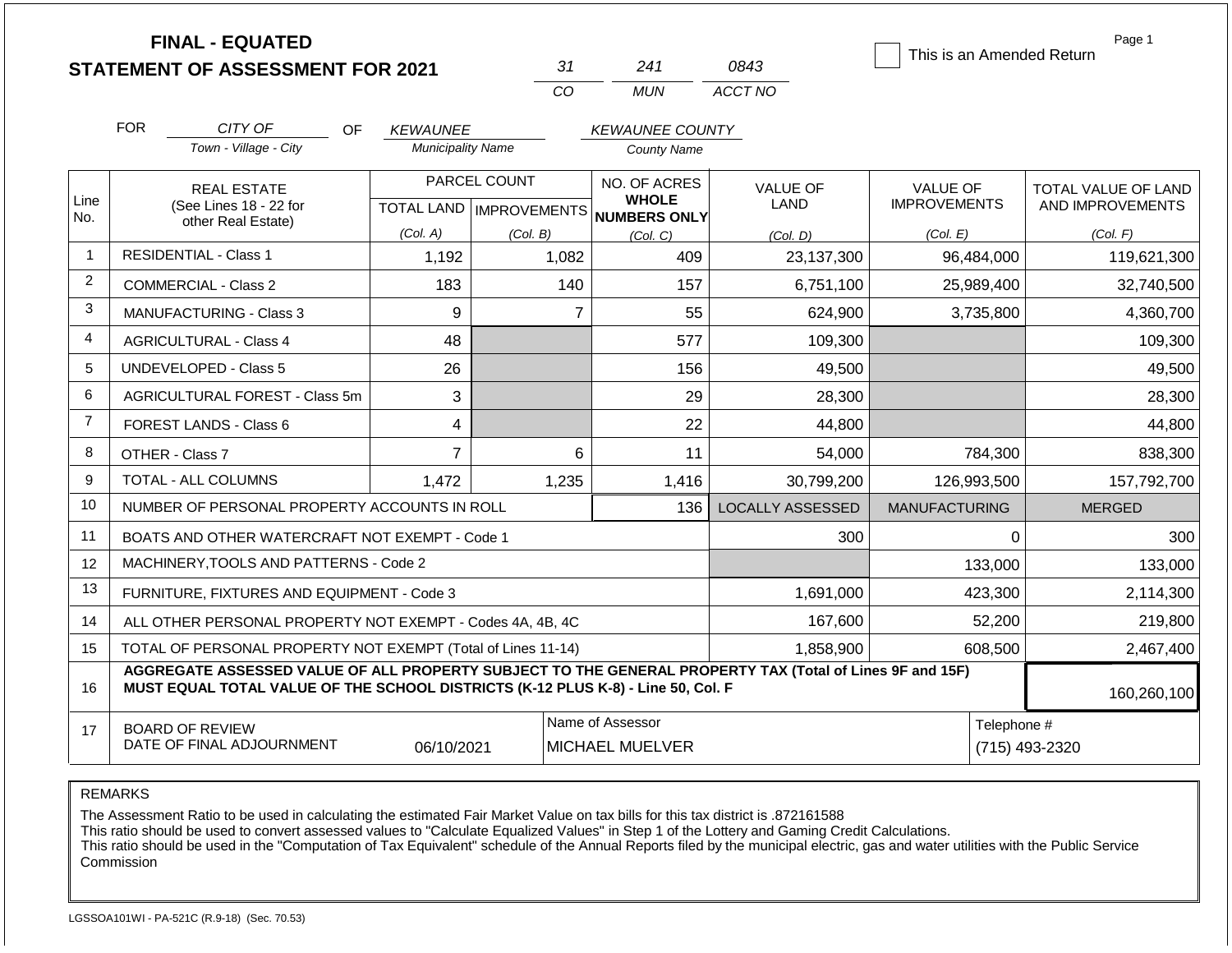2021 31 241 0843

FOREST LANDS (Line 7) and FOREST CROPS (in this section) - are **NOT** the same *YEAR CO MUN ACCT NO*

| 18 | Private Forest Crop - Reg Class @ 10¢ per acre<br>(a) PARCELS<br>(c) ASSESSED VALUE<br>(b) ACRES |                                                                 |                                                                    |                                                                  | (d) PARCELS                                                     |                  | Private Forest Crop - Reg Class @ \$2.52 per acre<br>(e) ACRES |                                               | (f) ASSESSED VALUE                                                                                 |                  |
|----|--------------------------------------------------------------------------------------------------|-----------------------------------------------------------------|--------------------------------------------------------------------|------------------------------------------------------------------|-----------------------------------------------------------------|------------------|----------------------------------------------------------------|-----------------------------------------------|----------------------------------------------------------------------------------------------------|------------------|
| 19 | (a) PARCELS                                                                                      | Private Forest Crop - Special Class @ 20¢ per acre<br>(b) ACRES |                                                                    |                                                                  | (d) PARCELS<br>(c) ASSESSED VALUE                               |                  | (e) ACRES                                                      |                                               | Entered Before 2005 Managed Forest - Ferrous Mining CLOSED @ \$7.87 per acre<br>(f) ASSESSED VALUE |                  |
|    |                                                                                                  |                                                                 |                                                                    | Entered Before 2005 Managed Forest - OPEN @ 74 ¢ per acre        |                                                                 |                  |                                                                | Entered Before 2005 Managed Forest - CLOSED @ |                                                                                                    | $$1.75$ per acre |
| 20 | (a) PARCELS<br>(b) ACRES                                                                         |                                                                 |                                                                    | (c) ASSESSED VALUE                                               |                                                                 |                  | (e) ACRES                                                      |                                               | (f) ASSESSED VALUE                                                                                 |                  |
|    | Entered After 2004 Managed Forest - OPEN @ \$2.04 per acre                                       |                                                                 | Entered After 2004 Managed Forest - CLOSED @ \$10.20 per acre      |                                                                  |                                                                 |                  |                                                                |                                               |                                                                                                    |                  |
| 21 | (a) PARCELS<br>(b) ACRES                                                                         |                                                                 |                                                                    | (c) ASSESSED VALUE                                               |                                                                 | (d) PARCELS      |                                                                | (e) ACRES                                     | (f) ASSESSED VALUE                                                                                 |                  |
|    |                                                                                                  |                                                                 |                                                                    |                                                                  |                                                                 |                  |                                                                |                                               |                                                                                                    |                  |
| 22 | (a) County Forest Cropland Acres                                                                 |                                                                 |                                                                    | (b) Federal Acres                                                |                                                                 | (c) State Acres  |                                                                | (d) County (NOT FOREST CROP) Acres            |                                                                                                    | (e) Other Acres  |
|    |                                                                                                  |                                                                 |                                                                    |                                                                  | 25.47<br>.5                                                     |                  | 179.76                                                         |                                               |                                                                                                    |                  |
|    |                                                                                                  |                                                                 |                                                                    | Assessed Value of Omitted Property From Prior Years (Sec. 70.44) | Assessed Value of Sec. 70.43 Corrections of Errors by Assessors |                  |                                                                |                                               |                                                                                                    |                  |
| 23 | (a) REAL ESTATE                                                                                  |                                                                 | (b) PERSONAL                                                       |                                                                  | (c1) REAL ESTATE                                                |                  | (c2) PERSONAL                                                  |                                               |                                                                                                    |                  |
|    |                                                                                                  |                                                                 |                                                                    |                                                                  |                                                                 |                  |                                                                |                                               |                                                                                                    |                  |
|    | Manufacturing Equated Value of Omitted Property From Prior Years (Sec. 70.995)                   |                                                                 | Mfg. Equated Value of Sec.70.43 Corrections of Errors by Assessors |                                                                  |                                                                 |                  |                                                                |                                               |                                                                                                    |                  |
|    |                                                                                                  | (d) REAL ESTATE                                                 |                                                                    | (e) PERSONAL                                                     |                                                                 | (f1) REAL ESTATE |                                                                | (f2) PERSONAL                                 |                                                                                                    |                  |
|    |                                                                                                  |                                                                 |                                                                    |                                                                  |                                                                 |                  |                                                                |                                               |                                                                                                    |                  |

## **SPECIAL DISTRICTS**

| Line<br>No. | <b>Enter 6-digit</b><br>Special District | <b>Account</b><br><b>Number</b> | <b>Special District Name</b> | <b>Locally Assessed Value</b><br>of Real Estate and | Mfg Value of Real Estate<br>and Personal Property | <b>Merged Value of</b><br><b>Real Estate and</b> |
|-------------|------------------------------------------|---------------------------------|------------------------------|-----------------------------------------------------|---------------------------------------------------|--------------------------------------------------|
|             | Code (Col. A)                            | (Col. B)                        | (Col. C)                     | Personal Property (Col. D)                          | (Col. E)                                          | <b>Personal Property (Col. F)</b>                |
| 24          |                                          |                                 |                              |                                                     |                                                   |                                                  |
| 25          |                                          |                                 |                              |                                                     |                                                   |                                                  |
| 26          |                                          |                                 |                              |                                                     |                                                   |                                                  |
| 27          |                                          |                                 |                              |                                                     |                                                   |                                                  |
| 28          |                                          |                                 |                              |                                                     |                                                   |                                                  |
| 29          |                                          |                                 |                              |                                                     |                                                   |                                                  |
| 30          |                                          |                                 |                              |                                                     |                                                   |                                                  |
| 31          |                                          |                                 |                              |                                                     |                                                   |                                                  |
| 32          |                                          |                                 |                              |                                                     |                                                   |                                                  |
| 33          |                                          |                                 |                              |                                                     |                                                   |                                                  |
| 34          |                                          |                                 |                              |                                                     |                                                   |                                                  |
| 35          |                                          |                                 |                              |                                                     |                                                   |                                                  |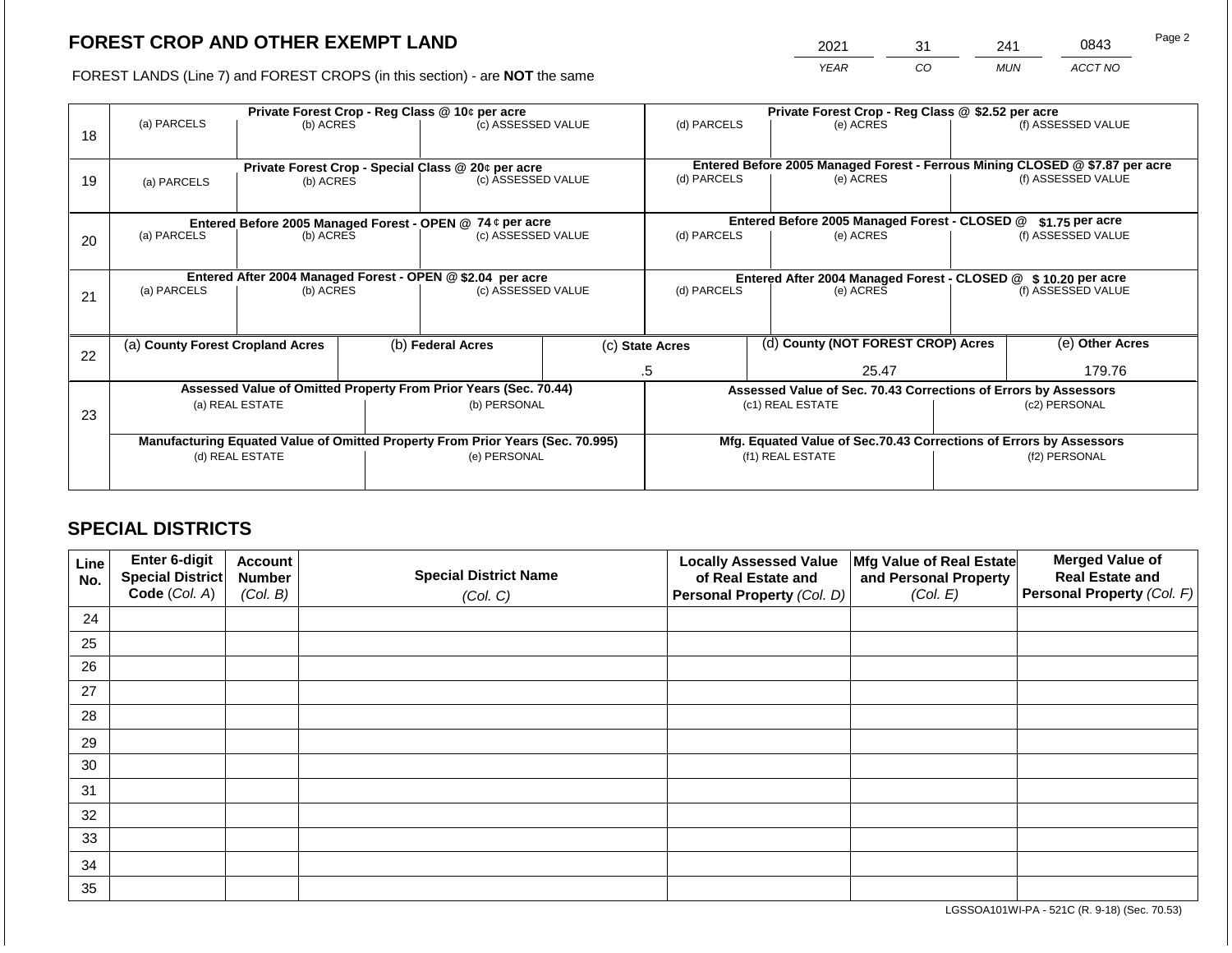|             | <b>SCHOOL DISTRICTS</b>                                         |                                             |                                                         | 2021<br>241<br>0843<br>31 |                                                                                   |                                                               |                                                                                |
|-------------|-----------------------------------------------------------------|---------------------------------------------|---------------------------------------------------------|---------------------------|-----------------------------------------------------------------------------------|---------------------------------------------------------------|--------------------------------------------------------------------------------|
|             |                                                                 |                                             |                                                         |                           | <b>YEAR</b>                                                                       | CO                                                            | ACCT NO<br><b>MUN</b>                                                          |
| Line<br>No. | <b>Enter 6-digit</b><br><b>School District</b><br>Code (Col. A) | <b>Account</b><br><b>Number</b><br>(Col. B) | <b>School District Name</b><br>(Col. C)                 |                           | <b>Locally Assessed Value</b><br>of Real Estate and<br>Personal Property (Col. D) | Mfg Value of Real Estate<br>and Personal Property<br>(Col. E) | <b>Merged Value of</b><br><b>Real Estate and</b><br>Personal Property (Col. F) |
|             | A.                                                              |                                             | <b>SCHOOL DISTRICTS (K-8 and K-12)</b>                  |                           |                                                                                   |                                                               |                                                                                |
| 36          | 312814                                                          | 0190                                        | <b>SCH D OF KEWAUNEE</b>                                |                           | 155,290,900                                                                       | 4,969,200                                                     | 160,260,100                                                                    |
| 37          |                                                                 |                                             |                                                         |                           |                                                                                   |                                                               |                                                                                |
| 38          |                                                                 |                                             |                                                         |                           |                                                                                   |                                                               |                                                                                |
| 39          |                                                                 |                                             |                                                         |                           |                                                                                   |                                                               |                                                                                |
| 40          |                                                                 |                                             |                                                         |                           |                                                                                   |                                                               |                                                                                |
| 41          |                                                                 |                                             |                                                         |                           |                                                                                   |                                                               |                                                                                |
| 42          |                                                                 |                                             |                                                         |                           |                                                                                   |                                                               |                                                                                |
| 43          |                                                                 |                                             |                                                         |                           |                                                                                   |                                                               |                                                                                |
| 44<br>45    |                                                                 |                                             |                                                         |                           |                                                                                   |                                                               |                                                                                |
| 46          |                                                                 |                                             |                                                         |                           |                                                                                   |                                                               |                                                                                |
| 47          |                                                                 |                                             |                                                         |                           |                                                                                   |                                                               |                                                                                |
| 48          |                                                                 |                                             |                                                         |                           |                                                                                   |                                                               |                                                                                |
| 49          |                                                                 |                                             |                                                         |                           |                                                                                   |                                                               |                                                                                |
| 50          |                                                                 |                                             | TOTAL ASSESSED VALUE OF SCHOOL DISTRICTS (K-8 and K-12) |                           | 155,290,900                                                                       | 4,969,200                                                     | 160,260,100                                                                    |
|             | <b>B.</b><br><b>UNION HIGH SCHOOL DISTRICTS</b>                 |                                             |                                                         |                           |                                                                                   |                                                               |                                                                                |
| 51          |                                                                 |                                             |                                                         |                           |                                                                                   |                                                               |                                                                                |
| 52          |                                                                 |                                             |                                                         |                           |                                                                                   |                                                               |                                                                                |
| 53          |                                                                 |                                             |                                                         |                           |                                                                                   |                                                               |                                                                                |
| 54          |                                                                 |                                             |                                                         |                           |                                                                                   |                                                               |                                                                                |
| 55          |                                                                 |                                             | TOTAL ASSESSED VALUE OF UNION HIGH SCHOOLS              |                           |                                                                                   |                                                               |                                                                                |
|             | C.<br><b>TECHNICAL COLLEGE DISTRICTS</b>                        |                                             |                                                         |                           |                                                                                   |                                                               |                                                                                |
| 56          | 001300                                                          | 0012                                        | NORTHEAST WISCONSIN TECH COLLEGE GNBY                   |                           | 155,290,900                                                                       | 4,969,200                                                     | 160,260,100                                                                    |
| 57          |                                                                 |                                             |                                                         |                           |                                                                                   |                                                               |                                                                                |
| 58          |                                                                 |                                             |                                                         |                           |                                                                                   |                                                               |                                                                                |
| 59          |                                                                 |                                             | TOTAL ASSESSED VALUE OF TECHNICAL COLLEGES              |                           | 155,290,900                                                                       | 4,969,200                                                     | 160,260,100                                                                    |

 *I hereby certify, to the best of my knowledge and belief, this form is complete and correct.*

| Name                 |                             | Title | Submission date  |
|----------------------|-----------------------------|-------|------------------|
| <b>TAMMY MALACH</b>  |                             |       | 28<br>2021<br>06 |
| Phone                | Email address               |       |                  |
| 920<br>388 -<br>7130 | MALACH.TAMMY@KEWAUNEECO.ORG |       |                  |

Page 3